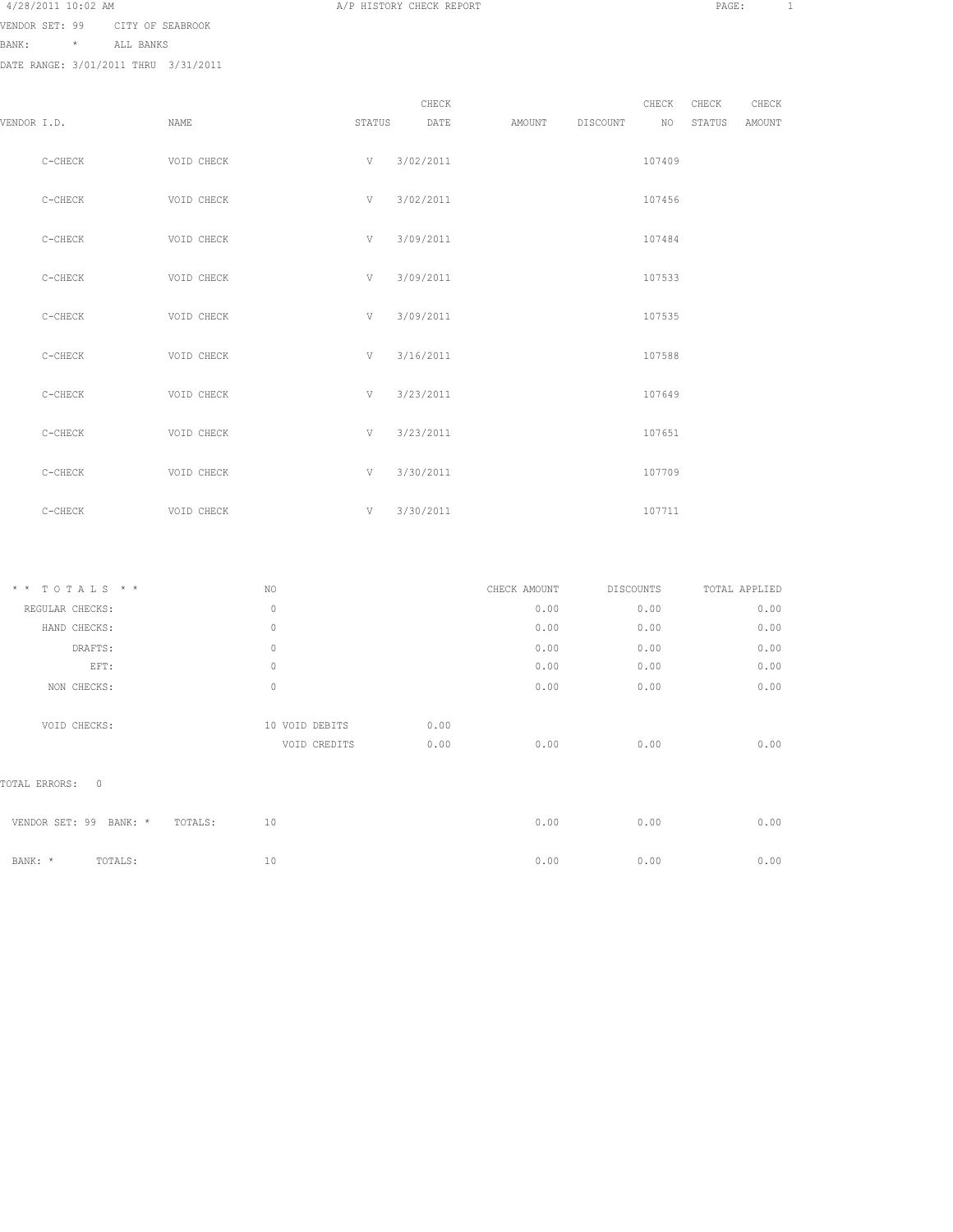|       | 4/28/2011 10:02 AM |                                          | A/P HISTORY CHECK REPORT                           |                                         | PAGE:         |
|-------|--------------------|------------------------------------------|----------------------------------------------------|-----------------------------------------|---------------|
|       | VENDOR SET: 70     | CITY OF SEABROOK                         |                                                    |                                         |               |
| BANK: | 70                 | SEDC 2                                   |                                                    |                                         |               |
|       |                    | DATE RANGE: 3/01/2011 THRU 3/31/2011     |                                                    |                                         |               |
|       |                    |                                          | CHECK                                              | CHECK                                   | CHECK CHECK   |
|       | VENDOR I.D.        | NAME                                     | STATUS<br>DATE                                     | AMOUNT DISCOUNT<br>NO                   | STATUS AMOUNT |
| 0023  |                    | BAY AREA HOUSTON                         |                                                    |                                         |               |
|       | $I - 20449$        | JAN-MAR2011 MEMBERSHIP                   | R 3/16/2011                                        | 004204                                  |               |
|       | 70 707-5227        | PROF FEES-CONSULTANT                     | JAN-MAR2011 MEMBERSH 5,000.00                      |                                         | 5,000.00      |
|       |                    |                                          |                                                    | *** VENDOR TOTALS *** 1 CHECKS          | 5,000.00      |
| 0006  |                    | GULF COAST LIMESTONE                     |                                                    |                                         |               |
|       | I-563330           | GRANITE GRAVEL                           | R 3/23/2011                                        | 004206                                  |               |
|       | 70 707-5182        | TRAIL MAINTENANCE                        | GRANITE GRAVEL 3, 944.14                           |                                         | 3,944.14      |
|       |                    |                                          |                                                    | *** VENDOR TOTALS *** 1 CHECKS 3,944.14 |               |
| 0098  |                    | KNUDSON LP                               |                                                    |                                         |               |
|       | I-0003057IN        | PROGRESS BILLING                         | R 3/16/2011                                        | 004205                                  |               |
|       | 70 707-5617        |                                          | ECONOMIC DEV PROJECTS PROGRESS BILLING 1,921.44    |                                         | 1,921.44      |
|       |                    |                                          |                                                    | *** VENDOR TOTALS *** 1 CHECKS          | 1,921.44      |
| 0106  |                    | <b>QUEST BUSINESS STRATEGIES</b>         |                                                    |                                         |               |
|       | I-003110016        | FEB11 MARKETING SERVICES                 | R 3/09/2011                                        | 004201                                  |               |
|       | 70 707-5227        |                                          | PROF FEES-CONSULTANT FEB11 MARKETING SERV 1,800.00 |                                         | 1,800.00      |
|       |                    |                                          |                                                    | *** VENDOR TOTALS *** 1 CHECKS          | 1,800.00      |
| 0096  |                    | TRG FUNDING CORP                         |                                                    |                                         |               |
|       | I-201103093957     |                                          | FEB11 GRANT ADMIN SERVICE R 3/09/2011              | 004202                                  |               |
|       | 70 707-5227        | PROF FEES-CONSULTANT                     | FEB11 GRANT ADMIN SE 3,500.00                      |                                         | 3,500.00      |
|       |                    |                                          | *** VENDOR TOTALS ***                              | 1 CHECKS                                | 3,500.00      |
| 0059  |                    | TERESA VAZQUEZ-EVANS                     |                                                    |                                         |               |
|       | I-201103093956     | <b>REFUND</b>                            | R 3/09/2011                                        | 004203                                  |               |
|       |                    | 70 707-5300 TRAINING & CONFERENCE REFUND | 30.00                                              |                                         | 30.00         |
|       |                    |                                          |                                                    | *** VENDOR TOTALS *** 1 CHECKS          | 30.00         |

| NO            | CHECK AMOUNT | <b>DISCOUNTS</b> | TOTAL APPLIED |
|---------------|--------------|------------------|---------------|
| 6             | 16,195.58    | 0.00             | 16,195.58     |
| 0             | 0.00         | 0.00             | 0.00          |
| 0             | 0.00         | 0.00             | 0.00          |
| 0             | 0.00         | 0.00             | 0.00          |
| 0             | 0.00         | 0.00             | 0.00          |
|               |              |                  |               |
| 0 VOID DEBITS | 0.00         |                  |               |
| VOID CREDITS  | 0.00<br>0.00 | 0.00             | 0.00          |
|               |              |                  |               |

TOTAL ERRORS: 0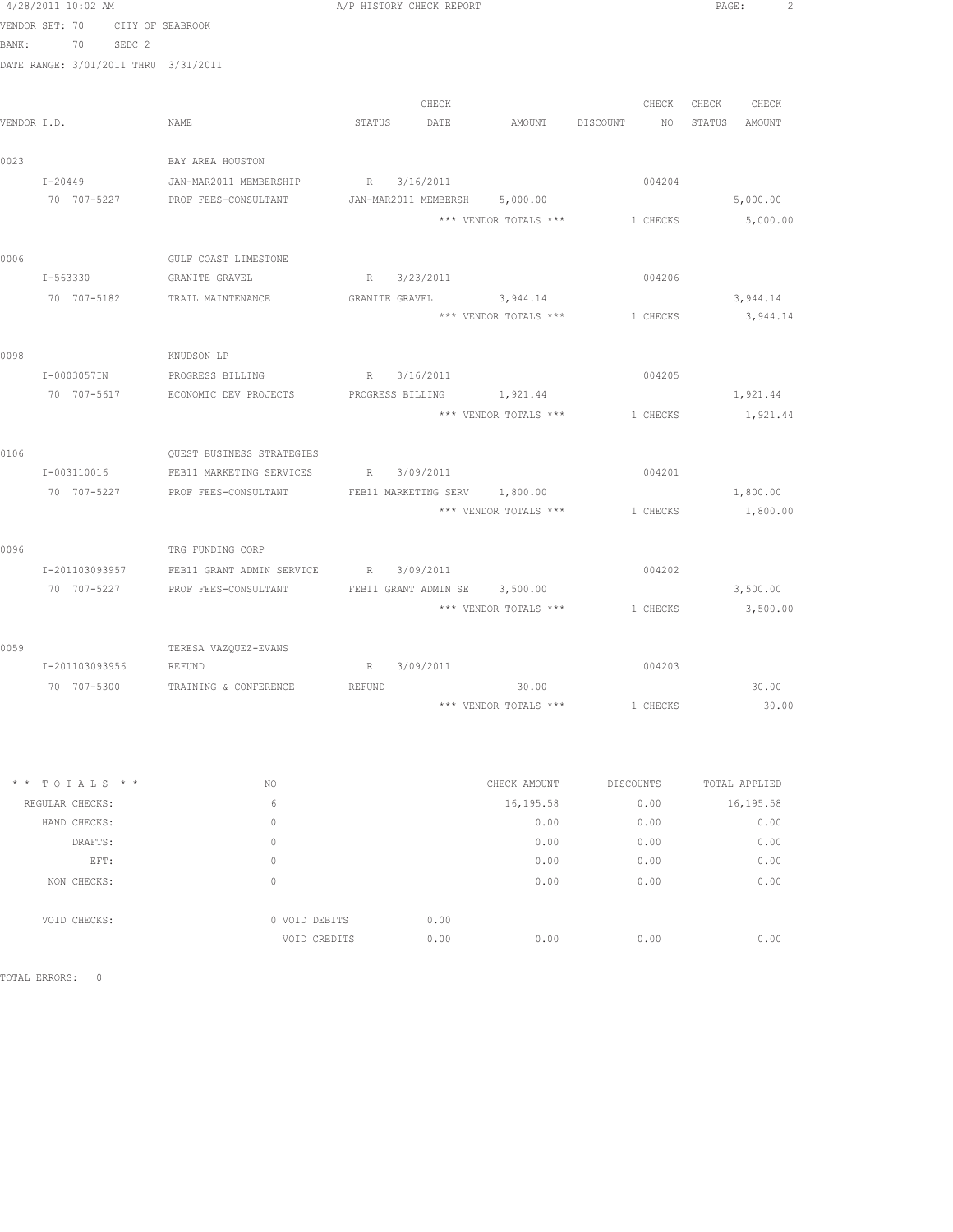A A A SERIES AND THE STREET A STREET AND THE STREET AND REPORT THE STREET AND REPORT THE STREET ASSAULT A SERIE

VENDOR SET: 70 CITY OF SEABROOK BANK: 70 SEDC 2 DATE RANGE: 3/01/2011 THRU 3/31/2011

|                            | G/L ACCOUNT    | NAME                  | AMOUNT    |      |           |
|----------------------------|----------------|-----------------------|-----------|------|-----------|
|                            |                |                       |           |      |           |
|                            | 707-5182<br>70 | TRAIL MAINTENANCE     | 3,944.14  |      |           |
|                            | 707-5227<br>70 | PROF FEES-CONSULTANT  | 10,300.00 |      |           |
|                            | 707-5300<br>70 | TRAINING & CONFERENCE | 30.00     |      |           |
|                            | 707-5617<br>70 | ECONOMIC DEV PROJECTS | 1,921.44  |      |           |
|                            |                | *** FUND TOTAL ***    | 16,195.58 |      |           |
| VENDOR SET: 70<br>BANK: 70 | 6<br>TOTALS:   |                       | 16,195.58 | 0.00 | 16,195.58 |
| BANK: 70<br>TOTALS:        | 6              |                       | 16,195.58 | 0.00 | 16,195.58 |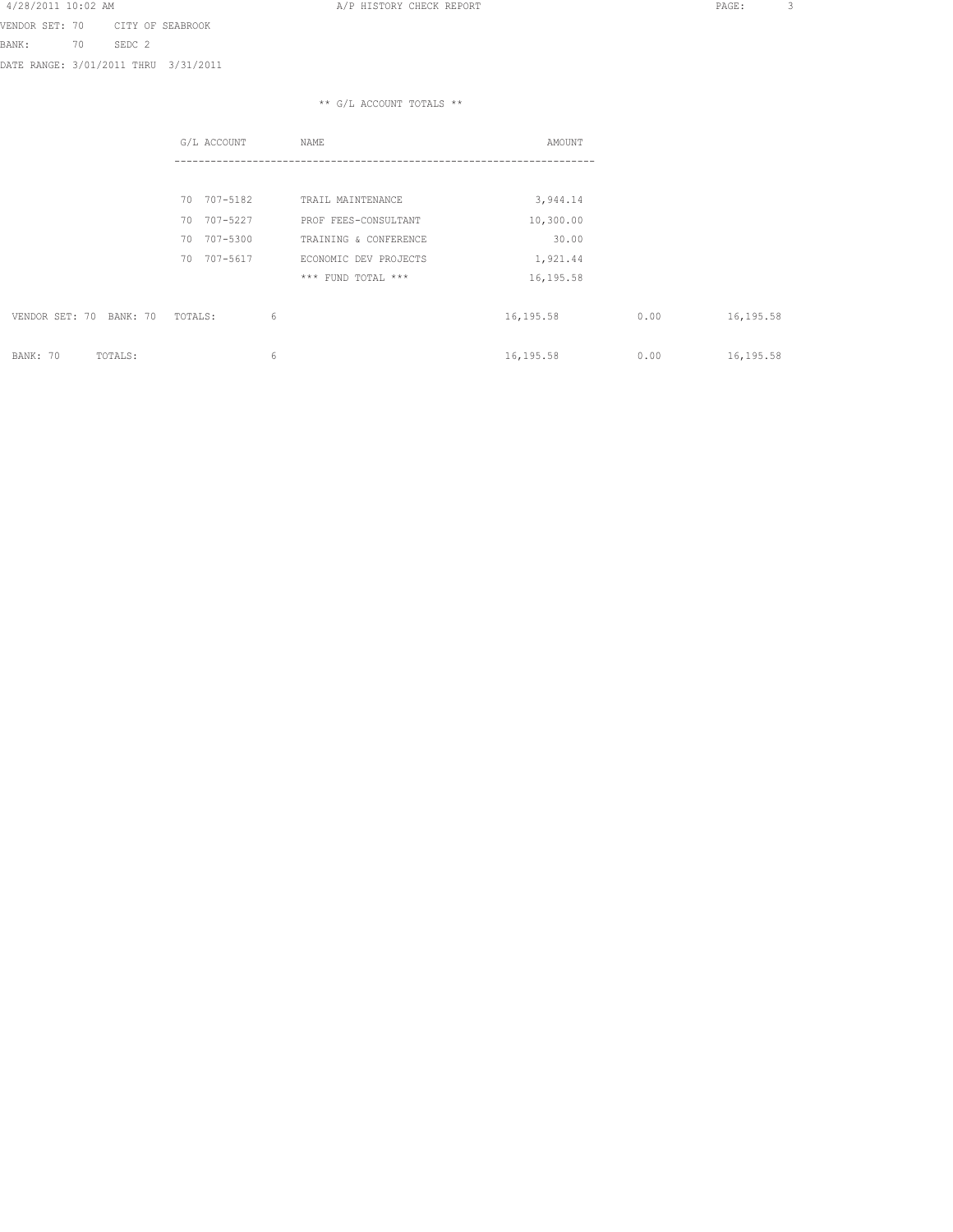|              | 4/28/2011 10:02 AM                   |                                                                |                    | A/P HISTORY CHECK REPORT |                                              |          | PAGE:             | $\sim$ 4 |
|--------------|--------------------------------------|----------------------------------------------------------------|--------------------|--------------------------|----------------------------------------------|----------|-------------------|----------|
|              | VENDOR SET: 99 CITY OF SEABROOK      |                                                                |                    |                          |                                              |          |                   |          |
|              | BANK: AP ACCTS PAYABLE DISBURSEMEN   |                                                                |                    |                          |                                              |          |                   |          |
|              | DATE RANGE: 3/01/2011 THRU 3/31/2011 |                                                                |                    |                          |                                              |          |                   |          |
|              |                                      |                                                                |                    |                          |                                              |          |                   |          |
|              |                                      |                                                                |                    | CHECK                    |                                              |          | CHECK CHECK CHECK |          |
|              | VENDOR I.D.                          | NAME                                                           |                    |                          | STATUS DATE AMOUNT DISCOUNT NO STATUS AMOUNT |          |                   |          |
|              |                                      |                                                                |                    |                          |                                              |          |                   |          |
| $\mathbf{1}$ |                                      | CARLA DENAY OLIVER UNPOST                                      |                    |                          |                                              |          |                   |          |
|              | M-CHECK                              | CARLA DENAY OLIVER UNPOST V 3/22/2011                          |                    |                          |                                              | 106624   |                   | 83.00CR  |
|              |                                      |                                                                |                    |                          |                                              |          |                   |          |
| 0843         |                                      | SIGN QUICK                                                     |                    |                          |                                              |          |                   |          |
|              | M-CHECK                              | SIGN QUICK                                                     | UNPOST V 3/07/2011 |                          |                                              | 107380   |                   | 895.00CR |
|              |                                      |                                                                |                    |                          |                                              |          |                   |          |
| 1750         |                                      | A & L AUTOMOTIVE                                               |                    |                          |                                              |          |                   |          |
|              | I-7470                               | P3 REPAIR                                                      |                    | R 3/02/2011              |                                              | 107407   |                   |          |
|              | 01 200-5110                          | MAINT-AUTOS & EQUIPMENT P3 REPAIR                              |                    |                          | 717.00                                       |          |                   |          |
|              | I-7491                               | P28 INSPECTION                                                 |                    | R 3/02/2011              |                                              | 107407   |                   |          |
|              | 01 200-5110                          | MAINT-AUTOS & EQUIPMENT P28 INSPECTION                         |                    |                          | 74.75                                        |          |                   |          |
|              | I-7492                               | OIL CHANGE                                                     |                    | R 3/02/2011              |                                              | 107407   |                   |          |
|              | 01 200-5110                          | MAINT-AUTOS & EQUIPMENT OIL CHANGE                             |                    |                          | 24.00                                        |          |                   |          |
|              | $I - 7493$                           | REPAIR                                                         |                    | R 3/02/2011              |                                              | 107407   |                   |          |
|              |                                      | 01  200-5110   MAINT-AUTOS & EQUIPMENT   REPAIR                |                    |                          | 24.00                                        |          |                   | 839.75   |
|              |                                      |                                                                |                    |                          |                                              |          |                   |          |
| 1750         |                                      | A & L AUTOMOTIVE                                               |                    |                          |                                              |          |                   |          |
|              | I-7497                               | CAPT TRUCK REPAIR                                              |                    | R 3/09/2011              |                                              | 107466   |                   |          |
|              | 01 200-5110                          | MAINT-AUTOS & EQUIPMENT CAPT TRUCK REPAIR                      |                    |                          | 149.75                                       |          |                   | 149.75   |
|              |                                      |                                                                |                    |                          |                                              |          |                   |          |
| 1750         |                                      | A & L AUTOMOTIVE                                               |                    |                          |                                              |          |                   |          |
|              | I-14797                              | P7 OIL CHANGE                                                  |                    | R 3/16/2011              |                                              | 107538   |                   |          |
|              | 01 200-5110                          | MAINT-AUTOS & EQUIPMENT P7 OIL CHANGE                          |                    |                          | 26.00                                        |          |                   |          |
|              | $I - 7532$                           | P27 LIGHT REPAIR                                               |                    | R 3/16/2011              |                                              | 107538   |                   |          |
|              |                                      | 01  200-5110  MAINT-AUTOS & EQUIPMENT  P27 LIGHT REPAIR  75.00 |                    |                          |                                              |          |                   | 101.00   |
|              |                                      |                                                                |                    |                          |                                              |          |                   |          |
| 1750         |                                      | A & L AUTOMOTIVE                                               |                    |                          |                                              |          |                   |          |
|              | I-7559 P13 INSPECTION                |                                                                | R 3/30/2011        |                          |                                              | 107653   |                   |          |
|              |                                      | 01  200-5110   MAINT-AUTOS & EQUIPMENT   P13 INSPECTION        |                    |                          | 39.75                                        |          |                   | 39.75    |
|              |                                      |                                                                |                    |                          | *** VENDOR TOTALS ***                        | 4 CHECKS |                   | 1,130.25 |
|              |                                      |                                                                |                    |                          |                                              |          |                   |          |
| 0560         |                                      | ACT PIPE & SUPPLY INC                                          |                    |                          |                                              |          |                   |          |
|              | I-513530                             | MANHOLE SUPPLIES                                               |                    | R 3/09/2011              |                                              | 107467   |                   |          |
|              | 20 912-5120                          | MAINT-SEWER SYSTEM MINOR MANHOLE SUPPLIES                      |                    |                          | 1,462.25                                     |          |                   | 1,462.25 |
|              |                                      |                                                                |                    |                          |                                              |          |                   |          |
| 0560         | I-518182                             | ACT PIPE & SUPPLY INC<br>VALVE                                 |                    | R 3/23/2011              |                                              | 107601   |                   |          |
|              |                                      | 20 902-5130 MAINT-WATER SYSTEM MINOR                           | VALVE              |                          | 425.50                                       |          |                   | 425.50   |
|              |                                      |                                                                |                    |                          |                                              |          |                   |          |
| 0560         |                                      | ACT PIPE & SUPPLY INC                                          |                    |                          |                                              |          |                   |          |
|              | I-521024                             | METER BOXES                                                    |                    | R 3/30/2011              |                                              | 107654   |                   |          |
|              | 20 902-5130                          | MAINT-WATER SYSTEM MINOR                                       | METER BOXES        |                          | 549.35                                       |          |                   | 549.35   |
|              |                                      |                                                                |                    |                          |                                              |          |                   |          |

\*\*\* VENDOR TOTALS \*\*\* 3 CHECKS 2,437.10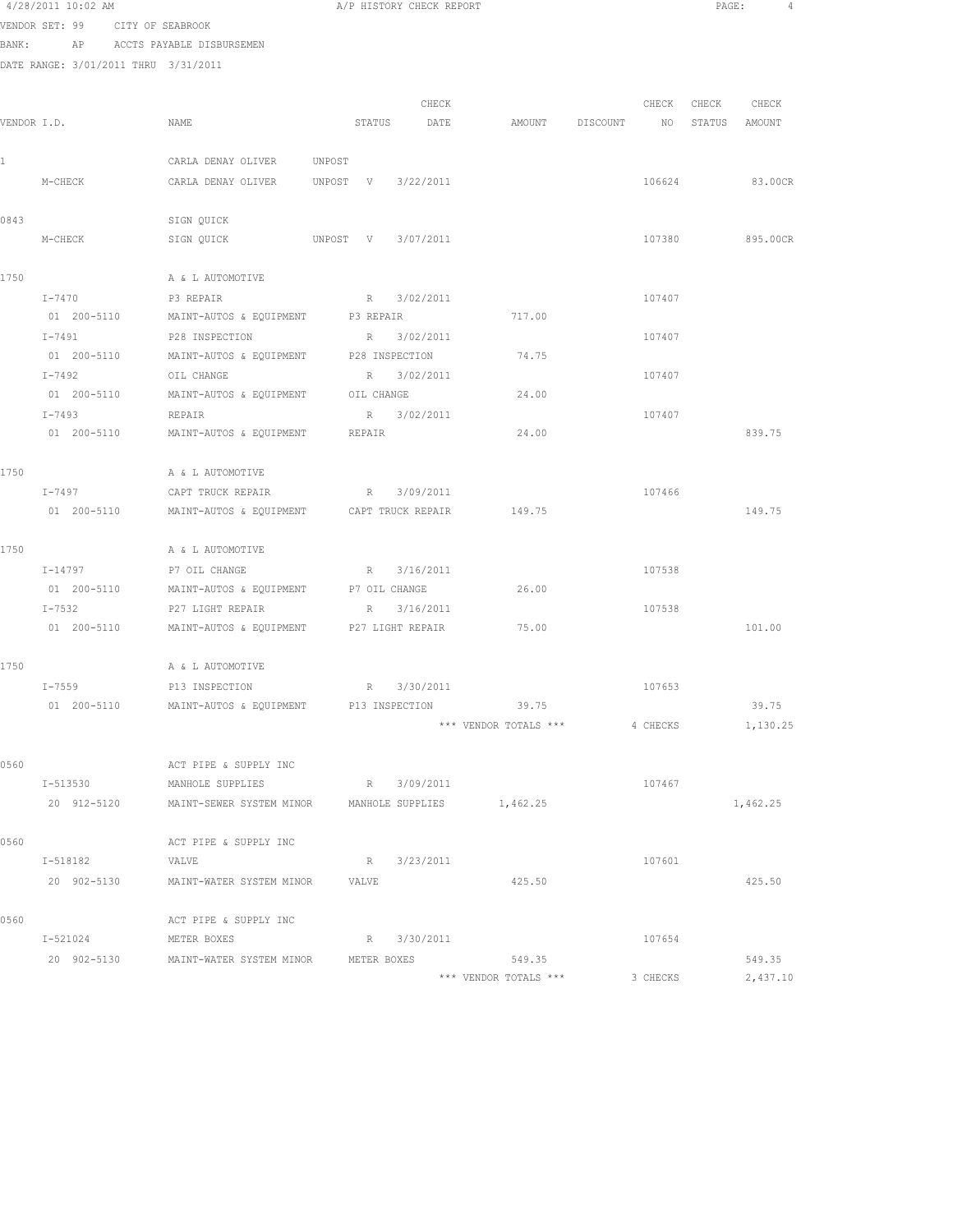| 4/28/2011 10:02 AM |  |  |                  |
|--------------------|--|--|------------------|
| VENDOR SET, 99     |  |  | CITY OF SEARROOL |

A/P HISTORY CHECK REPORT **PAGE:** 5

VENDOR SET: 99 CITY OF SEABROOK BANK: AP ACCTS PAYABLE DISBURSEMEN

DATE RANGE: 3/01/2011 THRU 3/31/2011

|             | DAIS KANGS. J/VI/ZVII IHKV - J/JI/ZVII |                                                |                   |                                |             |                  |
|-------------|----------------------------------------|------------------------------------------------|-------------------|--------------------------------|-------------|------------------|
|             |                                        |                                                | CHECK             |                                | CHECK       | CHECK<br>CHECK   |
| VENDOR I.D. |                                        | NAME                                           | STATUS<br>DATE    | AMOUNT                         | DISCOUNT NO | STATUS<br>AMOUNT |
|             |                                        |                                                |                   |                                |             |                  |
| 0005        |                                        | ADMIRAL LINEN & UNIFORM                        |                   |                                |             |                  |
|             | I-FE06072 LINEN SERVICE                |                                                | R<br>3/16/2011    |                                | 107539      |                  |
|             |                                        | 50 501-5340 DETENTION SUPPLIES LINEN SERVICE   |                   | 109.30                         |             |                  |
|             | I-FE15184                              | LINEN SERVICE                                  | R 3/16/2011       |                                | 107539      |                  |
|             | 50 501-5340                            | DETENTION SUPPLIES                             | LINEN SERVICE     | 109.30                         |             |                  |
|             | $T - FF24358$                          | LINEN SERVICE                                  | R 3/16/2011       |                                | 107539      |                  |
|             | 50 501-5340                            | DETENTION SUPPLIES                             | LINEN SERVICE     | 109.30                         |             |                  |
|             | I-FE95333                              | LINEN SERVICE                                  | R 3/16/2011       |                                | 107539      |                  |
|             | 50 501-5340                            | DETENTION SUPPLIES                             | LINEN SERVICE     | 108.30                         |             | 436.20           |
|             |                                        |                                                |                   | *** VENDOR TOTALS ***          | 1 CHECKS    | 436.20           |
|             |                                        |                                                |                   |                                |             |                  |
| 1969        |                                        | AETNA                                          |                   |                                |             |                  |
|             | I-201103023953                         | INSURANCE PREMIUM                              | R 3/02/2011       |                                | 107408      |                  |
|             | 01 001-1029                            | MEDICAL INSURANCE PAYABLE                      | INSURANCE PREMIUM | 9,892.89                       |             |                  |
|             | 01 001-1036                            | DENTAL INSURANCE PAYABLE                       | INSURANCE PREMIUM | 1,676.99                       |             |                  |
|             | 01 107-5330                            | INSURANCE-MISC                                 | INSURANCE PREMIUM | 455.30                         |             |                  |
|             | $01 100 - 3120$                        | HOSPITALIZATION                                | INSURANCE PREMIUM | 910.60                         |             |                  |
|             | 01 102-3120                            | HOSPITALIZATION                                | INSURANCE PREMIUM | 4,196.14                       |             |                  |
|             | 01 106-3120                            | HOSPITALIZATION                                | INSURANCE PREMIUM | 455.30                         |             |                  |
|             | 01 103-3120                            | HOSPITALIZATION                                | INSURANCE PREMIUM | 928.55                         |             |                  |
|             | 01 102-3020                            | EDC HOSPITALIZATION                            | INSURANCE PREMIUM | 928.55                         |             |                  |
|             | 01 200-3120                            | HOSPITALIZATION                                | INSURANCE PREMIUM | 16,248.93                      |             |                  |
|             | 50 501-3120                            | HOSPITALIZATION                                | INSURANCE PREMIUM | 3,529.86                       |             |                  |
|             | 01 220-3120                            | HOSPITALIZATION                                | INSURANCE PREMIUM | 1,228.60                       |             |                  |
|             | 01 210-3120                            | HOSPITALIZATION                                | INSURANCE PREMIUM | 636.00                         |             |                  |
|             | 01 400-3120                            | HOSPITALIZATION                                | INSURANCE PREMIUM | 3,205.05                       |             |                  |
|             | 01 500-3120                            | HOSPITALIZATION                                | INSURANCE PREMIUM | 4,140.95                       |             |                  |
|             | 01 600-3120                            | HOSPITALIZATION                                | INSURANCE PREMIUM | 3,724.54                       |             |                  |
|             | 01 700-3120                            | HOSPITALIZATION                                | INSURANCE PREMIUM | 1,683.90                       |             |                  |
|             | 20 902-3120                            | HOSPITALIZATION                                | INSURANCE PREMIUM | 3,721.37                       |             |                  |
|             | 20 905-3120                            | HOSPITALIZATION                                | INSURANCE PREMIUM | 910.60                         |             |                  |
|             | 20 912-3120                            | HOSPITALIZATION                                | INSURANCE PREMIUM | 2,196.34                       |             | 60,670.46        |
|             |                                        |                                                |                   | *** VENDOR TOTALS *** 1 CHECKS |             | 60,670.46        |
| 0006        |                                        |                                                |                   |                                |             |                  |
|             | $I - 213865$                           | AFLAC                                          | R 3/09/2011       |                                | 107468      |                  |
|             |                                        | PREMIUM<br>01 001-1030 AFLAC INSURANCE DEDUCTS | PREMIUM           | 2,502.24                       |             | 2,502.24         |
|             |                                        |                                                |                   | *** VENDOR TOTALS ***          |             |                  |
|             |                                        |                                                |                   |                                | 1 CHECKS    | 2,502.24         |
| 1500        |                                        | AIRGAS SOUTHWEST INC                           |                   |                                |             |                  |
|             | I-107934894 WELDING SUPPLIES           |                                                | R 3/02/2011       |                                | 107410      |                  |
|             | 01 400-4400                            | MISC SUPPLIES                                  | WELDING SUPPLIES  | 98.43                          |             |                  |
|             | $01 500 - 4400$                        | MISC SHIPPLIFS                                 | WELDING SUPPLIES  | $QQ$ $13$                      |             |                  |

 500-4400 MISC SUPPLIES WELDING SUPPLIES 98.43 912-4400 MISC SUPPLIES WELDING SUPPLIES 98.43 902-4400 MISC SUPPLIES WELDING SUPPLIES 98.43 I-107934895 WELDING SUPPLIES R 3/02/2011 107410 500-4400 MISC SUPPLIES WELDING SUPPLIES 89.59 483.31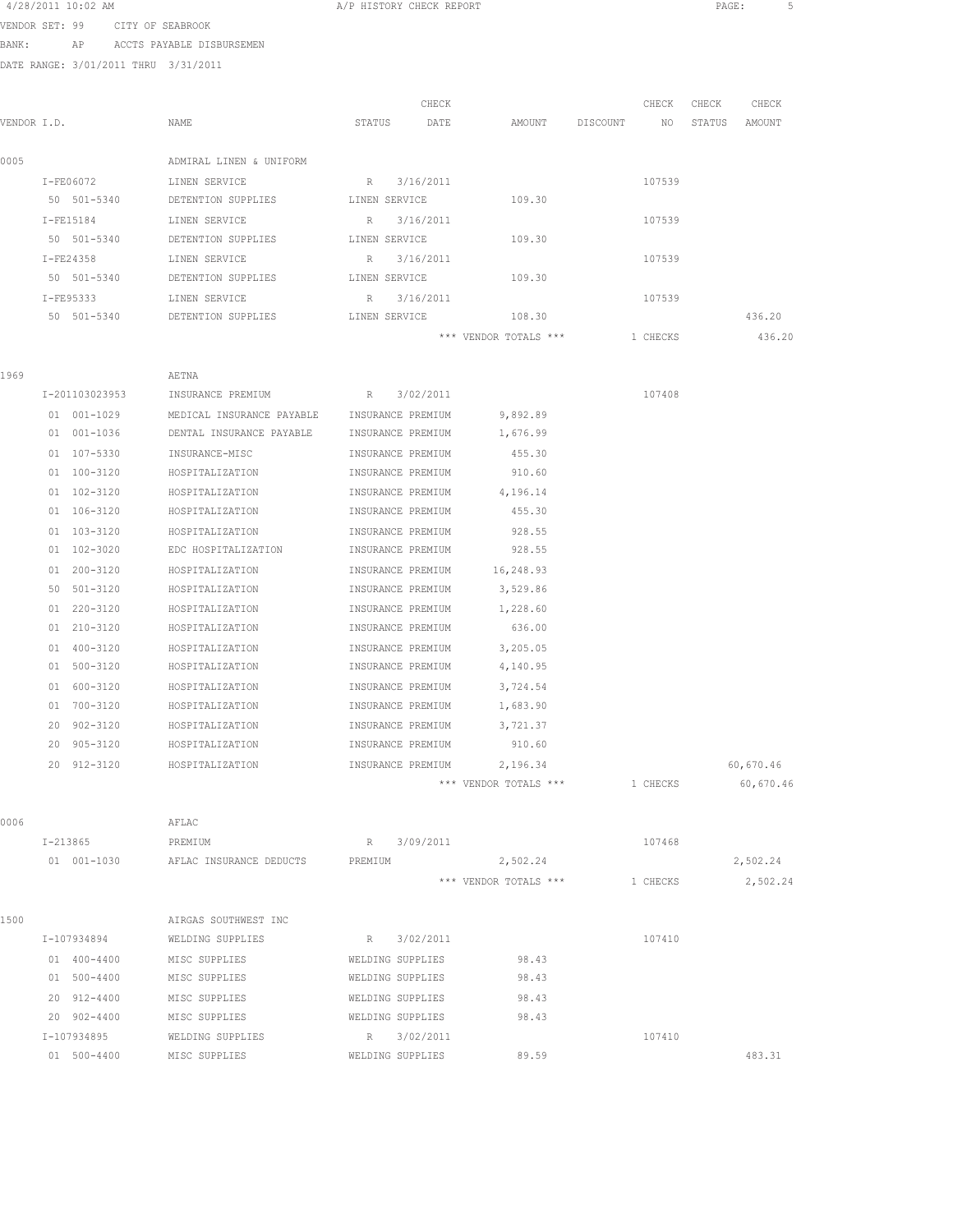|       | 4/28/2011 10:02 AM                   |                                                                  | A/P HISTORY CHECK REPORT |           |                                              |          |                   | PAGE: 6          |  |
|-------|--------------------------------------|------------------------------------------------------------------|--------------------------|-----------|----------------------------------------------|----------|-------------------|------------------|--|
|       | VENDOR SET: 99 CITY OF SEABROOK      |                                                                  |                          |           |                                              |          |                   |                  |  |
| BANK: |                                      | AP ACCTS PAYABLE DISBURSEMEN                                     |                          |           |                                              |          |                   |                  |  |
|       | DATE RANGE: 3/01/2011 THRU 3/31/2011 |                                                                  |                          |           |                                              |          |                   |                  |  |
|       |                                      |                                                                  |                          | CHECK     |                                              |          | CHECK CHECK CHECK |                  |  |
|       | VENDOR I.D.                          | NAME                                                             |                          |           | STATUS DATE AMOUNT DISCOUNT NO STATUS AMOUNT |          |                   |                  |  |
|       |                                      |                                                                  |                          |           |                                              |          |                   |                  |  |
| 1500  |                                      | AIRGAS SOUTHWEST INC                                             |                          |           |                                              |          |                   |                  |  |
|       | I-107013772                          | WIZARD WRAP                                                      | R 3/09/2011              |           |                                              | 107469   |                   |                  |  |
|       | 01 500-4400                          | MISC SUPPLIES                                                    | WIZARD WRAP              |           | 10.17                                        |          |                   | 10.17            |  |
|       |                                      |                                                                  |                          |           | *** VENDOR TOTALS *** 2 CHECKS               |          |                   | 493.48           |  |
|       |                                      |                                                                  |                          |           |                                              |          |                   |                  |  |
| 1859  |                                      | CHAD ALTMAN                                                      |                          |           |                                              |          |                   |                  |  |
|       |                                      | I-201103294044 TRAVEL ADVANCE                                    | R 3/30/2011              |           |                                              | 107655   |                   |                  |  |
|       |                                      | 20 902-5300 TRAINING & CONFERENCE TRAVEL ADVANCE 484.50          |                          |           | *** VENDOR TOTALS *** 1 CHECKS               |          |                   | 484.50<br>484.50 |  |
|       |                                      |                                                                  |                          |           |                                              |          |                   |                  |  |
| 1230  |                                      | ALWAYS SAFETY & 1ST AID                                          |                          |           |                                              |          |                   |                  |  |
|       | $I - 26241$                          | GLOPLUGZ                                                         | E 3/02/2011              |           |                                              | 999999   |                   |                  |  |
|       | 20 902-4400                          | MISC SUPPLIES                                                    | GLOPLUGZ                 |           | 39.90                                        |          |                   | 39.90            |  |
|       |                                      |                                                                  |                          |           | *** VENDOR TOTALS ***                        | 1 CHECKS |                   | 39.90            |  |
|       |                                      |                                                                  |                          |           |                                              |          |                   |                  |  |
| 1801  |                                      | AMERICAN BANKERS INS CO OF FL                                    |                          |           |                                              |          |                   |                  |  |
|       | I-2036234100                         | PREMIUM                                                          | R 3/16/2011              |           |                                              | 107541   |                   |                  |  |
|       |                                      | 01 107-5330 INSURANCE-MISC                                       | PREMIUM                  |           | 4,742.00                                     |          |                   | 4,742.00         |  |
|       |                                      |                                                                  |                          |           | *** VENDOR TOTALS *** 1 CHECKS               |          |                   | 4,742.00         |  |
|       |                                      |                                                                  |                          |           |                                              |          |                   |                  |  |
| 1611  |                                      | AMERICAN JANITORIAL SERVICES L                                   |                          |           |                                              |          |                   |                  |  |
|       | $I - 16392$                          | JANITORIAL SERVICE                                               | R 3/09/2011              |           |                                              | 107470   |                   |                  |  |
|       |                                      | 01  107-5175   JANITORIAL SERVICES   JANITORIAL SERVICE   850.00 |                          |           |                                              |          |                   |                  |  |
|       | 01 200-5175                          | JANITORIAL SERVICES                                              | JANITORIAL SERVICE       |           | 875.00                                       |          |                   |                  |  |
|       | $I - 16553$                          | JANITORIAL SUPPLIES                                              | R 3/09/2011              |           |                                              | 107470   |                   |                  |  |
|       |                                      | 01 107-5175 JANITORIAL SERVICES JANITORIAL SUPPLIES 107.87       |                          |           | *** VENDOR TOTALS *** 1 CHECKS               |          |                   | 1,832.87         |  |
|       |                                      |                                                                  |                          |           |                                              |          |                   | 1,832.87         |  |
| 1471  |                                      | AMERICAN MESSAGING SERVICES LL                                   |                          |           |                                              |          |                   |                  |  |
|       | I-H2236344LC                         | PAGER                                                            | R 3/02/2011              |           |                                              | 107411   |                   |                  |  |
|       | 01 107-5030                          | RENTALS & SERVICE AGRMTS                                         | PAGER                    |           | 38.20                                        |          |                   | 38.20            |  |
|       |                                      |                                                                  |                          |           | *** VENDOR TOTALS ***                        | 1 CHECKS |                   | 38.20            |  |
|       |                                      |                                                                  |                          |           |                                              |          |                   |                  |  |
| 1609  |                                      | JESSICA M ANCIRA                                                 |                          |           |                                              |          |                   |                  |  |
|       | I-201103234025                       | TRAVEL ADVANCE                                                   | R 3/23/2011              |           |                                              | 107602   |                   |                  |  |
|       | 01 700-5300                          | TRAINING & CONFERENCE                                            | TRAVEL ADVANCE           |           | 403.00                                       |          |                   | 403.00           |  |
|       |                                      |                                                                  |                          |           | *** VENDOR TOTALS ***                        | 1 CHECKS |                   | 403.00           |  |
|       |                                      |                                                                  |                          |           |                                              |          |                   |                  |  |
| 0836  |                                      | APOLLO TIRE & WHEEL                                              |                          |           |                                              |          |                   |                  |  |
|       | I-3598                               | PLUG                                                             | R                        | 3/02/2011 |                                              | 107413   |                   |                  |  |
|       | 20 912-5110                          | MAINT-AUTOS & EQUIPMENT                                          | PLUG                     |           | 6.00                                         |          |                   |                  |  |
|       | I-3662                               | TIRE REPAIR                                                      | R                        | 3/02/2011 |                                              | 107413   |                   |                  |  |
|       | 01 400-5110                          | MAINT-AUTOS & EQUIPMENT                                          | TIRE REPAIR              |           | 12.00                                        |          |                   | 18.00            |  |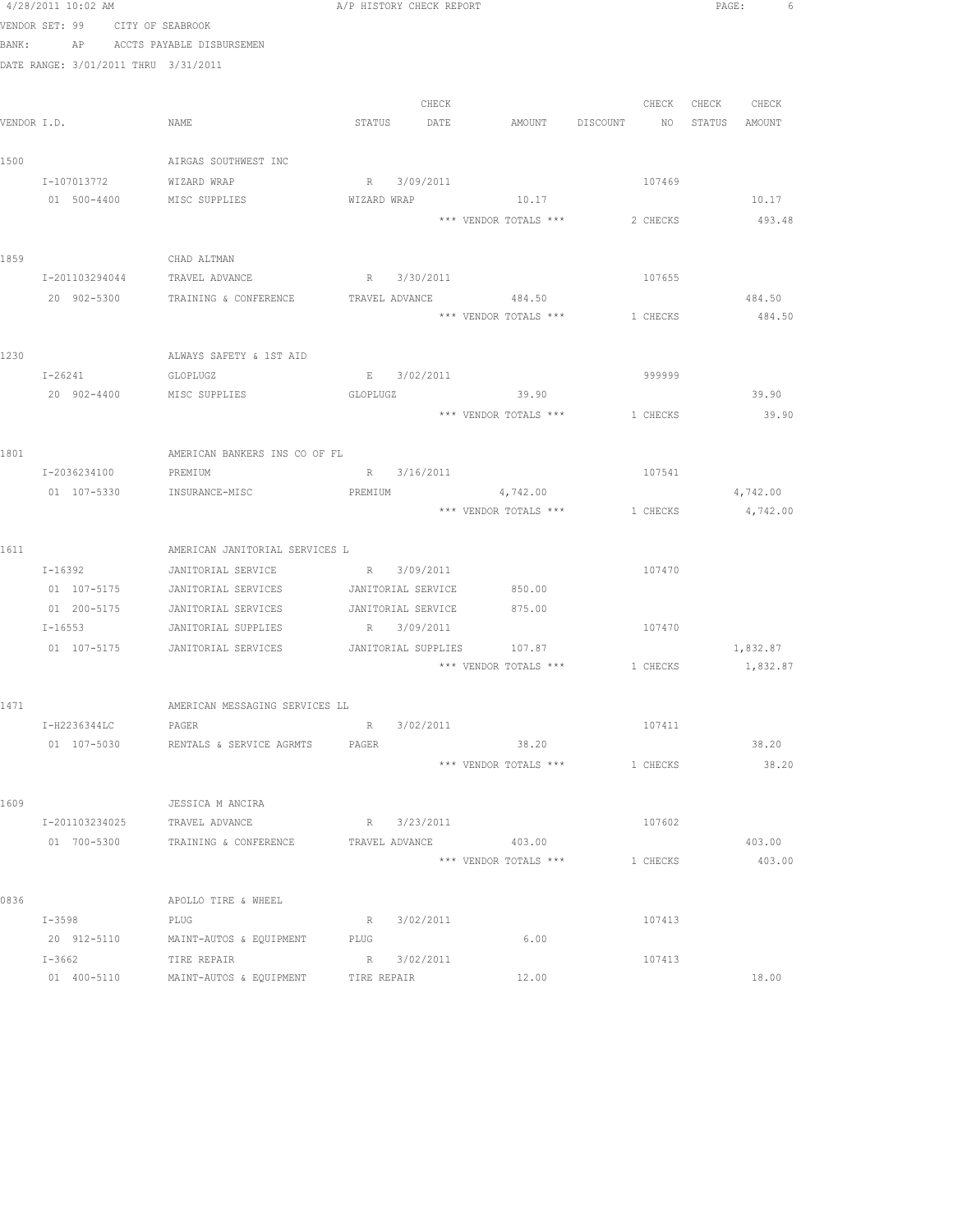|      | 4/28/2011 10:02 AM<br>VENDOR SET: 99          | CITY OF SEABROOK                                   | A/P HISTORY CHECK REPORT     |                                |          |             | PAGE:<br>7 |
|------|-----------------------------------------------|----------------------------------------------------|------------------------------|--------------------------------|----------|-------------|------------|
|      | BANK:<br>DATE RANGE: 3/01/2011 THRU 3/31/2011 | AP ACCTS PAYABLE DISBURSEMEN                       |                              |                                |          |             |            |
|      |                                               |                                                    | CHECK                        |                                | CHECK    | CHECK CHECK |            |
|      | VENDOR I.D.                                   | NAME                                               | STATUS DATE                  | AMOUNT DISCOUNT                |          | NO STATUS   | AMOUNT     |
| 0836 |                                               | APOLLO TIRE & WHEEL                                |                              |                                |          |             |            |
|      | $I-3626$                                      | 40007 TIRE                                         | R 3/09/2011                  |                                | 107471   |             |            |
|      | 01 400-5110                                   | MAINT-AUTOS & EQUIPMENT 40007 TIRE                 |                              | 37.00                          |          |             | 37.00      |
| 0836 |                                               | APOLLO TIRE & WHEEL                                |                              |                                |          |             |            |
|      | I-3816                                        | TIRE PATCH                                         | R 3/16/2011                  |                                | 107542   |             |            |
|      | 01 200-5110                                   | MAINT-AUTOS & EQUIPMENT TIRE PATCH                 |                              | 15.00                          |          |             | 15.00      |
| 0836 |                                               | APOLLO TIRE & WHEEL                                |                              |                                |          |             |            |
|      | $I - 4050$                                    | INNER TUBE                                         | R 3/23/2011                  |                                | 107603   |             |            |
|      | 20 902-5110                                   | MAINT-AUTOS & EQUIPMENT INNER TUBE 35.00           |                              |                                |          |             | 35.00      |
|      |                                               |                                                    |                              | *** VENDOR TOTALS ***          | 4 CHECKS |             | 105.00     |
| 0963 |                                               | ARBITRAGE COMPLIANCE SPECIALIS                     |                              |                                |          |             |            |
|      | $I-G1636$                                     | REBATE REPORT                                      | R 3/09/2011                  |                                | 107472   |             |            |
|      | 30 300-5465                                   | MISC EXPENSE                                       | REBATE REPORT                | 1,750.00                       |          |             |            |
|      | 33 330-5465                                   | MISC EXPENSE                                       | REBATE REPORT                | 475.00                         |          |             |            |
|      | 35 350-5465                                   | MISC EXPENSE                                       | REBATE REPORT                | 475.00                         |          |             |            |
|      | 37 370-5465                                   | MISC EXPENSE                                       | REBATE REPORT                | 475.00                         |          |             |            |
|      | 38 380-5465                                   | MISC EXPENSE                                       | REBATE REPORT                | 475.00                         |          |             | 3,650.00   |
|      |                                               |                                                    |                              | *** VENDOR TOTALS *** 1 CHECKS |          |             | 3,650.00   |
| 0169 |                                               | ARC                                                |                              |                                |          |             |            |
|      | I-23703105                                    | MONTHLY RENTAL                                     | R 3/02/2011                  |                                | 107414   |             |            |
|      | 01 600-5030                                   | RENTALS & SERVICE AGRMTS MONTHLY RENTAL            |                              | 238.78                         |          |             | 238.78     |
| 0169 |                                               | ARC                                                |                              |                                |          |             |            |
|      | I-23707437                                    | PLOTTER LEASE                                      | R 3/23/2011                  |                                | 107604   |             |            |
|      |                                               | 01 600-5030 RENTALS & SERVICE AGRMTS PLOTTER LEASE |                              | 257.00                         |          |             | 257.00     |
|      |                                               |                                                    |                              | *** VENDOR TOTALS ***          | 2 CHECKS |             | 495.78     |
| 0016 |                                               | ARMSTRONG WATER                                    |                              |                                |          |             |            |
|      | I-14066                                       | ZINC ORTHOPHOSPHATE                                | R 3/30/2011                  |                                | 107656   |             |            |
|      | 20 902-5280                                   | CHEMICAL SUPPLIES                                  | ZINC ORTHOPHOSPHATE 1,378.00 |                                |          |             | 1,378.00   |
|      |                                               |                                                    |                              | *** VENDOR TOTALS ***          | 1 CHECKS |             | 1,378.00   |
| 1443 |                                               | AT&T                                               |                              |                                |          |             |            |
|      | I-201103093959                                | TELEPHONE                                          | R 3/09/2011                  |                                | 107474   |             |            |
|      | 01 200-5400                                   | TELEPHONE                                          | TELEPHONE                    | 217.62                         |          |             | 217.62     |
| 1443 |                                               | AT&T                                               |                              |                                |          |             |            |
|      | I-201103234022                                | TELEPHONE                                          | R 3/23/2011                  |                                | 107605   |             |            |
|      | 01 210-5400                                   | TELEPHONE                                          | TELEPHONE                    | 96.15                          |          |             |            |
|      | 01 500-5400                                   | TELEPHONE                                          | TELEPHONE                    | 39.88                          |          |             |            |
|      | 20 902-5400                                   | TELEPHONE                                          | TELEPHONE                    | 39.88                          |          |             |            |
|      | 20 912-5400                                   | TELEPHONE                                          | TELEPHONE                    | 39.88                          |          |             | 215.79     |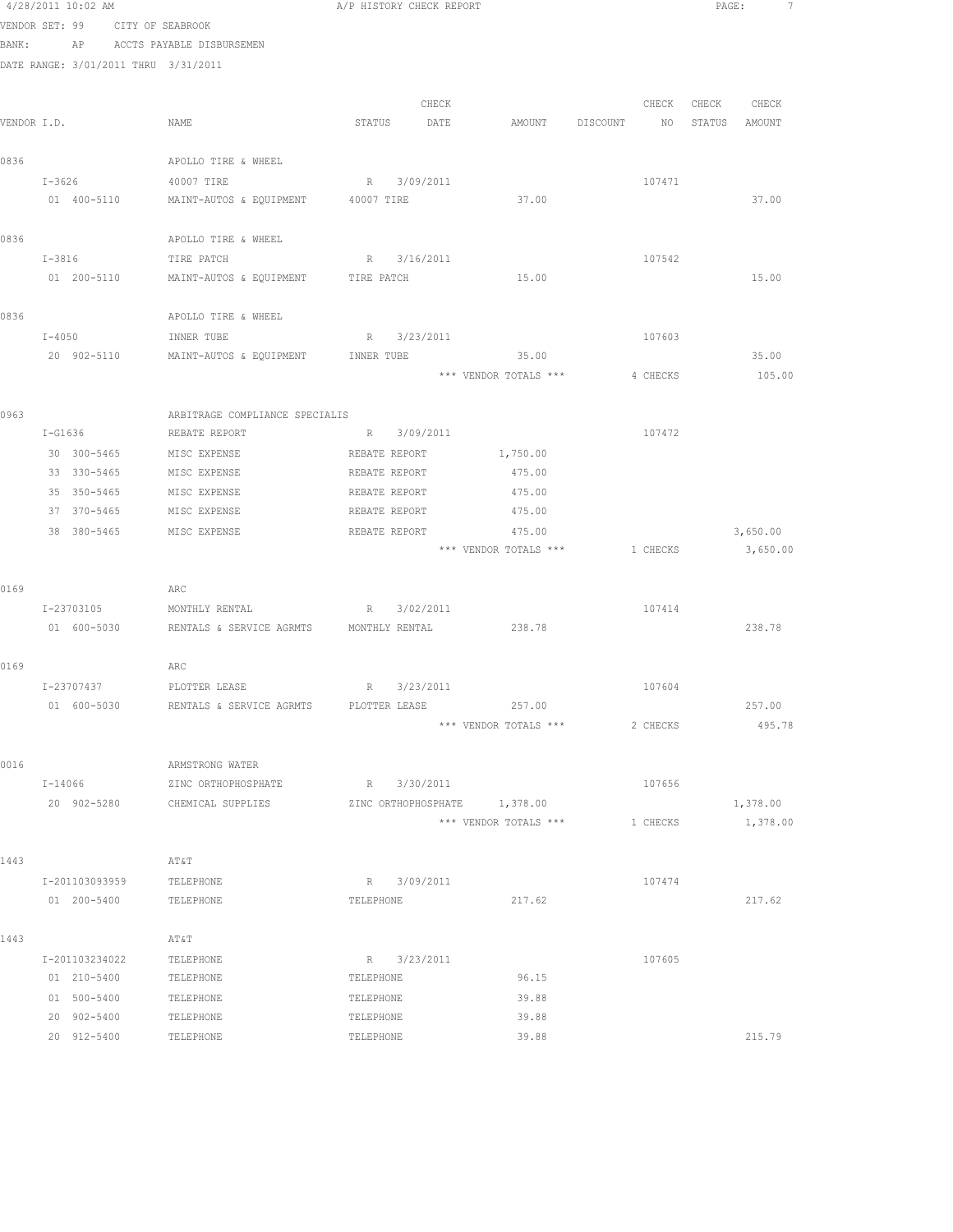|      | 4/28/2011 10:02 AM |                                                       | A/P HISTORY CHECK REPORT                    |                                 |                                  | PAGE:             | - 8 |
|------|--------------------|-------------------------------------------------------|---------------------------------------------|---------------------------------|----------------------------------|-------------------|-----|
|      |                    | VENDOR SET: 99 CITY OF SEABROOK                       |                                             |                                 |                                  |                   |     |
|      |                    | BANK: AP ACCTS PAYABLE DISBURSEMEN                    |                                             |                                 |                                  |                   |     |
|      |                    | DATE RANGE: 3/01/2011 THRU 3/31/2011                  |                                             |                                 |                                  |                   |     |
|      |                    |                                                       |                                             |                                 |                                  |                   |     |
|      |                    |                                                       | CHECK                                       |                                 |                                  | CHECK CHECK CHECK |     |
|      | VENDOR I.D.        | NAME                                                  | STATUS DATE                                 |                                 | AMOUNT DISCOUNT NO STATUS AMOUNT |                   |     |
|      |                    |                                                       |                                             |                                 |                                  |                   |     |
| 1443 |                    | AT&T                                                  |                                             |                                 |                                  |                   |     |
|      | I-201103234023     | TELEPHONE                                             | R 3/23/2011                                 |                                 | 107606                           |                   |     |
|      | 01 400-5400        | TELEPHONE                                             | TELEPHONE                                   | 157.55                          |                                  | 157.55            |     |
|      |                    |                                                       |                                             |                                 |                                  |                   |     |
| 1443 |                    | AT&T                                                  |                                             |                                 |                                  |                   |     |
|      | I-201103234024     | TELEPHONE                                             | R 3/23/2011                                 |                                 | 107607                           |                   |     |
|      | 15 150-5400        | TELEPHONE                                             | TELEPHONE                                   | 95.92                           |                                  | 95.92             |     |
|      |                    |                                                       |                                             | *** VENDOR TOTALS ***           | 4 CHECKS                         | 686.88            |     |
|      |                    |                                                       |                                             |                                 |                                  |                   |     |
| 0914 | I-1491204626       | AUTO ZONE COMMERCIAL<br>CLEANING SUPPLIES             | R 3/02/2011                                 |                                 | 107415                           |                   |     |
|      | 01 200-4005        |                                                       | SUPPLIES-POLICE OPERATION CLEANING SUPPLIES | 29.96                           |                                  |                   |     |
|      | I-1491207359       | P23 BATTERY                                           | R 3/02/2011                                 |                                 | 107415                           |                   |     |
|      | 01 200-5110        | MAINT-AUTOS & EQUIPMENT P23 BATTERY                   |                                             | 86.95                           |                                  |                   |     |
|      | I-1491213177       | CLEANING SUPPLIES                                     | R 3/02/2011                                 |                                 | 107415                           |                   |     |
|      |                    | 20 902-5110 MAINT-AUTOS & EQUIPMENT CLEANING SUPPLIES |                                             | 12.29                           |                                  | 129.20            |     |
|      |                    |                                                       |                                             |                                 |                                  |                   |     |
| 0914 |                    | AUTO ZONE COMMERCIAL                                  |                                             |                                 |                                  |                   |     |
|      | I-1491082126       | P27 BATTERY                                           | R 3/16/2011                                 |                                 | 107543                           |                   |     |
|      | 01 200-5110        | MAINT-AUTOS & EQUIPMENT P27 BATTERY                   |                                             | 169.99                          |                                  | 169.99            |     |
|      |                    |                                                       |                                             |                                 |                                  |                   |     |
| 0914 |                    | AUTO ZONE COMMERCIAL                                  |                                             |                                 |                                  |                   |     |
|      | I-1491235381       | P3 BATTERY                                            | R 3/30/2011                                 |                                 | 107657                           |                   |     |
|      |                    | 01  200-5110   MAINT-AUTOS & EQUIPMENT   P3 BATTERY   |                                             | 79.99                           |                                  | 79.99             |     |
|      |                    |                                                       |                                             |                                 | *** VENDOR TOTALS *** 3 CHECKS   | 379.18            |     |
|      |                    |                                                       |                                             |                                 |                                  |                   |     |
| 1219 |                    | AVENET LLC                                            |                                             |                                 |                                  |                   |     |
|      |                    | I-28180 ANNUAL MAINTENANCE R 3/16/2011                |                                             |                                 | 107544                           |                   |     |
|      | 01 107-5030        | RENTALS & SERVICE AGRMTS                              | ANNUAL MAINTENANCE 1,100.00                 |                                 |                                  | 1,100.00          |     |
|      |                    |                                                       |                                             | *** VENDOR TOTALS ***           | 1 CHECKS                         | 1,100.00          |     |
|      |                    |                                                       |                                             |                                 |                                  |                   |     |
| 0495 |                    | AWARD COMPANY OF AMERICA                              |                                             |                                 |                                  |                   |     |
|      | I-ACAINV0115083    | PLAQUES                                               | R 3/30/2011                                 |                                 | 107658                           |                   |     |
|      |                    | 01 107-4010 OFFICE SUPPLIES                           | PLAQUES                                     | 225.30<br>*** VENDOR TOTALS *** |                                  | 225.30            |     |
|      |                    |                                                       |                                             |                                 | 1 CHECKS                         | 225.30            |     |
| 1206 |                    | BANK OF AMERICA                                       |                                             |                                 |                                  |                   |     |
|      | I-1110011483       | OBLIGATION 281                                        | R 3/09/2011                                 |                                 | 107475                           |                   |     |
|      | 20 020-0075        | Debt Service Reserve                                  | OBLIGATION 281                              | 1,536.53                        |                                  | 1,536.53          |     |
|      |                    |                                                       |                                             | *** VENDOR TOTALS ***           | 1 CHECKS                         | 1,536.53          |     |
|      |                    |                                                       |                                             |                                 |                                  |                   |     |
| 1249 |                    | BARRETT'S HEATING & AIR                               |                                             |                                 |                                  |                   |     |
|      | I-027777           | AC REPAIR                                             | R 3/09/2011                                 |                                 | 107476                           |                   |     |
|      | 01 400-5180        | MAINT-BLDGS & GROUNDS                                 | AC REPAIR                                   | 62.75                           |                                  |                   |     |
|      | 20 902-5180        | MAINT-BLDGS & GROUNDS                                 | AC REPAIR                                   | 62.75                           |                                  |                   |     |
|      | 20 912-5180        | MAINT-BLDGS & GROUNDS                                 | AC REPAIR                                   | 62.75                           |                                  |                   |     |
|      | 01 500-5180        | MAINT-BLDGS & GROUNDS                                 | AC REPAIR                                   | 62.75                           |                                  | 251.00            |     |
|      |                    |                                                       |                                             |                                 |                                  |                   |     |

\*\*\* VENDOR TOTALS \*\*\* 1 CHECKS 251.00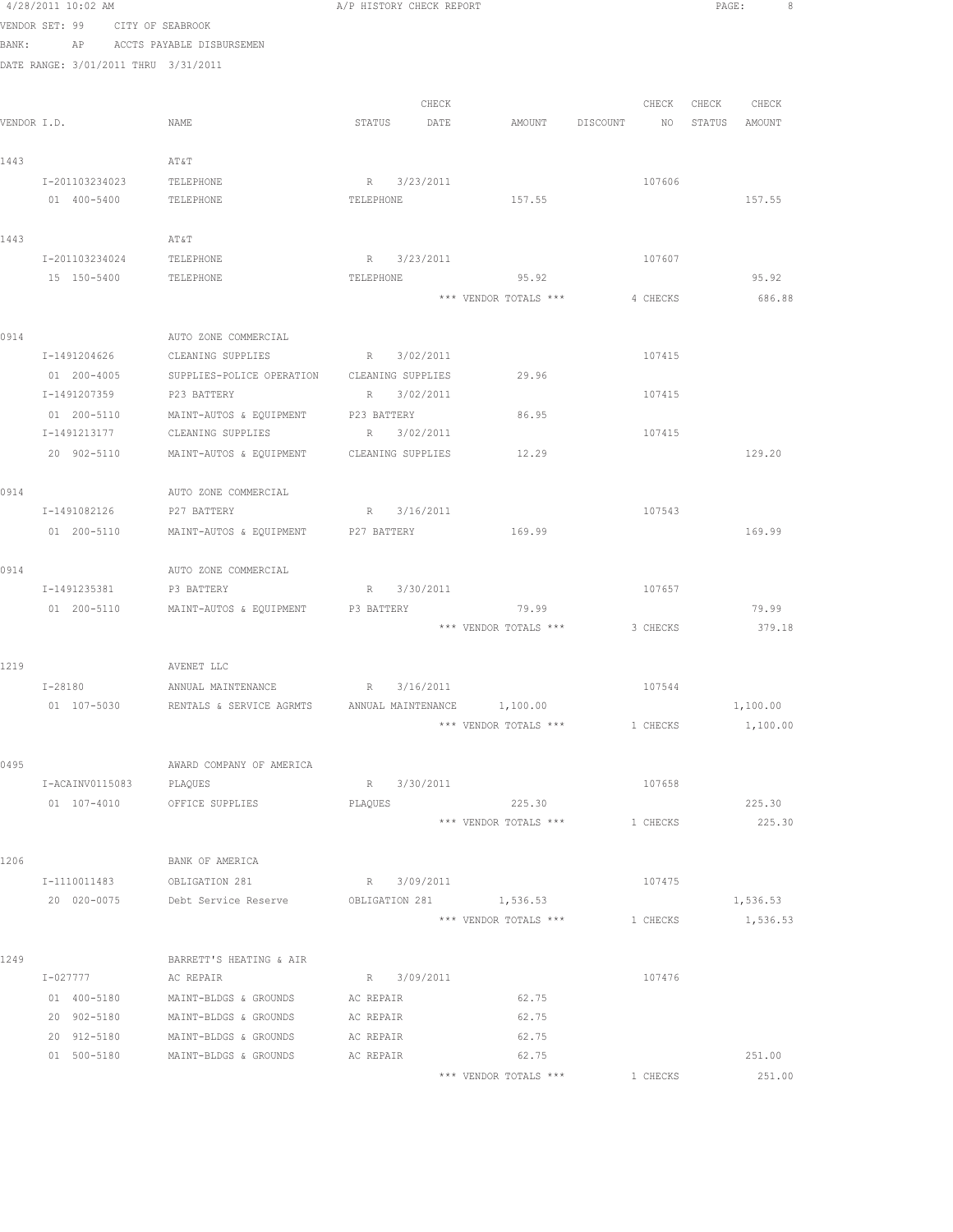|      | 4/28/2011 10:02 AM |                                      | A/P HISTORY CHECK REPORT      |                                |                                  | PAGE:<br>-9 |
|------|--------------------|--------------------------------------|-------------------------------|--------------------------------|----------------------------------|-------------|
|      |                    | VENDOR SET: 99 CITY OF SEABROOK      |                               |                                |                                  |             |
|      |                    | BANK: AP ACCTS PAYABLE DISBURSEMEN   |                               |                                |                                  |             |
|      |                    | DATE RANGE: 3/01/2011 THRU 3/31/2011 |                               |                                |                                  |             |
|      |                    |                                      |                               |                                |                                  |             |
|      |                    |                                      | CHECK                         |                                | CHECK                            | CHECK CHECK |
|      | VENDOR I.D.        | NAME                                 | STATUS DATE                   |                                | AMOUNT DISCOUNT NO STATUS AMOUNT |             |
|      |                    |                                      |                               |                                |                                  |             |
| 0025 |                    | BAY AREA ELECTRIC INC                |                               |                                |                                  |             |
|      | $I - 9375$         | ELECTRICAL OUTLETS                   | E 3/09/2011                   |                                | 999999                           |             |
|      |                    | 01 107-5180 MAINT-BLDGS & GROUNDS    | ELECTRICAL OUTLETS 628.53     |                                |                                  | 628.53      |
|      |                    |                                      |                               |                                |                                  |             |
| 0025 |                    | BAY AREA ELECTRIC INC                |                               |                                |                                  |             |
|      | I-9376             | ELECTRICIAN SERVICES                 | E 3/23/2011                   |                                | 999999                           |             |
|      | 01 400-5180        | MAINT-BLDGS & GROUNDS                | ELECTRICIAN SERVICES 3,479.05 |                                |                                  | 3,479.05    |
|      |                    |                                      |                               |                                |                                  |             |
| 0025 |                    | BAY AREA ELECTRIC INC                |                               |                                |                                  |             |
|      | $I-9406$           | SERVICE CALL                         | E 3/30/2011                   |                                | 999999                           |             |
|      | 01 400-5180        | MAINT-BLDGS & GROUNDS                | SERVICE CALL                  | 135.00                         |                                  |             |
|      | I-9416             | SERVICE CALL                         | E 3/30/2011                   |                                | 999999                           |             |
|      |                    | 01 107-5180 MAINT-BLDGS & GROUNDS    | SERVICE CALL 432.50           |                                |                                  | 567.50      |
|      |                    |                                      |                               | *** VENDOR TOTALS ***          | 3 CHECKS                         | 4,675.08    |
|      |                    |                                      |                               |                                |                                  |             |
| 1064 |                    | BAY AREA RENTALS INC                 |                               |                                |                                  |             |
|      | I-52509            | CONCRETE                             | R 3/09/2011                   |                                | 107477                           |             |
|      | 01 500-5150        | MAINT-STREET SIGNS                   | CONCRETE                      | 158.95                         |                                  | 158.95      |
|      |                    |                                      |                               | *** VENDOR TOTALS ***          | 1 CHECKS                         | 158.95      |
|      |                    |                                      |                               |                                |                                  |             |
| 0932 |                    | DEANNA BELL                          |                               |                                |                                  |             |
|      | I-201103093961     | PETTY CASH                           | R 3/09/2011                   |                                | 107478                           |             |
|      | 01 200-4005        | SUPPLIES-POLICE OPERATION            | PETTY CASH                    | 77.00                          |                                  |             |
|      | 01 200-5465        | MISC EXPENSE                         | PETTY CASH                    | 17.06                          |                                  | 94.06       |
|      |                    |                                      |                               | *** VENDOR TOTALS *** 1 CHECKS |                                  | 94.06       |
|      |                    |                                      |                               |                                |                                  |             |
| 1220 |                    | BIRCH COMMUNICATIONS INC             |                               |                                |                                  |             |
|      |                    | I-201103153987 TELEPHONE             | E 3/16/2011                   |                                | 999999                           |             |
|      | 01 107-5400        | TELEPHONE                            | TELEPHONE                     | 13.48                          |                                  |             |
|      | 01 200-5400        | TELEPHONE                            | TELEPHONE                     | 13.48                          |                                  |             |
|      | 01 400-5400        | TELEPHONE                            | TELEPHONE                     | 195.11                         |                                  |             |
|      | 01 106-5400        | TELEPHONE                            | TELEPHONE                     | 872.90                         |                                  |             |
|      | 01 210-5400        | TELEPHONE                            | TELEPHONE                     | 178.21                         |                                  |             |
|      | 20 902-5400        | TELEPHONE                            | TELEPHONE                     | 20.34                          |                                  |             |
|      | 20 912-5400        | TELEPHONE                            | TELEPHONE                     | 61.04                          |                                  | 1,354.56    |
|      |                    |                                      |                               | *** VENDOR TOTALS ***          | 1 CHECKS                         | 1,354.56    |
|      |                    |                                      |                               |                                |                                  |             |
| 0040 |                    | BLACKBURN MFG. CO                    |                               |                                |                                  |             |
|      | I-0386770IN        | SAFETY GREEN                         | R 3/02/2011                   |                                | 107416                           |             |
|      | 20 912-5120        | MAINT-SEWER SYSTEM MINOR             | SAFETY GREEN                  | 293.80                         |                                  | 293.80      |
|      |                    |                                      |                               | *** VENDOR TOTALS ***          | 1 CHECKS                         | 293.80      |
|      |                    |                                      |                               |                                |                                  |             |
| 0428 |                    | BROOKSIDE EQUIPMENT SALES            |                               |                                |                                  |             |
|      | C-IL19670CR        | OVERPAYMENT                          | R 3/02/2011                   |                                | 107417                           |             |
|      | 01 400-5110        | MAINT-AUTOS & EQUIPMENT              | OVERPAYMENT                   | 89.13CR                        |                                  |             |
|      | I-IL20119          | FILTERS                              | R 3/02/2011                   |                                | 107417                           |             |
|      | 01 500-5110        | MAINT-AUTOS & EQUIP                  | FILTERS                       | 171.93                         |                                  |             |
|      | I-IL20286          | SUPPLIES                             | R<br>3/02/2011                |                                | 107417                           |             |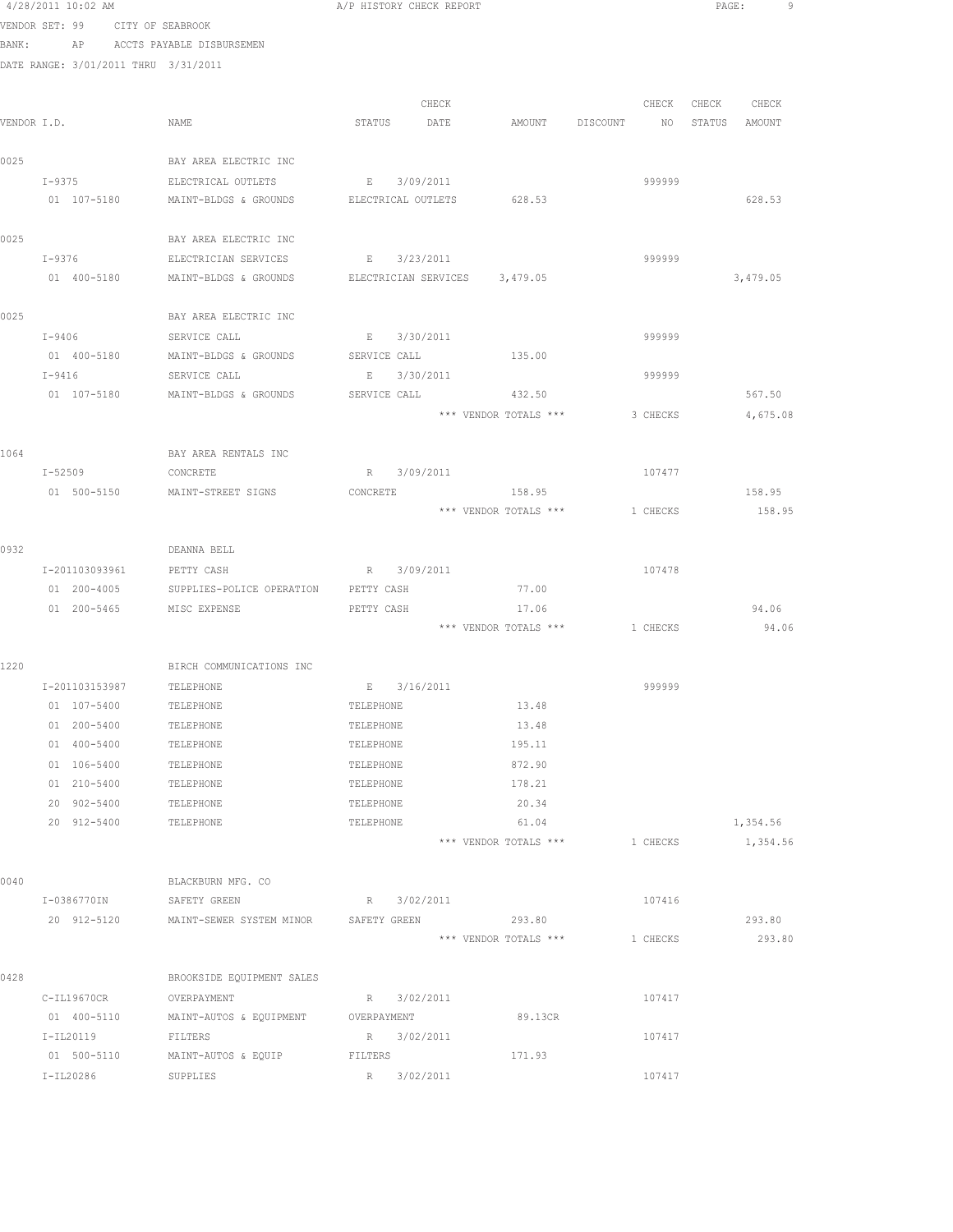|      | 4/28/2011 10:02 AM                   |                                                         |          | A/P HISTORY CHECK REPORT |                                  |          |                   | PAGE:<br>10 |
|------|--------------------------------------|---------------------------------------------------------|----------|--------------------------|----------------------------------|----------|-------------------|-------------|
|      | VENDOR SET: 99 CITY OF SEABROOK      |                                                         |          |                          |                                  |          |                   |             |
|      |                                      | BANK: AP ACCTS PAYABLE DISBURSEMEN                      |          |                          |                                  |          |                   |             |
|      | DATE RANGE: 3/01/2011 THRU 3/31/2011 |                                                         |          |                          |                                  |          |                   |             |
|      |                                      |                                                         |          |                          |                                  |          |                   |             |
|      |                                      |                                                         |          | CHECK                    |                                  |          | CHECK CHECK CHECK |             |
|      | VENDOR I.D.                          | NAME                                                    |          | STATUS DATE              | AMOUNT DISCOUNT NO STATUS AMOUNT |          |                   |             |
| 0428 |                                      | BROOKSIDE EQUIPMENT SACONT                              |          |                          |                                  |          |                   |             |
|      | I-IL20286                            | SUPPLIES                                                |          | R 3/02/2011              |                                  | 107417   |                   |             |
|      |                                      | 01 400-5110 MAINT-AUTOS & EQUIPMENT SUPPLIES            |          |                          | 30.12                            |          |                   | 112.92      |
|      |                                      |                                                         |          |                          |                                  |          |                   |             |
| 0428 |                                      | BROOKSIDE EQUIPMENT SALES                               |          |                          |                                  |          |                   |             |
|      | I-IL20319                            | RADIATOR                                                |          | R 3/30/2011              |                                  | 107661   |                   |             |
|      | 20 902-5110                          | MAINT-AUTOS & EQUIPMENT RADIATOR                        |          |                          | 420.00                           |          |                   |             |
|      | 20 912-5110                          | MAINT-AUTOS & EQUIPMENT                                 | RADIATOR |                          | 420.00                           |          |                   | 840.00      |
|      |                                      |                                                         |          |                          | *** VENDOR TOTALS ***            | 2 CHECKS |                   | 952.92      |
|      |                                      |                                                         |          |                          |                                  |          |                   |             |
| 1403 |                                      | BUSINESS SOLUTIONS INTL                                 |          |                          |                                  |          |                   |             |
|      | $I - 104275$                         | COPIER RENTAL                                           |          | R 3/09/2011              |                                  | 107479   |                   |             |
|      | 01 107-5030                          | RENTALS & SERVICE AGRMTS COPIER RENTAL                  |          |                          | 271.00                           |          |                   | 271.00      |
|      |                                      |                                                         |          |                          | *** VENDOR TOTALS *** 1 CHECKS   |          |                   | 271.00      |
|      |                                      |                                                         |          |                          |                                  |          |                   |             |
| 1393 | I-14578 SHEAR SCREWS                 | BURNS PUMP SERVICE, INC.                                |          | R 3/23/2011              |                                  | 107608   |                   |             |
|      |                                      | 01 107-4050 BULK PETROLEUM PURCHASES SHEAR SCREWS 30.56 |          |                          |                                  |          |                   | 30.56       |
|      |                                      |                                                         |          |                          | *** VENDOR TOTALS *** 1 CHECKS   |          |                   | 30.56       |
|      |                                      |                                                         |          |                          |                                  |          |                   |             |
| 1552 |                                      | BUSINESS CARD M/G                                       |          |                          |                                  |          |                   |             |
|      | I-201103013935                       | FEB11 STATEMENT                                         |          | R 3/02/2011              |                                  | 107418   |                   |             |
|      | 01 100-5300                          | TRAINING & CONFERENCE                                   |          | FEB11 STATEMENT          | 410.30                           |          |                   |             |
|      | 01 100-5195                          | ELECTION EXPENSE                                        |          | FEB11 STATEMENT          | 15.54                            |          |                   |             |
|      |                                      | 01 100-5465 MISC EXPENDITURES                           |          | FEB11 STATEMENT          | 33.68                            |          |                   | 459.52      |
|      |                                      |                                                         |          |                          |                                  |          |                   |             |
| 1552 |                                      | BUSINESS CARD M/G                                       |          |                          |                                  |          |                   |             |
|      |                                      | I-201103294048 MAR11 STATEMENT                          |          | R 3/30/2011              |                                  | 107662   |                   |             |
|      | 41 410-4150                          | SMALL TOOLS & EQUIP                                     |          | MAR11 STATEMENT          | 2,120.92                         |          |                   |             |
|      | 01 100-5195                          | ELECTION EXPENSE                                        |          | MAR11 STATEMENT          | 18.30                            |          |                   | 2,139.22    |
|      |                                      |                                                         |          |                          | *** VENDOR TOTALS ***            | 2 CHECKS |                   | 2,598.74    |
| 1550 |                                      | BUSINESS CARD A/C                                       |          |                          |                                  |          |                   |             |
|      | I-201103013936                       | FEB11 STATEMENT                                         |          | R 3/02/2011              |                                  | 107419   |                   |             |
|      | 01 107-5295                          | SAFETY COMMITTEE                                        |          | FEB11 STATEMENT          | 19.50                            |          |                   |             |
|      | 01 400-5180                          | MAINT-BLDGS & GROUNDS                                   |          | FEB11 STATEMENT          | 44.12                            |          |                   |             |
|      | 01 400-5464                          | <b>EVENTS</b>                                           |          | FEB11 STATEMENT          | 961.37                           |          |                   | 1,024.99    |
|      |                                      |                                                         |          |                          | *** VENDOR TOTALS ***            | 1 CHECKS |                   | 1,024.99    |
|      |                                      |                                                         |          |                          |                                  |          |                   |             |
| 1556 |                                      | BUSINESS CARD C/P                                       |          |                          |                                  |          |                   |             |
|      | I-201103013934                       | FEB11 STATEMENT                                         |          | R 3/02/2011              |                                  | 107420   |                   |             |
|      | 01 102-5300                          | TRAINING & CONFERENCE                                   |          | FEB11 STATEMENT          | 156.13                           |          |                   |             |
|      | 01 102-5041                          | IT HARDWARE/SOFTWARE                                    |          | FEB11 STATEMENT          | 19.00                            |          |                   |             |
|      | 41 410-4150                          | SMALL TOOLS & EQUIP                                     |          | FEB11 STATEMENT          | 274.77                           |          |                   | 449.90      |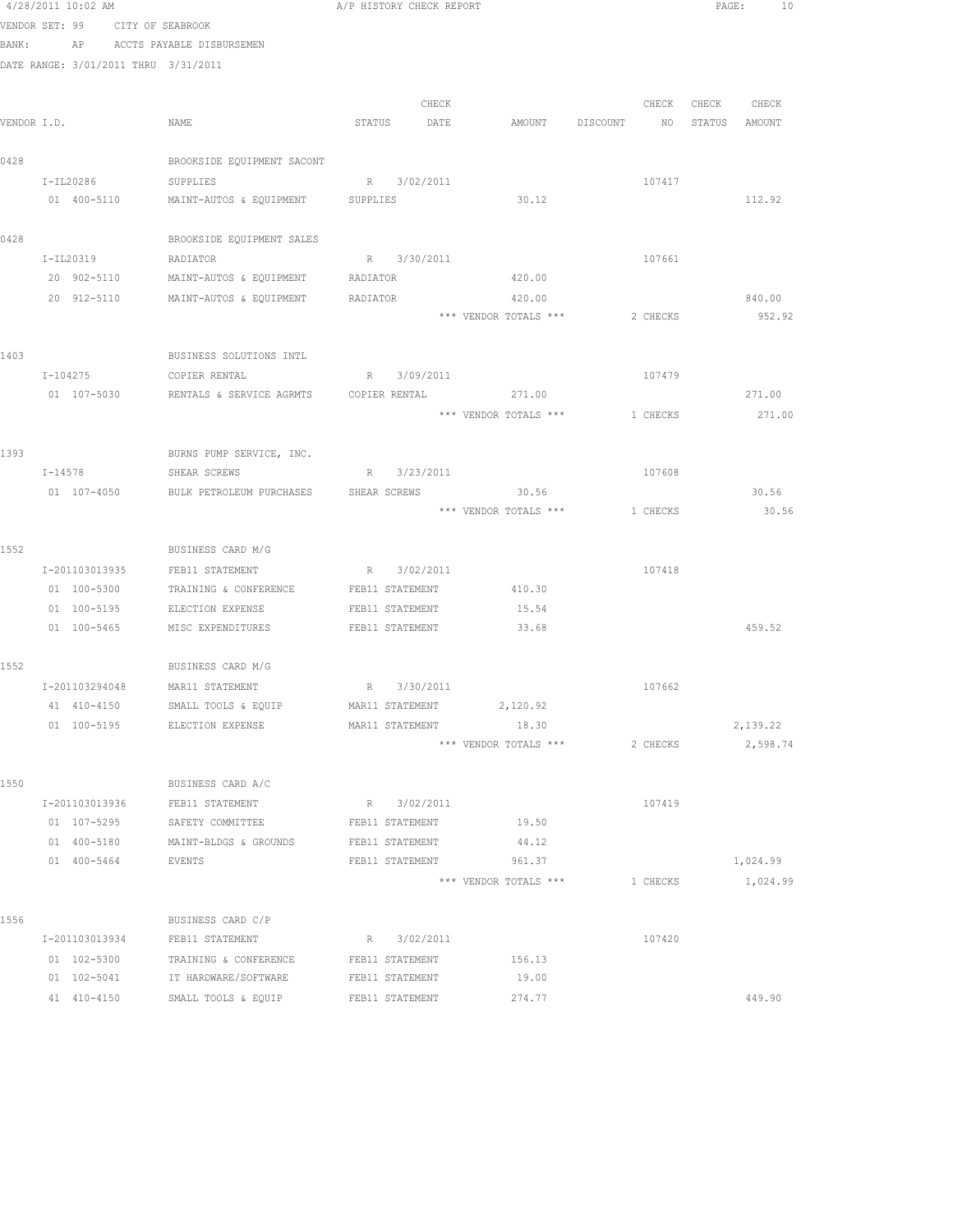|                | 4/28/2011 10:02 AM |                 |                                                        | A/P HISTORY CHECK REPORT |                 |                       |          |          | PAGE:<br>11 |          |
|----------------|--------------------|-----------------|--------------------------------------------------------|--------------------------|-----------------|-----------------------|----------|----------|-------------|----------|
| VENDOR SET: 99 |                    |                 | CITY OF SEABROOK                                       |                          |                 |                       |          |          |             |          |
| BANK:          |                    | AP              | ACCTS PAYABLE DISBURSEMEN                              |                          |                 |                       |          |          |             |          |
|                |                    |                 | DATE RANGE: 3/01/2011 THRU 3/31/2011                   |                          |                 |                       |          |          |             |          |
|                |                    |                 |                                                        |                          | CHECK           |                       |          | CHECK    | CHECK       | CHECK    |
| VENDOR I.D.    |                    |                 | NAME                                                   | STATUS                   | DATE            | AMOUNT                | DISCOUNT | NO       | STATUS      | AMOUNT   |
|                |                    |                 |                                                        |                          |                 |                       |          |          |             |          |
| 1556           |                    |                 | BUSINESS CARD C/P                                      |                          |                 |                       |          |          |             |          |
|                |                    | I-201103294046  | MAR11 STATEMENT                                        |                          | R 3/30/2011     |                       |          | 107663   |             |          |
|                |                    | 41 410-4150     | SMALL TOOLS & EQUIP                                    |                          | MAR11 STATEMENT | 3,526.80              |          |          |             |          |
|                |                    | 01 102-5041     | IT HARDWARE/SOFTWARE                                   |                          | MAR11 STATEMENT | 19.00                 |          |          |             |          |
|                |                    | 01 102-5465     | MISC EXPENSE                                           |                          | MAR11 STATEMENT | 11.60                 |          |          |             |          |
|                |                    | $01 400 - 4400$ | MISC SUPPLIES                                          |                          | MAR11 STATEMENT | 85.14                 |          |          |             |          |
|                |                    | 01 107-5465     | MISC EXPENSE                                           |                          | MAR11 STATEMENT | 30.00                 |          |          |             | 3,672.54 |
|                |                    |                 |                                                        |                          |                 | *** VENDOR TOTALS *** |          | 2 CHECKS |             | 4,122.44 |
| 1816           |                    |                 | BUSINESS CARD G/S                                      |                          |                 |                       |          |          |             |          |
|                |                    | I-201103013949  | FEB11 STATEMENT                                        | R                        | 3/02/2011       |                       |          | 107421   |             |          |
|                |                    | 01 103-4150     | SMALL TOOLS & EQUIPMENT FEB11 STATEMENT                |                          |                 | 419.15                |          |          |             |          |
|                |                    | 01 200-4150     | SMALL TOOLS & EQUIP                                    |                          | FEB11 STATEMENT | 203.78                |          |          |             |          |
|                |                    | 01 103-5465     | MISC EXPENDITURES                                      |                          | FEB11 STATEMENT | 32.43                 |          |          |             |          |
|                |                    | 01 107-4150     | SMALL EQUIPMENT                                        |                          | FEB11 STATEMENT | 1,036.15              |          |          |             |          |
|                |                    | 01 700-4010     | OFFICE SUPPLIES                                        |                          | FEB11 STATEMENT | 43.99                 |          |          |             | 1,735.50 |
| 1816           |                    |                 | BUSINESS CARD G/S                                      |                          |                 |                       |          |          |             |          |
|                |                    | I-201103294049  | MAR11 STATEMENT                                        |                          | R 3/30/2011     |                       |          | 107664   |             |          |
|                |                    | 01 107-4150     | SMALL EQUIPMENT                                        |                          | MAR11 STATEMENT | 430.02                |          |          |             |          |
|                |                    | 03 301-4150     | SMALL TOOLS & EQUIP                                    |                          | MAR11 STATEMENT | 1,205.64              |          |          |             |          |
|                |                    | 01 103-5465     | MISC EXPENDITURES                                      | MAR11 STATEMENT          |                 | 36.25                 |          |          |             |          |
|                |                    | 01 103-4150     | SMALL TOOLS & EQUIPMENT MAR11 STATEMENT                |                          |                 | 75.97                 |          |          |             |          |
|                |                    | 01 700-4150     | SMALL EQUIPMENT OR TOOLS MAR11 STATEMENT               |                          |                 | 158.96                |          |          |             |          |
|                |                    | 01 200-4010     | OFFICE SUPPLIES                                        |                          | MAR11 STATEMENT | 124.96                |          |          |             |          |
|                |                    | 41 410-4150     | SMALL TOOLS & EQUIP                                    |                          | MAR11 STATEMENT | 56.22                 |          |          |             | 2,088.02 |
|                |                    |                 |                                                        |                          |                 | *** VENDOR TOTALS *** |          | 2 CHECKS |             | 3,823.52 |
| 1555           |                    |                 | BUSINESS CARD K/T                                      |                          |                 |                       |          |          |             |          |
|                |                    | I-201103013938  | FEB11 STATEMENT                                        |                          | R 3/02/2011     |                       |          | 107422   |             |          |
|                |                    | 01 600-5300     | TRAINING & CONFERENCE                                  |                          | FEB11 STATEMENT | 35.00                 |          |          |             |          |
|                |                    |                 | 01 600-5020 DUES & SUBSCRIPTIONS FEB11 STATEMENT 45.37 |                          |                 |                       |          |          |             | 80.37    |
| 1555           |                    |                 | BUSINESS CARD K/T                                      |                          |                 |                       |          |          |             |          |
|                |                    |                 | I-201103294051 MAR11 STATEMENT                         |                          | R 3/30/2011     |                       |          | 107665   |             |          |
|                |                    |                 | 01 600-4150 SMALL TOOLS & EQUIP                        |                          |                 | MAR11 STATEMENT 16.19 |          |          |             | 16.19    |
|                |                    |                 |                                                        |                          |                 | *** VENDOR TOTALS *** |          | 2 CHECKS |             | 96.56    |
| 1553           |                    |                 | BUSINESS CARD N/H                                      |                          |                 |                       |          |          |             |          |
|                |                    | I-201103093962  | FEB11 STATEMENT                                        |                          | R 3/09/2011     |                       |          | 107480   |             |          |
|                |                    | 01 106-5300     | TRAINING & CONFERENCE                                  |                          | FEB11 STATEMENT | 150.00                |          |          |             |          |
|                |                    | 01 220-5300     | TRAINING & CONFERENCE                                  |                          | FEB11 STATEMENT | 85.99                 |          |          |             | 235.99   |
|                |                    |                 |                                                        |                          |                 |                       |          |          |             |          |

\*\*\* VENDOR TOTALS \*\*\* 1 CHECKS 235.99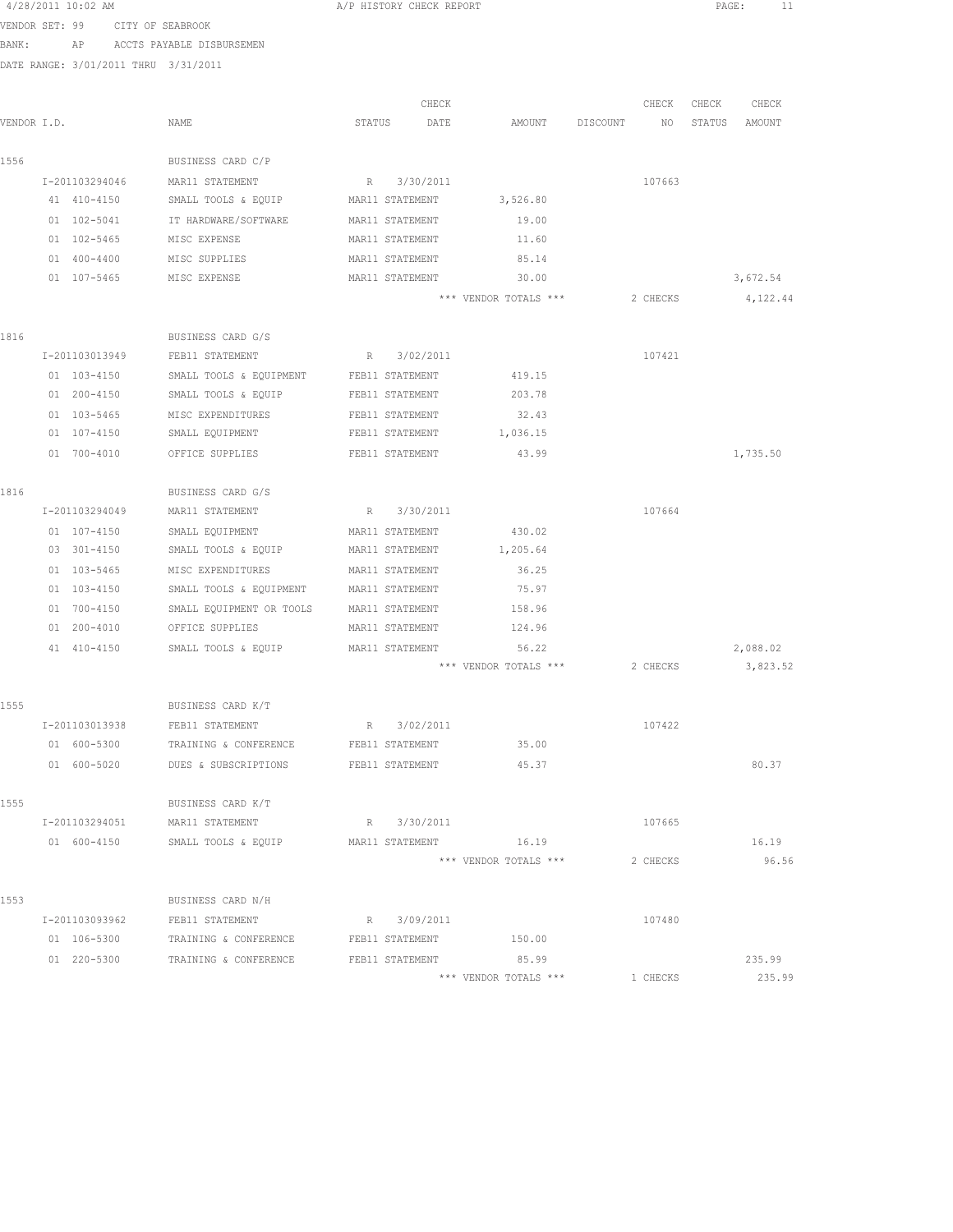|                | 4/28/2011 10:02 AM            |                |                                               |           | A/P HISTORY CHECK REPORT |                                |          | PAGE:<br>12       |
|----------------|-------------------------------|----------------|-----------------------------------------------|-----------|--------------------------|--------------------------------|----------|-------------------|
| VENDOR SET: 99 |                               |                | CITY OF SEABROOK                              |           |                          |                                |          |                   |
| BANK:          | AP                            |                | ACCTS PAYABLE DISBURSEMEN                     |           |                          |                                |          |                   |
|                |                               |                | DATE RANGE: 3/01/2011 THRU 3/31/2011          |           |                          |                                |          |                   |
|                |                               |                |                                               |           | CHECK                    |                                |          | CHECK CHECK CHECK |
| VENDOR I.D.    |                               |                | NAME                                          | STATUS    | DATE                     | AMOUNT DISCOUNT                | NO       | STATUS AMOUNT     |
|                |                               |                |                                               |           |                          |                                |          |                   |
| 1693           |                               |                | BUSINESS CARD S/L                             |           |                          |                                |          |                   |
|                | I-201103013937                |                | FEB11 STATEMENT                               |           | R 3/02/2011              |                                | 107423   |                   |
|                | 01 600-4150                   |                | SMALL TOOLS & EQUIP                           |           | FEB11 STATEMENT          | 221.85                         |          |                   |
|                | 01 106-4010                   |                | OFFICE SUPPLIES                               |           | FEB11 STATEMENT          | 119.84                         |          |                   |
|                | 01 600-5240                   |                | CONTRACT SVCS-MOWING/DEMOLITIOFEB11 STATEMENT |           |                          | 95.00                          |          |                   |
|                | 01 107-5465                   |                | MISC EXPENSE                                  |           | FEB11 STATEMENT          | 80.00                          |          | 516.69            |
| 1693           |                               |                | BUSINESS CARD S/L                             |           |                          |                                |          |                   |
|                |                               | I-201103294050 | MAR11 STATEMENT R 3/30/2011                   |           |                          |                                | 107666   |                   |
|                |                               | 01 600-5110    | MAINT-AUTOS & EQUIP MAR11 STATEMENT 39.67     |           |                          |                                |          |                   |
|                |                               | 01 600-5240    | CONTRACT SVCS-MOWING/DEMOLITIOMAR11 STATEMENT |           |                          | 399.35                         |          | 439.02            |
|                |                               |                |                                               |           |                          | *** VENDOR TOTALS ***          | 2 CHECKS | 955.71            |
|                |                               |                |                                               |           |                          |                                |          |                   |
| 1397           |                               |                | CDW GOVERNMENT, INC.                          |           |                          |                                |          |                   |
|                | I-WQC9327                     |                | PROJECTION SCREENS                            |           | R 3/16/2011              |                                | 107547   |                   |
|                | 03 301-4150                   |                | SMALL TOOLS & EQUIP                           |           | PROJECTION SCREENS       | 985.26                         |          |                   |
|                | I-WQZ5186                     |                | PROJECTOR                                     |           | R 3/16/2011              |                                | 107547   |                   |
|                |                               | 03 301-4150    | SMALL TOOLS & EQUIP                           | PROJECTOR |                          | 963.86                         |          | 1,949.12          |
| 1397           |                               |                | CDW GOVERNMENT, INC.                          |           |                          |                                |          |                   |
|                |                               | I-WRS5479      | PROJECTOR WARRANTY                            |           | R 3/23/2011              |                                | 107609   |                   |
|                |                               | 03 301-4150    | SMALL TOOLS & EQUIP                           |           |                          | PROJECTOR WARRANTY 84.92       |          | 84.92             |
| 1397           |                               |                | CDW GOVERNMENT, INC.                          |           |                          |                                |          |                   |
|                | I-WSX9127                     |                | PARTS & EQUIPMENT                             |           | R 3/30/2011              |                                | 107667   |                   |
|                | 03 301-4150                   |                | SMALL TOOLS & EQUIP                           |           | PARTS & EQUIPMENT        | 7,649.89                       |          |                   |
|                | 41 410-4150                   |                | SMALL TOOLS & EQUIP                           |           | PARTS & EQUIPMENT        | 1,162.63                       |          | 8,812.52          |
|                |                               |                |                                               |           |                          | *** VENDOR TOTALS *** 3 CHECKS |          | 10,846.56         |
| 1053           |                               |                | CENTERPOINT ENERGY                            |           |                          |                                |          |                   |
|                | I-201103153988                |                | UTILITY                                       |           | R 3/16/2011              |                                | 107548   |                   |
|                | 01 107-5410                   |                | UTILITIES                                     | UTILITY   |                          | 47.37                          |          | 47.37             |
|                |                               |                |                                               |           |                          |                                |          |                   |
| 1053           |                               |                | CENTERPOINT ENERGY                            |           | R 3/16/2011              |                                |          |                   |
|                | I-201103153989<br>01 107-5410 |                | UTILITY<br>UTILITIES                          | UTILITY   |                          | 20.96                          | 107549   | 20.96             |
|                |                               |                |                                               |           |                          |                                |          |                   |
| 1053           |                               |                | CENTERPOINT ENERGY                            |           |                          |                                |          |                   |
|                | I-201103234027                |                | UTILITY                                       |           | R 3/23/2011              |                                | 107610   |                   |
|                | 01 500-5410                   |                | UTILITIES                                     | UTILITY   |                          | 19.18                          |          |                   |
|                | 20 902-5410                   |                | UTILITIES                                     | UTILITY   |                          | 19.18                          |          |                   |
|                | 20 912-5410                   |                | UTILITIES                                     | UTILITY   |                          | 19.17                          |          | 57.53             |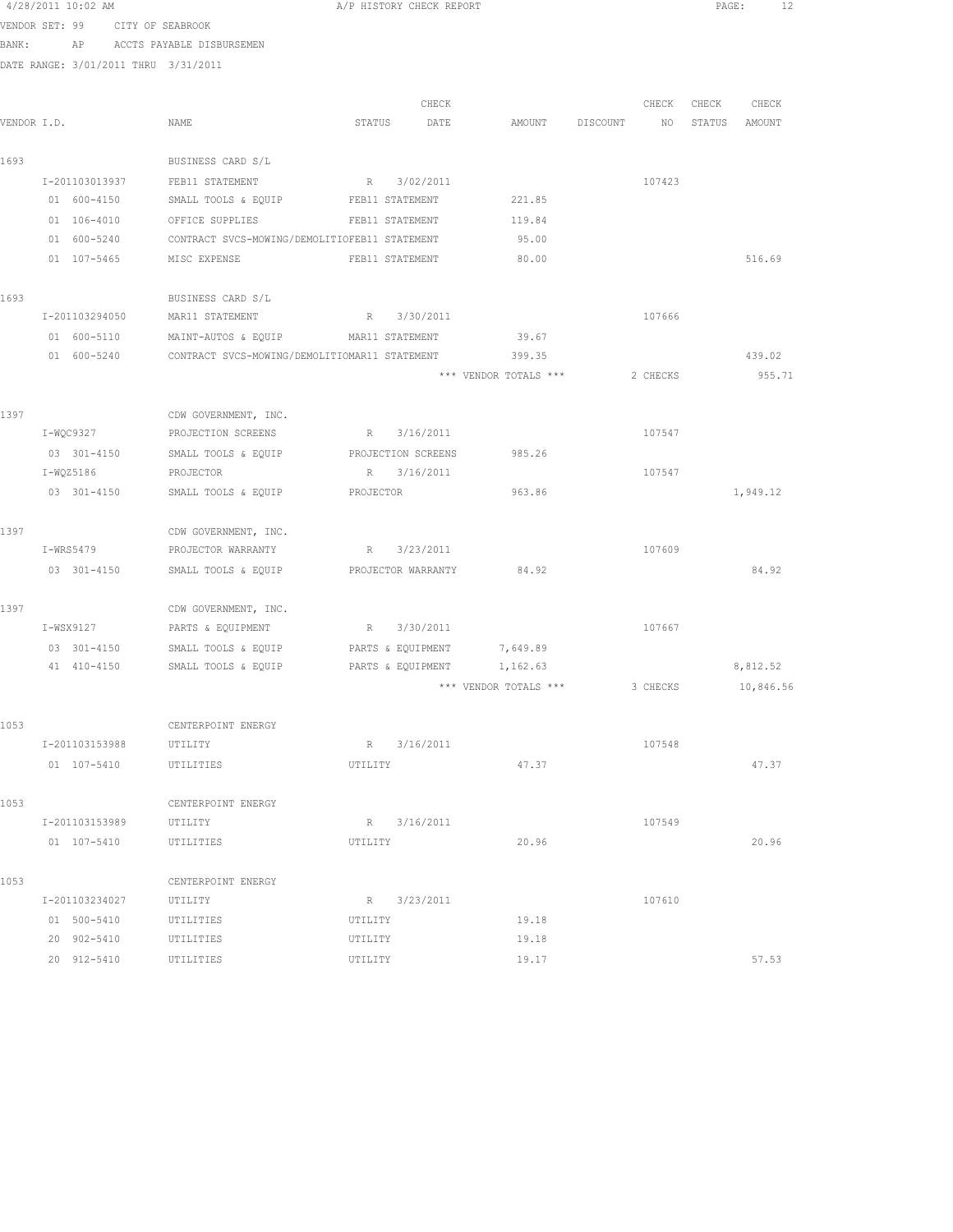|      | 4/28/2011 10:02 AM                              |                                                      |          | A/P HISTORY CHECK REPORT |                                             |          | PAGE:             | 13                     |
|------|-------------------------------------------------|------------------------------------------------------|----------|--------------------------|---------------------------------------------|----------|-------------------|------------------------|
|      | VENDOR SET: 99 CITY OF SEABROOK                 |                                                      |          |                          |                                             |          |                   |                        |
|      | BANK: AP ACCTS PAYABLE DISBURSEMEN              |                                                      |          |                          |                                             |          |                   |                        |
|      | DATE RANGE: 3/01/2011 THRU 3/31/2011            |                                                      |          |                          |                                             |          |                   |                        |
|      |                                                 |                                                      |          |                          |                                             |          |                   |                        |
|      |                                                 |                                                      |          | CHECK                    |                                             |          | CHECK CHECK CHECK |                        |
|      | VENDOR I.D.                                     | NAME                                                 |          | STATUS DATE              | AMOUNT DISCOUNT                             |          | NO STATUS AMOUNT  |                        |
| 1053 |                                                 |                                                      |          |                          |                                             |          |                   |                        |
|      |                                                 | CENTERPOINT ENERGY                                   |          |                          |                                             |          |                   |                        |
|      | I-201103234028 UTILITY<br>20 902-5410 UTILITIES |                                                      | UTILITY  | R 3/23/2011              | 15.55                                       | 107611   |                   | 15.55                  |
|      |                                                 |                                                      |          |                          |                                             |          |                   |                        |
| 1053 |                                                 | CENTERPOINT ENERGY                                   |          |                          |                                             |          |                   |                        |
|      | I-201103234029                                  | UTILITY                                              |          | R 3/23/2011              |                                             | 107612   |                   |                        |
|      | 01 400-5410                                     | UTILITIES                                            | UTILITY  |                          | 29.08                                       |          |                   | 29.08                  |
|      |                                                 |                                                      |          |                          |                                             |          |                   |                        |
| 1053 |                                                 | CENTERPOINT ENERGY                                   |          |                          |                                             |          |                   |                        |
|      | I-201103234030 UTILITY                          |                                                      |          | R 3/23/2011              |                                             | 107613   |                   |                        |
|      | 15 150-5410                                     | UTILITIES                                            | UTILITY  |                          | 51.43                                       |          |                   | 51.43                  |
|      |                                                 |                                                      |          |                          |                                             |          |                   |                        |
| 1053 |                                                 | CENTERPOINT ENERGY                                   |          |                          |                                             |          |                   |                        |
|      | I-201103294052 UTILITY                          |                                                      |          | R 3/30/2011              |                                             | 107668   |                   |                        |
|      | 01  400-5410   UTILITIES                        |                                                      |          |                          | UTILITY 19.60                               |          |                   | 19.60                  |
|      |                                                 |                                                      |          |                          | *** VENDOR TOTALS ***                       | 7 CHECKS |                   | 241.52                 |
| 2029 |                                                 | CERTIFIED WIRING SOLUTIONS                           |          |                          |                                             |          |                   |                        |
|      | I-110015                                        | ETHERNET OUTLET INSTALLATION R 3/23/2011             |          |                          |                                             | 107614   |                   |                        |
|      | 01 107-5030                                     | RENTALS & SERVICE AGRMTS ETHERNET OUTLET INST 465.00 |          |                          |                                             |          |                   |                        |
|      | I-110016                                        | CONDUIT INSTALLATION                                 |          | R 3/23/2011              |                                             | 107614   |                   |                        |
|      | 41 410-5030                                     | RENTALS & SERVICE AGREEMENTS CONDUIT INSTALLATION    |          |                          | 600.00                                      |          |                   | 1,065.00               |
|      |                                                 |                                                      |          |                          | *** VENDOR TOTALS *** $1$ CHECKS $1,065.00$ |          |                   |                        |
|      |                                                 |                                                      |          |                          |                                             |          |                   |                        |
| 1516 |                                                 | CHAMPION ENERGY SERVICES                             |          |                          |                                             |          |                   |                        |
|      | I-B1103150140 UTILITY                           |                                                      |          | R 3/23/2011              |                                             | 107615   |                   |                        |
|      | 01 107-5410 UTILITIES                           |                                                      |          | UTILITY                  | 3,827.34                                    |          |                   |                        |
|      | 01 400-5410                                     | UTILITIES                                            | UTILITY  |                          | 1,862.88                                    |          |                   |                        |
|      | 01 500-5410                                     | UTILITIES                                            | UTILITY  |                          | 192.41                                      |          |                   |                        |
|      | 01 210-5410                                     | UTILITIES                                            | UTILITY  |                          | 370.19                                      |          |                   |                        |
|      | 01 500-5411                                     | UTILITIES - STREET LIGHTS                            | UTILITY  |                          | 14,339.98                                   |          |                   |                        |
|      | 01 200-5410                                     | UTILITIES                                            | UTILITY  |                          | 141.67                                      |          |                   |                        |
|      | 20 912-5410                                     | UTILITIES                                            | UTILITY  |                          | 9,410.60                                    |          |                   |                        |
|      | 20 902-5410                                     | UTILITIES                                            | UTILITY  |                          | 2,503.01<br>*** VENDOR TOTALS ***           | 1 CHECKS |                   | 32,648.08<br>32,648.08 |
|      |                                                 |                                                      |          |                          |                                             |          |                   |                        |
| 0051 |                                                 | CHEVRON                                              |          |                          |                                             |          |                   |                        |
|      | I-28752949                                      | GASOLINE                                             |          | R 3/16/2011              |                                             | 107550   |                   |                        |
|      | 01 200-4030                                     | GAS & OIL/OUTSIDE SUPPLY                             | GASOLINE |                          | 58.22                                       |          |                   | 58.22                  |
|      |                                                 |                                                      |          |                          | *** VENDOR TOTALS ***                       | 1 CHECKS |                   | 58.22                  |
|      |                                                 |                                                      |          |                          |                                             |          |                   |                        |
| 1486 |                                                 | CHILD SUPPORT, HARRIS                                |          |                          |                                             |          |                   |                        |
|      | I-CS3201103013932                               |                                                      | D        | 3/01/2011                |                                             | 000000   |                   |                        |
|      | 01 001-1032                                     | OTHER PAYROLL DEDUCTIONS                             |          |                          | 300.00                                      |          |                   | 300.00                 |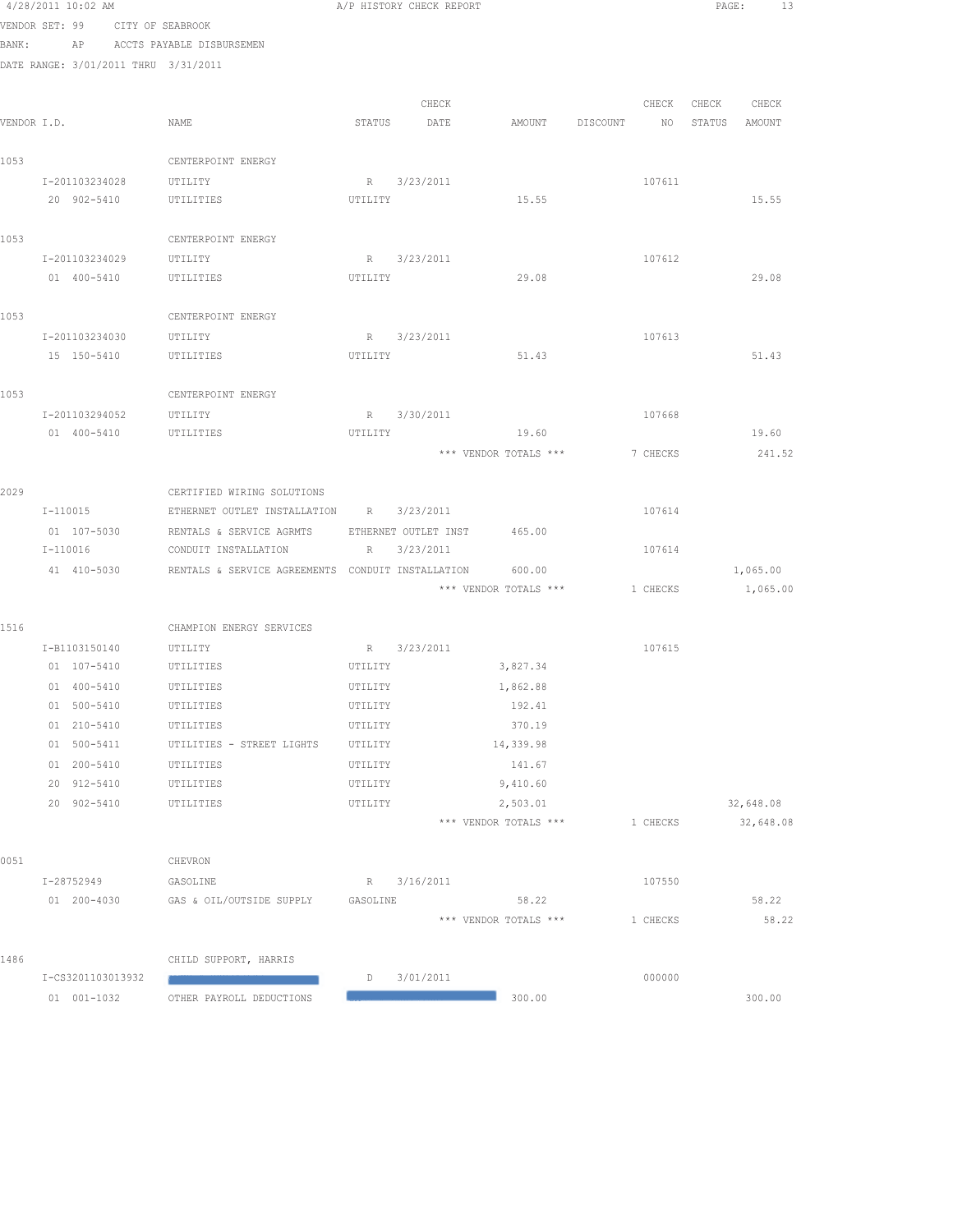|       | 4/28/2011 10:02 AM                   |                                | A/P HISTORY CHECK REPORT |                       |                             | $\texttt{PAGE}$ :<br>14 |
|-------|--------------------------------------|--------------------------------|--------------------------|-----------------------|-----------------------------|-------------------------|
|       | VENDOR SET: 99 CITY OF SEABROOK      |                                |                          |                       |                             |                         |
| BANK: |                                      | AP ACCTS PAYABLE DISBURSEMEN   |                          |                       |                             |                         |
|       | DATE RANGE: 3/01/2011 THRU 3/31/2011 |                                |                          |                       |                             |                         |
|       |                                      |                                |                          |                       |                             |                         |
|       |                                      |                                | CHECK                    |                       |                             | CHECK CHECK CHECK       |
|       | VENDOR I.D.                          | NAME                           | STATUS<br>DATE           | AMOUNT                | DISCOUNT<br>NO <sub>1</sub> | STATUS AMOUNT           |
|       |                                      |                                |                          |                       |                             |                         |
| 1486  |                                      | CHILD SUPPORT, HARRIS          |                          |                       |                             |                         |
|       | I-CS3201103153984                    |                                | $D$ 3/15/2011            |                       | 000000                      |                         |
|       | $01 001 - 1032$                      | OTHER PAYROLL DEDUCTIONS       |                          | 300.00                |                             | 300.00                  |
|       |                                      |                                |                          |                       |                             |                         |
| 1486  |                                      | CHILD SUPPORT, HARRIS          |                          |                       |                             |                         |
|       | I-CS3201103294042                    |                                | $D$ 3/29/2011            |                       | 000000                      |                         |
|       | 01 001-1032                          | OTHER PAYROLL DEDUCTIONS       |                          | 300.00                |                             | 300.00                  |
|       |                                      |                                |                          | *** VENDOR TOTALS *** | 3 CHECKS                    | 900.00                  |
|       |                                      |                                |                          |                       |                             |                         |
| 2023  |                                      | CITY ELECTRIC SUPPLY           |                          |                       |                             |                         |
|       | I-HBY010713                          | SUPPLIES                       | R 3/09/2011              |                       | 107481                      |                         |
|       | 01 107-5180                          | MAINT-BLDGS & GROUNDS          | SUPPLIES                 | 98.64                 |                             |                         |
|       | I-HBY010732                          | SUPPLIES                       | R 3/09/2011              |                       | 107481                      |                         |
|       | 01 400-5180                          | MAINT-BLDGS & GROUNDS          | SUPPLIES                 | 379.71                |                             |                         |
|       | I-HBY010733                          | SUPPLIES                       | R 3/09/2011              |                       | 107481                      |                         |
|       | 20 912-5120                          | MAINT-SEWER SYSTEM MINOR       | SUPPLIES                 | 126.65                |                             |                         |
|       | I-HBY010736                          | SUPPLIES                       | R 3/09/2011              |                       | 107481                      |                         |
|       | 20 912-5120                          | MAINT-SEWER SYSTEM MINOR       | SUPPLIES                 | 937.17                |                             | 1,542.17                |
|       |                                      |                                |                          | *** VENDOR TOTALS *** | 1 CHECKS                    | 1,542.17                |
|       |                                      |                                |                          |                       |                             |                         |
| 0056  |                                      | CITY OF PASADENA-WTR DEPT      |                          |                       |                             |                         |
|       | I-201103093964<br>20 902-5451        | WATER<br>PASADENA WATER SUPPLY | R 3/09/2011<br>WATER     | 27, 274.38            | 107482                      | 27, 274.38              |
|       |                                      |                                |                          | *** VENDOR TOTALS *** | 1 CHECKS                    | 27, 274.38              |
|       |                                      |                                |                          |                       |                             |                         |
| 0057  |                                      | CITY OF SEABROOK               |                          |                       |                             |                         |
|       | I-201103093965                       | DUMPSTERS                      | R 3/09/2011              |                       | 107483                      |                         |
|       | 01 107-5410                          | UTILITIES                      | DUMPSTERS                | 302.59                |                             |                         |
|       | 01 400-5410                          | UTILITIES                      | DUMPSTERS                | 1,157.73              |                             |                         |
|       | 01 500-5410                          | UTILITIES                      | DUMPSTERS                | 42.83                 |                             |                         |
|       | 20 902-5410                          | UTILITIES                      | DUMPSTERS                | 42.83                 |                             |                         |
|       | 20 912-5410                          | UTILITIES                      | DUMPSTERS                | 141.77                |                             |                         |
|       | I-201103093968                       | WATER                          | 3/09/2011<br>R           |                       | 107483                      |                         |
|       | 01 107-5410                          | UTILITIES                      | WATER                    | 432.29                |                             |                         |
|       | 01 200-5410                          | UTILITIES                      | WATER                    | 9.50                  |                             |                         |
|       | 01 400-5410                          | UTILITIES                      | WATER                    | 1,079.15              |                             |                         |
|       | 20 912-5410                          | UTILITIES                      | WATER                    | 3,649.55              |                             |                         |
|       | 01 500-5410                          | UTILITIES                      | WATER                    | 62.75                 |                             |                         |
|       | 15 150-5410                          | UTILITIES                      | WATER                    | 79.08                 |                             | 7,000.07                |
|       |                                      |                                |                          | *** VENDOR TOTALS *** | 1 CHECKS                    | 7,000.07                |
|       |                                      |                                |                          |                       |                             |                         |
| 2003  |                                      | CIVIL CONCEPTS CONSTRUCTION LL |                          |                       |                             |                         |
|       | $I - 1358$                           | CONSTRUCTION FEES              | 3/09/2011<br>R           |                       | 107485                      |                         |
|       | 37 370-6050                          | BUILDINGS/RENOVATIONS          | CONSTRUCTION FEES        | 2,092.95              |                             |                         |
|       | 37 037-1005                          | ACCTS PAYABLE/RETAINAGE        | CONSTRUCTION FEES        | 11,283.32             |                             | 13,376.27               |
|       |                                      |                                |                          | *** VENDOR TOTALS *** | 1 CHECKS                    | 13,376.27               |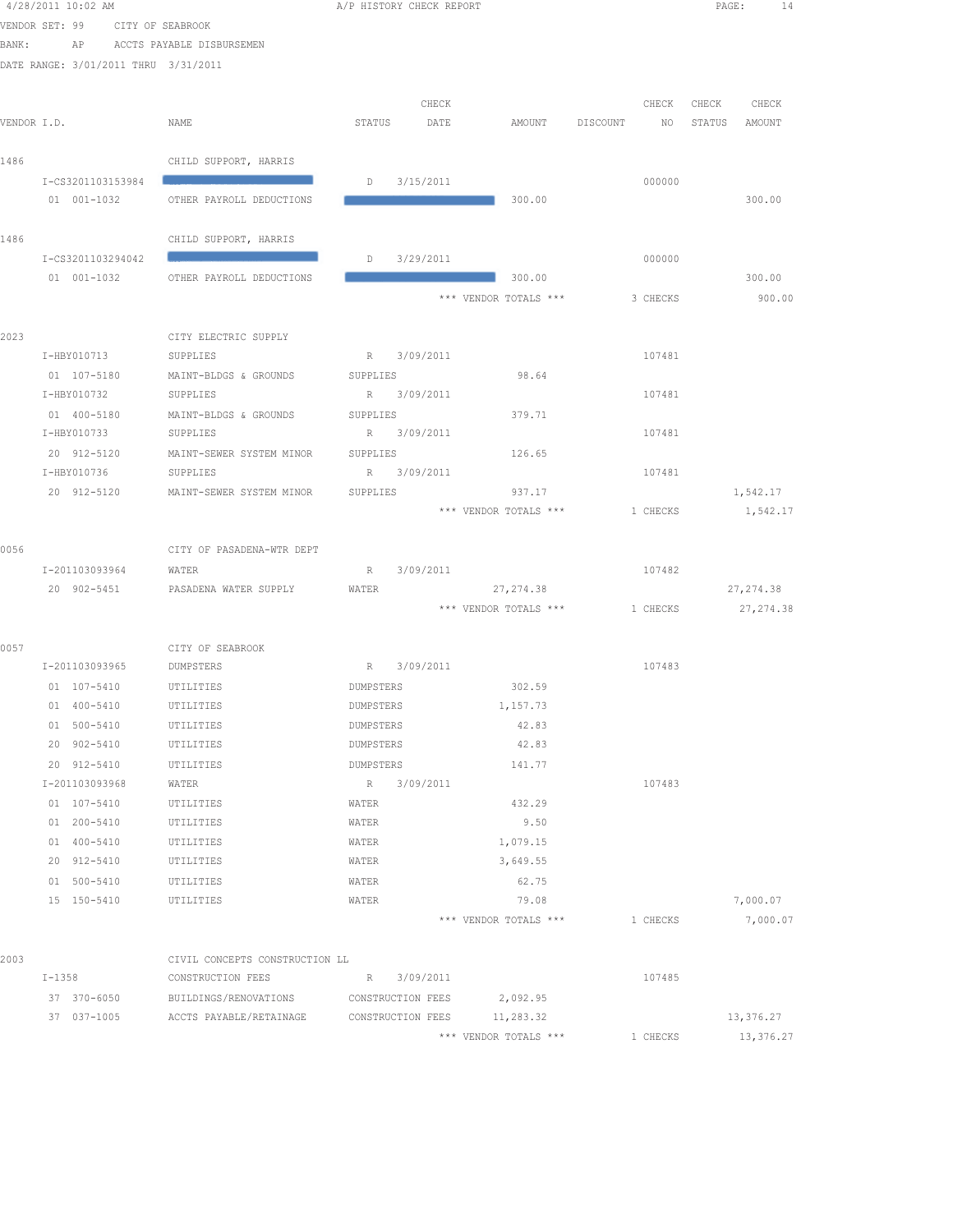|      | 4/28/2011 10:02 AM                   |                                                                           | A/P HISTORY CHECK REPORT |                       |                                  | PAGE:<br>15       |
|------|--------------------------------------|---------------------------------------------------------------------------|--------------------------|-----------------------|----------------------------------|-------------------|
|      | VENDOR SET: 99 CITY OF SEABROOK      |                                                                           |                          |                       |                                  |                   |
|      | BANK:                                | AP ACCTS PAYABLE DISBURSEMEN                                              |                          |                       |                                  |                   |
|      | DATE RANGE: 3/01/2011 THRU 3/31/2011 |                                                                           |                          |                       |                                  |                   |
|      |                                      |                                                                           |                          |                       |                                  |                   |
|      |                                      |                                                                           | CHECK                    |                       |                                  | CHECK CHECK CHECK |
|      | VENDOR I.D.                          | NAME                                                                      | STATUS DATE              |                       | AMOUNT DISCOUNT NO STATUS AMOUNT |                   |
|      |                                      |                                                                           |                          |                       |                                  |                   |
| 0772 |                                      | CLEAR CREEK ANIMAL HOSPITAL                                               |                          |                       |                                  |                   |
|      | I-180364                             | SUPPLIES                                                                  | R 3/16/2011              |                       | 107551                           |                   |
|      |                                      | 01 210-4401 VETERINARY SUPPLIES                                           | SUPPLIES                 | 296.52                |                                  | 296.52            |
|      |                                      |                                                                           |                          |                       | *** VENDOR TOTALS *** 1 CHECKS   | 296.52            |
| 0058 |                                      | CLEAR CREEK EQUIPMENT                                                     |                          |                       |                                  |                   |
|      | $I - 58561$                          | TRENCHER RENTAL                                                           | <b>E</b> $3/02/2011$     |                       | 999999                           |                   |
|      | 01 400-5030                          | RENTALS & SERVICE AGRMTS TRENCHER RENTAL                                  |                          | 254.25                |                                  | 254.25            |
|      |                                      |                                                                           |                          |                       |                                  |                   |
| 0058 |                                      | CLEAR CREEK EQUIPMENT                                                     |                          |                       |                                  |                   |
|      | I-58560                              | SCISSORLIFT RENTAL                                                        | E 3/09/2011              |                       | 999999                           |                   |
|      | 01 107-5030                          | RENTALS & SERVICE AGRMTS SCISSORLIFT RENTAL 339.00                        |                          |                       |                                  | 339.00            |
|      |                                      |                                                                           |                          |                       |                                  |                   |
| 0058 |                                      | CLEAR CREEK EQUIPMENT                                                     |                          |                       |                                  |                   |
|      | $I - 58706$                          | SCAFFOLDING RENTAL B 3/30/2011                                            |                          |                       | 999999                           |                   |
|      | I-58714                              | 01 400-5030 RENTALS & SERVICE AGRMTS SCAFFOLDING RENTAL                   |                          | 390.00                | 999999                           |                   |
|      |                                      | EXCAVATOR RENTAL<br>20 912-5030 RENTALS & SERVICE AGRMTS EXCAVATOR RENTAL | E 3/30/2011              | 226.00                |                                  | 616.00            |
|      |                                      |                                                                           |                          | *** VENDOR TOTALS *** | 3 CHECKS                         | 1,209.25          |
|      |                                      |                                                                           |                          |                       |                                  |                   |
| 0060 |                                      | CLEAR LAKE EMERGENCY MED CORPS                                            |                          |                       |                                  |                   |
|      | I-201103164011                       | MAR11 AMBULANCE FEE                                                       | E 3/16/2011              |                       | 999999                           |                   |
|      | 01 107-5230                          | CONTRACT-AMBULANCE SERV MAR11 AMBULANCE FEE 14,596.17                     |                          |                       |                                  | 14,596.17         |
|      |                                      |                                                                           |                          | *** VENDOR TOTALS *** | 1 CHECKS                         | 14,596.17         |
|      |                                      |                                                                           |                          |                       |                                  |                   |
| 1898 |                                      | CMRS/POC                                                                  |                          |                       |                                  |                   |
|      | I-201103164013 MAR11 POSTAGE         |                                                                           | R 3/16/2011              |                       | 107552                           |                   |
|      | 01  107-4011  POSTAGE                |                                                                           | MAR11 POSTAGE            | 1,000.00              |                                  | 1,000.00          |
|      |                                      |                                                                           |                          | *** VENDOR TOTALS *** | 1 CHECKS                         | 1,000.00          |
| 1588 |                                      | COMCAST                                                                   |                          |                       |                                  |                   |
|      | I-201103013940                       | INTERNET                                                                  | R 3/02/2011              |                       | 107425                           |                   |
|      | 01 107-5030                          | RENTALS & SERVICE AGRMTS                                                  | INTERNET                 | 698.13                |                                  | 698.13            |
|      |                                      |                                                                           |                          |                       |                                  |                   |
| 1588 |                                      | COMCAST                                                                   |                          |                       |                                  |                   |
|      | I-201103013941                       | INTERNET                                                                  | R 3/02/2011              |                       | 107426                           |                   |
|      | 01 200-5030                          | RENTALS & SERVICE AGRMTS                                                  | INTERNET                 | 104.69                |                                  | 104.69            |
|      |                                      |                                                                           |                          |                       |                                  |                   |
| 1588 |                                      | COMCAST                                                                   |                          |                       |                                  |                   |
|      | I-201103093963                       | INTERNET                                                                  | R 3/09/2011              |                       | 107486                           |                   |
|      | 15 150-5030                          | RENTALS & SERVICE AGREEMENTS INTERNET                                     |                          | 130.86                |                                  | 130.86            |
| 1588 |                                      | COMCAST                                                                   |                          |                       |                                  |                   |
|      | I-201103093966                       | INTERNET                                                                  | R 3/09/2011              |                       | 107487                           |                   |
|      | 20 912-5030                          | RENTALS & SERVICE AGRMTS                                                  | INTERNET                 | 67.25                 |                                  | 67.25             |
|      |                                      |                                                                           |                          |                       |                                  |                   |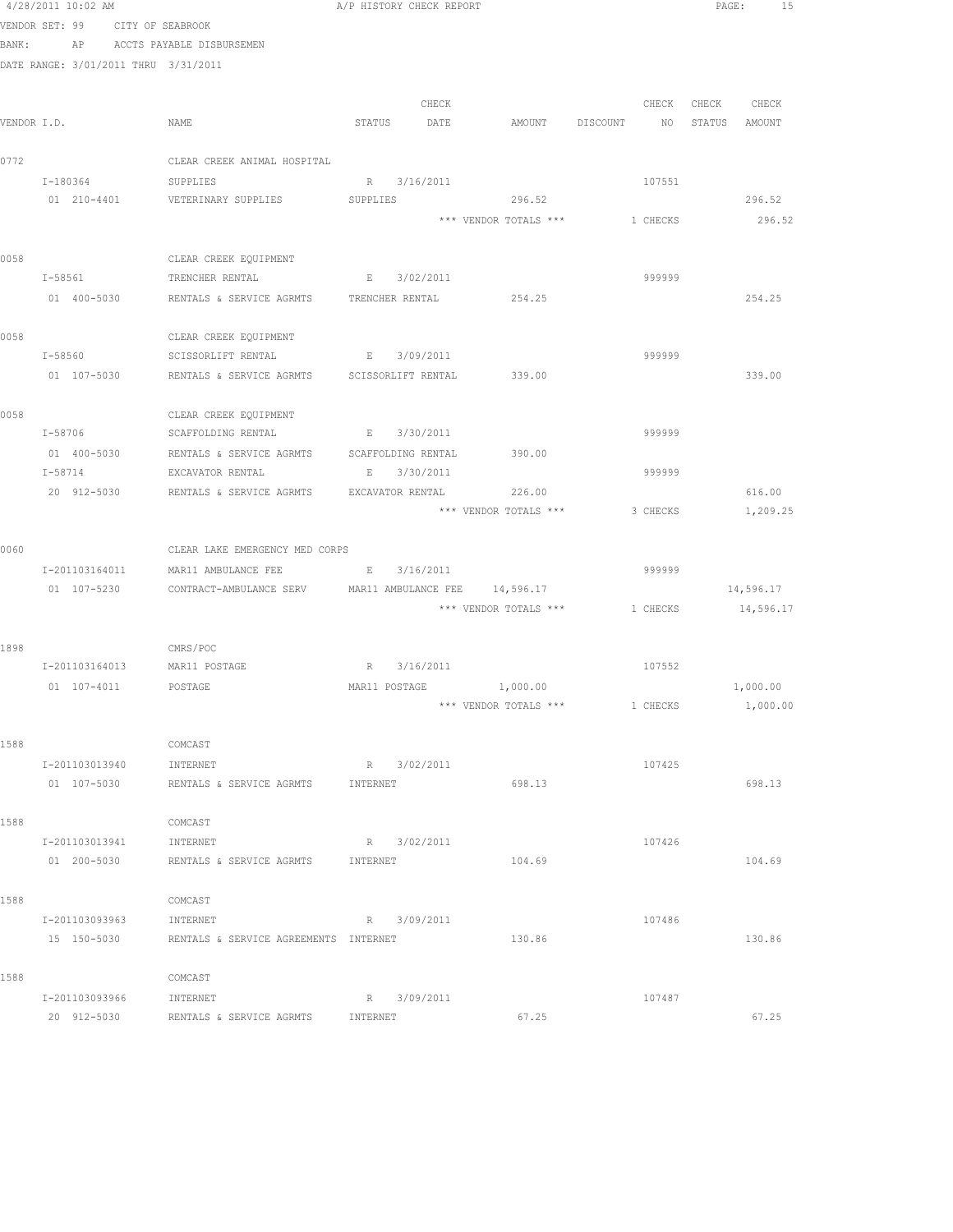|             | 4/28/2011 10:02 AM      |                                      |                                   |            | A/P HISTORY CHECK REPORT |                       |          |          | PAGE:  | 16       |
|-------------|-------------------------|--------------------------------------|-----------------------------------|------------|--------------------------|-----------------------|----------|----------|--------|----------|
|             |                         | VENDOR SET: 99 CITY OF SEABROOK      |                                   |            |                          |                       |          |          |        |          |
| BANK:       |                         | AP ACCTS PAYABLE DISBURSEMEN         |                                   |            |                          |                       |          |          |        |          |
|             |                         | DATE RANGE: 3/01/2011 THRU 3/31/2011 |                                   |            |                          |                       |          |          |        |          |
|             |                         |                                      |                                   |            |                          |                       |          |          |        |          |
|             |                         |                                      |                                   |            | CHECK                    |                       |          | CHECK    | CHECK  | CHECK    |
| VENDOR I.D. |                         | NAME                                 |                                   | STATUS     | DATE                     | AMOUNT                | DISCOUNT | NO       | STATUS | AMOUNT   |
| 1588        |                         | COMCAST                              |                                   |            |                          |                       |          |          |        |          |
|             | I-201103093967          | INTERNET                             |                                   |            | R 3/09/2011              |                       |          | 107488   |        |          |
|             | 01 500-5030             | RENTALS & SERVICE AGRMTS             |                                   | INTERNET   |                          | 23.47                 |          |          |        |          |
|             | 20 902-5030             | RENTALS & SERVICE AGRMTS             |                                   | INTERNET   |                          | 23.47                 |          |          |        |          |
|             | 20 912-5030             | RENTALS & SERVICE AGRMTS             |                                   | INTERNET   |                          | 23.46                 |          |          |        | 70.40    |
|             |                         |                                      |                                   |            |                          |                       |          |          |        |          |
| 1588        |                         | COMCAST                              |                                   |            |                          |                       |          |          |        |          |
|             | I-201103093969          | INTERNET                             |                                   |            | R 3/09/2011              |                       |          | 107489   |        |          |
|             | 01 107-5030             | RENTALS & SERVICE AGRMTS             |                                   | INTERNET   |                          | 8.33                  |          |          |        | 8.33     |
|             |                         |                                      |                                   |            |                          |                       |          |          |        |          |
| 1588        |                         | COMCAST                              |                                   |            |                          |                       |          |          |        |          |
|             | I-201103153990          | INTERNET                             |                                   |            | R 3/16/2011              |                       |          | 107553   |        |          |
|             | 01 400-5030             | RENTALS & SERVICE AGRMTS             | INTERNET                          |            |                          | 80.51                 |          |          |        | 80.51    |
| 1588        |                         | COMCAST                              |                                   |            |                          |                       |          |          |        |          |
|             | I-201103294053          | INTERNET                             |                                   | R          | 3/30/2011                |                       |          | 107669   |        |          |
|             | 01 107-5030             |                                      | RENTALS & SERVICE AGRMTS INTERNET |            |                          | 658.58                |          |          |        | 658.58   |
|             |                         |                                      |                                   |            |                          |                       |          |          |        |          |
| 1588        |                         | COMCAST                              |                                   |            |                          |                       |          |          |        |          |
|             | I-201103294054          | INTERNET                             |                                   |            | R 3/30/2011              |                       |          | 107670   |        |          |
|             | 01 200-5030             | RENTALS & SERVICE AGRMTS             |                                   | INTERNET   |                          | 104.69                |          |          |        | 104.69   |
|             |                         |                                      |                                   |            |                          | *** VENDOR TOTALS *** |          | 9 CHECKS |        | 1,923.44 |
|             |                         |                                      |                                   |            |                          |                       |          |          |        |          |
| 0829        |                         | COMPUTERS ELECTRONICS                |                                   |            |                          |                       |          |          |        |          |
|             | $I-2180$                | EQUIPMENT                            |                                   |            | R 3/02/2011              |                       |          | 107427   |        |          |
|             | 01 103-4150             | SMALL TOOLS & EQUIPMENT              | EQUIPMENT                         |            |                          | 279.08                |          |          |        | 279.08   |
|             |                         |                                      |                                   |            |                          |                       |          |          |        |          |
| 0829        |                         | COMPUTERS ELECTRONICS                |                                   |            |                          |                       |          |          |        |          |
|             | $I-2217$<br>01 103-4150 | PARTS<br>SMALL TOOLS & EQUIPMENT     |                                   | R<br>PARTS | 3/09/2011                | 21.15                 |          | 107490   |        | 21.15    |
|             |                         |                                      |                                   |            |                          |                       |          |          |        |          |
| 0829        |                         | COMPUTERS ELECTRONICS                |                                   |            |                          |                       |          |          |        |          |
|             | I-2258                  | CABLES                               |                                   |            | R 3/16/2011              |                       |          | 107554   |        |          |
|             | $01 103 - 4150$         | SMALL TOOLS & EQUIPMENT              |                                   | CABLES     |                          | 113.85                |          |          |        | 113.85   |
|             |                         |                                      |                                   |            |                          |                       |          |          |        |          |
| 0829        |                         | COMPUTERS ELECTRONICS                |                                   |            |                          |                       |          |          |        |          |
|             | $I-2295$                | CABLE                                |                                   | R          | 3/30/2011                |                       |          | 107671   |        |          |
|             | 41 410-4150             | SMALL TOOLS & EQUIP                  |                                   | CABLE      |                          | 89.95                 |          |          |        |          |
|             | $I - 2332$              | PARTS                                |                                   | R          | 3/30/2011                |                       |          | 107671   |        |          |
|             | 01 103-4150             | SMALL TOOLS & EQUIPMENT              |                                   | PARTS      |                          | 64.10                 |          |          |        | 154.05   |
|             |                         |                                      |                                   |            |                          | *** VENDOR TOTALS *** |          | 4 CHECKS |        | 568.13   |
| 1961        |                         | COURTHOUSE RETRIEVAL SYSTEM          |                                   |            |                          |                       |          |          |        |          |
|             | $I - 075159$            | RPT PKG                              |                                   |            | R 3/09/2011              |                       |          | 107491   |        |          |
|             | 01 107-5020             | DUES & SUBSCRIPTIONS                 |                                   | RPT PKG    |                          | 110.00                |          |          |        | 110.00   |
|             |                         |                                      |                                   |            |                          |                       |          |          |        |          |

 $***$  VENDOR TOTALS  $***$  1 CHECKS 110.00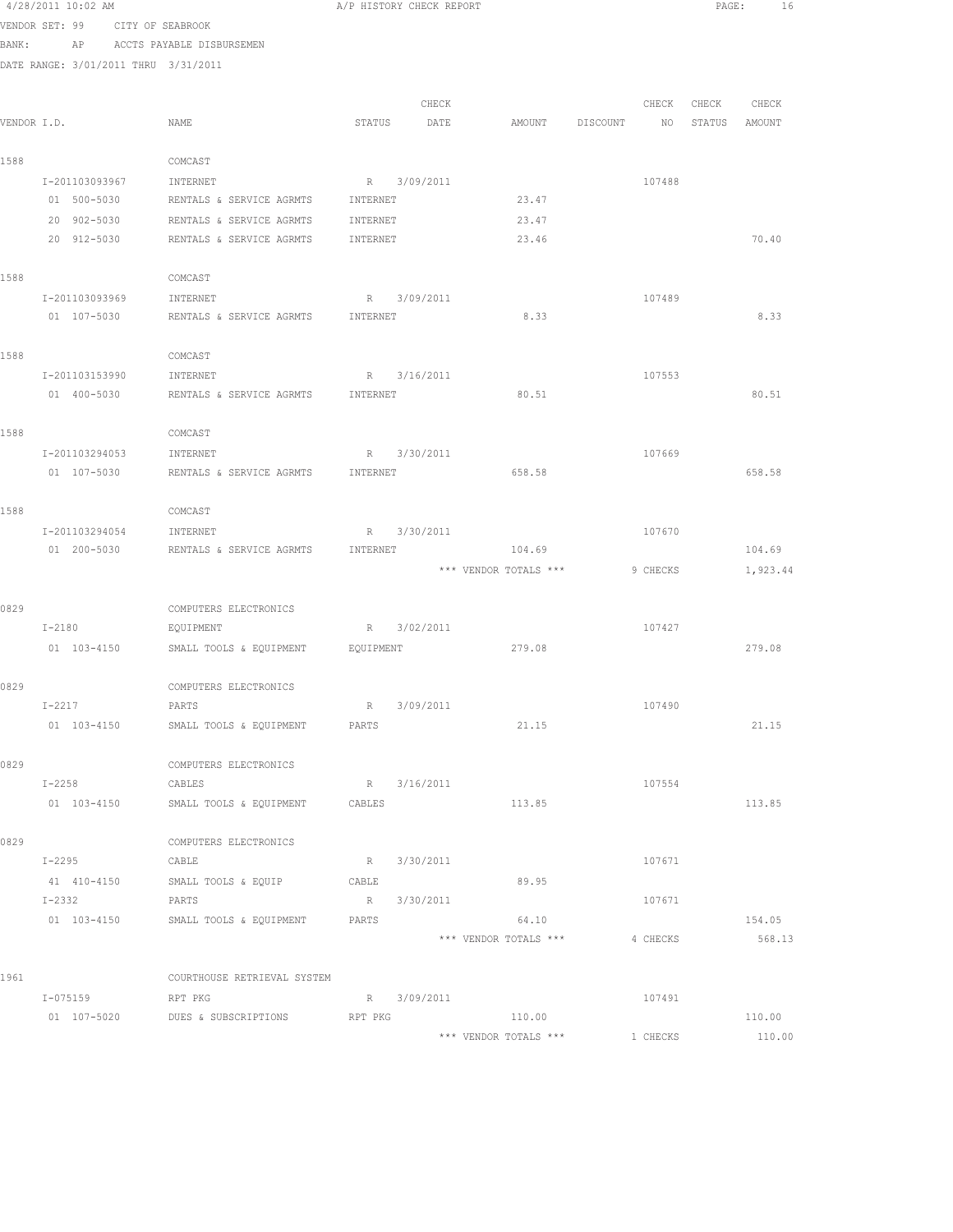|      | 4/28/2011 10:02 AM                   |                                                      | A/P HISTORY CHECK REPORT      |                                 |                                | PAGE: 17         |
|------|--------------------------------------|------------------------------------------------------|-------------------------------|---------------------------------|--------------------------------|------------------|
|      | VENDOR SET: 99 CITY OF SEABROOK      |                                                      |                               |                                 |                                |                  |
|      | BANK: AP ACCTS PAYABLE DISBURSEMEN   |                                                      |                               |                                 |                                |                  |
|      | DATE RANGE: 3/01/2011 THRU 3/31/2011 |                                                      |                               |                                 |                                |                  |
|      |                                      |                                                      |                               |                                 |                                |                  |
|      |                                      |                                                      | CHECK                         |                                 | CHECK                          | CHECK CHECK      |
|      | VENDOR I.D.                          | NAME                                                 | STATUS DATE                   |                                 | AMOUNT DISCOUNT NO             | STATUS AMOUNT    |
| 1090 |                                      | CROWN TROPHY                                         |                               |                                 |                                |                  |
|      | I-1113941                            | NAME PLATE                                           | R 3/02/2011                   |                                 | 107428                         |                  |
|      | 01 200-4005                          | SUPPLIES-POLICE OPERATION                            | NAME PLATE                    | 10.00                           |                                | 10.00            |
|      |                                      |                                                      |                               |                                 | *** VENDOR TOTALS *** 1 CHECKS | 10.00            |
|      |                                      |                                                      |                               |                                 |                                |                  |
| 1691 |                                      | LAURA D DAVIS                                        |                               |                                 |                                |                  |
|      |                                      | I-201103164014 MAR11 EXPENSES                        | R 3/16/2011                   |                                 | 107555                         |                  |
|      | 01 100-3300                          | MAYOR & COUNCIL FEES                                 | MAR11 EXPENSES 150.00         |                                 |                                |                  |
|      | 01 100-5300                          | TRAINING & CONFERENCE                                | MAR11 EXPENSES 30.00CR        |                                 |                                | 120.00           |
|      |                                      |                                                      |                               |                                 | *** VENDOR TOTALS *** 1 CHECKS | 120.00           |
|      |                                      |                                                      |                               |                                 |                                |                  |
| 1927 |                                      | DGP SECURITY COMPANY                                 |                               |                                 |                                |                  |
|      | $I - 26928$                          | SECURITY CAMERA EQPT                                 | R 3/09/2011                   |                                 | 107492                         |                  |
|      | 41 410-4150                          | SMALL TOOLS & EQUIP                                  | SECURITY CAMERA EOPT 2,474.00 |                                 |                                | 2,474.00         |
|      |                                      |                                                      |                               | *** VENDOR TOTALS ***           | 1 CHECKS                       | 2,474.00         |
| 0930 |                                      | DIGITEX CORPORATION                                  |                               |                                 |                                |                  |
|      | I-100748                             | COPIER LEASE                                         | R 3/16/2011                   |                                 | 107556                         |                  |
|      |                                      | 01  200-5030  RENTALS & SERVICE AGRMTS  COPIER LEASE |                               | 69.81                           |                                | 69.81            |
|      |                                      |                                                      |                               |                                 | *** VENDOR TOTALS *** 1 CHECKS | 69.81            |
|      |                                      |                                                      |                               |                                 |                                |                  |
| 1232 |                                      | DISA INC.                                            |                               |                                 |                                |                  |
|      | I-392522 DRUG TESTING                |                                                      | R 3/23/2011                   |                                 | 107617                         |                  |
|      | 01  107-3145    DRUG TESTING         |                                                      | DRUG TESTING 49.50            |                                 |                                | 49.50            |
|      |                                      |                                                      |                               |                                 | *** VENDOR TOTALS *** 1 CHECKS | 49.50            |
|      |                                      |                                                      |                               |                                 |                                |                  |
| 1453 |                                      | PAUL R DUNPHEY                                       |                               |                                 |                                |                  |
|      | I-201103164015 MAR11 EXPENSES        |                                                      | R 3/16/2011                   |                                 | 107557                         |                  |
|      | 01 100-5300                          | TRAINING & CONFERENCE                                | MAR11 EXPENSES                | 30.00CR                         |                                |                  |
|      | 01 100-3300                          | MAYOR & COUNCIL FEES                                 | MAR11 EXPENSES                | 150.00<br>*** VENDOR TOTALS *** | 1 CHECKS                       | 120.00<br>120.00 |
|      |                                      |                                                      |                               |                                 |                                |                  |
| 0068 |                                      | DXI INDUSTRIES, INC                                  |                               |                                 |                                |                  |
|      | I-DE050028811                        | CYLINDER DEMURRAGE                                   | R 3/16/2011                   |                                 | 107558                         |                  |
|      | 20 902-5030                          | RENTALS & SERVICE AGRMTS CYLINDER DEMURRAGE          |                               | 48.00                           |                                | 48.00            |
|      |                                      |                                                      |                               |                                 |                                |                  |
| 0068 |                                      | DXI INDUSTRIES, INC                                  |                               |                                 |                                |                  |
|      | I-0550266611                         | SODIUM HYPO                                          | R 3/23/2011                   |                                 | 107618                         |                  |
|      | 20 902-5280                          | CHEMICAL SUPPLIES                                    | SODIUM HYPO                   | 2,809.43                        |                                | 2,809.43         |
|      |                                      |                                                      |                               | *** VENDOR TOTALS ***           | 2 CHECKS                       | 2,857.43         |
|      |                                      |                                                      |                               |                                 |                                |                  |
| 0070 |                                      | EASTEX ENVIRONMENTAL LABORATOR                       |                               |                                 |                                |                  |
|      | I-C1101250                           | LABORATORY TESTING                                   | R 3/09/2011                   |                                 | 107493                         |                  |
|      | 20 912-5285                          | LABORATORY FEES                                      | LABORATORY TESTING            | 810.00                          |                                | 810.00           |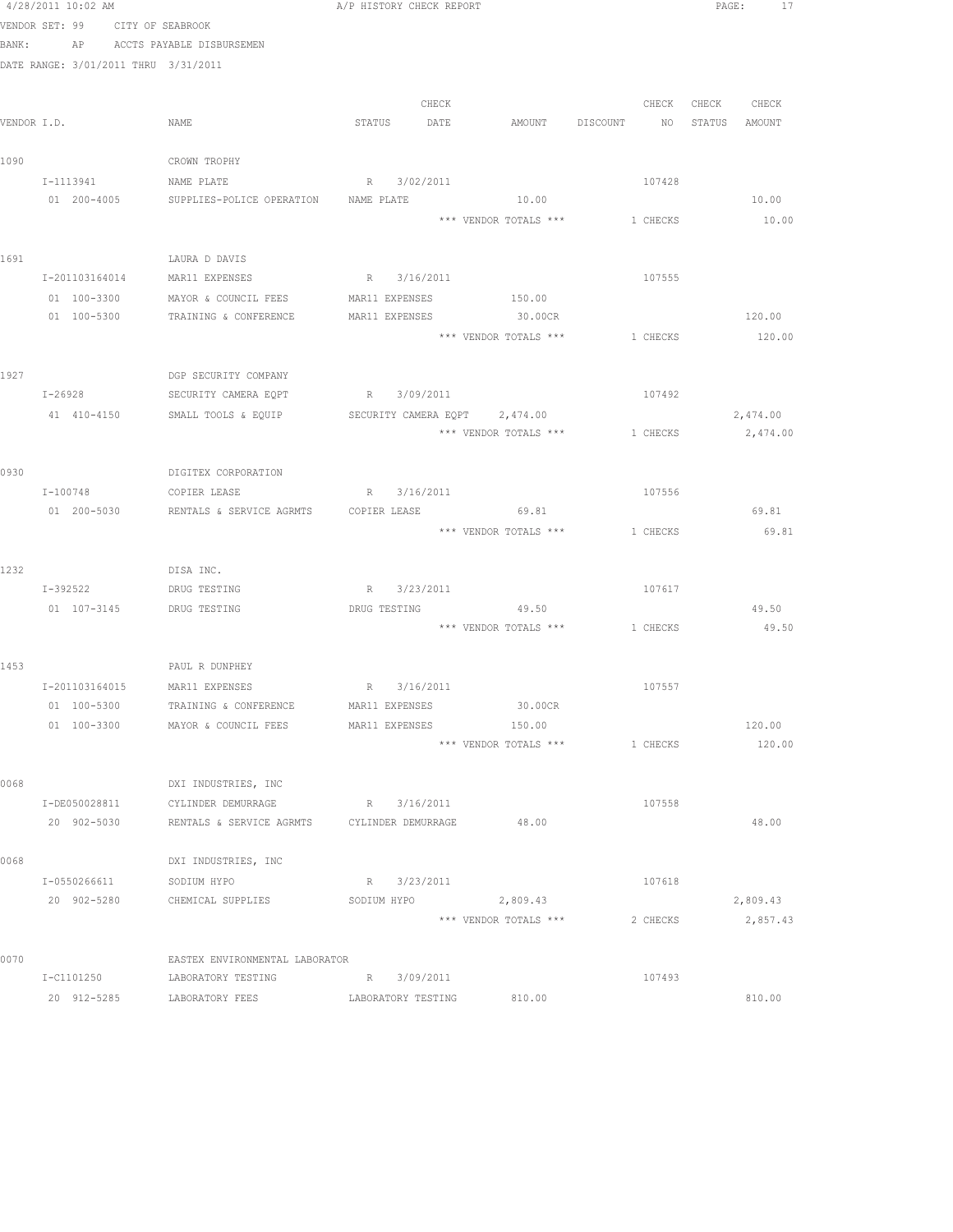|       |                                      | $4/28/2011$ 10:02 AM $A/P$ HISTORY CHECK REPORT       |                          |                                              |          | PAGE: 18          |
|-------|--------------------------------------|-------------------------------------------------------|--------------------------|----------------------------------------------|----------|-------------------|
|       | VENDOR SET: 99 CITY OF SEABROOK      |                                                       |                          |                                              |          |                   |
| BANK: |                                      | AP ACCTS PAYABLE DISBURSEMEN                          |                          |                                              |          |                   |
|       | DATE RANGE: 3/01/2011 THRU 3/31/2011 |                                                       |                          |                                              |          |                   |
|       |                                      |                                                       | CHECK                    |                                              |          | CHECK CHECK CHECK |
|       | VENDOR I.D.                          | NAME                                                  |                          | STATUS DATE AMOUNT DISCOUNT NO STATUS AMOUNT |          |                   |
|       |                                      |                                                       |                          |                                              |          |                   |
| 0070  |                                      | EASTEX ENVIRONMENTAL LABORATOR                        |                          |                                              |          |                   |
|       | I-C1102251                           | LABORATORY TESTING                                    | R 3/16/2011              |                                              | 107559   |                   |
|       | 20 912-5285                          | LABORATORY FEES                                       |                          | LABORATORY TESTING 780.00                    |          | 780.00            |
|       |                                      |                                                       |                          | *** VENDOR TOTALS *** 2 CHECKS               |          | 1,590.00          |
|       |                                      |                                                       |                          |                                              |          |                   |
| 1143  | I-201103294056 CAR RENTAL            | ENTERPRISE RENT-A-CAR                                 | R 3/30/2011              |                                              | 107672   |                   |
|       |                                      | 09 901-5030 RENTAL & SERVICE AGRMTS CAR RENTAL 675.00 |                          |                                              |          | 675.00            |
|       |                                      |                                                       |                          | *** VENDOR TOTALS *** 1 CHECKS               |          | 675.00            |
|       |                                      |                                                       |                          |                                              |          |                   |
| 0957  |                                      | ENVIRONMENTAL RESOURCE AS                             |                          |                                              |          |                   |
|       | I-608944 CHEMICALS                   |                                                       | R 3/30/2011              |                                              | 107673   |                   |
|       |                                      | 20 912-5120 MAINT-SEWER SYSTEM MINOR CHEMICALS 156.33 |                          |                                              |          | 156.33            |
|       |                                      |                                                       |                          | *** VENDOR TOTALS ***                        | 1 CHECKS | 156.33            |
|       |                                      |                                                       |                          |                                              |          |                   |
| 0076  |                                      | FEDERAL EXPRESS CORP                                  |                          |                                              |          |                   |
|       | I-742980454                          | SHIPPING                                              | R 3/23/2011              |                                              | 107619   |                   |
|       | 20 905-4011 POSTAGE                  |                                                       | SHIPPING                 | 71.94<br>*** VENDOR TOTALS *** 1 CHECKS      |          | 71.94<br>71.94    |
|       |                                      |                                                       |                          |                                              |          |                   |
| 1430  |                                      | FIDELITY NATIONAL PROPERTY & C                        |                          |                                              |          |                   |
|       |                                      | I-201103234031 INSURANCE PREMIUM R 3/23/2011          |                          |                                              | 107620   |                   |
|       |                                      |                                                       |                          |                                              |          | 1,032.00          |
|       |                                      |                                                       |                          |                                              |          |                   |
| 1430  |                                      | FIDELITY NATIONAL PROPERTY & C                        |                          |                                              |          |                   |
|       |                                      | I-201103234032 INSURANCE PREMIUM                      | R 3/23/2011              |                                              | 107621   |                   |
|       | 01 107-5330                          | INSURANCE-MISC                                        | INSURANCE PREMIUM 353.00 |                                              |          | 353.00            |
|       |                                      |                                                       |                          | *** VENDOR TOTALS *** 2 CHECKS 1,385.00      |          |                   |
| 2007  |                                      | FIRST CHECK                                           |                          |                                              |          |                   |
|       | $I-1811$                             | DRIVING RECORDS                                       | R 3/09/2011              |                                              | 107494   |                   |
|       | 01 107-3145 DRUG TESTING             |                                                       | DRIVING RECORDS          | 24.00                                        |          | 24.00             |
|       |                                      |                                                       |                          | *** VENDOR TOTALS ***                        | 1 CHECKS | 24.00             |
|       |                                      |                                                       |                          |                                              |          |                   |
| 1602  |                                      | FIRST CHOICE POWER                                    |                          |                                              |          |                   |
|       | I-201103013942                       | UTILITY                                               | R 3/02/2011              |                                              | 107429   |                   |
|       | 01 200-5410                          | UTILITIES                                             | UTILITY                  | 57.52                                        |          |                   |
|       | 20 902-5410                          | UTILITIES                                             | UTILITY                  | 57.52                                        |          |                   |
|       | 20 912-5410                          | UTILITIES                                             | UTILITY                  | 52.39                                        |          |                   |
|       | 01 400-5410                          | UTILITIES                                             | UTILITY                  | 178.01                                       |          | 345.44            |
| 1602  |                                      | FIRST CHOICE POWER                                    |                          |                                              |          |                   |
|       | I-201103294057                       | UTILITY                                               | R 3/30/2011              |                                              | 107675   |                   |
|       | 01 200-5410                          | UTILITIES                                             | UTILITY                  | 66.29                                        |          |                   |
|       | 20 902-5410                          | UTILITIES                                             | UTILITY                  | 66.28                                        |          |                   |
|       | 20 912-5410 UTILITIES                |                                                       | UTILITY                  | 49.44                                        |          | 182.01            |
|       |                                      |                                                       |                          | *** VENDOR TOTALS ***                        | 2 CHECKS | 527.45            |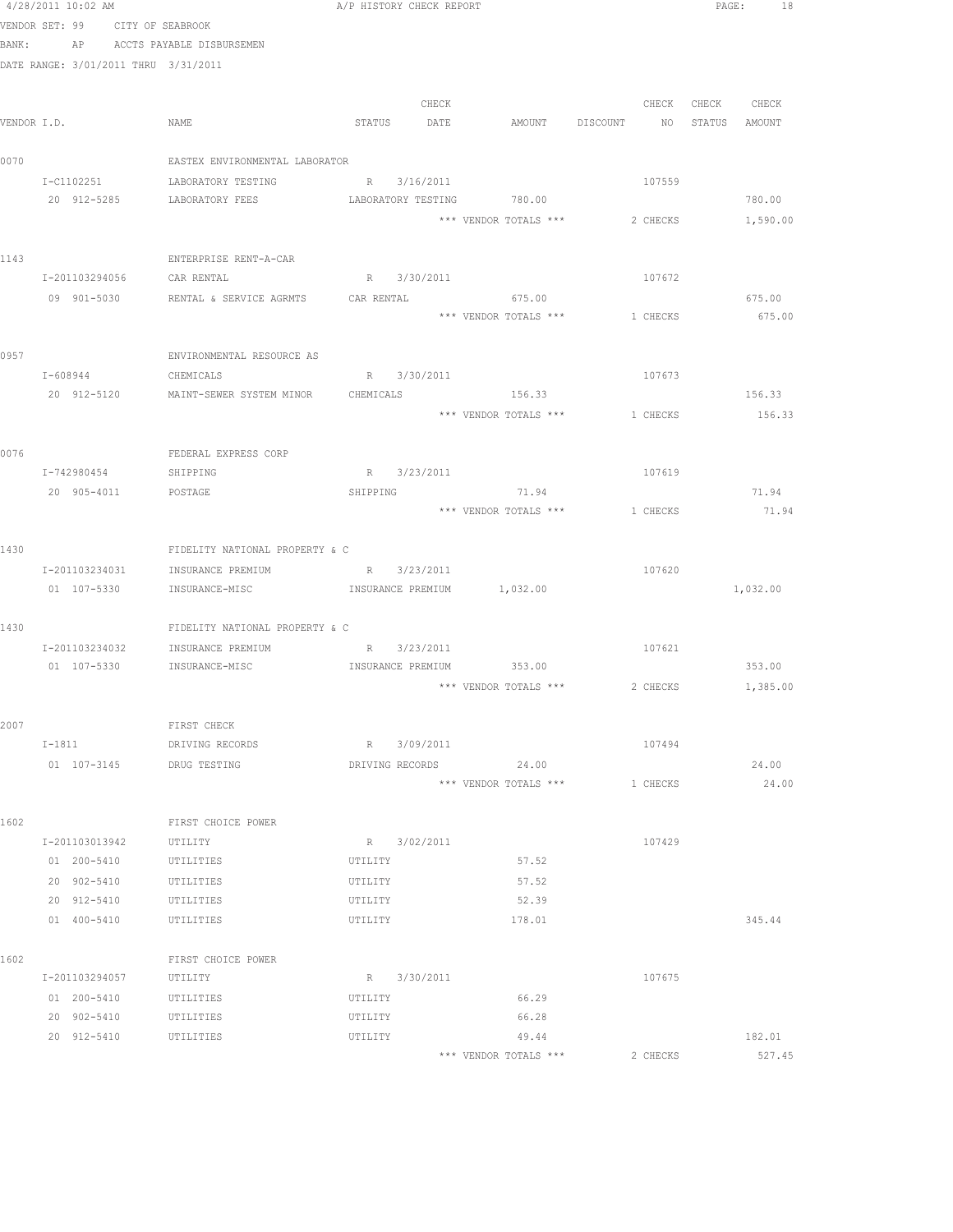|             |                                      | $4/28/2011$ 10:02 AM $A/P$ HISTORY CHECK REPORT      |               |       |                        |                                |               | PAGE: 19 |
|-------------|--------------------------------------|------------------------------------------------------|---------------|-------|------------------------|--------------------------------|---------------|----------|
|             | VENDOR SET: 99 CITY OF SEABROOK      |                                                      |               |       |                        |                                |               |          |
| BANK:       | AP                                   | ACCTS PAYABLE DISBURSEMEN                            |               |       |                        |                                |               |          |
|             | DATE RANGE: 3/01/2011 THRU 3/31/2011 |                                                      |               |       |                        |                                |               |          |
|             |                                      |                                                      |               |       |                        |                                |               |          |
|             |                                      |                                                      |               | CHECK |                        | CHECK                          | CHECK CHECK   |          |
| VENDOR I.D. |                                      | NAME                                                 | STATUS DATE   |       |                        | AMOUNT DISCOUNT NO             | STATUS AMOUNT |          |
|             |                                      |                                                      |               |       |                        |                                |               |          |
| 1748        |                                      | FRY'S ELECTRONICS                                    |               |       |                        |                                |               |          |
|             | I-4363961                            | EQUIPMENT                                            | R 3/02/2011   |       |                        | 107430                         |               |          |
|             | 01 103-4150                          | SMALL TOOLS & EQUIPMENT BOUIPMENT                    |               |       | 94.96                  |                                |               | 94.96    |
|             |                                      |                                                      |               |       |                        | *** VENDOR TOTALS *** 1 CHECKS |               | 94.96    |
|             |                                      |                                                      |               |       |                        |                                |               |          |
| 1769        |                                      | G & K SERVICES INC<br>I-201103153985 FEB11 STATEMENT | E 3/16/2011   |       |                        | 999999                         |               |          |
|             | 01 500-5310                          | UNIFORMS & LAUNDRY                                   |               |       | FEB11 STATEMENT 163.28 |                                |               |          |
|             | 20 902-5310                          | UNIFORMS & LAUNDRY                                   |               |       | FEB11 STATEMENT 163.28 |                                |               |          |
|             | 20 912-5310                          | UNIFORMS & LAUNDRY FEB11 STATEMENT                   |               |       | 163.27                 |                                |               |          |
|             |                                      | 01  400-5310  UNIFORMS & LAUNDRY  FEB11 STATEMENT    |               |       | 140.00                 |                                |               |          |
|             |                                      | I-201103153986 FEB11 STATEMENT                       | E 3/16/2011   |       |                        | 999999                         |               |          |
|             | 01 107-5030                          | RENTALS & SERVICE AGRMTS FEB11 STATEMENT 151.56      |               |       |                        |                                |               | 781.39   |
|             |                                      |                                                      |               |       | *** VENDOR TOTALS ***  | 1 CHECKS                       |               | 781.39   |
|             |                                      |                                                      |               |       |                        |                                |               |          |
| 0900        |                                      | G & P OFFICE FURNITURE                               |               |       |                        |                                |               |          |
|             | I-201103093970                       | DESK                                                 | R 3/09/2011   |       |                        | 107495                         |               |          |
|             |                                      | 01 107-4010 OFFICE SUPPLIES                          | DESK          |       | 1,170.00               |                                |               | 1,170.00 |
|             |                                      |                                                      |               |       |                        | *** VENDOR TOTALS *** 1 CHECKS |               | 1,170.00 |
|             |                                      |                                                      |               |       |                        |                                |               |          |
| 0082        |                                      | GALVESTON COUNTY HEALTH DISTRI                       |               |       |                        |                                |               |          |
|             | $I-1225$                             | WATER SAMPLES                                        | R 3/16/2011   |       |                        | 107560                         |               |          |
|             |                                      | 20 902-5285 LABORATORY FEES                          |               |       | WATER SAMPLES 180.00   |                                |               | 180.00   |
|             |                                      |                                                      |               |       |                        | *** VENDOR TOTALS *** 1 CHECKS |               | 180.00   |
|             |                                      |                                                      |               |       |                        |                                |               |          |
| 1520        |                                      | GLOBALSTAR USA INC                                   |               |       |                        |                                |               |          |
|             | I-2844154                            | TELEPHONE                                            | R 3/09/2011   |       |                        | 107496                         |               |          |
|             | 01 106-5400                          | TELEPHONE                                            |               |       | TELEPHONE 41.43        |                                |               | 41.43    |
|             |                                      |                                                      |               |       | *** VENDOR TOTALS ***  | 1 CHECKS                       |               | 41.43    |
|             |                                      |                                                      |               |       |                        |                                |               |          |
| 0363        |                                      | GOVERNMENT FINANCE                                   |               |       |                        |                                |               |          |
|             | I-201103013943                       | 2011-12 RENEWAL                                      | R 3/02/2011   |       |                        | 107431                         |               |          |
|             | 01 102-5020                          | DUES & SUBSCRIPTIONS                                 |               |       | 2011-12 RENEWAL 170.00 |                                |               | 170.00   |
|             |                                      |                                                      |               |       | *** VENDOR TOTALS ***  | 1 CHECKS                       |               | 170.00   |
| 0208        |                                      |                                                      |               |       |                        |                                |               |          |
|             | I-9479865728                         | W.W. GRAINGER, INC<br>SUMP PUMP                      | R 3/23/2011   |       |                        | 107622                         |               |          |
|             | 01 400-5160                          | MAINT-POOL & GROUNDS                                 | SUMP PUMP     |       | 325.05                 |                                |               | 325.05   |
|             |                                      |                                                      |               |       |                        |                                |               |          |
| 0208        |                                      | W.W. GRAINGER, INC                                   |               |       |                        |                                |               |          |
|             | I-9490708774                         | METERING PUMP                                        | R 3/30/2011   |       |                        | 107676                         |               |          |
|             | 01 400-5160                          | MAINT-POOL & GROUNDS                                 | METERING PUMP |       | 287.13                 |                                |               | 287.13   |
|             |                                      |                                                      |               |       | *** VENDOR TOTALS ***  | 2 CHECKS                       |               | 612.18   |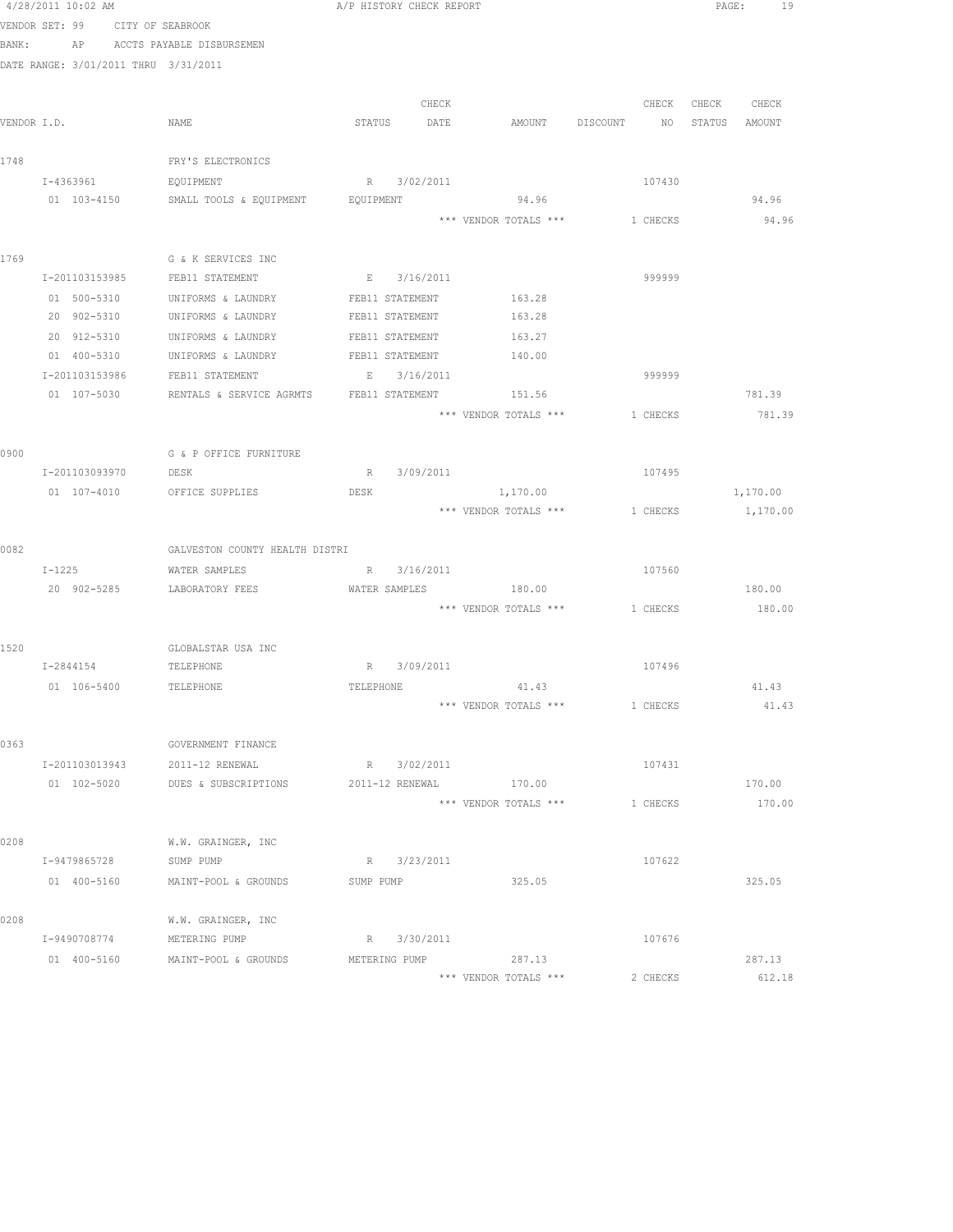|      | 4/28/2011 10:02 AM                   |                                                                            | A/P HISTORY CHECK REPORT |       |                                  |          |                   | PAGE: 20        |
|------|--------------------------------------|----------------------------------------------------------------------------|--------------------------|-------|----------------------------------|----------|-------------------|-----------------|
|      | VENDOR SET: 99 CITY OF SEABROOK      |                                                                            |                          |       |                                  |          |                   |                 |
|      | BANK: AP ACCTS PAYABLE DISBURSEMEN   |                                                                            |                          |       |                                  |          |                   |                 |
|      | DATE RANGE: 3/01/2011 THRU 3/31/2011 |                                                                            |                          |       |                                  |          |                   |                 |
|      |                                      |                                                                            |                          | CHECK |                                  |          | CHECK CHECK CHECK |                 |
|      | VENDOR I.D.                          | NAME                                                                       | STATUS DATE              |       | AMOUNT DISCOUNT NO STATUS AMOUNT |          |                   |                 |
|      |                                      |                                                                            |                          |       |                                  |          |                   |                 |
| 0833 |                                      | GT DISTRIBUTORS, INC.                                                      |                          |       |                                  |          |                   |                 |
|      | I-INV0343171                         | TASER SUPPLIES                                                             | R 3/09/2011              |       |                                  | 107497   |                   |                 |
|      | 01 200-5311                          | HANDGUN TRAINING EXPENSE TASER SUPPLIES 264.35                             |                          |       |                                  |          |                   | 264.35          |
|      |                                      |                                                                            |                          |       |                                  |          |                   |                 |
| 0833 |                                      | GT DISTRIBUTORS, INC.                                                      |                          |       |                                  |          |                   |                 |
|      | I-INV0344993                         | TASER CARTRIDGE HOLDER B R 3/30/2011                                       |                          |       |                                  | 107677   |                   |                 |
|      |                                      | 01  200-5311    HANDGUN TRAINING EXPENSE    TASER CARTRIDGE HOLD    189.75 |                          |       |                                  |          |                   | 189.75          |
|      |                                      |                                                                            |                          |       | *** VENDOR TOTALS ***            | 2 CHECKS |                   | 454.10          |
|      |                                      |                                                                            |                          |       |                                  |          |                   |                 |
| 0087 |                                      | GULF COAST LIMESTONE, INC                                                  |                          |       |                                  |          |                   |                 |
|      |                                      | I-563481 CONCRETE AGGREGATE R 3/30/2011                                    |                          |       |                                  | 107678   |                   |                 |
|      |                                      | 01  400-5180  MAINT-BLDGS & GROUNDS  CONCRETE AGGREGATE  635.94            |                          |       |                                  |          |                   | 635.94          |
|      |                                      |                                                                            |                          |       | *** VENDOR TOTALS *** 1 CHECKS   |          |                   | 635.94          |
|      |                                      |                                                                            |                          |       |                                  |          |                   |                 |
| 0088 |                                      | GULF COAST WASTE DISPOSAL AUTH                                             |                          |       |                                  |          |                   |                 |
|      | $I - 042945$                         | LAB TESTING                                                                | E 3/02/2011              |       |                                  | 999999   |                   |                 |
|      | 20 912-5285                          | LABORATORY FEES LAB TESTING                                                |                          |       | 385.00                           |          |                   | 385.00          |
| 0088 |                                      | GULF COAST WASTE DISPOSAL AUTH                                             |                          |       |                                  |          |                   |                 |
|      |                                      | I-043119 FEB11 LAB TESTING                                                 | E 3/30/2011              |       |                                  | 999999   |                   |                 |
|      |                                      | 20 912-5285 LABORATORY FEES FEB11 LAB TESTING 112.40                       |                          |       |                                  |          |                   | 112.40          |
|      |                                      |                                                                            |                          |       | *** VENDOR TOTALS ***            |          |                   | 2 CHECKS 497.40 |
|      |                                      |                                                                            |                          |       |                                  |          |                   |                 |
| 0091 |                                      | HACH COMPANY                                                               |                          |       |                                  |          |                   |                 |
|      |                                      | I-7119261 SPEC COLOR STANDARD R 3/02/2011                                  |                          |       |                                  | 107432   |                   |                 |
|      |                                      | 20 912-5120 MAINT-SEWER SYSTEM MINOR SPEC COLOR STANDARD 148.95            |                          |       |                                  |          |                   | 148.95          |
|      |                                      |                                                                            |                          |       | *** VENDOR TOTALS *** $1$ CHECKS |          |                   | 148.95          |
|      |                                      |                                                                            |                          |       |                                  |          |                   |                 |
| 0092 |                                      | HAHN EQUIPMENT CO, INC                                                     |                          |       |                                  |          |                   |                 |
|      | I-84749                              | PUMP CONTROLLER                                                            | E 3/02/2011              |       |                                  | 999999   |                   |                 |
|      | 20 912-5120                          | MAINT-SEWER SYSTEM MINOR FUMP CONTROLLER                                   |                          |       | 1,385.69                         |          |                   | 1,385.69        |
|      |                                      |                                                                            |                          |       |                                  |          |                   |                 |
| 0092 |                                      | HAHN EQUIPMENT CO, INC                                                     |                          |       |                                  |          |                   |                 |
|      | I-84811                              | FLYGT PUMP REPAIR                                                          | E 3/16/2011              |       |                                  | 999999   |                   |                 |
|      |                                      | 20 912-6100 SEWER SYSTEM-REPAIR/MAINT FLYGT PUMP REPAIR 5,313.97           |                          |       |                                  |          |                   | 5,313.97        |
|      |                                      |                                                                            |                          |       | *** VENDOR TOTALS ***            | 2 CHECKS |                   | 6,699.66        |
| 1199 |                                      | HARRIS CO MAYORS & COUNCIL ASS                                             |                          |       |                                  |          |                   |                 |
|      | I-199                                | DEC10 MEETING                                                              | R 3/09/2011              |       |                                  | 107498   |                   |                 |
|      | 01 100-5300                          | TRAINING & CONFERENCE                                                      | DEC10 MEETING            |       | 90.00                            |          |                   |                 |
|      | 01 102-5300                          | TRAINING & CONFERENCE                                                      | DEC10 MEETING            |       | 30.00                            |          |                   | 120.00          |
|      |                                      |                                                                            |                          |       | *** VENDOR TOTALS ***            | 1 CHECKS |                   | 120.00          |
|      |                                      |                                                                            |                          |       |                                  |          |                   |                 |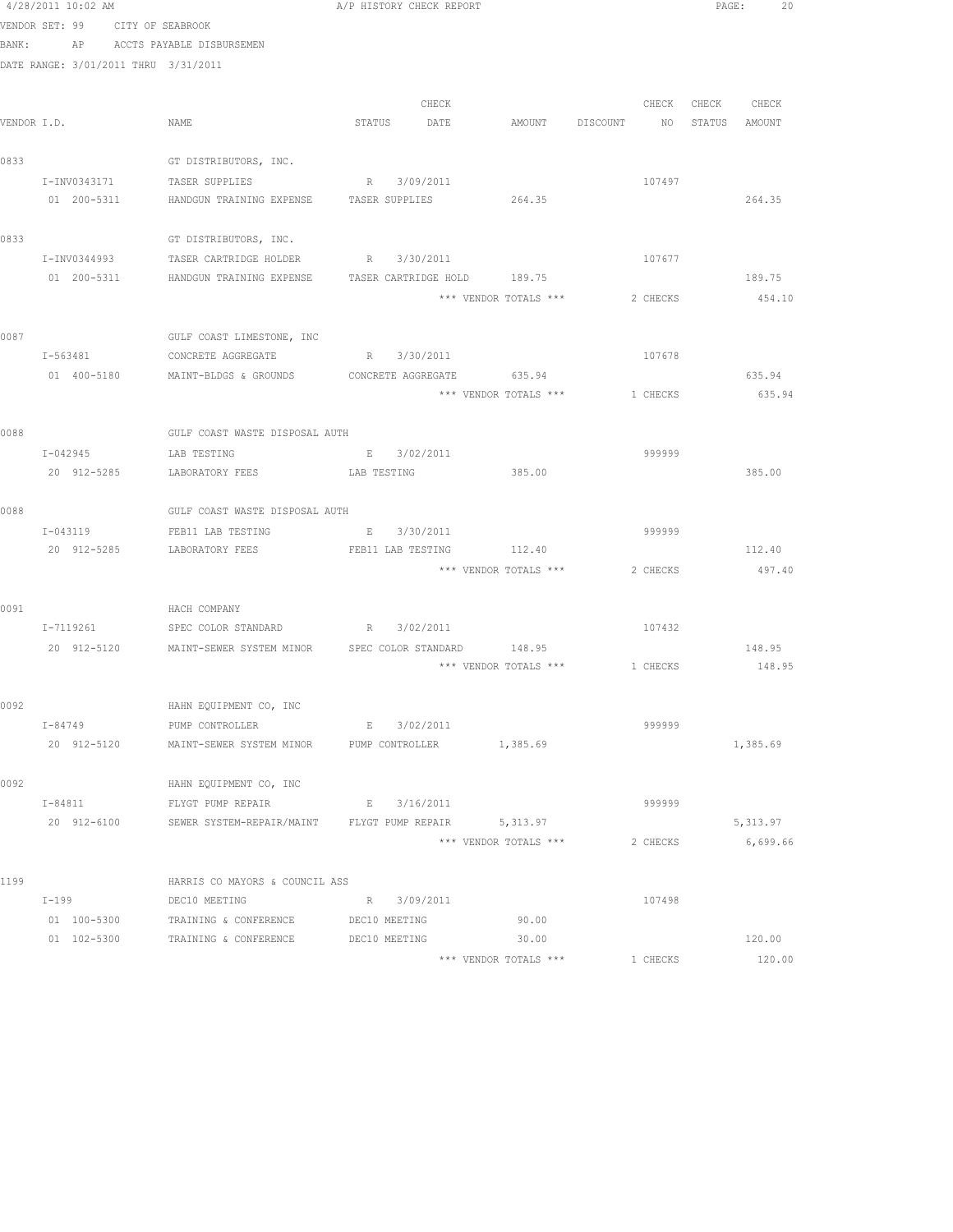|             | 4/28/2011 10:02 AM              |                                                    | A/P HISTORY CHECK REPORT |             |                               |                                | PAGE:<br>21                           |
|-------------|---------------------------------|----------------------------------------------------|--------------------------|-------------|-------------------------------|--------------------------------|---------------------------------------|
|             | VENDOR SET: 99 CITY OF SEABROOK |                                                    |                          |             |                               |                                |                                       |
| BANK:       |                                 | AP ACCTS PAYABLE DISBURSEMEN                       |                          |             |                               |                                |                                       |
|             |                                 | DATE RANGE: 3/01/2011 THRU 3/31/2011               |                          |             |                               |                                |                                       |
|             |                                 |                                                    |                          |             |                               |                                |                                       |
|             |                                 |                                                    |                          | CHECK       |                               | CHECK                          | CHECK<br>CHECK                        |
| VENDOR I.D. |                                 | NAME                                               | STATUS                   | DATE        | AMOUNT                        | DISCOUNT<br>NO <sub>1</sub>    | STATUS<br>AMOUNT                      |
|             |                                 |                                                    |                          |             |                               |                                |                                       |
| 1976        |                                 | HARRIS CONSTRUCTION CO LTD                         |                          |             |                               |                                |                                       |
|             | I-201103093971                  | CONSTRUCTION FEES                                  | R 3/09/2011              |             |                               | 107499                         |                                       |
|             | 39 390-6063                     | LAKESIDE/REPSDORPH                                 | CONSTRUCTION FEES        |             | 25,801.46                     |                                |                                       |
|             |                                 | 39 039-1005 ACCTS PAYABLE/RETAINAGE                | CONSTRUCTION FEES        |             | 15,174.40                     |                                | 40,975.86                             |
|             |                                 |                                                    |                          |             | *** VENDOR TOTALS ***         | 1 CHECKS                       | 40,975.86                             |
|             |                                 |                                                    |                          |             |                               |                                |                                       |
| 1948        |                                 | HARRIS COUNTY CLERK                                |                          |             |                               |                                |                                       |
|             | I-201103294058                  | ELECTION SERVICES DEPOSIT R 3/30/2011              |                          |             |                               | 107679                         |                                       |
|             | 01 100-5195                     | ELECTION EXPENSE                                   |                          |             | ELECTION SERVICES DE 2,487.84 |                                | 2,487.84                              |
|             |                                 |                                                    |                          |             |                               | *** VENDOR TOTALS *** 1 CHECKS | 2,487.84                              |
|             |                                 |                                                    |                          |             |                               |                                |                                       |
| 1192        |                                 | HARRIS COUNTY TREASURER                            |                          |             |                               |                                |                                       |
|             | I-AG002506                      | RADIO REPAIR                                       | R 3/16/2011              |             |                               | 107561                         |                                       |
|             | 01 200-5170                     | MAINT-RADIO EQUIPMENT RADIO REPAIR                 |                          |             | 251.72                        |                                | 251.72                                |
|             |                                 |                                                    |                          |             |                               |                                |                                       |
| 1192        |                                 | HARRIS COUNTY TREASURER                            |                          |             |                               |                                |                                       |
|             | I-AG002751<br>01 700-5431       | WARRANTS<br>WARRANT INFORMATION SERV               | WARRANTS                 | R 3/23/2011 | 69.80                         | 107623                         | 69.80                                 |
|             |                                 |                                                    |                          |             |                               |                                |                                       |
| 1192        |                                 | HARRIS COUNTY TREASURER                            |                          |             |                               |                                |                                       |
|             | I-AG002641                      | RADIO REPAIR                                       |                          | R 3/30/2011 |                               | 107680                         |                                       |
|             | 01 200-5170                     | MAINT-RADIO EQUIPMENT                              | RADIO REPAIR             |             | 726.80                        |                                | 726.80                                |
|             |                                 |                                                    |                          |             | *** VENDOR TOTALS ***         | 3 CHECKS                       | 1,048.32                              |
|             |                                 |                                                    |                          |             |                               |                                |                                       |
| 1104        |                                 | HART INTERCIVIC INC                                |                          |             |                               |                                |                                       |
|             | $I - 044536$                    | ELECTION SUPPLIES                                  |                          | R 3/23/2011 |                               | 107624                         |                                       |
|             |                                 | 01 100-5195 ELECTION EXPENSE                       | ELECTION SUPPLIES        |             | 204.50                        |                                | 204.50                                |
|             |                                 |                                                    |                          |             |                               |                                | *** VENDOR TOTALS *** 1 CHECKS 204.50 |
|             |                                 |                                                    |                          |             |                               |                                |                                       |
| 1544        |                                 | HD SUPPLY WATERWORKS, LTD                          |                          |             |                               |                                |                                       |
|             | I-2581380                       | PRIMER & GLUE                                      |                          | E 3/02/2011 |                               | 999999                         |                                       |
|             | 20 902-5130                     | MAINT-WATER SYSTEM MINOR PRIMER & GLUE             |                          |             | 266.04                        |                                | 266.04                                |
|             |                                 |                                                    |                          |             |                               |                                |                                       |
| 1544        |                                 | HD SUPPLY WATERWORKS, LTD                          |                          |             |                               |                                |                                       |
|             | I-2607657                       | POWER SUPPLY CORDS                                 |                          | E 3/30/2011 |                               | 999999                         |                                       |
|             | 20 905-4150                     | SMALL TOOLS & EQUIPMENT POWER SUPPLY CORDS         |                          |             | 220.59                        |                                | 220.59                                |
|             |                                 |                                                    |                          |             | *** VENDOR TOTALS ***         | 2 CHECKS                       | 486.63                                |
| 1688        |                                 | DONALD E HOLBROOK                                  |                          |             |                               |                                |                                       |
|             | I-201103164016                  |                                                    |                          | R 3/16/2011 |                               | 107562                         |                                       |
|             |                                 | MAR11 EXPENSES<br>01 100-3300 MAYOR & COUNCIL FEES | MAR11 EXPENSES           |             | 150.00                        |                                | 150.00                                |
|             |                                 |                                                    |                          |             | *** VENDOR TOTALS ***         | 1 CHECKS                       | 150.00                                |
|             |                                 |                                                    |                          |             |                               |                                |                                       |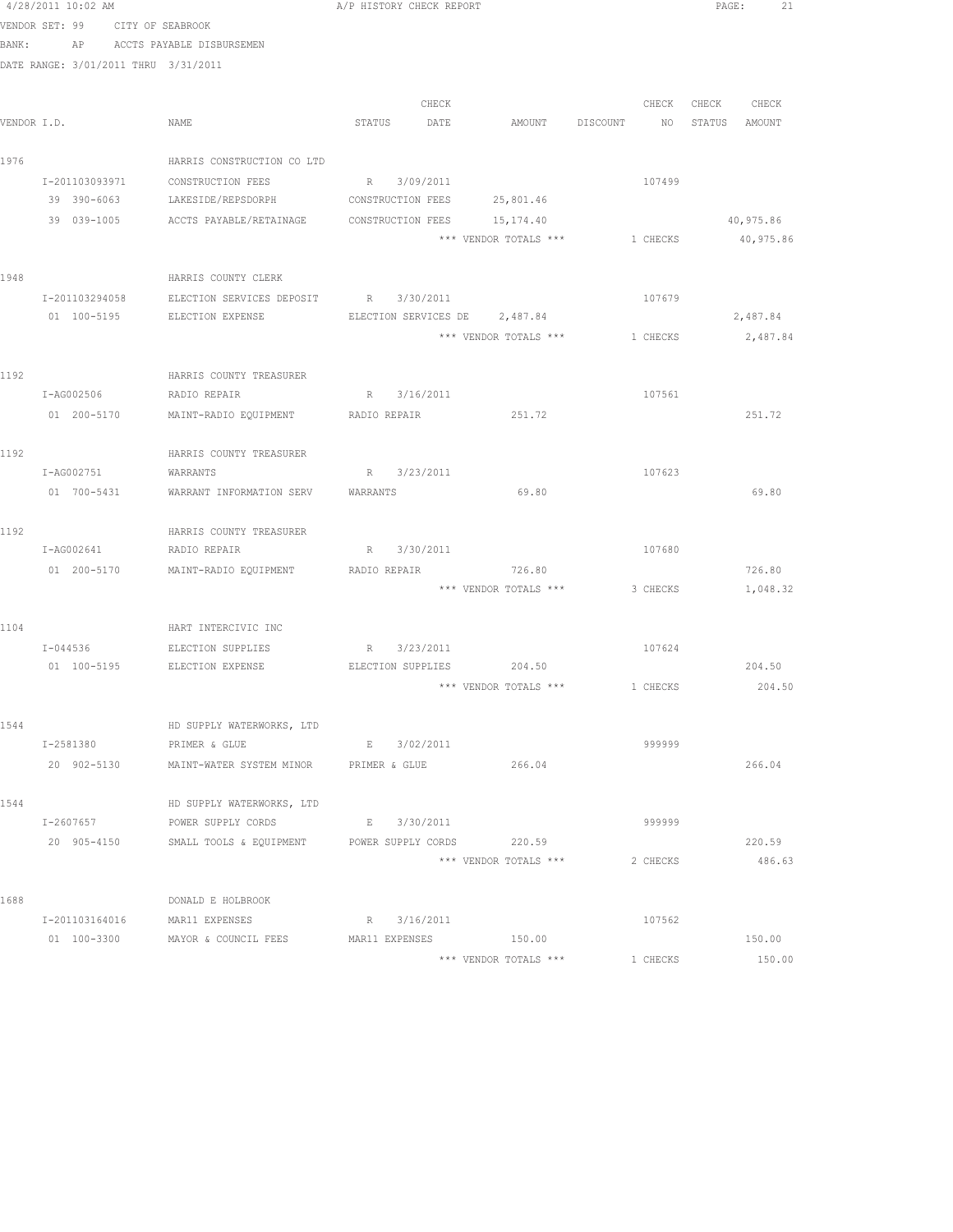|      | 4/28/2011 10:02 AM                   |                                                                           | A/P HISTORY CHECK REPORT |                                |                                  |          | PAGE:             | -22       |  |
|------|--------------------------------------|---------------------------------------------------------------------------|--------------------------|--------------------------------|----------------------------------|----------|-------------------|-----------|--|
|      | VENDOR SET: 99 CITY OF SEABROOK      |                                                                           |                          |                                |                                  |          |                   |           |  |
|      | BANK: AP ACCTS PAYABLE DISBURSEMEN   |                                                                           |                          |                                |                                  |          |                   |           |  |
|      | DATE RANGE: 3/01/2011 THRU 3/31/2011 |                                                                           |                          |                                |                                  |          |                   |           |  |
|      |                                      |                                                                           |                          |                                |                                  |          |                   |           |  |
|      |                                      |                                                                           | CHECK                    |                                |                                  |          | CHECK CHECK CHECK |           |  |
|      | VENDOR I.D.                          | NAME                                                                      | STATUS DATE              |                                | AMOUNT DISCOUNT NO STATUS AMOUNT |          |                   |           |  |
|      |                                      |                                                                           |                          |                                |                                  |          |                   |           |  |
| 0100 |                                      | HOME DEPOT, THE                                                           |                          |                                |                                  |          |                   |           |  |
|      | I-201103093972                       | FEB11 STATEMENT                                                           | R 3/09/2011              |                                |                                  | 107500   |                   |           |  |
|      | 01 400-5180                          | MAINT-BLDGS & GROUNDS                                                     | FEB11 STATEMENT          | 194.60                         |                                  |          |                   |           |  |
|      | 01 400-5160                          | MAINT-POOL & GROUNDS                                                      | FEB11 STATEMENT          | 291.40                         |                                  |          |                   |           |  |
|      | 01 400-4400                          | MISC SUPPLIES                                                             | FEB11 STATEMENT          | 135.01                         |                                  |          |                   |           |  |
|      |                                      | 01 107-5180 MAINT-BLDGS & GROUNDS                                         | FEB11 STATEMENT          | 30.84                          |                                  |          |                   | 651.85    |  |
|      |                                      |                                                                           |                          | *** VENDOR TOTALS *** 1 CHECKS |                                  |          |                   | 651.85    |  |
|      |                                      |                                                                           |                          |                                |                                  |          |                   |           |  |
| 0728 |                                      | DON HOUGH                                                                 |                          |                                |                                  |          |                   |           |  |
|      |                                      | I-201103023954 TRAVEL ADVANCE                                             | R 3/02/2011              |                                |                                  | 107433   |                   |           |  |
|      | 01 200-5300                          | TRAINING & CONFERENCE                                                     | TRAVEL ADVANCE           | 171.30                         |                                  |          |                   | 171.30    |  |
|      |                                      |                                                                           |                          | *** VENDOR TOTALS ***          |                                  | 1 CHECKS |                   | 171.30    |  |
|      |                                      |                                                                           |                          |                                |                                  |          |                   |           |  |
| 0105 |                                      | ICMA RETIREMENT TRUST-457                                                 |                          |                                |                                  |          |                   |           |  |
|      |                                      | I-ICM201103013932 EMPLOYEE DEDUCTIONS                                     | R 3/02/2011              |                                |                                  | 107434   |                   |           |  |
|      |                                      | 01 001-1031 ICMA INSURANCE DEDUCTS EMPLOYEE DEDUCTIONS 3,318.46           |                          |                                |                                  |          |                   | 3,318.46  |  |
|      |                                      |                                                                           |                          |                                |                                  |          |                   |           |  |
| 0105 |                                      | ICMA RETIREMENT TRUST-457                                                 |                          |                                |                                  |          |                   |           |  |
|      |                                      | I-ICM201103153984 EMPLOYEE DEDUCTIONS R 3/16/2011                         |                          |                                |                                  | 107563   |                   |           |  |
|      |                                      | 01 001-1031   ICMA INSURANCE DEDUCTS   EMPLOYEE DEDUCTIONS   3,418.46     |                          |                                |                                  |          |                   | 3,418.46  |  |
|      |                                      |                                                                           |                          |                                |                                  |          |                   |           |  |
| 0105 |                                      | ICMA RETIREMENT TRUST-457                                                 |                          |                                |                                  |          |                   |           |  |
|      |                                      | I-ICM201103294042 EMPLOYEE DEDUCTIONS                                     | R 3/30/2011              |                                |                                  | 107681   |                   |           |  |
|      |                                      | 01 001-1031 CMA INSURANCE DEDUCTS EMPLOYEE DEDUCTIONS 3,418.46            |                          | *** VENDOR TOTALS ***          |                                  | 3 CHECKS |                   | 3,418.46  |  |
|      |                                      |                                                                           |                          |                                |                                  |          |                   | 10,155.38 |  |
| 0109 |                                      | IRON MOUNTAIN                                                             |                          |                                |                                  |          |                   |           |  |
|      |                                      |                                                                           | E 3/09/2011              |                                |                                  | 999999   |                   |           |  |
|      | 01 107-5030                          | I-DEP2195 RECORDS RETENTION<br>RENTALS & SERVICE AGRMTS RECORDS RETENTION |                          | 367.26                         |                                  |          |                   | 367.26    |  |
|      |                                      |                                                                           |                          |                                |                                  |          |                   |           |  |
| 0109 |                                      | IRON MOUNTAIN                                                             |                          |                                |                                  |          |                   |           |  |
|      |                                      | I-DER6345 SHREDDING SERVICE B 3/16/2011                                   |                          |                                |                                  | 999999   |                   |           |  |
|      |                                      | 01  200-5030  RENTALS & SERVICE AGRMTS  SHREDDING SERVICE  58.61          |                          |                                |                                  |          |                   | 58.61     |  |
|      |                                      |                                                                           |                          | *** VENDOR TOTALS ***          |                                  | 2 CHECKS |                   | 425.87    |  |
|      |                                      |                                                                           |                          |                                |                                  |          |                   |           |  |
| 1586 |                                      | PAUL S KAMAS JR                                                           |                          |                                |                                  |          |                   |           |  |
|      | $I-2255$                             | DEMOLITION                                                                | R 3/02/2011              |                                |                                  | 107435   |                   |           |  |
|      | 01 600-5240                          | CONTRACT SVCS-MOWING/DEMOLITIODEMOLITION                                  |                          | 4,990.00                       |                                  |          |                   | 4,990.00  |  |
|      |                                      |                                                                           |                          | *** VENDOR TOTALS ***          |                                  | 1 CHECKS |                   | 4,990.00  |  |
|      |                                      |                                                                           |                          |                                |                                  |          |                   |           |  |
| 0116 |                                      | KEMAH HARDWARE & LUMBER                                                   |                          |                                |                                  |          |                   |           |  |
|      |                                      | I-201103013944 HARDWARE SUPPLIES                                          | R 3/02/2011              |                                |                                  | 107436   |                   |           |  |
|      | 01 400-5180                          | MAINT-BLDGS & GROUNDS HARDWARE SUPPLIES                                   |                          | 184.35                         |                                  |          |                   |           |  |
|      | 01 400-4400 MISC SUPPLIES            |                                                                           | HARDWARE SUPPLIES        | 9.01                           |                                  |          |                   |           |  |
|      | 01 500-4400                          | MISC SUPPLIES                                                             | HARDWARE SUPPLIES        | 65.62                          |                                  |          |                   |           |  |
|      | 01 400-4095                          | NURSERY SUPPLIES                                                          | HARDWARE SUPPLIES        | 89.99                          |                                  |          |                   |           |  |
|      | 20 912-5120                          | MAINT-SEWER SYSTEM MINOR HARDWARE SUPPLIES                                |                          | 131.61                         |                                  |          |                   |           |  |
|      | 20 902-5130                          | MAINT-WATER SYSTEM MINOR                                                  | HARDWARE SUPPLIES        | 49.41                          |                                  |          |                   |           |  |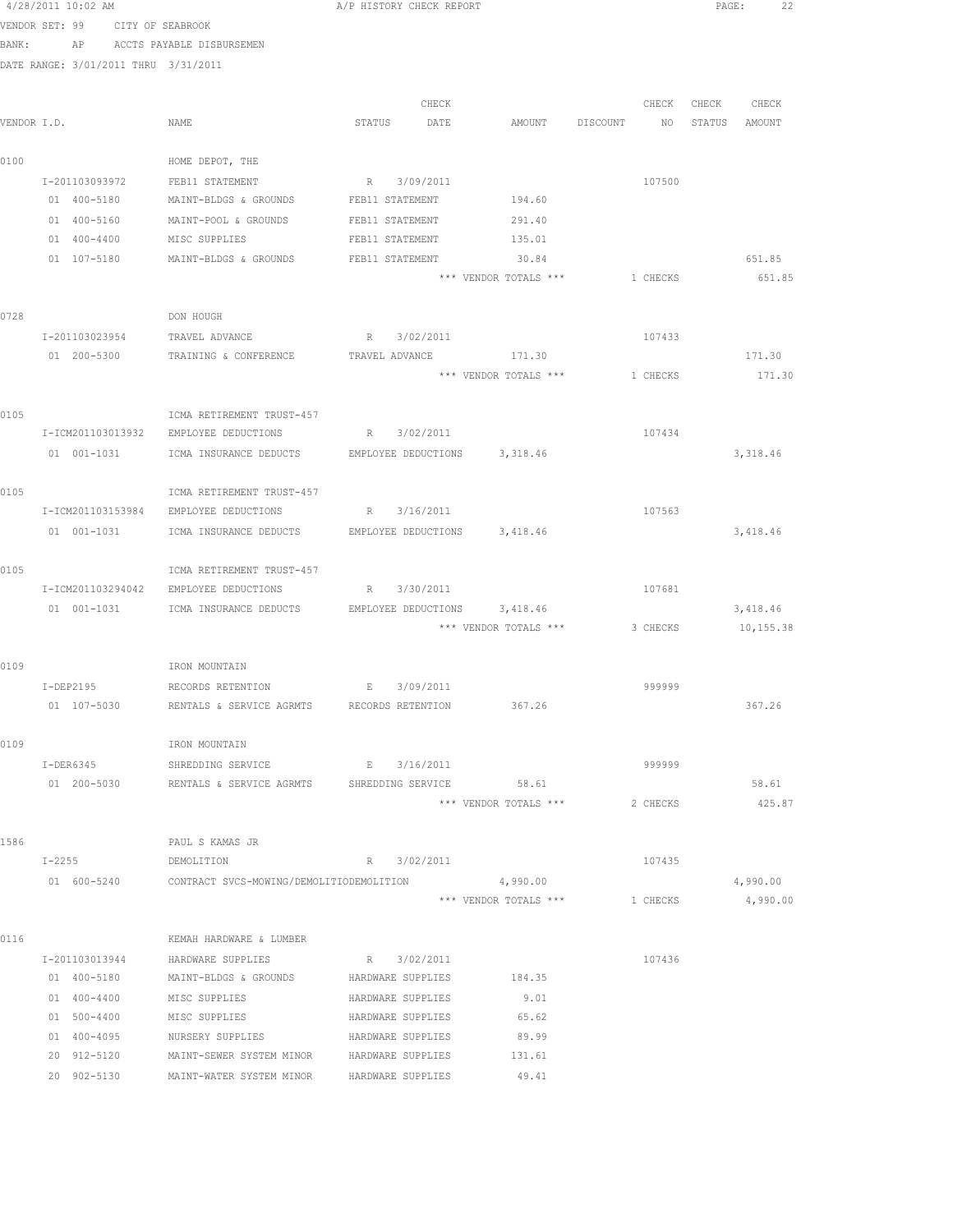|       | 4/28/2011 10:02 AM                   |                                  | A/P HISTORY CHECK REPORT |                       |          |          | PAGE:  | 23        |  |
|-------|--------------------------------------|----------------------------------|--------------------------|-----------------------|----------|----------|--------|-----------|--|
|       | VENDOR SET: 99 CITY OF SEABROOK      |                                  |                          |                       |          |          |        |           |  |
| BANK: | AP                                   | ACCTS PAYABLE DISBURSEMEN        |                          |                       |          |          |        |           |  |
|       | DATE RANGE: 3/01/2011 THRU 3/31/2011 |                                  |                          |                       |          |          |        |           |  |
|       |                                      |                                  |                          |                       |          |          |        |           |  |
|       |                                      |                                  | CHECK                    |                       |          | CHECK    | CHECK  | CHECK     |  |
|       | VENDOR I.D.                          | NAME                             | STATUS<br>DATE           | AMOUNT                | DISCOUNT | NO       | STATUS | AMOUNT    |  |
|       |                                      |                                  |                          |                       |          |          |        |           |  |
| 0116  |                                      | KEMAH HARDWARE & LUMBECONT       |                          |                       |          |          |        |           |  |
|       | I-201103013944                       | HARDWARE SUPPLIES                | 3/02/2011<br>R           |                       |          | 107436   |        |           |  |
|       | 01 500-5150                          | MAINT-STREET SIGNS               | HARDWARE SUPPLIES        | 5.50                  |          |          |        | 535.49    |  |
| 0116  |                                      | KEMAH HARDWARE & LUMBER          |                          |                       |          |          |        |           |  |
|       | I-201103294060                       | MAR11 STATEMENT                  | R 3/30/2011              |                       |          | 107683   |        |           |  |
|       | 01 500-4150                          | SMALL TOOLS & EQUIP              | MAR11 STATEMENT          | 101.75                |          |          |        |           |  |
|       | 01 400-4150                          | SMALL EQUIPMENT OR TOOLS         | MAR11 STATEMENT          | 26.88                 |          |          |        |           |  |
|       | $01 500 - 4400$                      | MISC SUPPLIES                    | MAR11 STATEMENT          | 53.82                 |          |          |        |           |  |
|       | 20 902-4400                          | MISC SUPPLIES                    | MAR11 STATEMENT          | 59.98                 |          |          |        |           |  |
|       | 20 912-4400                          | MISC SUPPLIES                    | MAR11 STATEMENT          | 60.00                 |          |          |        |           |  |
|       | 01 500-5140                          | MAINT STREETS                    | MAR11 STATEMENT          | 178.67                |          |          |        |           |  |
|       | 01 400-4150                          | SMALL EQUIPMENT OR TOOLS         | MAR11 STATEMENT          | 205.88                |          |          |        |           |  |
|       | 01 400-5110                          | MAINT-AUTOS & EQUIPMENT          | MAR11 STATEMENT          | 7.94                  |          |          |        |           |  |
|       | 01 400-5464                          | EVENTS                           | MAR11 STATEMENT          | 5.28                  |          |          |        |           |  |
|       | 01 400-4400                          | MISC SUPPLIES                    | MAR11 STATEMENT          | 67.94                 |          |          |        | 768.14    |  |
|       |                                      |                                  |                          | *** VENDOR TOTALS *** |          | 2 CHECKS |        | 1,303.63  |  |
|       |                                      |                                  |                          |                       |          |          |        |           |  |
| 1978  |                                      | KENDRICK OIL COMPANY INC         |                          |                       |          |          |        |           |  |
|       | I-393124<br>01 107-4050              | FUEL<br>BULK PETROLEUM PURCHASES | 3/02/2011<br>R<br>FUEL   | 6,183.32              |          | 107437   |        | 6,183.32  |  |
|       |                                      |                                  |                          |                       |          |          |        |           |  |
| 1978  |                                      | KENDRICK OIL COMPANY INC         |                          |                       |          |          |        |           |  |
|       | I-395676                             | FUEL                             | 3/23/2011<br>R           |                       |          | 107627   |        |           |  |
|       | 01 107-4050                          | BULK PETROLEUM PURCHASES         | FUEL                     | 6,544.01              |          |          |        | 6,544.01  |  |
|       |                                      |                                  |                          | *** VENDOR TOTALS *** |          | 2 CHECKS |        | 12,727.33 |  |
|       |                                      |                                  |                          |                       |          |          |        |           |  |
| 0117  |                                      | KILGORE'S CLEAR LAKE             |                          |                       |          |          |        |           |  |
|       | I-16272                              | CEMENT                           | R 3/09/2011              |                       |          | 107502   |        |           |  |
|       | 01 500-5140                          | MAINT STREETS                    | CEMENT                   | 339.65                |          |          |        | 339.65    |  |
|       |                                      |                                  |                          | *** VENDOR TOTALS *** | 1 CHECKS |          |        | 339.65    |  |
|       |                                      | KINLOCH EQUIPMENT & SUPPLY INC   |                          |                       |          |          |        |           |  |
| 0535  | I-139901                             | HOSE                             | R 3/16/2011              |                       |          | 107569   |        |           |  |
|       | 20 912-5120                          | MAINT-SEWER SYSTEM MINOR HOSE    |                          | 230.00                |          |          |        | 230.00    |  |
|       |                                      |                                  |                          | *** VENDOR TOTALS *** | 1 CHECKS |          |        | 230.00    |  |
|       |                                      |                                  |                          |                       |          |          |        |           |  |
| 1917  |                                      | THOMAS G KOLUPSKI                |                          |                       |          |          |        |           |  |
|       | I-201103164017 MAR11 EXPENSES        |                                  | R 3/16/2011              |                       |          | 107570   |        |           |  |
|       |                                      | 01 100-3300 MAYOR & COUNCIL FEES | MAR11 EXPENSES 150.00    |                       |          |          |        | 150.00    |  |
|       |                                      |                                  |                          | *** VENDOR TOTALS *** | 1 CHECKS |          |        | 150.00    |  |
|       |                                      |                                  |                          |                       |          |          |        |           |  |
| 1168  |                                      | GARY KONVICKA                    |                          |                       |          |          |        |           |  |
|       | I-201103153995                       | TRAVEL ADVANCE                   | R 3/16/2011              |                       |          | 107571   |        |           |  |
|       |                                      |                                  |                          |                       |          |          |        |           |  |

06 601-5301 EDUCATION EXPENSE TRAVEL ADVANCE 118.90 118.90 \*\*\* VENDOR TOTALS \*\*\* 1 CHECKS 118.90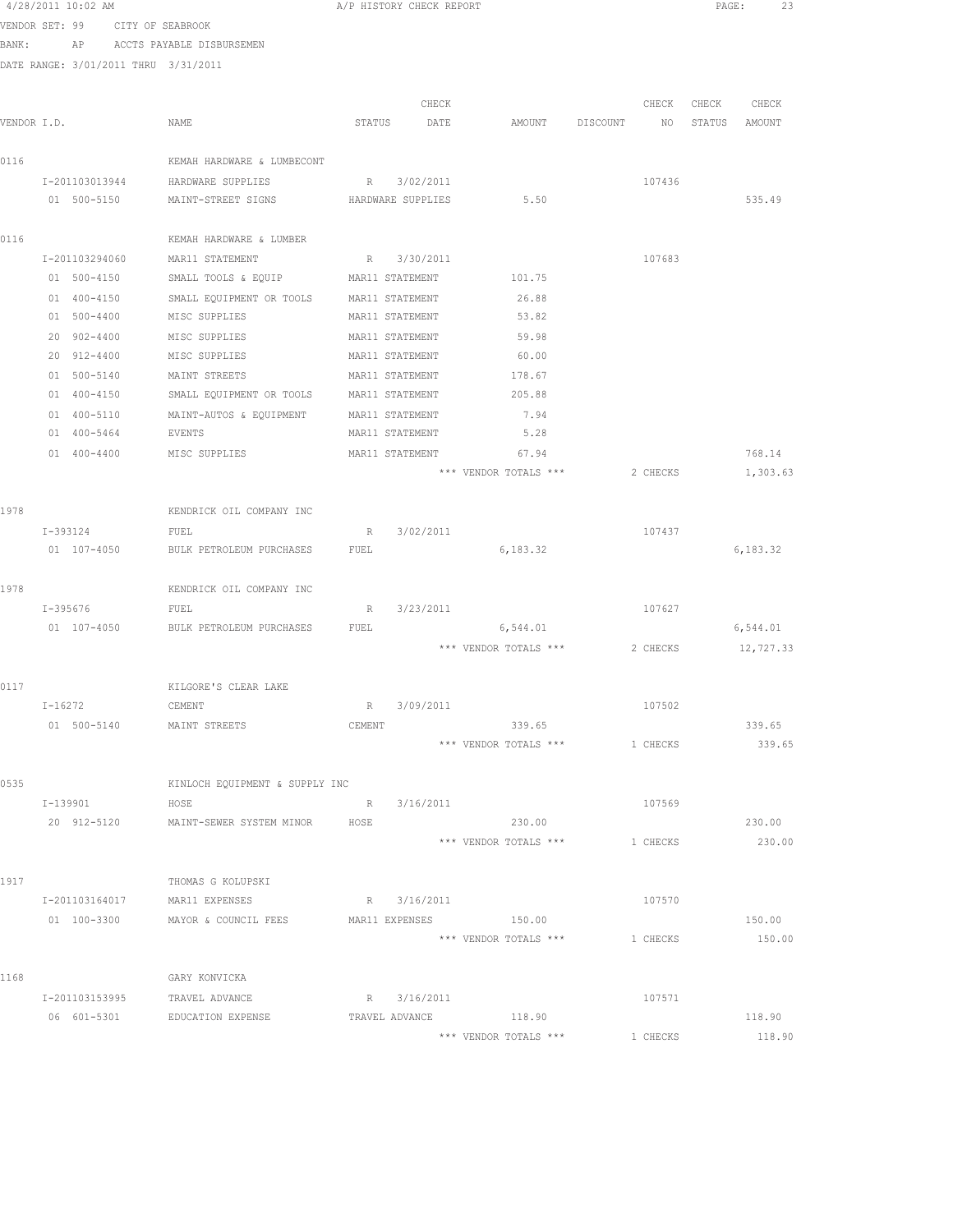|             | 4/Z8/ZUII IU:UZ AM |             |                                           |                 |                 | A/F HISTORY CHECK REPORT |                                  |          |                   | PAGE:     |  |
|-------------|--------------------|-------------|-------------------------------------------|-----------------|-----------------|--------------------------|----------------------------------|----------|-------------------|-----------|--|
|             |                    |             | VENDOR SET: 99 CITY OF SEABROOK           |                 |                 |                          |                                  |          |                   |           |  |
|             |                    |             | BANK: AP ACCTS PAYABLE DISBURSEMEN        |                 |                 |                          |                                  |          |                   |           |  |
|             |                    |             | DATE RANGE: 3/01/2011 THRU 3/31/2011      |                 |                 |                          |                                  |          |                   |           |  |
|             |                    |             |                                           |                 |                 |                          |                                  |          |                   |           |  |
|             |                    |             |                                           |                 |                 | CHECK                    |                                  |          | CHECK CHECK CHECK |           |  |
| VENDOR I.D. |                    |             | NAME                                      |                 |                 | STATUS DATE              | AMOUNT DISCOUNT NO STATUS AMOUNT |          |                   |           |  |
| 0120        |                    |             | KROGER'S                                  |                 |                 |                          |                                  |          |                   |           |  |
|             | I-201103093958     |             | FEB11 STATEMENT                           |                 | E 3/09/2011     |                          |                                  | 999999   |                   |           |  |
|             |                    | 01 200-5465 | MISC EXPENSE                              | FEB11 STATEMENT |                 |                          | 64.95                            |          |                   |           |  |
|             |                    | 01 106-5465 | MISC EXPENSE                              |                 | FEB11 STATEMENT |                          | 123.64                           |          |                   |           |  |
|             |                    |             | 20 912-4400 MISC SUPPLIES                 |                 | FEB11 STATEMENT |                          | 33.11                            |          |                   | 221.70    |  |
|             |                    |             |                                           |                 |                 |                          | *** VENDOR TOTALS *** 1 CHECKS   |          |                   | 221.70    |  |
| 2028        |                    |             | KRONOS                                    |                 |                 |                          |                                  |          |                   |           |  |
|             |                    |             | I-10587695 SOFTWARE                       |                 |                 | R 3/23/2011              |                                  | 107628   |                   |           |  |
|             |                    |             | 03 301-6031 SOFTWARE >\$5000              | SOFTWARE        |                 |                          | 12, 173. 19                      |          |                   | 12,173.19 |  |
|             |                    |             |                                           |                 |                 |                          | *** VENDOR TOTALS *** 1 CHECKS   |          |                   | 12,173.19 |  |
| 0433        |                    |             | PAM LAB                                   |                 |                 |                          |                                  |          |                   |           |  |
|             | I-201103153996     |             | CAROTHERS EXPENSES                        |                 |                 | R 3/16/2011              |                                  | 107572   |                   |           |  |
|             |                    | 41 410-4150 | SMALL TOOLS & EQUIP                       |                 |                 |                          | CAROTHERS EXPENSES 236.91        |          |                   | 236.91    |  |
|             |                    |             |                                           |                 |                 |                          | *** VENDOR TOTALS *** 1 CHECKS   |          |                   | 236.91    |  |
|             |                    |             |                                           |                 |                 |                          |                                  |          |                   |           |  |
| 1339        |                    |             | LANGUAGE USA INC                          |                 |                 |                          |                                  |          |                   |           |  |
|             |                    |             | I-527611 TRANSLATION SERVICES R 3/16/2011 |                 |                 |                          |                                  | 107573   |                   |           |  |
|             |                    |             | 01 100-5195 ELECTION EXPENSE              |                 |                 |                          | TRANSLATION SERVICES 195.00      |          |                   | 195.00    |  |
| 1339        |                    |             | LANGUAGE USA INC                          |                 |                 |                          |                                  |          |                   |           |  |
|             |                    |             | I-531911 TRANSLATION SERVICES             |                 |                 | R 3/23/2011              |                                  | 107629   |                   |           |  |
|             |                    | 01 100-5195 | ELECTION EXPENSE                          |                 |                 |                          | TRANSLATION SERVICES 45.00       |          |                   | 45.00     |  |
|             |                    |             |                                           |                 |                 |                          | *** VENDOR TOTALS ***            | 2 CHECKS |                   | 240.00    |  |
|             |                    |             |                                           |                 |                 |                          |                                  |          |                   |           |  |
| 0125        |                    |             | LANSDOWNE-MOODY CO, INC                   |                 |                 |                          |                                  |          |                   |           |  |
|             | I-IW63299          |             | PARTS                                     |                 | R 3/09/2011     |                          |                                  | 107503   |                   |           |  |
|             | 01 400-5110        |             | MAINT-AUTOS & EQUIPMENT                   | PARTS           |                 |                          | 559.32                           |          |                   |           |  |
|             | I-IW63299A         |             | PARTS                                     | R               |                 | 3/09/2011                |                                  | 107503   |                   |           |  |
|             |                    |             | 01 400-5110 MAINT-AUTOS & EQUIPMENT       | PARTS           |                 |                          | 35.57                            |          |                   | 594.89    |  |
|             |                    |             |                                           |                 |                 |                          | *** VENDOR TOTALS ***            | 1 CHECKS |                   | 594.89    |  |
| 1832        |                    |             | KAREN LEMAY                               |                 |                 |                          |                                  |          |                   |           |  |
|             | I-201103224021     |             | TRAVEL ADVANCE                            |                 | E 3/23/2011     |                          |                                  | 999999   |                   |           |  |
|             |                    | 01 700-5300 | TRAINING & CONFERENCE                     |                 |                 |                          | TRAVEL ADVANCE 163.00            |          |                   | 163.00    |  |
|             |                    |             |                                           |                 |                 |                          | *** VENDOR TOTALS ***            | 1 CHECKS |                   | 163.00    |  |
| 0980        |                    |             | LETCO GROUP, LLC                          |                 |                 |                          |                                  |          |                   |           |  |
|             | I-1369191IN        |             | MULCH                                     |                 | R 3/02/2011     |                          |                                  | 107438   |                   |           |  |
|             |                    | 01 400-4095 | NURSERY SUPPLIES                          | MULCH           |                 |                          | 90.30                            |          |                   | 90.30     |  |
|             |                    |             |                                           |                 |                 |                          |                                  |          |                   |           |  |
| 0980        |                    |             | LETCO GROUP, LLC                          |                 |                 |                          |                                  |          |                   |           |  |
|             | I-1399943IN        |             | INFIELD CLAY MIX                          |                 | R 3/30/2011     |                          |                                  | 107684   |                   |           |  |
|             |                    |             | 01 400-5180 MAINT-BLDGS & GROUNDS         |                 |                 |                          | INFIELD CLAY MIX 562.40          |          |                   | 562.40    |  |
|             |                    |             |                                           |                 |                 |                          | *** VENDOR TOTALS ***            | 2 CHECKS |                   | 652.70    |  |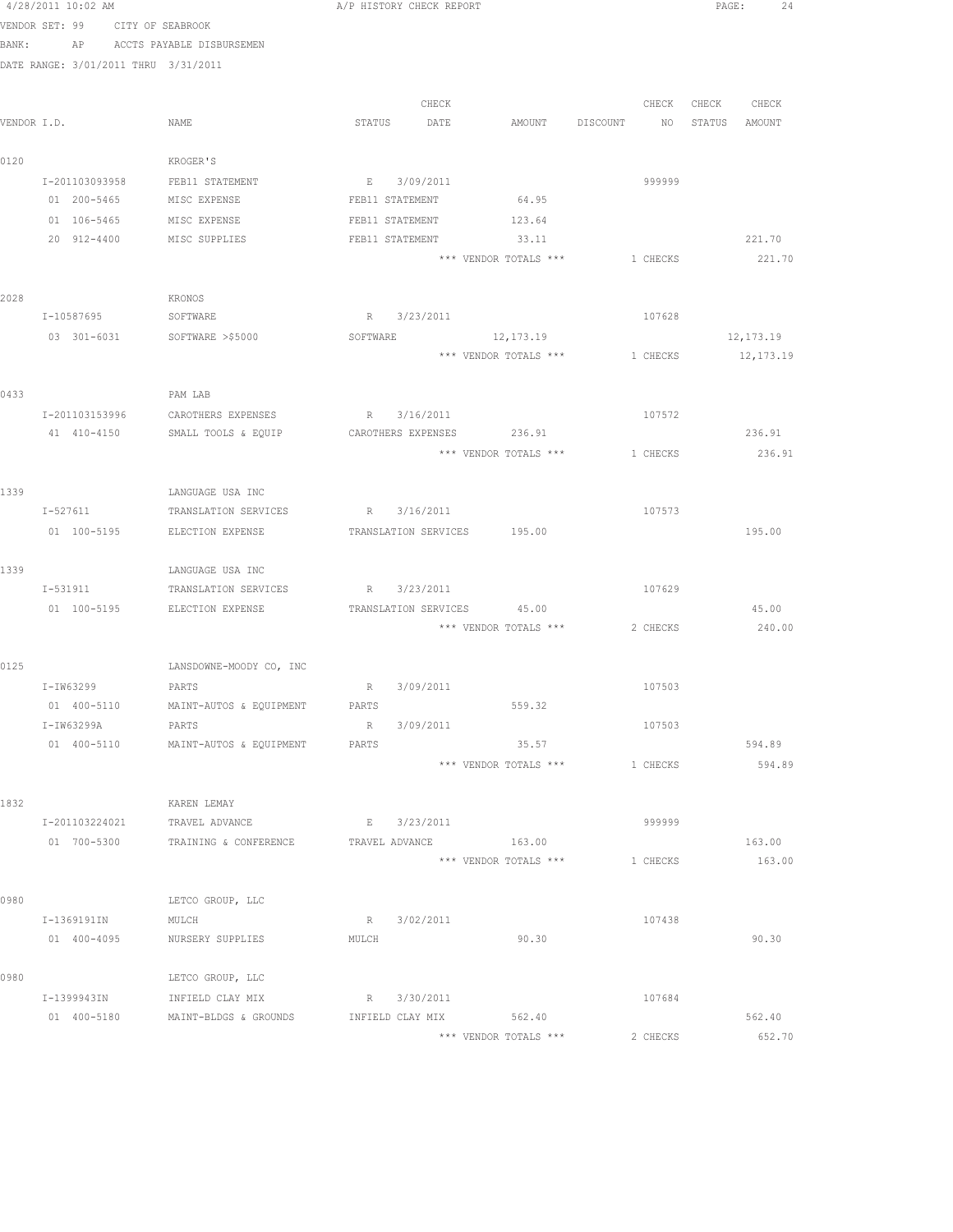|             | 4/28/2011 10:02 AM                   |                                                                                                    | A/P HISTORY CHECK REPORT |             |                                   |                                | PAGE:         | 25       |  |
|-------------|--------------------------------------|----------------------------------------------------------------------------------------------------|--------------------------|-------------|-----------------------------------|--------------------------------|---------------|----------|--|
|             | VENDOR SET: 99<br>CITY OF SEABROOK   |                                                                                                    |                          |             |                                   |                                |               |          |  |
| BANK:       |                                      | AP ACCTS PAYABLE DISBURSEMEN                                                                       |                          |             |                                   |                                |               |          |  |
|             | DATE RANGE: 3/01/2011 THRU 3/31/2011 |                                                                                                    |                          |             |                                   |                                |               |          |  |
|             |                                      |                                                                                                    |                          |             |                                   |                                |               |          |  |
|             |                                      |                                                                                                    |                          | CHECK       |                                   | CHECK                          | CHECK         | CHECK    |  |
| VENDOR I.D. |                                      | NAME                                                                                               | STATUS DATE              |             |                                   | AMOUNT DISCOUNT NO             | STATUS AMOUNT |          |  |
| 1935        |                                      | LEXISNEXIS RISK DATA MGMT INC                                                                      |                          |             |                                   |                                |               |          |  |
|             |                                      | I-129541120110228 FEB11 CONTRACT FEE R 3/16/2011                                                   |                          |             |                                   | 107574                         |               |          |  |
|             | 50 501-5497 C.I.D.                   |                                                                                                    |                          |             | FEB11 CONTRACT FEE 80.00          |                                |               | 80.00    |  |
|             |                                      |                                                                                                    |                          |             | *** VENDOR TOTALS ***             | 1 CHECKS                       |               | 80.00    |  |
|             |                                      |                                                                                                    |                          |             |                                   |                                |               |          |  |
| 2026        |                                      | LIGHTHOUSE VIDEO SURVEILLANCE                                                                      |                          |             |                                   |                                |               |          |  |
|             | $I-1115$                             | VIDEO SURVEILLANCE INSTALL B 3/09/2011                                                             |                          |             |                                   | 107504                         |               |          |  |
|             | 41 410-4150                          | SMALL TOOLS & EQUIP VIDEO SURVEILLANCE I 2,717.00                                                  |                          |             |                                   |                                |               | 2,717.00 |  |
|             |                                      |                                                                                                    |                          |             |                                   |                                |               |          |  |
| 2026        |                                      | LIGHTHOUSE VIDEO SURVEILLANCE                                                                      |                          |             |                                   |                                |               |          |  |
|             | $I-1123$                             | CAMERAS                                                                                            |                          | R 3/30/2011 |                                   | 107685                         |               |          |  |
|             | 01 107-4150                          | SMALL EQUIPMENT                                                                                    | CAMERAS                  |             | 3,186.00<br>*** VENDOR TOTALS *** | 2 CHECKS                       |               | 3,186.00 |  |
|             |                                      |                                                                                                    |                          |             |                                   |                                |               | 5,903.00 |  |
| 0783        |                                      | LOGIX COMMUNICATIONS                                                                               |                          |             |                                   |                                |               |          |  |
|             | I-201103093974                       | TELEPHONE                                                                                          |                          | R 3/09/2011 |                                   | 107505                         |               |          |  |
|             | 01 107-5400                          | TELEPHONE                                                                                          | TELEPHONE                |             | 12.56                             |                                |               | 12.56    |  |
|             |                                      |                                                                                                    |                          |             |                                   |                                |               |          |  |
| 0783        |                                      | LOGIX COMMUNICATIONS                                                                               |                          |             |                                   |                                |               |          |  |
|             | I-201103234034                       | TELEPHONE                                                                                          |                          | R 3/23/2011 |                                   | 107630                         |               |          |  |
|             | 01 107-5400                          | TELEPHONE                                                                                          | TELEPHONE                |             | 577.37                            |                                |               | 577.37   |  |
|             |                                      |                                                                                                    |                          |             |                                   | *** VENDOR TOTALS *** 2 CHECKS |               | 589.93   |  |
|             |                                      |                                                                                                    |                          |             |                                   |                                |               |          |  |
| 1856        |                                      | JANICE L LOOPER<br>I-201103013945 FIRE INSPECTOR FEES R 3/02/2011                                  |                          |             |                                   | 107439                         |               |          |  |
|             | 01 600-3015 CONTRACT LABOR           |                                                                                                    |                          |             | FIRE INSPECTOR FEES 280.00        |                                |               | 280.00   |  |
|             |                                      |                                                                                                    |                          |             |                                   | *** VENDOR TOTALS *** 1 CHECKS |               | 280.00   |  |
|             |                                      |                                                                                                    |                          |             |                                   |                                |               |          |  |
| 1692        |                                      | GARRY MACK                                                                                         |                          |             |                                   |                                |               |          |  |
|             | I-201103164018                       | MAR11 EXPENSES                                                                                     |                          | R 3/16/2011 |                                   | 107575                         |               |          |  |
|             | 01 100-3300                          | MAYOR & COUNCIL FEES                                                                               | MAR11 EXPENSES           |             | 150.00                            |                                |               | 150.00   |  |
|             |                                      |                                                                                                    |                          |             | *** VENDOR TOTALS ***             | 1 CHECKS                       |               | 150.00   |  |
|             |                                      |                                                                                                    |                          |             |                                   |                                |               |          |  |
| 0798        |                                      | MAILFINANCE                                                                                        |                          |             |                                   |                                |               |          |  |
|             | I-N2325935                           | POSTAGE METER LEASE E 3/09/2011<br>01 107-5030 RENTALS & SERVICE AGRMTS POSTAGE METER LEASE 449.16 |                          |             |                                   | 999999                         |               | 449.16   |  |
|             |                                      |                                                                                                    |                          |             |                                   | *** VENDOR TOTALS *** 1 CHECKS |               | 449.16   |  |
|             |                                      |                                                                                                    |                          |             |                                   |                                |               |          |  |
| 1309        |                                      | MAINLAND CONCRETE, INC.                                                                            |                          |             |                                   |                                |               |          |  |
|             | $I - 51021$                          | CONCRETE                                                                                           |                          | R 3/30/2011 |                                   | 107686                         |               |          |  |
|             |                                      | 01 400-5160 MAINT-POOL & GROUNDS                                                                   | CONCRETE                 |             | 444.00                            |                                |               | 444.00   |  |
|             |                                      |                                                                                                    |                          |             | *** VENDOR TOTALS ***             | 1 CHECKS                       |               | 444.00   |  |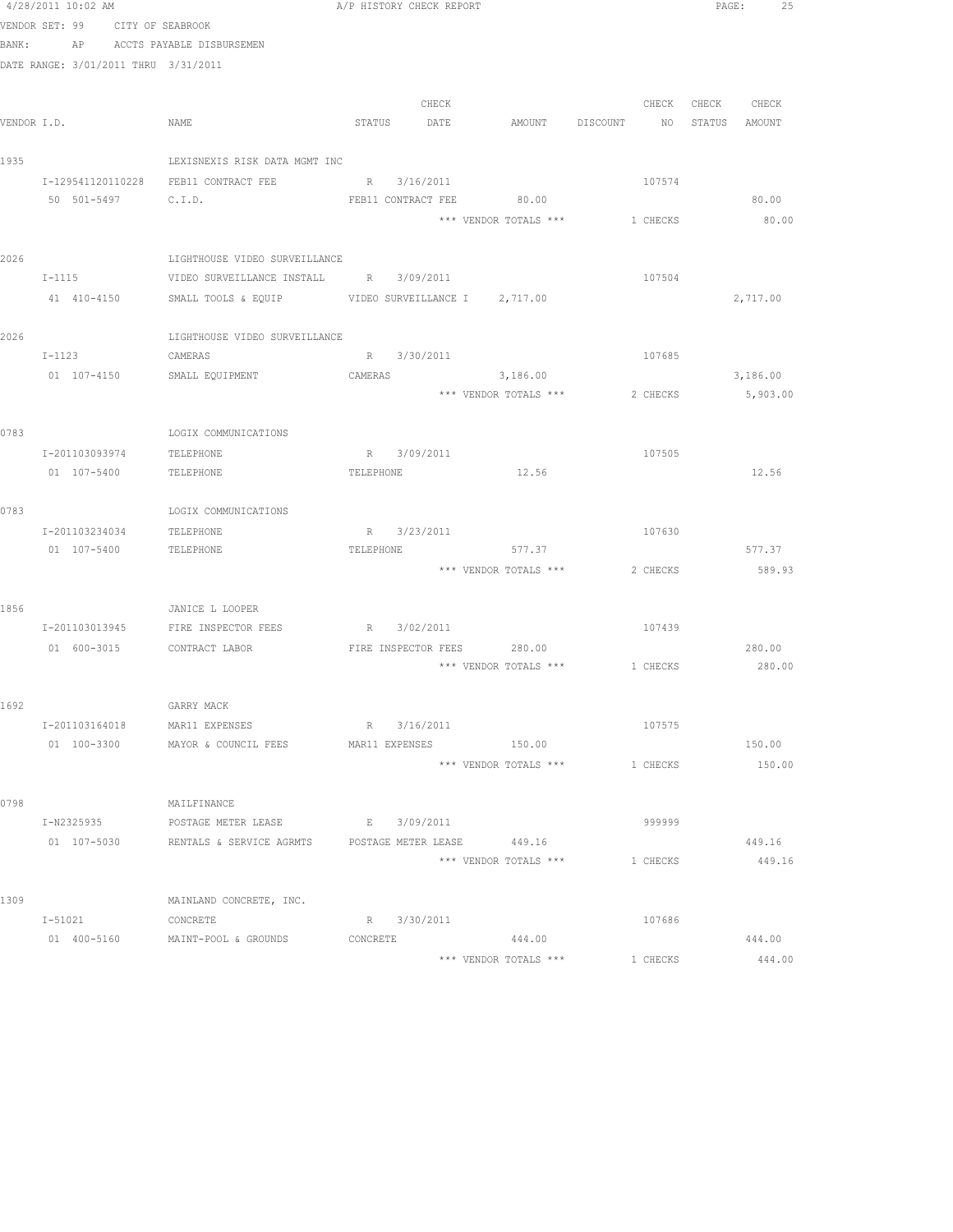|      | 4/28/2011 10:02 AM                   |                                                               | A/P HISTORY CHECK REPORT  |                       |                                  | PAGE:<br>26       |
|------|--------------------------------------|---------------------------------------------------------------|---------------------------|-----------------------|----------------------------------|-------------------|
|      | VENDOR SET: 99 CITY OF SEABROOK      |                                                               |                           |                       |                                  |                   |
|      |                                      | BANK: AP ACCTS PAYABLE DISBURSEMEN                            |                           |                       |                                  |                   |
|      | DATE RANGE: 3/01/2011 THRU 3/31/2011 |                                                               |                           |                       |                                  |                   |
|      |                                      |                                                               |                           |                       |                                  |                   |
|      |                                      |                                                               | CHECK                     |                       |                                  | CHECK CHECK CHECK |
|      | VENDOR I.D.                          | NAME                                                          | STATUS DATE               |                       | AMOUNT DISCOUNT NO STATUS AMOUNT |                   |
|      |                                      |                                                               |                           |                       |                                  |                   |
| 0130 |                                      | MARBURGER'S                                                   |                           |                       |                                  |                   |
|      | I-H3625                              | CREW BOOTS                                                    | R 3/09/2011               |                       | 107506                           |                   |
|      | 20 902-4400 MISC SUPPLIES            |                                                               | CREW BOOTS                | 65.49                 |                                  |                   |
|      | 20 912-4400 MISC SUPPLIES            |                                                               | CREW BOOTS                | 65.48                 |                                  | 130.97            |
|      |                                      |                                                               |                           |                       | *** VENDOR TOTALS *** 1 CHECKS   | 130.97            |
|      |                                      |                                                               |                           |                       |                                  |                   |
| 0954 |                                      | MARLIN LEASING CORP                                           |                           |                       |                                  |                   |
|      | I-10112932                           | COPIER RENTAL                                                 | R 3/30/2011               |                       | 107687                           |                   |
|      |                                      | 01  200-5030  RENTALS & SERVICE AGRMTS  COPIER RENTAL  231.88 |                           |                       |                                  | 231.88            |
|      |                                      |                                                               |                           | *** VENDOR TOTALS *** | 1 CHECKS                         | 231.88            |
|      |                                      |                                                               |                           |                       |                                  |                   |
| 2002 |                                      | WILLIAM DANIEL MATTHEW                                        |                           |                       |                                  |                   |
|      | I-201103013946 FEB11 MILEAGE         |                                                               | R 3/02/2011               |                       | 107441                           |                   |
|      | 01  400-5465  MISC EXPENSE           |                                                               | FEB11 MILEAGE             | 57.12                 |                                  | 57.12             |
|      |                                      |                                                               |                           |                       | *** VENDOR TOTALS *** 1 CHECKS   | 57.12             |
|      |                                      |                                                               |                           |                       |                                  |                   |
| 2027 |                                      | MEXICO RUSTICO                                                |                           |                       |                                  |                   |
|      |                                      | I-201103153997 TRAVERTINE TABLE                               | R 3/16/2011               |                       | 107576                           |                   |
|      |                                      | 41 410-4150 SMALL TOOLS & EQUIP                               | TRAVERTINE TABLE 1,037.00 |                       |                                  | 1,037.00          |
|      |                                      |                                                               |                           | *** VENDOR TOTALS *** | 1 CHECKS                         | 1,037.00          |
|      |                                      |                                                               |                           |                       |                                  |                   |
| 1423 |                                      | MEMORIAL HERMANN                                              |                           |                       |                                  |                   |
|      | I-APRIL J SMITH SEX ASSAULT          |                                                               | R 3/30/2011               |                       | 107688                           |                   |
|      | 50 501-5497 C.I.D.                   |                                                               | SEX ASSAULT               | 729.50                |                                  | 729.50            |
|      |                                      |                                                               |                           | *** VENDOR TOTALS *** | 1 CHECKS                         | 729.50            |
|      |                                      |                                                               |                           |                       |                                  |                   |
| 0490 |                                      | MID-AMERICAN RESEARCH                                         |                           |                       |                                  |                   |
|      | I-0436196IN SUPERZYME                |                                                               | $E$ 3/02/2011             |                       | 999999                           |                   |
|      | 20 912-5280                          | CHEMICAL SUPPLIES                                             | SUPERZYME                 | 171.70                |                                  | 171.70            |
|      |                                      |                                                               |                           | *** VENDOR TOTALS *** | 1 CHECKS                         | 171.70            |
|      |                                      |                                                               |                           |                       |                                  |                   |
|      |                                      | CARLA DENAY OLIVER                                            |                           |                       |                                  |                   |
|      | I-201011243574                       | <b>REFUND</b>                                                 | $V = 11/24/2010$          |                       | 106624                           | 83.00             |
|      |                                      |                                                               |                           |                       |                                  |                   |
| 1    |                                      | AMY LEVICH                                                    |                           |                       |                                  |                   |
|      | I-201103013933                       | REFUND                                                        | R 3/02/2011               |                       | 107412                           |                   |
|      | 01 001-1525                          | COMMUNITY HOUSE DEPOSITS                                      | AMY LEVICH: REFUND        | 290.00                |                                  | 290.00            |
|      |                                      |                                                               |                           |                       |                                  |                   |
| 1    |                                      | CAROL SEVEBECK                                                |                           |                       |                                  |                   |
|      | I-201103013939                       | REFUND                                                        | R 3/02/2011               |                       | 107424                           |                   |
|      | 01 001-1525                          | COMMUNITY HOUSE DEPOSITS                                      | CAROL SEVEBECK: REFUN     | 150.00                |                                  | 150.00            |
|      |                                      |                                                               |                           |                       |                                  |                   |
| 1    |                                      | MARY STEFEK                                                   |                           |                       |                                  |                   |
|      | I-201103013947                       | REFUND                                                        | R 3/02/2011               |                       | 107440                           |                   |
|      | $01 001 - 1525$                      | COMMUNITY HOUSE DEPOSITS                                      | MARY STEFEK: REFUND       | 330.00                |                                  | 330.00            |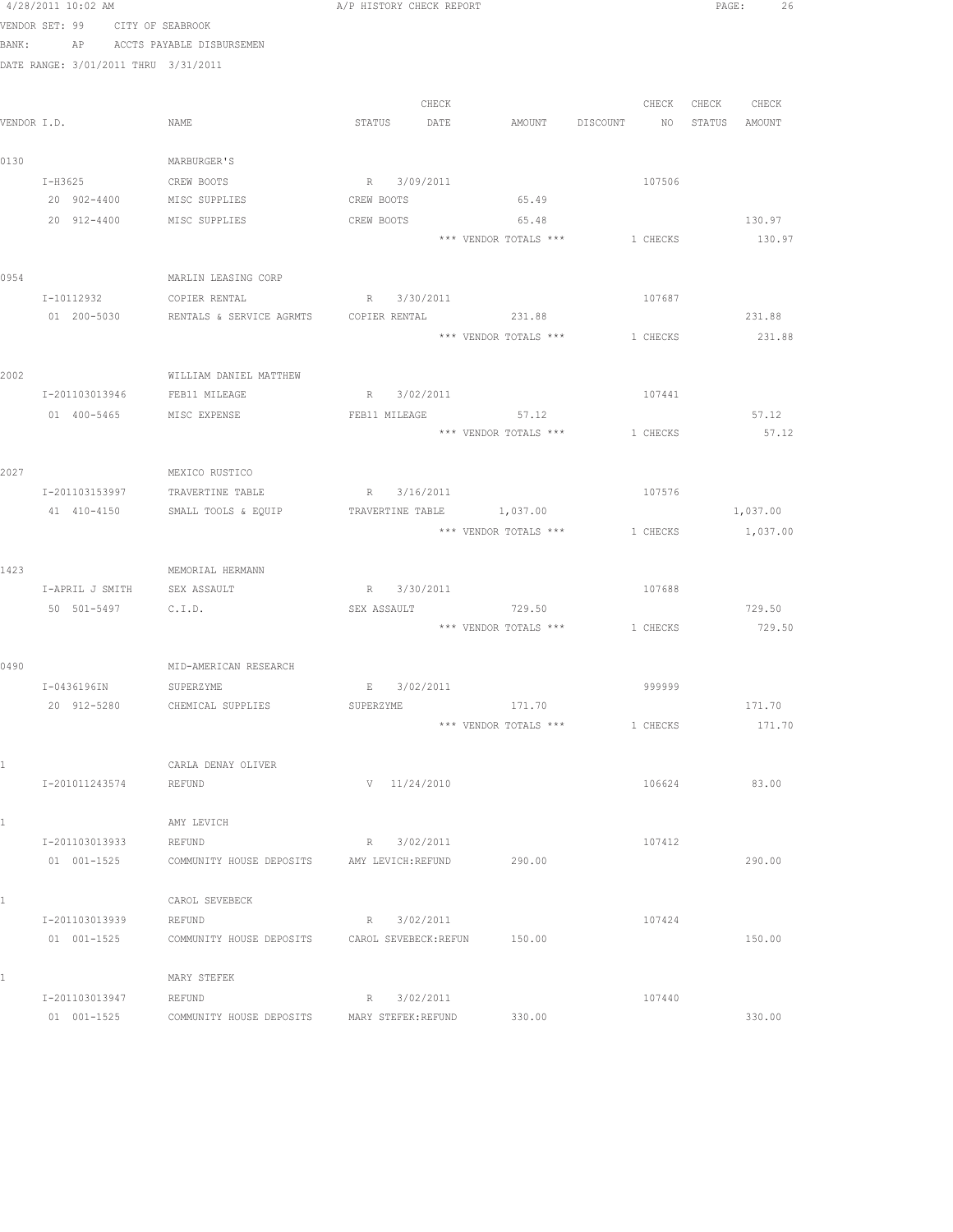|             | 4/28/2011 10:02 AM |                                                  | A/F HISTORY CHECK REFORT    |        |                  | PAGE:            |
|-------------|--------------------|--------------------------------------------------|-----------------------------|--------|------------------|------------------|
|             | VENDOR SET: 99     | CITY OF SEABROOK                                 |                             |        |                  |                  |
| BANK:       |                    | AP ACCTS PAYABLE DISBURSEMEN                     |                             |        |                  |                  |
|             |                    | DATE RANGE: 3/01/2011 THRU 3/31/2011             |                             |        |                  |                  |
|             |                    |                                                  |                             |        |                  |                  |
|             |                    |                                                  | CHECK                       |        | CHECK            | CHECK<br>CHECK   |
| VENDOR I.D. |                    | NAME                                             | DATE<br>STATUS              | AMOUNT | NO 1<br>DISCOUNT | STATUS<br>AMOUNT |
|             |                    | SUSAN DARLENE SHEPPARD                           |                             |        |                  |                  |
|             | I-201103013952     | REFUND                                           | R 3/02/2011                 |        | 107453           |                  |
|             | 01 001-1011        | BAIL BONDS PAYABLE                               | SUSAN DARLENE SHEPPA        | 250.00 |                  | 250.00           |
|             |                    | ARMOND BAYOU NATURE CENTER                       |                             |        |                  |                  |
|             | I-201103093960     | MTG                                              | R 3/09/2011                 |        | 107473           |                  |
|             | 01 107-5295        | SAFETY COMMITTEE                                 | ARMOND BAYOU NATURE         | 150.00 |                  | 150.00           |
|             |                    |                                                  |                             |        |                  |                  |
|             |                    | JOSE DEJESUS GARCIA                              |                             |        |                  |                  |
|             | I-201103093973     | REFUND                                           | R 3/09/2011                 |        | 107501           |                  |
|             | 01 001-1011        | BAIL BONDS PAYABLE                               | JOSE DEJESUS GARCIA:        | 438.00 |                  | 438.00           |
|             |                    | RCL SIGNS                                        |                             |        |                  |                  |
|             | $I - 00032$        | BANNER INSTALLATION                              | R 3/09/2011                 |        | 107512           |                  |
|             | 15 150-5010        | ADVERTISING                                      | RCL SIGNS:BANNER INS        | 75.00  |                  | 75.00            |
|             |                    |                                                  |                             |        |                  |                  |
|             |                    | TERRELL DEAN COSTIS                              |                             |        |                  |                  |
|             | I-201103093978     | REFUND                                           | 3/09/2011<br>R              |        | 107528           |                  |
|             | 01 001-1011        | BAIL BONDS PAYABLE TERRELL DEAN COSTIS: 1,761.00 |                             |        |                  | 1,761.00         |
|             |                    | ALEXANDER LOUIS LOFTON                           |                             |        |                  |                  |
|             | I-201103154006     | REFUND                                           | 3/16/2011<br>R              |        | 107540           |                  |
|             | 01 001-1011        | BAIL BONDS PAYABLE                               | ALEXANDER LOUIS LOFT        | 36.00  |                  | 36.00            |
|             |                    |                                                  |                             |        |                  |                  |
|             |                    | BRITTANY DILWORTH                                |                             |        |                  |                  |
|             | I-201103154004     | REFUND                                           | R 3/16/2011                 |        | 107545           |                  |
|             | 01 001-1011        | BAIL BONDS PAYABLE                               | BRITTANY DILWORTH:RE        | 83.00  |                  | 83.00            |
|             |                    | CAPITAL CHAPTER                                  |                             |        |                  |                  |
|             | I-201103153994     | REGISTRATION                                     | R 3/16/2011                 |        | 107546           |                  |
|             | 01 100-5300        | TRAINING & CONFERENCE                            | CAPITAL CHAPTER: REGI 65.00 |        |                  | 65.00            |
|             |                    | IPMA-HR                                          |                             |        |                  |                  |
|             | I-24170517         | DISPATCH TEST                                    | R 3/16/2011                 |        | 107564           |                  |
|             | 01 200-4005        | SUPPLIES-POLICE OPERATION IPMA-HR:DISPATCH TES   |                             | 614.00 |                  | 614.00           |
|             |                    |                                                  |                             |        |                  |                  |
|             |                    | JAMES HERNANDEZ                                  |                             |        |                  |                  |
|             | I-201103153991     | REFUND                                           | R 3/16/2011                 |        | 107565           |                  |
|             | 01 001-1525        | COMMUNITY HOUSE DEPOSITS                         | JAMES HERNANDEZ:REFU        | 390.00 |                  |                  |
|             | 01 100-9520        | OTHER REVENUE                                    | JAMES HERNANDEZ:REFU        | 450.00 |                  | 840.00           |
|             |                    | JAMES WOODARD                                    |                             |        |                  |                  |
|             | I-201103153992     | REFUND                                           | 3/16/2011<br>R              |        | 107566           |                  |
|             |                    |                                                  |                             |        |                  |                  |

01 001-1525 COMMUNITY HOUSE DEPOSITS JAMES WOODARD:REFUND 150.00 150.00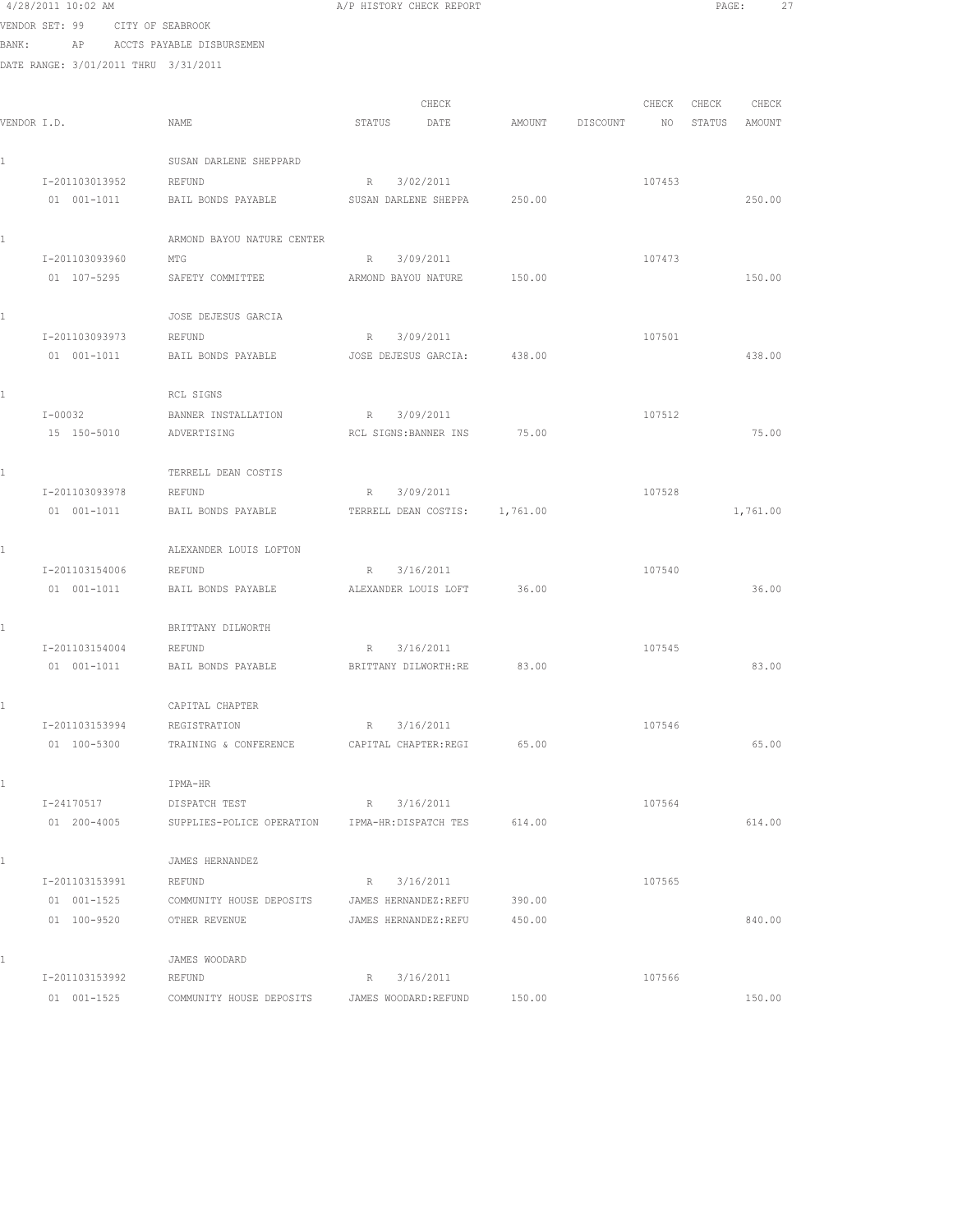4/28/2011 10:02 AM A/P HISTORY CHECK REPORT PAGE: 28 VENDOR SET: 99 CITY OF SEABROOK BANK: AP ACCTS PAYABLE DISBURSEMEN DATE RANGE: 3/01/2011 THRU 3/31/2011 CHECK CHECK CHECK CHECK VENDOR I.D. NAME STATUS DATE AMOUNT DISCOUNT NO STATUS AMOUNT 1 JEANIE GREGORY-CROUSE 1-201103153993 REFUND R 3/16/2011 R 3/16/2011 107567<br>
01 100-8610 MOWING JEANIE GREGORY-CROUS 592.78 01 100-8610 MOWING JEANIE GREGORY-CROUS 592.78 592.78 1 JENNIFER SUZANNE MACK I-201103154007 REFUND R 3/16/2011 107568 01 001-1011 BAIL BONDS PAYABLE JENNIFER SUZANNE MAC 83.00 83.00 83.00 1 STACY LEIGH CALDERON I-201103154008 REFUND R 3/16/2011 107589 01 001-1011 BAIL BONDS PAYABLE STACY LEIGH CALDERON 83.00 83.00 1 WILLIAM ALBERT PFANNKUCH 1-201103154005 REFUN R 3/16/2011 R 3/16/2011 01 001-1011 BAIL BONDS PAYABLE WILLIAM ALBERT PFANN 485.00 485.00 485.00 1 CHARLES WAYNE ALLEN 1-201103234026 REFUND R 3/23/2011 107616<br>01 001-1011 BAIL BONDS PAYABLE CHARLES WAYNE ALLEN: 129.00 BAIL BONDS PAYABLE CHARLES WAYNE ALLEN: 129.00 129.00 129.00 1 HEATHER MACH LEJUENE-VIETS I-201103234036 REF R 3/23/2011 107625 01 001-1011 BAIL BONDS PAYABLE HEATHER MACH LEJUENE 855.00 855.00 1 JOYCE A RANKIN I-201103234033 REFUND R 3/23/2011 107626 01 001-1525 COMMUNITY HOUSE DEPOSITS JOYCE A RANKIN:REFUN 300.00 300.00 1 OMNI CORPUS CHRISTI HOTEL I-201103234035 REG R 3/23/2011 107631 01 700-5300 TRAINING & CONFERENCE OMNI CORPUS CHRISTI 97.75 97.75 97.75 1 RANDOLPH LYNN WEISKOPF I-201103234038 REFUND R 3/23/2011 107636 01 001-1011 BAIL BONDS PAYABLE RANDOLPH LYNN WEISKO 400.00 400.00 1 4IMPRINT INC I-2020056 PEDOMETER R 3/30/2011 107652 01 107-3900 MERIT AWARDS 4IMPRINT INC:PEDOMET 232.86 232.86 1 BAYSIDE AREA LITTLE LEAGUE I-201103294047 REF R 3/30/2011 R 107659

01 100-8640 LICENSES & PERMITS BAYSIDE AREA LITTLE 300.00 300.00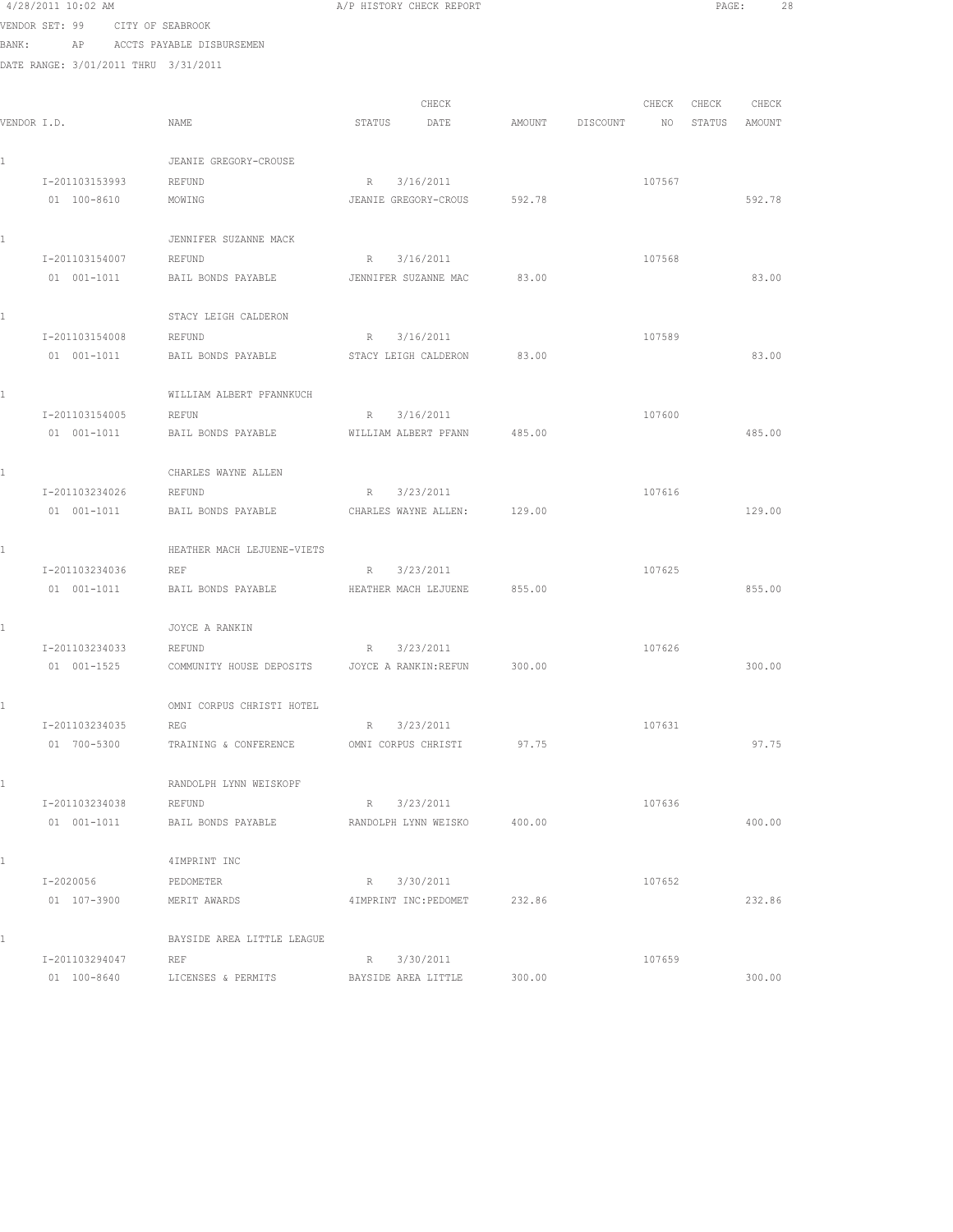4/28/2011 10:02 AM A/P HISTORY CHECK REPORT PAGE: 29 VENDOR SET: 99 CITY OF SEABROOK BANK: AP ACCTS PAYABLE DISBURSEMEN DATE RANGE: 3/01/2011 THRU 3/31/2011 CHECK CHECK CHECK CHECK CHECK VENDOR I.D. NAME STATUS DATE AMOUNT DISCOUNT NO STATUS AMOUNT 1 BROOKE ASHTON ALLEN I-201103294045 REFUND R 3/30/2011 R 3/30-2011 107660 BAIL BONDS PAYABLE BROOKE ASHTON ALLEN: 385.00 385.00 385.00 1 ERIC SCOTT MOSBY I-201103294061 REFUND R 3/30/2011 107674 01 001-1011 BAIL BONDS PAYABLE ERIC SCOTT MOSBY:REF 33.00 33.00 1 JOSUE SILVA I-201103294059 REFUND R 3/30/2011 107682 01 001-1525 COMMUNITY HOUSE DEPOSITS JOSUE SILVA:REFUND 390.00 390.00 390.00 1 SAMUEL COLLINS I-201103294055 REFUND R 3/30/2011 R 3/30/2011 01 001-1011 BAIL BONDS PAYABLE SAMUEL COLLINS:REFUN 69.00 69.00 1 STANDSANDMOUNTS.COM I-124356 INVOICE R 3/30/2011 107702 41 410-4150 SMALL TOOLS & EQUIP STANDSANDMOUNTS.COM: 253.75 01 107-4150 SMALL EQUIPMENT STANDSANDMOUNTS.COM: 234.00 487.75 1 BALDOMERO HERNANDEZ I-201103314073 REFUND R 3/31/2011 107722 01 100-8640 LICENSES & PERMITS BALDOMERO HERNANDEZ: 100.00 100.00 100.00 \*\*\* VENDOR TOTALS \*\*\* 31 CHECKS 10,255.14 1452 KIM IRVING MORRELL I-201103154009 TRAVEL EXPENSES R 3/16/2011 107577 01 100-5300 TRAINING & CONFERENCE TRAVEL EXPENSES 904.84 904.84 1452 KIM IRVING MORRELL I-201103164019 MAR11 EXPENSES R 3/16/2011 107578 01 100-5465 MISC EXPENDITURES MAR11 EXPENSES 35.00CR 01 100-3300 MAYOR & COUNCIL FEES MAR11 EXPENSES 150.00 115.00 \*\*\* VENDOR TOTALS \*\*\* 2 CHECKS 1,019.84 0420 NEPTUNE SUBS I-568261 50TH ANNIVERSARY LUNCH R 3/09/2011<br>15 150-5465 MISCELLANEOUS 50TH ANNIVERSARY LUN 144.60 15 150-5465 MISCELLANEOUS 50TH ANNIVERSARY LUN 144.60 144.60 \*\*\* VENDOR TOTALS \*\*\* 1 CHECKS 144.60 1022 NET SALES DIRECT I-302068 SPAM FILTERING E 3/16/2011 999999 01 107-5030 RENTALS & SERVICE AGRMTS SPAM FILTERING 437.50 437.50 437.50 \*\*\* VENDOR TOTALS \*\*\* 1 CHECKS 437.50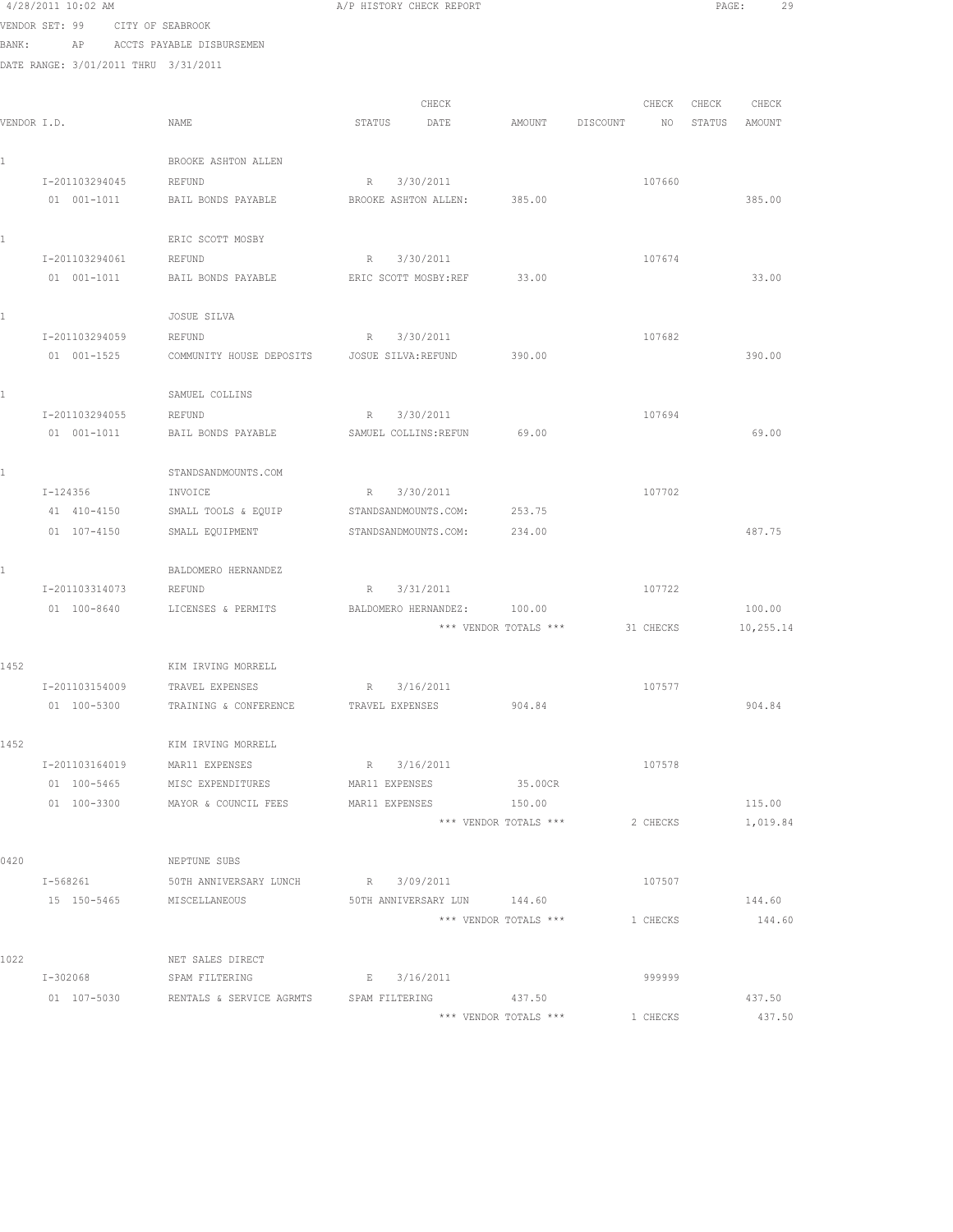|       | 4/28/2011 10:02 AM                   |                                         |        | A/P HISTORY CHECK REPORT |                                                                                                                                          |                             | PAGE: 30         |
|-------|--------------------------------------|-----------------------------------------|--------|--------------------------|------------------------------------------------------------------------------------------------------------------------------------------|-----------------------------|------------------|
|       | VENDOR SET: 99 CITY OF SEABROOK      |                                         |        |                          |                                                                                                                                          |                             |                  |
| BANK: | AP                                   | ACCTS PAYABLE DISBURSEMEN               |        |                          |                                                                                                                                          |                             |                  |
|       | DATE RANGE: 3/01/2011 THRU 3/31/2011 |                                         |        |                          |                                                                                                                                          |                             |                  |
|       |                                      |                                         |        | CHECK                    |                                                                                                                                          | CHECK                       | CHECK<br>CHECK   |
|       | VENDOR I.D.                          | NAME                                    | STATUS | DATE                     | AMOUNT                                                                                                                                   | DISCOUNT<br>NO <sub>1</sub> | STATUS<br>AMOUNT |
|       |                                      |                                         |        |                          |                                                                                                                                          |                             |                  |
| 2030  |                                      | NEWPRONET CORPORATION                   |        |                          |                                                                                                                                          |                             |                  |
|       | I-R94538                             | TONER                                   |        | R 3/30/2011              |                                                                                                                                          | 107689                      |                  |
|       | 01 700-4010                          | OFFICE SUPPLIES                         | TONER  |                          | 749.98                                                                                                                                   |                             |                  |
|       | 20 905-4010                          | OFFICE SUPPLIES                         | TONER  |                          | 250.99                                                                                                                                   |                             | 1,000.97         |
|       |                                      |                                         |        |                          | *** VENDOR TOTALS ***                                                                                                                    | 1 CHECKS                    | 1,000.97         |
| 1632  |                                      | NULL-LAIRSON PC                         |        |                          |                                                                                                                                          |                             |                  |
|       | I-2020211                            | FEB11 PROFESSIONAL SERVICES B 3/16/2011 |        |                          |                                                                                                                                          | 999999                      |                  |
|       |                                      | 01 102-5200 PROF FEES- ACCTG            |        |                          | FEB11 PROFESSIONAL S 13,500.00                                                                                                           |                             | 13,500.00        |
|       |                                      |                                         |        |                          | *** VENDOR TOTALS ***                                                                                                                    | 1 CHECKS                    | 13,500.00        |
|       |                                      |                                         |        |                          |                                                                                                                                          |                             |                  |
| 0740  |                                      | O'REILLY AUTO PARTS                     |        |                          |                                                                                                                                          |                             |                  |
|       | I-201103093975                       | PARTS                                   | R      | 3/09/2011                |                                                                                                                                          | 107508                      |                  |
|       | 01 400-5110                          | MAINT-AUTOS & EQUIPMENT                 | PARTS  |                          | 463.69                                                                                                                                   |                             |                  |
|       | 01 500-5110                          | MAINT-AUTOS & EQUIP                     | PARTS  |                          | 257.47                                                                                                                                   |                             |                  |
|       | 20 902-5110                          | MAINT-AUTOS & EQUIPMENT                 | PARTS  |                          | 438.45                                                                                                                                   |                             |                  |
|       | 20 912-5110                          | MAINT-AUTOS & EQUIPMENT                 | PARTS  |                          | 273.78                                                                                                                                   |                             |                  |
|       | 01 200-5110                          | MAINT-AUTOS & EQUIPMENT                 | PARTS  |                          | 52.95                                                                                                                                    |                             |                  |
|       | 20 912-4400                          | MISC SUPPLIES                           | PARTS  |                          | 5.97                                                                                                                                     |                             | 1,492.31         |
|       |                                      |                                         |        |                          | *** VENDOR TOTALS ***                                                                                                                    | 1 CHECKS                    | 1,492.31         |
| 1336  |                                      | O.M.I. INDUSTRIES                       |        |                          |                                                                                                                                          |                             |                  |
|       | I-289312                             | MUNI                                    |        | R 3/02/2011              |                                                                                                                                          | 107442                      |                  |
|       | 20 912-5280                          | CHEMICAL SUPPLIES                       | MUNI   |                          | 542.44                                                                                                                                   |                             | 542.44           |
|       |                                      |                                         |        |                          | *** VENDOR TOTALS ***                                                                                                                    | 1 CHECKS                    | 542.44           |
| 0147  |                                      | OFFICE DEPOT CARD PLAN                  |        |                          |                                                                                                                                          |                             |                  |
|       | I-1485234                            | FEB11 STATEMENT                         |        | R 3/16/2011              |                                                                                                                                          | 107579                      |                  |
|       |                                      | 01 200-4010 OFFICE SUPPLIES             |        | FEB11 STATEMENT          | 81.46                                                                                                                                    |                             | 81.46            |
|       |                                      |                                         |        |                          | *** VENDOR TOTALS ***                                                                                                                    | 1 CHECKS                    | 81.46            |
|       |                                      |                                         |        |                          |                                                                                                                                          |                             |                  |
| 1196  |                                      | OFFICE OF AG CHILD S UNIT               |        |                          |                                                                                                                                          |                             |                  |
|       | I-RA 201103013932                    |                                         |        | $D$ 3/01/2011            |                                                                                                                                          | 000000                      |                  |
|       | 01 001-1032                          | OTHER PAYROLL DEDUCTIONS                |        |                          | 98.77                                                                                                                                    |                             | 98.77            |
|       |                                      |                                         |        |                          |                                                                                                                                          |                             |                  |
| 1196  |                                      | OFFICE OF AG CHILD S UNIT               |        |                          |                                                                                                                                          |                             |                  |
|       | I-RA 201103153984                    |                                         |        | $D$ 3/15/2011            |                                                                                                                                          | 000000                      |                  |
|       | 01 001-1032                          | OTHER PAYROLL DEDUCTIONS                |        |                          | 98.77                                                                                                                                    |                             | 98.77            |
| 1196  |                                      | OFFICE OF AG CHILD S UNIT               |        |                          |                                                                                                                                          |                             |                  |
|       | I-RA 201103294042                    |                                         |        | D 3/29/2011              |                                                                                                                                          | 000000                      |                  |
|       |                                      | 01 001-1032 OTHER PAYROLL DEDUCTIONS    |        |                          | 98.77<br>$\mathcal{L}^{\text{max}}_{\text{max}}$ and $\mathcal{L}^{\text{max}}_{\text{max}}$ and $\mathcal{L}^{\text{max}}_{\text{max}}$ |                             | 98.77            |
|       |                                      |                                         |        |                          | *** VENDOR TOTALS ***                                                                                                                    | 3 CHECKS                    | 296.31           |
|       |                                      |                                         |        |                          |                                                                                                                                          |                             |                  |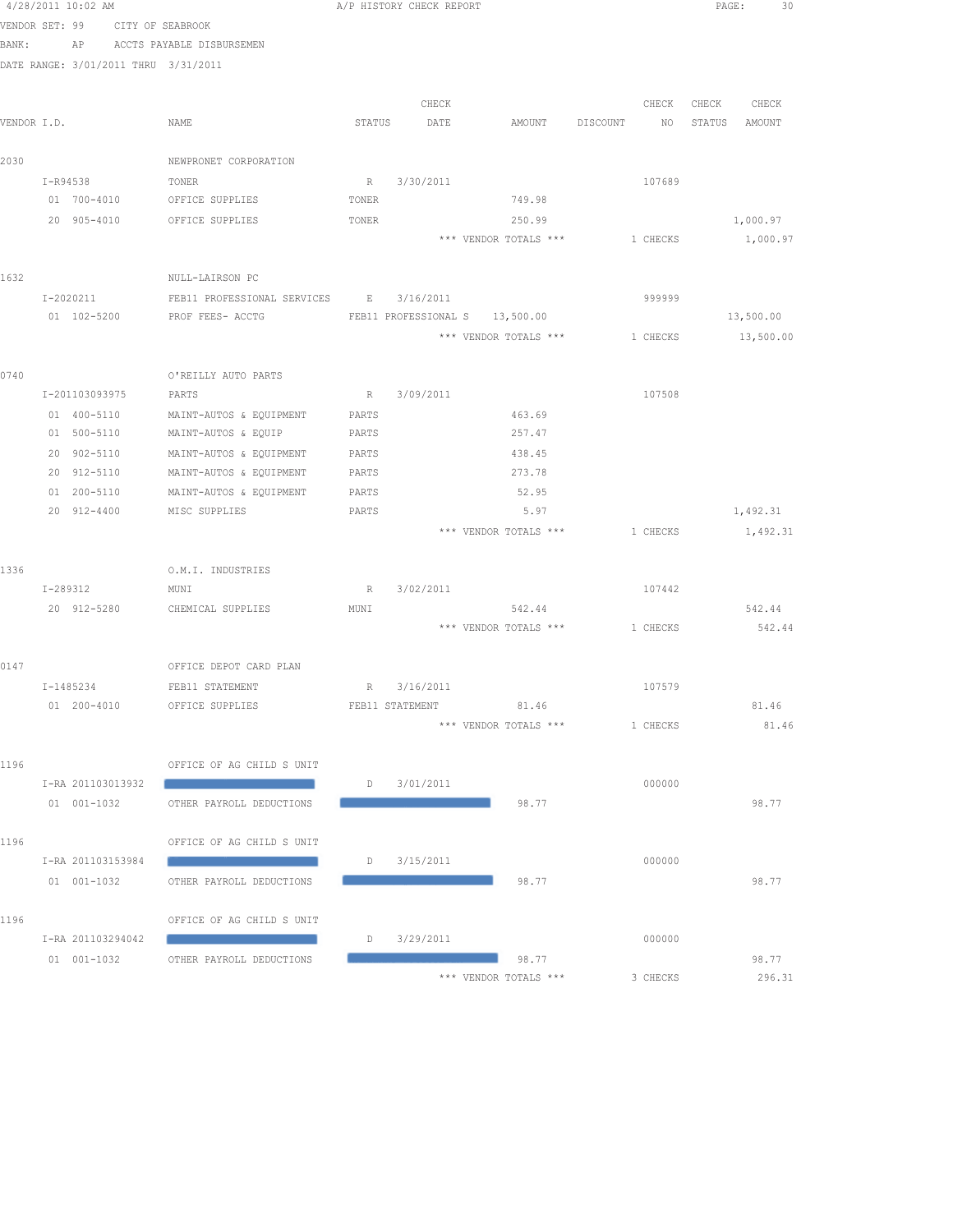|      | 4/28/2011 10:02 AM                   |                                                         |               | A/P HISTORY CHECK REPORT |                                         |          |                   | PAGE:<br>31          |  |
|------|--------------------------------------|---------------------------------------------------------|---------------|--------------------------|-----------------------------------------|----------|-------------------|----------------------|--|
|      | VENDOR SET: 99 CITY OF SEABROOK      |                                                         |               |                          |                                         |          |                   |                      |  |
|      | BANK: AP ACCTS PAYABLE DISBURSEMEN   |                                                         |               |                          |                                         |          |                   |                      |  |
|      | DATE RANGE: 3/01/2011 THRU 3/31/2011 |                                                         |               |                          |                                         |          |                   |                      |  |
|      |                                      |                                                         |               |                          |                                         |          |                   |                      |  |
|      |                                      |                                                         |               | CHECK                    |                                         |          | CHECK CHECK CHECK |                      |  |
|      | VENDOR I.D.                          | NAME                                                    |               | STATUS DATE              | AMOUNT DISCOUNT NO STATUS AMOUNT        |          |                   |                      |  |
|      |                                      |                                                         |               |                          |                                         |          |                   |                      |  |
| 1289 |                                      | OZARKA                                                  |               |                          |                                         |          |                   |                      |  |
|      | I-01B0115909111                      | WATER                                                   |               | R 3/02/2011              |                                         | 107443   |                   |                      |  |
|      | 01 200-5465                          | MISC EXPENSE                                            | WATER         |                          | 72.30                                   |          |                   | 72.30                |  |
|      |                                      |                                                         |               |                          |                                         |          |                   |                      |  |
| 1289 |                                      | OZARKA                                                  |               |                          |                                         |          |                   |                      |  |
|      | I-01C0121950364 WATER                |                                                         |               | R 3/23/2011              |                                         | 107632   |                   |                      |  |
|      | 01 107-5465 MISC EXPENSE             |                                                         | WATER         |                          | 78.13                                   |          |                   | 78.13                |  |
|      |                                      |                                                         |               |                          | *** VENDOR TOTALS ***                   | 2 CHECKS |                   | 150.43               |  |
|      |                                      |                                                         |               |                          |                                         |          |                   |                      |  |
| 1912 |                                      | PERDUE BRANDON FIELDER                                  |               |                          |                                         |          |                   |                      |  |
|      | I-IVC00001324                        | WARRANT COLLECTION                                      |               | R 3/02/2011              |                                         | 107444   |                   |                      |  |
|      | 01 001-1202                          | DUE TO COLLECTION                                       |               |                          | WARRANT COLLECTION 3,448.60             |          |                   | 3,448.60             |  |
|      |                                      |                                                         |               |                          |                                         |          |                   |                      |  |
| 1912 |                                      | PERDUE BRANDON FIELDER                                  |               |                          |                                         | 107633   |                   |                      |  |
|      | I-IVC00008644                        | ATTORNEY FEES                                           |               | R 3/23/2011              |                                         |          |                   |                      |  |
|      |                                      | 01 001-1202 DUE TO COLLECTION ATTORNEY FEES 1,956.50    |               |                          | *** VENDOR TOTALS ***                   | 2 CHECKS |                   | 1,956.50<br>5,405.10 |  |
|      |                                      |                                                         |               |                          |                                         |          |                   |                      |  |
| 1560 |                                      | PIERCE HOUSTON VIDEO & GRAPHIC                          |               |                          |                                         |          |                   |                      |  |
|      | I-201103013948                       | WEBSITE MAINTENANCE                                     |               | R 3/02/2011              |                                         | 107445   |                   |                      |  |
|      | 15 150-5030                          | RENTALS & SERVICE AGREEMENTS WEBSITE MAINTENANCE 500.00 |               |                          |                                         |          |                   | 500.00               |  |
|      |                                      |                                                         |               |                          | *** VENDOR TOTALS ***                   | 1 CHECKS |                   | 500.00               |  |
|      |                                      |                                                         |               |                          |                                         |          |                   |                      |  |
| 0154 |                                      | PIRTLE JOE M                                            |               |                          |                                         |          |                   |                      |  |
|      | I-201103294043                       | JUDGE FEES                                              |               | E 3/30/2011              |                                         | 999999   |                   |                      |  |
|      |                                      | 01 700-3310 MUNICIPAL JUDGES' FEES JUDGE FEES           |               |                          | 2, 200.00                               |          |                   | 2,200.00             |  |
|      |                                      |                                                         |               |                          | *** VENDOR TOTALS *** 1 CHECKS 2,200.00 |          |                   |                      |  |
|      |                                      |                                                         |               |                          |                                         |          |                   |                      |  |
| 1537 |                                      | POOLSURE                                                |               |                          |                                         |          |                   |                      |  |
|      | I-28909                              | SODIUM BISULFITE                                        |               | R 3/09/2011              |                                         | 107509   |                   |                      |  |
|      | 20 912-5280                          | CHEMICAL SUPPLIES                                       |               | SODIUM BISULFITE         | 265.43                                  |          |                   | 265.43               |  |
|      |                                      |                                                         |               |                          |                                         |          |                   |                      |  |
| 1537 |                                      | POOLSURE                                                |               |                          |                                         |          |                   |                      |  |
|      | I-29205                              | SODIUM BISULFITE                                        |               | R 3/30/2011              |                                         | 107690   |                   |                      |  |
|      | 20 912-5280                          | CHEMICAL SUPPLIES                                       |               | SODIUM BISULFITE         | 1,447.50                                |          |                   | 1,447.50             |  |
|      |                                      |                                                         |               |                          | *** VENDOR TOTALS ***                   | 2 CHECKS |                   | 1,712.93             |  |
|      |                                      |                                                         |               |                          |                                         |          |                   |                      |  |
| 0156 |                                      | POSTMASTER SEABROOK                                     |               |                          |                                         |          |                   |                      |  |
|      | I-201103164012                       | MAR11 POSTAGE                                           |               | R 3/16/2011              |                                         | 107580   |                   |                      |  |
|      | 20 905-4011                          | POSTAGE                                                 | MAR11 POSTAGE |                          | 1,200.00                                |          |                   | 1,200.00             |  |
|      |                                      |                                                         |               |                          | *** VENDOR TOTALS ***                   | 1 CHECKS |                   | 1,200.00             |  |
|      |                                      |                                                         |               |                          |                                         |          |                   |                      |  |
| 0159 |                                      | PROJECT SURVEILLANCE INC                                |               |                          |                                         |          |                   |                      |  |
|      | $I - 11051$                          | PAVING & DRAINING IMPROVEMENTS R 3/09/2011              |               |                          |                                         | 107510   |                   |                      |  |
|      |                                      | 39 390-5215 PROF FEES-ENGINEERING                       |               |                          | PAVING & DRAINING IM 833.00             |          |                   | 833.00               |  |
|      |                                      |                                                         |               |                          | *** VENDOR TOTALS ***                   | 1 CHECKS |                   | 833.00               |  |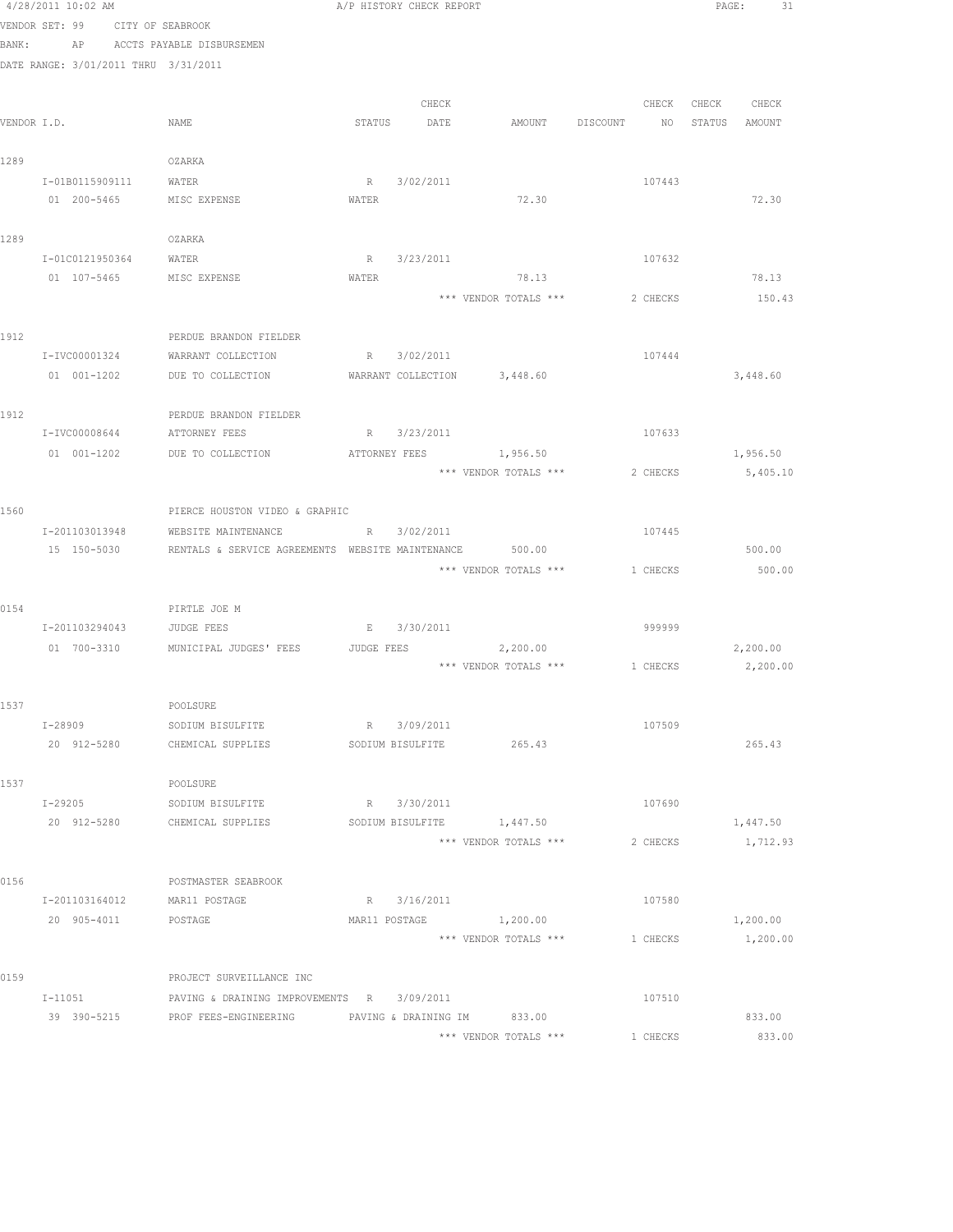|             | 4/28/2011 10:02 AM                   | A/P HISTORY CHECK REPORT         |                |             |                                |          | PAGE: 32                         |  |
|-------------|--------------------------------------|----------------------------------|----------------|-------------|--------------------------------|----------|----------------------------------|--|
|             | VENDOR SET: 99 CITY OF SEABROOK      |                                  |                |             |                                |          |                                  |  |
|             | BANK: AP ACCTS PAYABLE DISBURSEMEN   |                                  |                |             |                                |          |                                  |  |
|             | DATE RANGE: 3/01/2011 THRU 3/31/2011 |                                  |                |             |                                |          |                                  |  |
|             |                                      |                                  |                | CHECK       |                                |          | CHECK CHECK CHECK                |  |
| VENDOR I.D. |                                      | NAME                             |                | STATUS DATE |                                |          | AMOUNT DISCOUNT NO STATUS AMOUNT |  |
|             |                                      |                                  |                |             |                                |          |                                  |  |
| 0162        |                                      | PUMP & POWER EQUIP CO            |                |             |                                |          |                                  |  |
|             | I-20036323                           | POOL PUMP PARTS                  |                | R 3/02/2011 |                                | 107446   |                                  |  |
|             | 01 400-5160                          | MAINT-POOL & GROUNDS             |                |             | POOL PUMP PARTS 1,840.91       |          | 1,840.91                         |  |
|             |                                      |                                  |                |             | *** VENDOR TOTALS *** 1 CHECKS |          | 1,840.91                         |  |
|             |                                      |                                  |                |             |                                |          |                                  |  |
| 0749        |                                      | PURCHASE POWER                   |                |             |                                |          |                                  |  |
|             | I-201103013950                       | POSTAGE                          |                | R 3/02/2011 |                                | 107447   |                                  |  |
|             | 01  200-4011  POSTAGE                |                                  | POSTAGE        |             | 27.56                          |          | 27.56                            |  |
| 0749        |                                      | PURCHASE POWER                   |                |             |                                |          |                                  |  |
|             | I-201103234037 POSTAGE               |                                  |                | R 3/23/2011 |                                | 107634   |                                  |  |
|             | 01 200-4011                          | POSTAGE                          | POSTAGE        |             | 1.00                           |          | 1.00                             |  |
|             |                                      |                                  |                |             | *** VENDOR TOTALS ***          | 2 CHECKS | 28.56                            |  |
|             |                                      |                                  |                |             |                                |          |                                  |  |
| 1977        |                                      | <b>OUEST BUSINESS STRATEGIES</b> |                |             |                                |          |                                  |  |
|             | I-003110017                          | KEELS AD                         |                | R 3/09/2011 |                                | 107511   |                                  |  |
|             | 15 150-5010                          | ADVERTISING                      | KEELS AD       |             | 295.00                         |          | 295.00                           |  |
| 1977        |                                      | <b>OUEST BUSINESS STRATEGIES</b> |                |             |                                |          |                                  |  |
|             | I-00311019                           | ADVERTISING                      | R 3/16/2011    |             |                                | 107581   |                                  |  |
|             | 15 150-5010 ADVERTISING              |                                  | ADVERTISING    |             | 270.00                         |          | 270.00                           |  |
|             |                                      |                                  |                |             |                                |          |                                  |  |
| 1977        |                                      | QUEST BUSINESS STRATEGIES        |                |             |                                |          |                                  |  |
|             | I-003110020                          | ADVERTISING                      |                | R 3/23/2011 |                                | 107635   |                                  |  |
|             | 15 150-5010                          | ADVERTISING                      | ADVERTISING    |             | 95.00                          |          | 95.00                            |  |
|             |                                      |                                  |                |             | *** VENDOR TOTALS *** 3 CHECKS |          | 660.00                           |  |
| 0938        |                                      | RELIANT ENERGY                   |                |             |                                |          |                                  |  |
|             | I-148002477138                       | UTILITY                          |                | E 3/16/2011 |                                | 999999   |                                  |  |
|             | 15 150-5410                          | UTILITIES                        | UTILITY        |             | 165.61                         |          | 165.61                           |  |
|             |                                      |                                  |                |             | *** VENDOR TOTALS ***          | 1 CHECKS | 165.61                           |  |
|             |                                      |                                  |                |             |                                |          |                                  |  |
| 1362        |                                      | GARY RENOLA                      |                |             |                                |          |                                  |  |
|             | I-201103164020                       | MAR11 EXPENSES                   |                | R 3/16/2011 |                                | 107582   |                                  |  |
|             | 01 100-5300                          | TRAINING & CONFERENCE            | MAR11 EXPENSES |             | 30.00CR                        |          |                                  |  |
|             | 01 100-3300                          | MAYOR & COUNCIL FEES             | MAR11 EXPENSES |             | 200.00                         |          | 170.00                           |  |
|             |                                      |                                  |                |             | *** VENDOR TOTALS ***          | 1 CHECKS | 170.00                           |  |
| 0168        |                                      | ROBERT C RICHTER JR              |                |             |                                |          |                                  |  |
|             | I-201103164010                       | MAR11 PROSECUTOR FEES            |                | E 3/16/2011 |                                | 999999   |                                  |  |
|             | 01 700-5220                          | PROF FEES-LEGAL                  |                |             | MAR11 PROSECUTOR FEE 1,633.34  |          |                                  |  |
|             | 01 220-5220                          | PROF FEES-LEGAL                  |                |             | MAR11 PROSECUTOR FEE 166.66    |          | 1,800.00                         |  |
|             |                                      |                                  |                |             | *** VENDOR TOTALS ***          | 1 CHECKS | 1,800.00                         |  |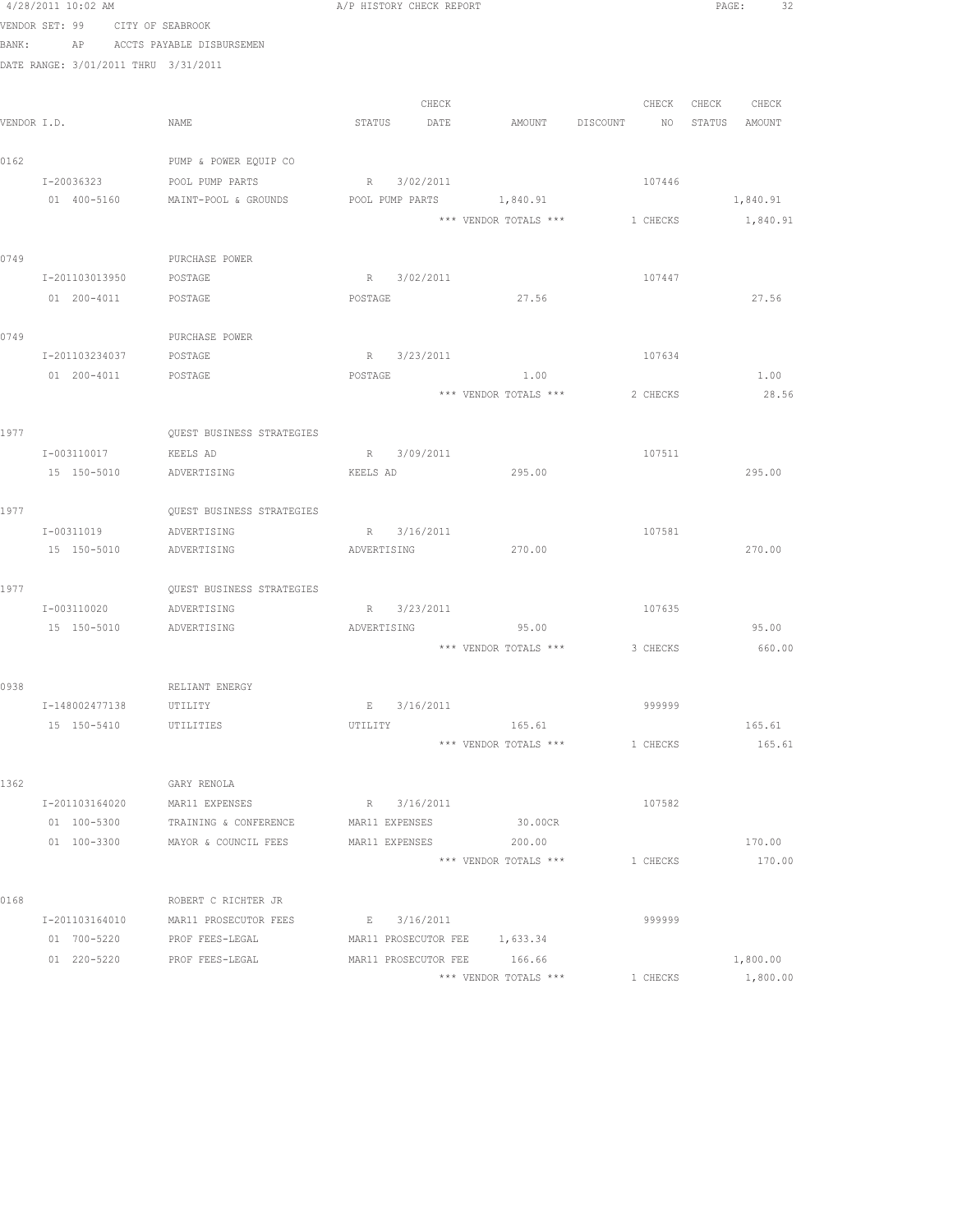|             | 4/28/2011 10:02 AM                   |                                                    | A/P HISTORY CHECK REPORT                     |                             |                                |          |                  | PAGE:<br>33 |
|-------------|--------------------------------------|----------------------------------------------------|----------------------------------------------|-----------------------------|--------------------------------|----------|------------------|-------------|
|             | VENDOR SET: 99 CITY OF SEABROOK      |                                                    |                                              |                             |                                |          |                  |             |
| BANK:       |                                      | AP ACCTS PAYABLE DISBURSEMEN                       |                                              |                             |                                |          |                  |             |
|             | DATE RANGE: 3/01/2011 THRU 3/31/2011 |                                                    |                                              |                             |                                |          |                  |             |
|             |                                      |                                                    |                                              |                             |                                |          |                  |             |
|             |                                      |                                                    |                                              | CHECK                       |                                | CHECK    | CHECK CHECK      |             |
| VENDOR I.D. |                                      | NAME                                               | STATUS DATE                                  |                             | AMOUNT DISCOUNT                |          | NO STATUS AMOUNT |             |
|             |                                      |                                                    |                                              |                             |                                |          |                  |             |
| 1101        |                                      | ROSS BANKS MAY CRON & CAVIN                        |                                              |                             |                                |          |                  |             |
|             | I-201103093976                       | ATTORNEY FEES                                      | R 3/09/2011                                  |                             |                                | 107513   |                  |             |
|             | 01 107-5220                          | PROF FEES-LEGAL                                    | ATTORNEY FEES                                |                             | 14,619.85                      |          |                  | 14,619.85   |
|             |                                      |                                                    |                                              |                             | *** VENDOR TOTALS *** 1 CHECKS |          |                  | 14,619.85   |
| 1857        |                                      | STEPHEN M RUTHSTROM                                |                                              |                             |                                |          |                  |             |
|             | I-201103013951                       | FIRE INSPECTOR F EES                               | R 3/02/2011                                  |                             |                                | 107448   |                  |             |
|             | 01 600-3015                          | CONTRACT LABOR                                     |                                              | FIRE INSPECTOR F EES 280.00 |                                |          |                  | 280.00      |
|             |                                      |                                                    |                                              |                             |                                |          |                  |             |
| 1857        |                                      | STEPHEN M RUTHSTROM                                |                                              |                             |                                |          |                  |             |
|             | I-201103153998                       | FIRE INSPECTOR FEES                                | R 3/16/2011                                  |                             |                                | 107583   |                  |             |
|             | 01 600-3015                          | CONTRACT LABOR                                     |                                              | FIRE INSPECTOR FEES 280.00  |                                |          |                  | 280.00      |
|             |                                      |                                                    |                                              |                             |                                |          |                  |             |
| 1857        |                                      | STEPHEN M RUTHSTROM                                |                                              |                             |                                |          |                  |             |
|             |                                      | I-201103234039 FIRE INSPECTOR FEES                 | R 3/23/2011                                  |                             |                                | 107637   |                  |             |
|             | 01 600-3015                          | CONTRACT LABOR                                     | FIRE INSPECTOR FEES 280.00                   |                             |                                |          |                  | 280.00      |
|             |                                      |                                                    |                                              |                             |                                |          |                  |             |
| 1857        |                                      | STEPHEN M RUTHSTROM                                |                                              |                             |                                |          |                  |             |
|             | I-201103294062                       | FIRE INSPECTOR FEES                                | R 3/30/2011                                  |                             |                                | 107691   |                  |             |
|             | 01 600-3015                          | CONTRACT LABOR                                     |                                              | FIRE INSPECTOR FEES         | 280.00                         |          |                  | 280.00      |
|             |                                      |                                                    |                                              |                             | *** VENDOR TOTALS ***          | 4 CHECKS |                  | 1,120.00    |
|             |                                      |                                                    |                                              |                             |                                |          |                  |             |
| 1761        |                                      | ELAINE SALLES                                      |                                              |                             |                                |          |                  |             |
|             | I-201103294063                       | PETTY CASH REIMBURSEMENT                           | R 3/30/2011                                  |                             | 39.84                          | 107692   |                  |             |
|             | 01 102-5300                          | TRAINING & CONFERENCE                              | PETTY CASH REIMBURSE                         |                             |                                |          |                  |             |
|             | 01 107-3150<br>01 107-3900           | GIFT CERTIFICATES<br>MERIT AWARDS                  | PETTY CASH REIMBURSE<br>PETTY CASH REIMBURSE |                             | 150.00<br>121.52               |          |                  |             |
|             | 01 107-5465                          | MISC EXPENSE                                       | PETTY CASH REIMBURSE                         |                             | 54.74                          |          |                  |             |
|             | 01 400-5110                          | MAINT-AUTOS & EQUIPMENT PETTY CASH REIMBURSE       |                                              |                             | 25.87                          |          |                  |             |
|             | 01 400-5465                          | MISC EXPENSE                                       | PETTY CASH REIMBURSE                         |                             | 4.50                           |          |                  |             |
|             | 01 600-5240                          | CONTRACT SVCS-MOWING/DEMOLITIOPETTY CASH REIMBURSE |                                              |                             | 20.00                          |          |                  | 416.47      |
|             |                                      |                                                    |                                              |                             | *** VENDOR TOTALS ***          | 1 CHECKS |                  | 416.47      |
|             |                                      |                                                    |                                              |                             |                                |          |                  |             |
| 1742        |                                      | SALT GRASS CHAPTER                                 |                                              |                             |                                |          |                  |             |
|             | I-201103093977                       | REGISTRATION FEE                                   | R 3/09/2011                                  |                             |                                | 107514   |                  |             |
|             | 01 200-5300                          | TRAINING & CONFERENCE                              | REGISTRATION FEE                             |                             | 60.00                          |          |                  | 60.00       |
|             |                                      |                                                    |                                              |                             | *** VENDOR TOTALS ***          | 1 CHECKS |                  | 60.00       |
|             |                                      |                                                    |                                              |                             |                                |          |                  |             |
| 1436        |                                      | SAM HOUSTON STATE UNIVERSITY                       |                                              |                             |                                |          |                  |             |
|             | I-201103294064                       | TRAINING                                           | R 3/30/2011                                  |                             |                                | 107693   |                  |             |
|             |                                      | 01 102-5300 TRAINING & CONFERENCE                  | TRAINING                                     |                             | 595.00                         |          |                  | 595.00      |
|             |                                      |                                                    |                                              |                             | *** VENDOR TOTALS ***          | 1 CHECKS |                  | 595.00      |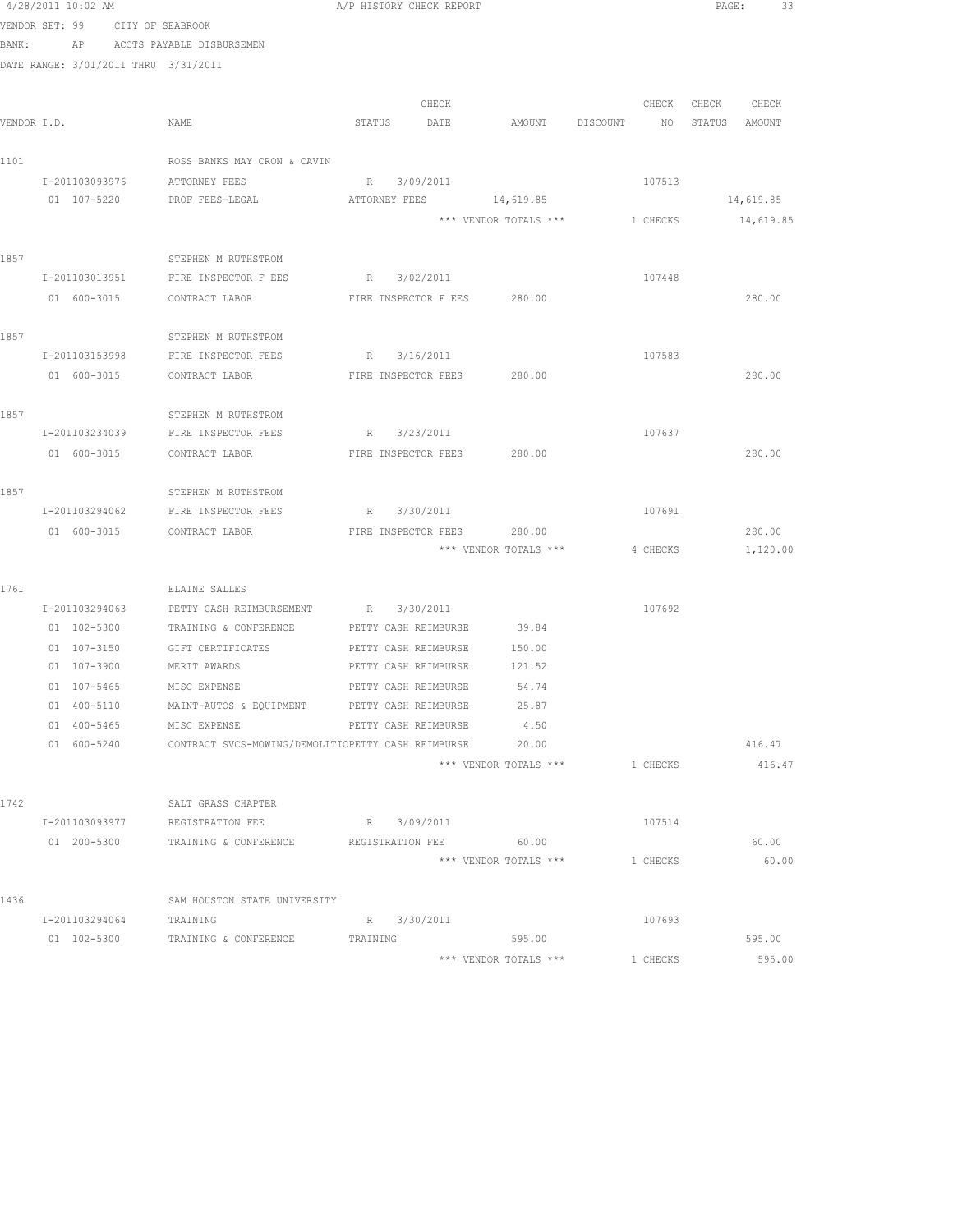|             | 4/28/2011 10:02 AM                   |  |                                                                           | A/P HISTORY CHECK REPORT |                                     |                                |  |           | PAGE:<br>34 |                |  |
|-------------|--------------------------------------|--|---------------------------------------------------------------------------|--------------------------|-------------------------------------|--------------------------------|--|-----------|-------------|----------------|--|
|             | VENDOR SET: 99                       |  | CITY OF SEABROOK                                                          |                          |                                     |                                |  |           |             |                |  |
|             |                                      |  | BANK: AP ACCTS PAYABLE DISBURSEMEN                                        |                          |                                     |                                |  |           |             |                |  |
|             | DATE RANGE: 3/01/2011 THRU 3/31/2011 |  |                                                                           |                          |                                     |                                |  |           |             |                |  |
|             |                                      |  |                                                                           |                          |                                     |                                |  |           |             |                |  |
|             |                                      |  |                                                                           |                          | CHECK                               |                                |  | CHECK     | CHECK       | CHECK          |  |
| VENDOR I.D. |                                      |  | NAME                                                                      | STATUS                   | DATE                                | AMOUNT DISCOUNT                |  | NO STATUS |             | AMOUNT         |  |
| 0227        |                                      |  | SAM'S CLUB                                                                |                          |                                     |                                |  |           |             |                |  |
|             | I-201103153999                       |  | SUPPLIES                                                                  | R 3/16/2011              |                                     |                                |  | 107584    |             |                |  |
|             | 01 400-5160                          |  | MAINT-POOL & GROUNDS                                                      | SUPPLIES                 |                                     | 32.08                          |  |           |             |                |  |
|             | 01 200-5465                          |  | MISC EXPENSE                                                              | SUPPLIES                 |                                     | 35.44                          |  |           |             |                |  |
|             | 50 501-5340                          |  | DETENTION SUPPLIES                                                        | SUPPLIES                 |                                     | 124.65                         |  |           |             |                |  |
|             | $01 200 - 4010$                      |  | OFFICE SUPPLIES                                                           | SUPPLIES                 |                                     | 51.74                          |  |           |             | 243.91         |  |
|             |                                      |  |                                                                           |                          |                                     | *** VENDOR TOTALS ***          |  | 1 CHECKS  |             | 243.91         |  |
| 1478        |                                      |  | JON A SCHWARTZ                                                            |                          |                                     |                                |  |           |             |                |  |
|             | I-201103294066                       |  | TRAVEL ADVANCE                                                            |                          | R 3/30/2011                         |                                |  | 107695    |             |                |  |
|             | 01 200-5300                          |  | TRAINING & CONFERENCE                                                     |                          |                                     | TRAVEL ADVANCE 31.00           |  |           |             | 31.00          |  |
|             |                                      |  |                                                                           |                          |                                     | *** VENDOR TOTALS *** 1 CHECKS |  |           |             | 31.00          |  |
|             |                                      |  |                                                                           |                          |                                     |                                |  |           |             |                |  |
| 1462        |                                      |  | SDU TEXAS CHILD SUPPORT<br><u> 1989 - Johann Stoff, Amerikaansk konst</u> |                          |                                     |                                |  |           |             |                |  |
|             | I-SDU201103013932<br>01 001-1032     |  | OTHER PAYROLL DEDUCTIONS                                                  | D 3/01/2011              |                                     | 311.54                         |  | 000000    |             | 311.54         |  |
|             |                                      |  |                                                                           |                          |                                     |                                |  |           |             |                |  |
| 1462        |                                      |  | SDU TEXAS CHILD SUPPORT                                                   |                          |                                     |                                |  |           |             |                |  |
|             | I-SDU201103153984                    |  | the control of the control of the control of                              |                          | D 3/15/2011                         |                                |  | 000000    |             |                |  |
|             | 01 001-1032                          |  | OTHER PAYROLL DEDUCTIONS                                                  |                          | and the contract of the contract of | 311.54                         |  |           |             | 311.54         |  |
| 1462        |                                      |  | SDU TEXAS CHILD SUPPORT                                                   |                          |                                     |                                |  |           |             |                |  |
|             | I-SDU201103294042                    |  |                                                                           | D                        | 3/29/2011                           |                                |  | 000000    |             |                |  |
|             | 01 001-1032                          |  | OTHER PAYROLL DEDUCTIONS                                                  |                          | and the company of the company of   | 311.54                         |  |           |             | 311.54         |  |
|             |                                      |  |                                                                           |                          |                                     | *** VENDOR TOTALS *** 3 CHECKS |  |           |             | 934.62         |  |
|             |                                      |  |                                                                           |                          |                                     |                                |  |           |             |                |  |
| 0176        |                                      |  | SEABROOK FLOWERS                                                          |                          |                                     |                                |  |           |             |                |  |
|             | $T - 86$                             |  | ROYAL SERVICES FLOWERS R 3/09/2011                                        |                          |                                     |                                |  | 107515    |             |                |  |
|             |                                      |  | 01 107-4010 OFFICE SUPPLIES                                               |                          | ROYAL SERVICES FLOWE 82.95          | *** VENDOR TOTALS ***          |  | 1 CHECKS  |             | 82.95<br>82.95 |  |
|             |                                      |  |                                                                           |                          |                                     |                                |  |           |             |                |  |
| 1088        |                                      |  | SEABROOK LUBE EXPRESS                                                     |                          |                                     |                                |  |           |             |                |  |
|             | I-E08769458                          |  | 91204 REPAIR                                                              | R 3/09/2011              |                                     |                                |  | 107516    |             |                |  |
|             |                                      |  | 20 912-5110 MAINT-AUTOS & EQUIPMENT 91204 REPAIR                          |                          |                                     | 34.75                          |  |           |             | 34.75          |  |
|             |                                      |  |                                                                           |                          |                                     |                                |  |           |             |                |  |
| 1088        |                                      |  | SEABROOK LUBE EXPRESS<br>I-E08918835 40007 VAN INSPECTION R 3/23/2011     |                          |                                     |                                |  | 107638    |             |                |  |
|             |                                      |  | 01 400-5110 MAINT-AUTOS & EQUIPMENT 40007 VAN INSPECTION 34.75            |                          |                                     |                                |  |           |             | 34.75          |  |
|             |                                      |  |                                                                           |                          |                                     | *** VENDOR TOTALS ***          |  | 2 CHECKS  |             | 69.50          |  |
|             |                                      |  |                                                                           |                          |                                     |                                |  |           |             |                |  |
| 1638        |                                      |  | SEABROOK MARATHON                                                         |                          |                                     |                                |  |           |             |                |  |
|             | $I-1003$                             |  | LUCKY TRAIL SPONSORSHIP                                                   | R 3/09/2011              |                                     |                                |  | 107517    |             |                |  |
|             | 15 150-5010                          |  | ADVERTISING                                                               |                          |                                     | LUCKY TRAIL SPONSORS 10,000.00 |  |           |             | 10,000.00      |  |
|             |                                      |  |                                                                           |                          |                                     | *** VENDOR TOTALS ***          |  | 1 CHECKS  |             | 10,000.00      |  |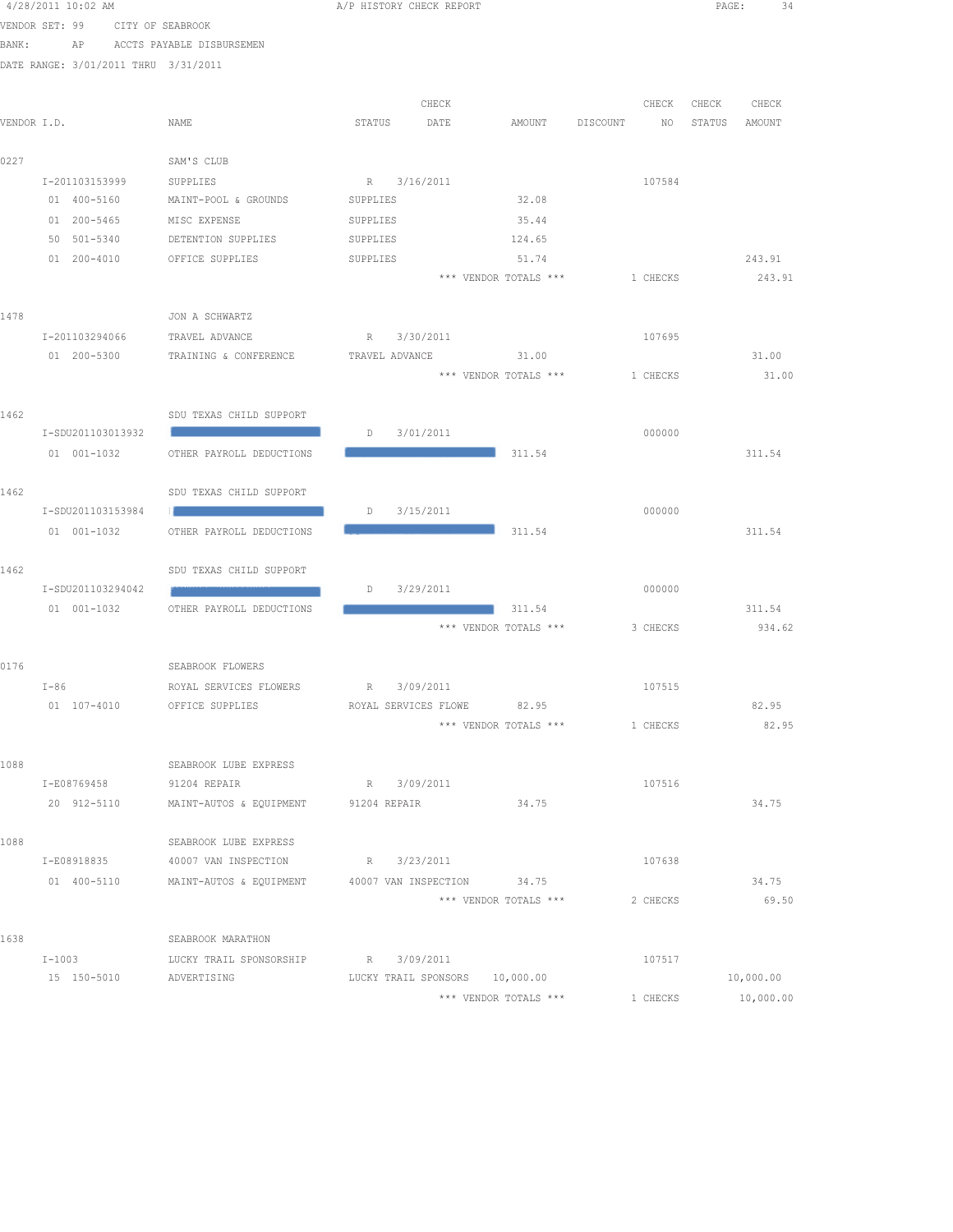|             | 4/28/2011 10:02 AM                   |                                                                                                                                 |        | A/P HISTORY CHECK REPORT |                                |             |               | PAGE:<br>35 |
|-------------|--------------------------------------|---------------------------------------------------------------------------------------------------------------------------------|--------|--------------------------|--------------------------------|-------------|---------------|-------------|
|             | VENDOR SET: 99 CITY OF SEABROOK      |                                                                                                                                 |        |                          |                                |             |               |             |
| BANK:       | AP                                   | ACCTS PAYABLE DISBURSEMEN                                                                                                       |        |                          |                                |             |               |             |
|             | DATE RANGE: 3/01/2011 THRU 3/31/2011 |                                                                                                                                 |        |                          |                                |             |               |             |
|             |                                      |                                                                                                                                 |        |                          |                                |             |               |             |
|             |                                      |                                                                                                                                 |        | CHECK                    |                                | CHECK       | CHECK CHECK   |             |
| VENDOR I.D. |                                      | NAME                                                                                                                            | STATUS | DATE                     | AMOUNT DISCOUNT                | $N$ $\circ$ | STATUS AMOUNT |             |
| 1119        |                                      | SEABROOK MACHINE                                                                                                                |        |                          |                                |             |               |             |
|             | I-21009                              | LAWN MOWER REPAIRS                                                                                                              |        | R 3/16/2011              |                                | 107585      |               |             |
|             | 01 400-5110                          | MAINT-AUTOS & EQUIPMENT LAWN MOWER REPAIRS                                                                                      |        |                          | 120.00                         |             |               | 120.00      |
|             |                                      |                                                                                                                                 |        |                          |                                |             |               |             |
| 1119        |                                      | SEABROOK MACHINE                                                                                                                |        |                          |                                |             |               |             |
|             | I-21029                              | REPAIR                                                                                                                          |        | R 3/23/2011              |                                | 107639      |               |             |
|             | 01 400-5110                          | MAINT-AUTOS & EQUIPMENT                                                                                                         | REPAIR |                          | 60.00                          |             |               | 60.00       |
|             |                                      |                                                                                                                                 |        |                          | *** VENDOR TOTALS ***          | 2 CHECKS    |               | 180.00      |
|             |                                      |                                                                                                                                 |        |                          |                                |             |               |             |
| 0438        |                                      | SEABROOK POLICE ASSOC.                                                                                                          |        | R 3/02/2011              |                                | 107449      |               |             |
|             | I-SPA201103013932                    | EMPLOYEE DEDUCTIONS                                                                                                             |        |                          |                                |             |               |             |
|             | 01 001-1032                          | OTHER PAYROLL DEDUCTIONS EMPLOYEE DEDUCTIONS 236.00                                                                             |        |                          |                                |             |               | 236.00      |
| 0438        |                                      | SEABROOK POLICE ASSOC.                                                                                                          |        |                          |                                |             |               |             |
|             | I-SPA201103153984                    | EMPLOYEE DEDUCTIONS                                                                                                             |        | R 3/16/2011              |                                | 107586      |               |             |
|             | 01 001-1032                          | OTHER PAYROLL DEDUCTIONS EMPLOYEE DEDUCTIONS                                                                                    |        |                          | 236.00                         |             |               | 236.00      |
|             |                                      |                                                                                                                                 |        |                          |                                |             |               |             |
| 0438        |                                      | SEABROOK POLICE ASSOC.                                                                                                          |        |                          |                                |             |               |             |
|             | I-SPA201103294042                    | EMPLOYEE DEDUCTIONS                                                                                                             |        | R 3/30/2011              |                                | 107696      |               |             |
|             | 01 001-1032                          | OTHER PAYROLL DEDUCTIONS EMPLOYEE DEDUCTIONS                                                                                    |        |                          | 236.00                         |             |               | 236.00      |
|             |                                      |                                                                                                                                 |        |                          | *** VENDOR TOTALS *** 3 CHECKS |             |               | 708.00      |
| 0180        |                                      | SEABROOK VOL. FIRE DEPT                                                                                                         |        |                          |                                |             |               |             |
|             | I-201103294067                       | APR11 CONTRACT FEE                                                                                                              |        | R 3/30/2011              |                                | 107697      |               |             |
|             | 01 107-5235                          | CONTRACT-FIRE DEPT                                                                                                              |        | APR11 CONTRACT FEE       | 57,113.83                      |             |               |             |
|             | 01 100-8605                          | DISPATCH & ANIMAL CONTROL                                                                                                       |        | APR11 CONTRACT FEE       | 833.33CR                       |             |               |             |
|             | 01 100-8606                          | LEASE OF FIRE STATION                                                                                                           |        | APR11 CONTRACT FEE       | 26,728.03CR                    |             |               |             |
|             | 01 107-5466                          | FIRE STATION EXPENSE                                                                                                            |        | APR11 CONTRACT FEE       | 340.35CR                       |             |               | 29, 212.12  |
|             |                                      |                                                                                                                                 |        |                          | *** VENDOR TOTALS ***          | 1 CHECKS    |               | 29, 212.12  |
|             |                                      |                                                                                                                                 |        |                          |                                |             |               |             |
| 1775        |                                      | SEVERN TRENT ENVIRONMENTAL SER                                                                                                  |        |                          |                                |             |               |             |
|             |                                      | I-CSB01110P118917 FEB11 METER READING                                                                                           |        | R 3/02/2011              |                                | 107450      |               |             |
|             |                                      | 20 902-5216 PROF FEES - METER READING FEB11 METER READING 1,907.00                                                              |        |                          |                                |             |               | 1,907.00    |
|             |                                      |                                                                                                                                 |        |                          |                                |             |               |             |
| 1775        |                                      | SEVERN TRENT ENVIRONMENTAL SER                                                                                                  |        |                          |                                |             |               |             |
|             |                                      | I-CSB02110P119082 FEB11 METER READING SERVICE R 3/30/2011<br>20 902-5216 PROF FEES - METER READING FEB11 METER READING 1,915.00 |        |                          |                                | 107698      |               |             |
|             |                                      |                                                                                                                                 |        |                          | *** VENDOR TOTALS ***          |             |               | 1,915.00    |
|             |                                      |                                                                                                                                 |        |                          |                                | 2 CHECKS    |               | 3,822.00    |
| 0182        |                                      | SHELL OIL                                                                                                                       |        |                          |                                |             |               |             |
|             | I-065206179102                       | FEB11 STATEMENT                                                                                                                 |        | R 3/09/2011              |                                | 107518      |               |             |
|             |                                      | 01 200-4030 GAS & OIL/OUTSIDE SUPPLY FEB11 STATEMENT 67.68                                                                      |        |                          |                                |             |               | 67.68       |
|             |                                      |                                                                                                                                 |        |                          | *** VENDOR TOTALS ***          | 1 CHECKS    |               | 67.68       |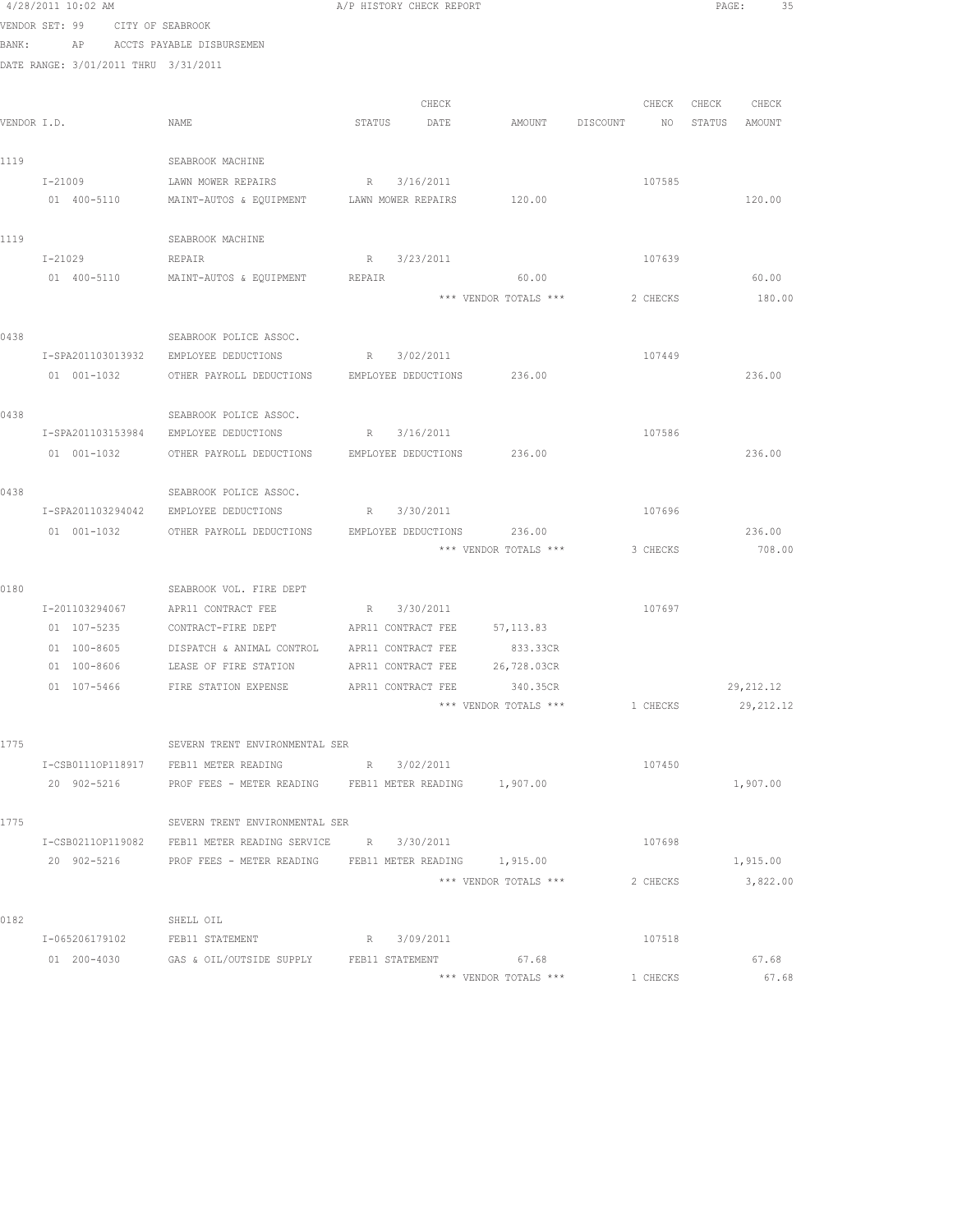| 4/28/2011 10:02 AM |  |                  |  |
|--------------------|--|------------------|--|
| VENDOR SET: 99     |  | CITY OF SEABROOK |  |

BANK: AP ACCTS PAYABLE DISBURSEMEN

DATE RANGE: 3/01/2011 THRU 3/31/2011

| VENDOR I.D. |             |                                  |         | CHECK                |                       |                                | CHECK    | CHECK | CHECK    |
|-------------|-------------|----------------------------------|---------|----------------------|-----------------------|--------------------------------|----------|-------|----------|
|             |             | NAME                             | STATUS  | DATE                 |                       | AMOUNT DISCOUNT NO STATUS      |          |       | AMOUNT   |
| 0183        |             | SHERWIN WILLIAMS                 |         |                      |                       |                                |          |       |          |
|             | $I - 48743$ | PAINT                            | R       | 3/02/2011            |                       |                                | 107451   |       |          |
|             |             | 01 400-5160 MAINT-POOL & GROUNDS | PAINT   |                      | 80.95                 |                                |          |       |          |
|             | I-77227     | PAINT                            | R       | 3/02/2011            |                       |                                | 107451   |       |          |
|             | 01 500-5140 | MAINT STREETS                    | PAINT   |                      | 138.24                |                                |          |       | 219.19   |
|             |             |                                  |         |                      |                       |                                |          |       |          |
| 0183        |             | SHERWIN WILLIAMS                 |         |                      |                       |                                |          |       |          |
|             | I-58742     | PAINT SUPPLIES                   |         | R 3/23/2011          |                       |                                | 107640   |       |          |
|             | 01 400-5180 | MAINT-BLDGS & GROUNDS            |         | PAINT SUPPLIES       | 69.38                 |                                |          |       |          |
|             | $I - 60474$ | PAINT SUPPLIES                   |         | R 3/23/2011          |                       |                                | 107640   |       |          |
|             | 01 400-5180 | MAINT-BLDGS & GROUNDS            |         | PAINT SUPPLIES       | 17.87                 |                                |          |       |          |
|             | I-81211     | PAINT SUPPLIES                   |         | R 3/23/2011          |                       |                                | 107640   |       |          |
|             | 01 400-5180 | MAINT-BLDGS & GROUNDS            |         | PAINT SUPPLIES       | 24.28                 |                                |          |       |          |
|             | $I - 81674$ | PAINT SUPPLIES                   |         | R 3/23/2011          |                       |                                | 107640   |       |          |
|             | 01 400-5180 | MAINT-BLDGS & GROUNDS            |         | PAINT SUPPLIES       | 24.88                 |                                |          |       | 136.41   |
|             |             |                                  |         |                      |                       |                                |          |       |          |
| 0183        |             | SHERWIN WILLIAMS                 |         |                      |                       |                                |          |       |          |
|             | $I - 62199$ | <b>BRUSHES</b>                   |         | R 3/30/2011          |                       |                                | 107699   |       |          |
|             | 01 400-5180 | MAINT-BLDGS & GROUNDS            | BRUSHES |                      | 11.07                 |                                |          |       |          |
|             | I-62850     | PAINT                            |         | R 3/30/2011          |                       |                                | 107699   |       |          |
|             | 01 400-5180 | MAINT-BLDGS & GROUNDS            | PAINT   |                      | 34.32                 |                                |          |       |          |
|             | I-83464     | PAINT                            | R       | 3/30/2011            |                       |                                | 107699   |       |          |
|             | 01 400-5180 | MAINT-BLDGS & GROUNDS            | PAINT   |                      | 19.12                 |                                |          |       |          |
|             | $I - 84041$ | PUTTY                            | R       | 3/30/2011            |                       |                                | 107699   |       |          |
|             | 01 400-5180 | MAINT-BLDGS & GROUNDS            | PUTTY   |                      | 2.64                  |                                |          |       | 67.15    |
|             |             |                                  |         |                      | *** VENDOR TOTALS *** |                                | 3 CHECKS |       | 422.75   |
| 0843        |             | SIGN QUICK                       |         |                      |                       |                                |          |       |          |
|             | I-23317     | LUCKY TRAIL BANNER               |         | V 2/23/2011          |                       |                                | 107380   |       | 895.00   |
|             |             |                                  |         |                      |                       |                                |          |       |          |
| 0843        |             | SIGN QUICK                       |         |                      |                       |                                |          |       |          |
|             | I-23317R    | LUCKY TRAIL BANNER               |         | R 3/07/2011          |                       |                                | 107465   |       |          |
|             | 15 150-5010 | ADVERTISING                      |         | LUCKY TRAIL BANNER   | 895.00                |                                |          |       | 895.00   |
|             |             |                                  |         |                      |                       | *** VENDOR TOTALS *** 1 CHECKS |          |       | 895.00   |
|             |             |                                  |         |                      |                       |                                |          |       |          |
| 1364        |             | JASON SMITH                      |         |                      |                       |                                |          |       |          |
|             |             | I-201103294065 TRAVEL ADVANCE    |         | R 3/30/2011          |                       |                                | 107700   |       |          |
|             |             |                                  |         |                      |                       |                                |          |       | 63.90    |
|             |             |                                  |         |                      | *** VENDOR TOTALS *** |                                | 1 CHECKS |       | 63.90    |
|             |             |                                  |         |                      |                       |                                |          |       |          |
| 1999        |             | SOLIDS RECOVERY SERVICES INC     |         |                      |                       |                                |          |       |          |
|             | I-210953    | SOLID WASTE                      |         | R 3/09/2011          |                       |                                | 107519   |       |          |
|             | 20 912-5455 | SLUDGE DISPOSAL                  |         | SOLID WASTE 9,765.43 |                       |                                |          |       | 9,765.43 |
|             |             |                                  |         |                      | *** VENDOR TOTALS *** |                                | 1 CHECKS |       | 9,765.43 |

A/P HISTORY CHECK REPORT **EXAMPLE 2012 AM A/P** PAGE: 36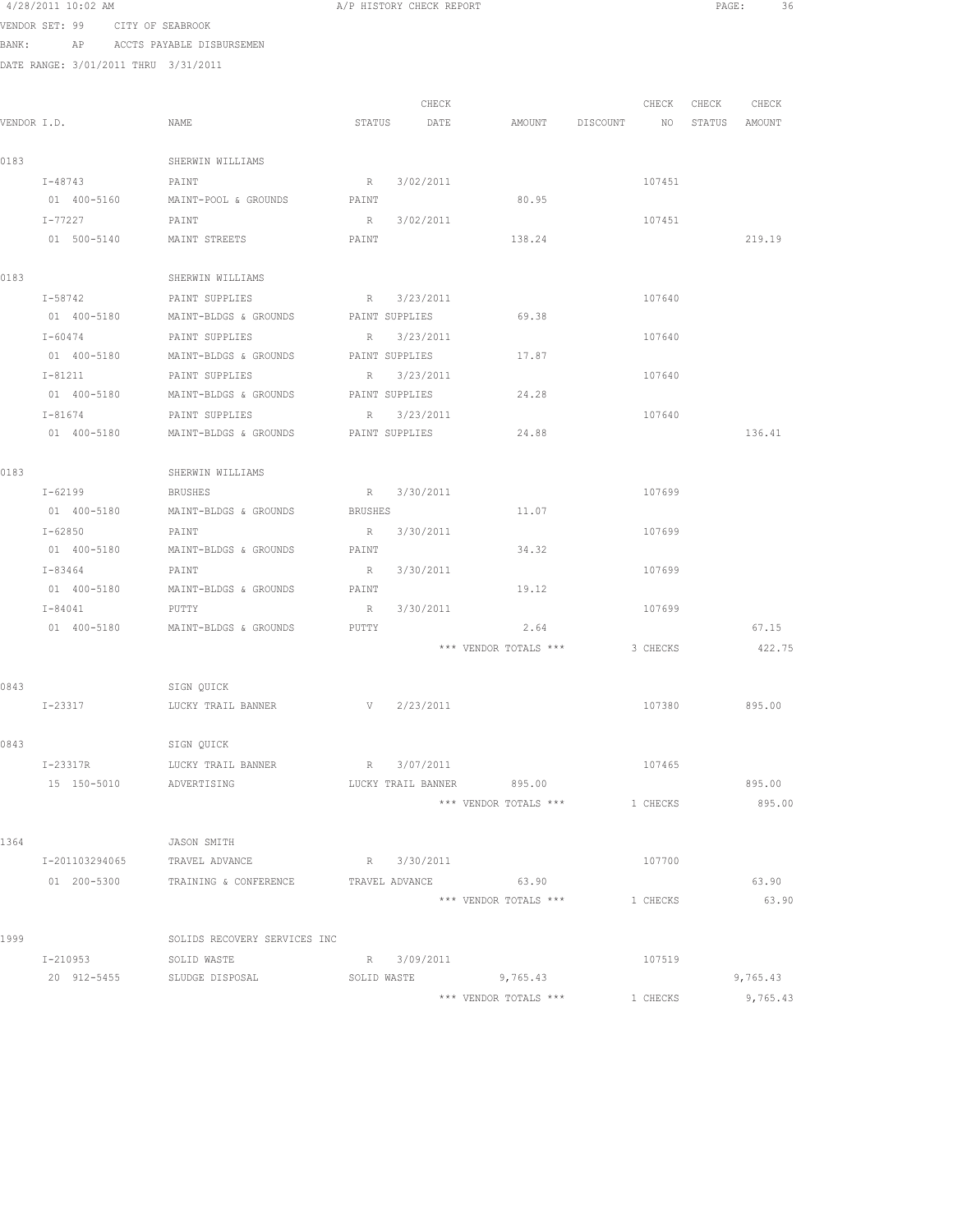| 4/28/2011 10:02 AM |  |  |  |
|--------------------|--|--|--|
|--------------------|--|--|--|

A/P HISTORY CHECK REPORT PAGE: 37

VENDOR SET: 99 CITY OF SEABROOK

BANK: AP ACCTS PAYABLE DISBURSEMEN

| VENDOR I.D. |                             | NAME                                                   | STATUS    | CHECK<br>DATE     | AMOUNT DISCOUNT NO             | CHECK    | CHECK<br>STATUS AMOUNT | CHECK  |
|-------------|-----------------------------|--------------------------------------------------------|-----------|-------------------|--------------------------------|----------|------------------------|--------|
|             |                             |                                                        |           |                   |                                |          |                        |        |
| 0743        |                             | SPACE CITY ACE HARDWARE                                |           |                   |                                |          |                        |        |
|             |                             | I-201103154000 HARDWARE SUPPLIES                       |           | R 3/16/2011       |                                | 107587   |                        |        |
|             | 01 400-5180                 | MAINT-BLDGS & GROUNDS HARDWARE SUPPLIES                |           |                   | 134.32                         |          |                        |        |
|             | 20 902-5130                 | MAINT-WATER SYSTEM MINOR HARDWARE SUPPLIES             |           |                   | 7.65                           |          |                        |        |
|             | 01 500-5150                 | MAINT-STREET SIGNS                                     |           | HARDWARE SUPPLIES | 7.49                           |          |                        |        |
|             | 20 902-4150                 | SMALL EQUIPMENT OR TOOLS HARDWARE SUPPLIES             |           |                   | 15.02                          |          |                        |        |
|             | 20 912-5120                 | MAINT-SEWER SYSTEM MINOR                               |           | HARDWARE SUPPLIES | 113.97                         |          |                        |        |
|             | 01 500-5110                 | MAINT-AUTOS & EQUIP                                    |           | HARDWARE SUPPLIES | 8.49                           |          |                        |        |
|             | 01 400-4400                 | MISC SUPPLIES                                          |           | HARDWARE SUPPLIES | 217.73                         |          |                        |        |
|             | 01 500-4400                 | MISC SUPPLIES                                          |           | HARDWARE SUPPLIES | 14.74                          |          |                        |        |
|             | 01 200-5180                 | MAINT-BLDGS & GROUNDS HARDWARE SUPPLIES                |           |                   | 9.48                           |          |                        |        |
|             | 20 912-4400                 | MISC SUPPLIES                                          |           | HARDWARE SUPPLIES | 14.57                          |          |                        |        |
|             | 20 912-5110                 | MAINT-AUTOS & EQUIPMENT HARDWARE SUPPLIES              |           |                   | 36.18                          |          |                        |        |
|             | 20 902-5110                 | MAINT-AUTOS & EQUIPMENT HARDWARE SUPPLIES              |           |                   | 7.99                           |          |                        |        |
|             | 01 400-5160                 | MAINT-POOL & GROUNDS HARDWARE SUPPLIES                 |           |                   | 47.50                          |          |                        |        |
|             | 20 902-4400                 | MISC SUPPLIES                                          |           | HARDWARE SUPPLIES | 9.15                           |          |                        |        |
|             | 01 400-5110                 | MAINT-AUTOS & EQUIPMENT HARDWARE SUPPLIES              |           |                   | 2.28                           |          |                        | 646.56 |
|             |                             |                                                        |           |                   | *** VENDOR TOTALS ***          | 1 CHECKS |                        | 646.56 |
|             |                             |                                                        |           |                   |                                |          |                        |        |
| 0193        |                             | SPACE CITY RECORD STORAGE                              |           |                   |                                |          |                        |        |
|             | I-0062316                   | RECORDS RETENTION                                      |           | R 3/09/2011       |                                | 107520   |                        |        |
|             |                             | 01 700-5030 RENTALS & SERVICE AGRMTS RECORDS RETENTION |           |                   | 96.90                          |          |                        | 96.90  |
|             |                             |                                                        |           |                   | *** VENDOR TOTALS *** 1 CHECKS |          |                        | 96.90  |
|             |                             |                                                        |           |                   |                                |          |                        |        |
| 1387        |                             | SPARKLETTS & SIERRA SPRINGS                            |           |                   |                                |          |                        |        |
|             | I-5663437022511 WATER       |                                                        | R         | 3/09/2011         |                                | 107521   |                        |        |
|             | 15 150-5465 MISCELLANEOUS   |                                                        | WATER     |                   | 83.90                          |          |                        | 83.90  |
|             |                             |                                                        |           |                   | *** VENDOR TOTALS ***          | 1 CHECKS |                        | 83.90  |
|             |                             |                                                        |           |                   |                                |          |                        |        |
| 0794        |                             | SPRINT                                                 |           |                   |                                |          |                        |        |
|             | I-588280319111              | TELEPHONE                                              |           | R 3/30/2011       |                                | 107701   |                        |        |
|             | 01  200-5400  TELEPHONE     |                                                        | TELEPHONE |                   | 68.48                          |          |                        | 68.48  |
|             |                             |                                                        |           |                   | *** VENDOR TOTALS ***          | 1 CHECKS |                        | 68.48  |
|             |                             |                                                        |           |                   |                                |          |                        |        |
| 1681        |                             | STAPLES ADVANTAGE                                      |           |                   |                                |          |                        |        |
|             | C-107062970 RETURNED CARAFE |                                                        |           | R 3/02/2011       |                                | 107452   |                        |        |
|             |                             |                                                        |           |                   |                                |          |                        |        |
|             |                             | I-107059633 OFFICE SUPPLIES R 3/02/2011                |           |                   |                                | 107452   |                        |        |
|             |                             | 01 200-4010 OFFICE SUPPLIES                            |           |                   | OFFICE SUPPLIES 190.13         |          |                        |        |
|             | I-107085600                 | CARAFE                                                 |           | R 3/02/2011       |                                | 107452   |                        |        |
|             | 01 200-4010                 | OFFICE SUPPLIES                                        | CARAFE    |                   | 75.99                          |          |                        |        |
|             | I-107131333                 | OFFICE SUPPLIES                                        |           | R 3/02/2011       |                                | 107452   |                        |        |
|             | 01 107-4010                 | OFFICE SUPPLIES                                        |           | OFFICE SUPPLIES   | 13.20                          |          |                        |        |
|             | I-107156691                 | OFFICE SUPPLIES                                        |           | R 3/02/2011       |                                | 107452   |                        |        |
|             | 01 107-4010                 | OFFICE SUPPLIES                                        |           | OFFICE SUPPLIES   | 192.12                         |          |                        | 395.45 |
|             |                             |                                                        |           |                   |                                |          |                        |        |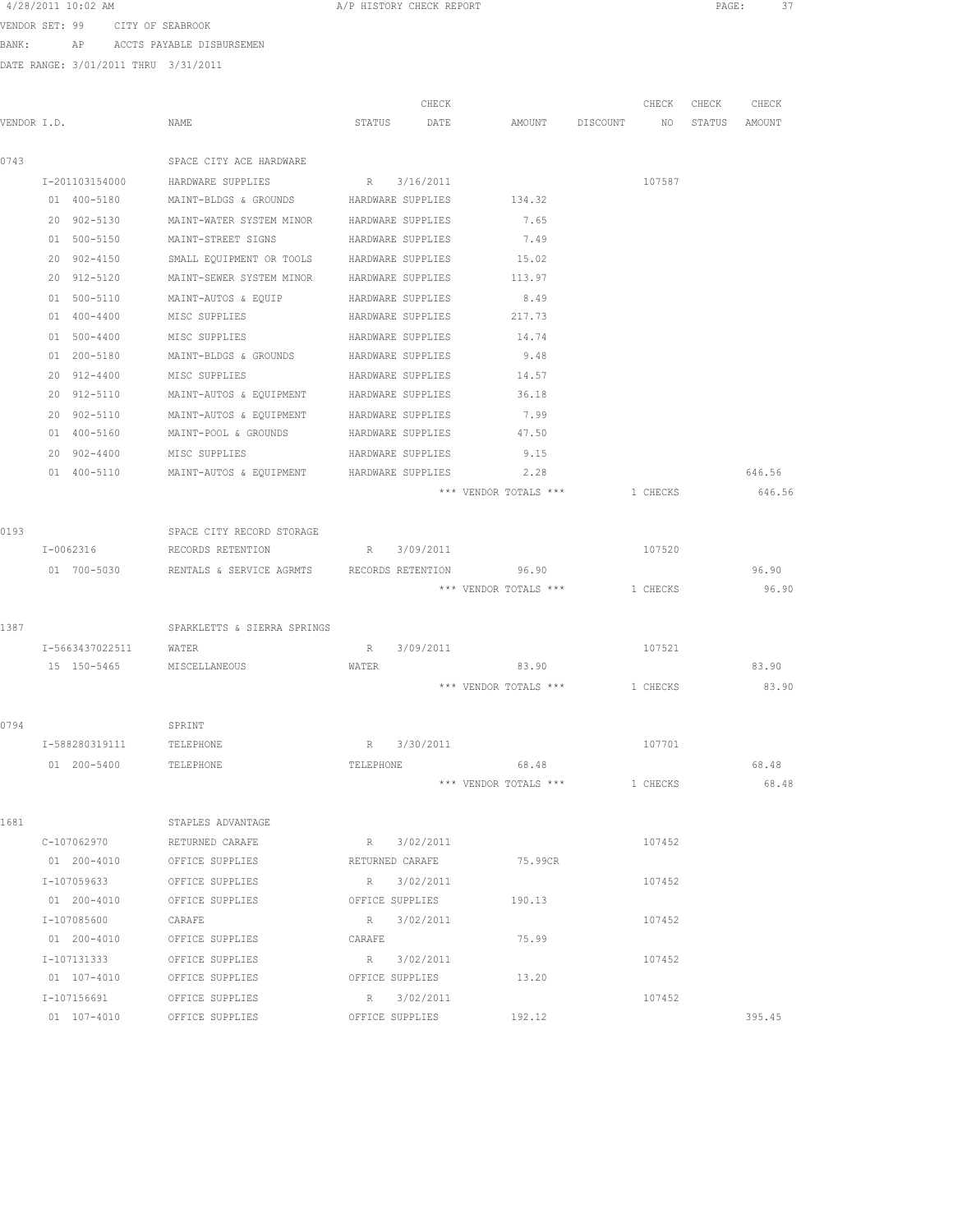| 4/28/2011 10:02 AM |  |  |                  |
|--------------------|--|--|------------------|
| VENDOR SET: 99     |  |  | CITY OF SEABROOK |

BANK: AP ACCTS PAYABLE DISBURSEMEN

DATE RANGE: 3/01/2011 THRU 3/31/2011

|             |                 |                             |                 | CHECK              |        |                 | CHECK  | CHECK         | CHECK  |  |
|-------------|-----------------|-----------------------------|-----------------|--------------------|--------|-----------------|--------|---------------|--------|--|
| VENDOR I.D. |                 | NAME                        |                 | STATUS DATE        |        | AMOUNT DISCOUNT | NO     | STATUS AMOUNT |        |  |
| 1681        |                 | STAPLES ADVANTAGE           |                 |                    |        |                 |        |               |        |  |
|             |                 | I-107243460 OFFICE SUPPLIES |                 | R 3/09/2011        |        |                 | 107522 |               |        |  |
|             |                 | 01 107-4010 OFFICE SUPPLIES | OFFICE SUPPLIES |                    | 310.27 |                 |        |               |        |  |
|             | I-107263556     | OFFICE SUPPLIES             |                 | R 3/09/2011        |        |                 | 107522 |               |        |  |
|             | 01 107-4010     | OFFICE SUPPLIES             |                 | OFFICE SUPPLIES    | 22.53  |                 |        |               |        |  |
|             | I-107263557     | OFFICE SUPPLIES             |                 | R 3/09/2011        |        |                 | 107522 |               |        |  |
|             | 01 107-4010     | OFFICE SUPPLIES             |                 | OFFICE SUPPLIES    | 542.79 |                 |        |               |        |  |
|             | I-107285406     | OFFICE SUPPLIES             |                 | R 3/09/2011        |        |                 | 107522 |               |        |  |
|             | 01 700-4010     | OFFICE SUPPLIES             |                 | OFFICE SUPPLIES    | 67.50  |                 |        |               | 943.09 |  |
| 1681        |                 | STAPLES ADVANTAGE           |                 |                    |        |                 |        |               |        |  |
|             | C-107433951     | RETURNED PUSH PINS          |                 | R 3/16/2011        |        |                 | 107590 |               |        |  |
|             | 01 107-4010     | OFFICE SUPPLIES             |                 | RETURNED PUSH PINS | 5.42CR |                 |        |               |        |  |
|             | I-107218833     | OFFICE SUPPLIES             |                 | R 3/16/2011        |        |                 | 107590 |               |        |  |
|             |                 | 01 200-4010 OFFICE SUPPLIES |                 | OFFICE SUPPLIES    | 70.50  |                 |        |               |        |  |
|             | I-107336862     | OFFICE SUPPLIES             |                 | R 3/16/2011        |        |                 | 107590 |               |        |  |
|             | 01 107-4010     | OFFICE SUPPLIES             |                 | OFFICE SUPPLIES    | 68.86  |                 |        |               |        |  |
|             | I-107364440     | OFFICE SUPPLIES             |                 | R 3/16/2011        |        |                 | 107590 |               |        |  |
|             | 01 107-4010     | OFFICE SUPPLIES             |                 | OFFICE SUPPLIES    | 54.12  |                 |        |               |        |  |
|             | I-107364478     | OFFICE SUPPLIES             |                 | R 3/16/2011        |        |                 | 107590 |               |        |  |
|             | 01 107-4010     | OFFICE SUPPLIES             |                 | OFFICE SUPPLIES    | 4.80   |                 |        |               |        |  |
|             | I-107412252     | OFFICE SUPPLIES             |                 | R 3/16/2011        |        |                 | 107590 |               |        |  |
|             | 01 107-4010     | OFFICE SUPPLIES             |                 | OFFICE SUPPLIES    | 713.09 |                 |        |               | 905.95 |  |
| 1681        |                 | STAPLES ADVANTAGE           |                 |                    |        |                 |        |               |        |  |
|             | I-107482352     | OFFICE SUPPLIES             |                 | R 3/23/2011        |        |                 | 107641 |               |        |  |
|             |                 | 01 107-4010 OFFICE SUPPLIES |                 | OFFICE SUPPLIES    | 301.65 |                 |        |               |        |  |
|             | I-107482354     | OFFICE SUPPLIES             |                 | R 3/23/2011        |        |                 | 107641 |               |        |  |
|             | 01 107-4010     | OFFICE SUPPLIES             |                 | OFFICE SUPPLIES    | 126.04 |                 |        |               | 427.69 |  |
| 1681        |                 | STAPLES ADVANTAGE           |                 |                    |        |                 |        |               |        |  |
|             | I-107364454     | OFFICE SUPPLIES             |                 | R 3/30/2011        |        |                 | 107703 |               |        |  |
|             | 01 400-4400     | MISC SUPPLIES               |                 | OFFICE SUPPLIES    | 115.62 |                 |        |               |        |  |
|             | I-107594700     | OFFICE SUPPLIES             | R               | 3/30/2011          |        |                 | 107703 |               |        |  |
|             | $01 107 - 4010$ | OFFICE SUPPLIES             |                 | OFFICE SUPPLIES    | 184.82 |                 |        |               |        |  |
|             | I-107637031     | OFFICE SUPPLIES             | R               | 3/30/2011          |        |                 | 107703 |               |        |  |
|             | 01 107-4010     | OFFICE SUPPLIES             |                 | OFFICE SUPPLIES    | 65.74  |                 |        |               |        |  |
|             | I-107637033     | OFFICE SUPPLIES             | R               | 3/30/2011          |        |                 | 107703 |               |        |  |
|             | $01 107 - 4010$ | OFFICE SUPPLIES             |                 | OFFICE SUPPLIES    | 63.66  |                 |        |               |        |  |
|             | I-107658029     | OFFICE SUPPLIES             | R               | 3/30/2011          |        |                 | 107703 |               |        |  |
|             | $01 107 - 4010$ | OFFICE SUPPLIES             |                 | OFFICE SUPPLIES    | 113.04 |                 |        |               | 542.88 |  |

\*\*\* VENDOR TOTALS \*\*\* 5 CHECKS 3,215.06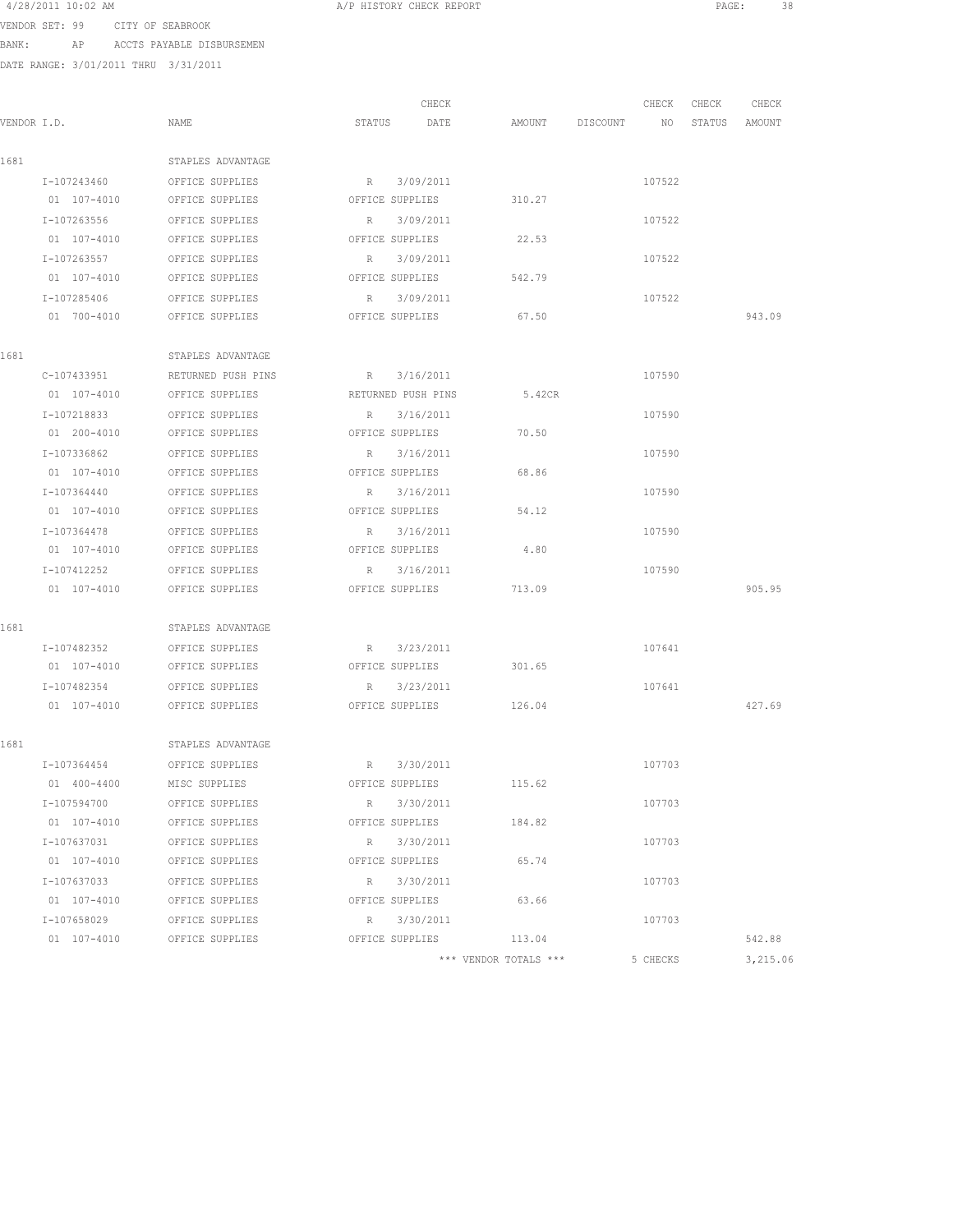|      | 4/28/2011 10:02 AM |             |             |                                                                |              | A/P HISTORY CHECK REPORT |                                       |          |                   | PAGE:<br>39 |
|------|--------------------|-------------|-------------|----------------------------------------------------------------|--------------|--------------------------|---------------------------------------|----------|-------------------|-------------|
|      |                    |             |             | VENDOR SET: 99 CITY OF SEABROOK                                |              |                          |                                       |          |                   |             |
|      |                    |             |             | BANK: AP ACCTS PAYABLE DISBURSEMEN                             |              |                          |                                       |          |                   |             |
|      |                    |             |             | DATE RANGE: 3/01/2011 THRU 3/31/2011                           |              |                          |                                       |          |                   |             |
|      |                    |             |             |                                                                |              |                          |                                       |          |                   |             |
|      |                    |             |             |                                                                |              | CHECK                    |                                       |          | CHECK CHECK CHECK |             |
|      | VENDOR I.D.        |             |             | NAME                                                           |              | STATUS DATE              | AMOUNT DISCOUNT NO STATUS AMOUNT      |          |                   |             |
|      |                    |             |             |                                                                |              |                          |                                       |          |                   |             |
| 0854 |                    |             |             | STAR BUSINESS PRODUCTS                                         |              |                          |                                       |          |                   |             |
|      |                    |             |             | I-24450 LASER WATER BILLS R 3/09/2011                          |              |                          |                                       | 107523   |                   |             |
|      |                    |             |             | 20 905-4010 OFFICE SUPPLIES LASER WATER BILLS 2,396.52         |              |                          |                                       |          |                   | 2,396.52    |
| 0854 |                    |             |             | STAR BUSINESS PRODUCTS                                         |              |                          |                                       |          |                   |             |
|      | $I - 24506$        |             |             | EXCEPTION FORM PAD                                             |              | R 3/30/2011              |                                       | 107704   |                   |             |
|      | 01 200-4010        |             |             | OFFICE SUPPLIES                                                |              |                          | EXCEPTION FORM PAD 68.00              |          |                   | 68.00       |
|      |                    |             |             |                                                                |              |                          | *** VENDOR TOTALS *** 2 CHECKS        |          |                   | 2,464.52    |
|      |                    |             |             |                                                                |              |                          |                                       |          |                   |             |
| 0989 |                    |             |             | SYNECO SYSTEMS, INC.                                           |              |                          |                                       |          |                   |             |
|      | $I-2201$           |             |             | PERSNICKETY 312                                                |              | R 3/16/2011              |                                       | 107591   |                   |             |
|      |                    |             |             | 20 912-5280 CHEMICAL SUPPLIES PERSNICKETY 312 413.81           |              |                          |                                       |          |                   | 413.81      |
|      |                    |             |             |                                                                |              |                          | *** VENDOR TOTALS *** 1 CHECKS        |          |                   | 413.81      |
|      |                    |             |             |                                                                |              |                          |                                       |          |                   |             |
| 2015 |                    |             |             | SYSCO HOUSTON, INC.                                            |              |                          |                                       |          |                   |             |
|      | I-103140911        |             |             | SUPPLIES                                                       |              | R 3/23/2011              |                                       | 107642   |                   |             |
|      | 01 400-4400        |             |             | MISC SUPPLIES                                                  |              |                          | SUPPLIES 809.68                       |          |                   | 809.68      |
|      |                    |             |             |                                                                |              |                          | *** VENDOR TOTALS ***                 | 1 CHECKS |                   | 809.68      |
|      |                    |             |             |                                                                |              |                          |                                       |          |                   |             |
| 1068 |                    |             |             | TCEQ                                                           |              |                          |                                       |          |                   |             |
|      | I-201103093983     |             |             | WASTEWATER EXAM                                                |              | R 3/09/2011              |                                       | 107524   |                   |             |
|      |                    |             |             | 20 912-5300 TRAINING CONFERENCE WASTEWATER EXAM 111.00         |              |                          |                                       |          |                   | 111.00      |
|      |                    |             |             |                                                                |              |                          |                                       |          |                   |             |
| 1068 |                    |             |             | TCEQ<br>I-201103294068 ALTMAN GRADE B LICENSE EXAM R 3/30/2011 |              |                          |                                       | 107705   |                   |             |
|      |                    |             |             | 20 902-5300 TRAINING & CONFERENCE ALTMAN GRADE B LICEN 111.00  |              |                          |                                       |          |                   | 111.00      |
|      |                    |             |             |                                                                |              |                          | *** VENDOR TOTALS *** 2 CHECKS 222.00 |          |                   |             |
|      |                    |             |             |                                                                |              |                          |                                       |          |                   |             |
| 0832 |                    |             |             | TECUMSEH MECHANICAL SER                                        |              |                          |                                       |          |                   |             |
|      | $I-2163$           |             |             | ICE MACHINE REPAIR                                             |              | R 3/09/2011              |                                       | 107525   |                   |             |
|      |                    | 01 400-5180 |             | MAINT-BLDGS & GROUNDS                                          |              | ICE MACHINE REPAIR       | 168.63                                |          |                   |             |
|      |                    | 20 902-5180 |             | MAINT-BLDGS & GROUNDS                                          |              | ICE MACHINE REPAIR       | 168.63                                |          |                   |             |
|      |                    | 20 912-5180 |             | MAINT-BLDGS & GROUNDS                                          |              | ICE MACHINE REPAIR       | 168.62                                |          |                   |             |
|      |                    | 01 500-5180 |             | MAINT-BLDGS & GROUNDS                                          |              | ICE MACHINE REPAIR       | 168.62                                |          |                   | 674.50      |
|      |                    |             |             |                                                                |              |                          | *** VENDOR TOTALS ***                 | 1 CHECKS |                   | 674.50      |
|      |                    |             |             |                                                                |              |                          |                                       |          |                   |             |
| 0038 |                    |             |             | TERMINIX INTERNATIONAL                                         |              |                          |                                       |          |                   |             |
|      | I-302163913        |             |             | PEST CONTROL                                                   |              | R 3/02/2011              |                                       | 107454   |                   |             |
|      |                    |             | 01 200-5180 | MAINT-BLDGS & GROUNDS                                          | PEST CONTROL |                          | 49.00                                 |          |                   | 49.00       |
|      |                    |             |             |                                                                |              |                          |                                       |          |                   |             |
| 0038 |                    |             |             | TERMINIX INTERNATIONAL                                         |              |                          |                                       |          |                   |             |
|      | I-302361630        |             |             | PEST CONTROL                                                   |              | R 3/09/2011              |                                       | 107526   |                   |             |
|      |                    | 01 210-5180 |             | MAINT-BLDGS & GROUNDS                                          | PEST CONTROL |                          | 50.00                                 |          |                   | 50.00       |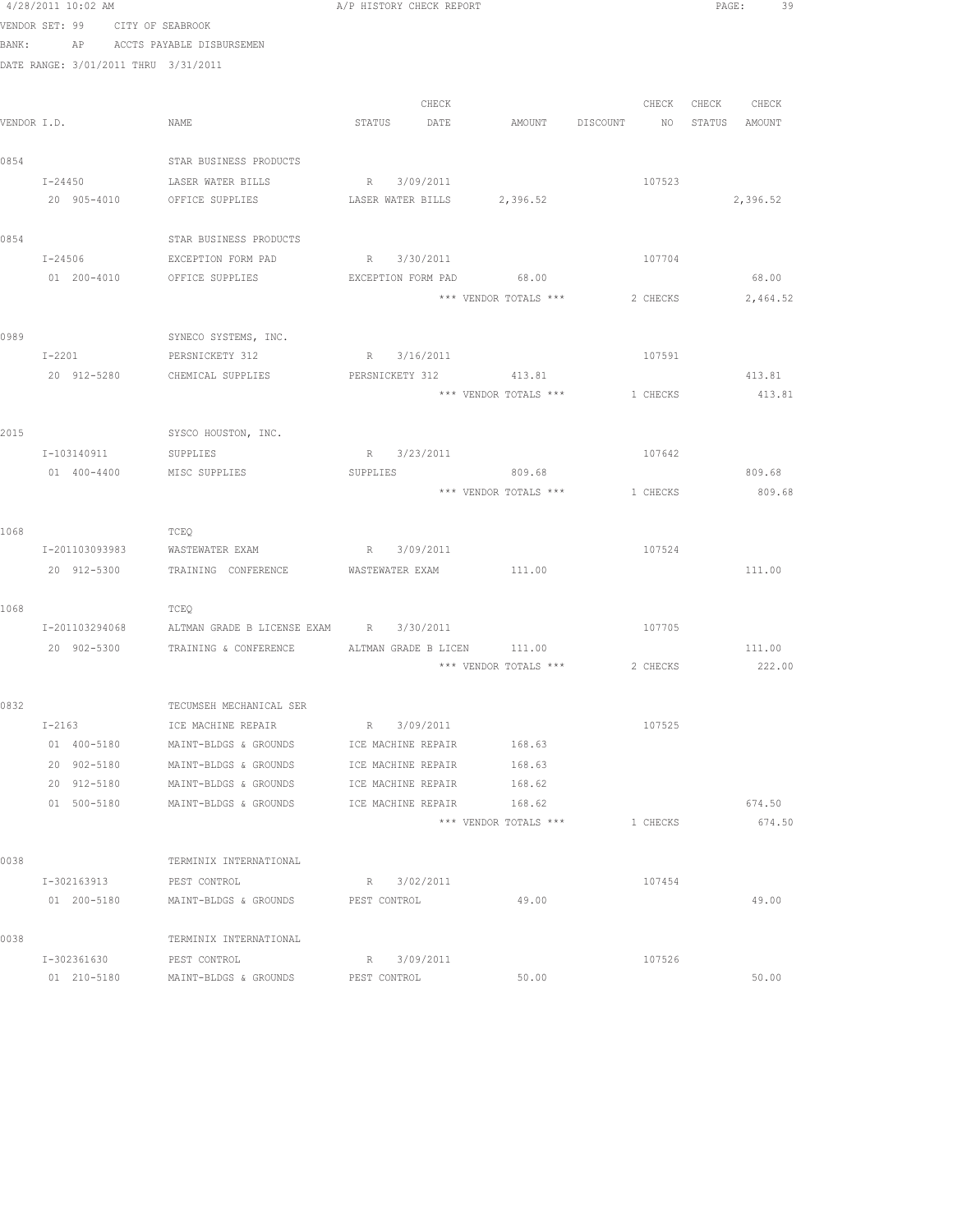|             | 4/28/2011 10:02 AM         |                                      |                                                    |        |              | A/P HISTORY CHECK REPORT                     |                       |                 | PAGE:  | 40         |  |
|-------------|----------------------------|--------------------------------------|----------------------------------------------------|--------|--------------|----------------------------------------------|-----------------------|-----------------|--------|------------|--|
|             |                            | VENDOR SET: 99 CITY OF SEABROOK      |                                                    |        |              |                                              |                       |                 |        |            |  |
| BANK:       |                            | AP ACCTS PAYABLE DISBURSEMEN         |                                                    |        |              |                                              |                       |                 |        |            |  |
|             |                            | DATE RANGE: 3/01/2011 THRU 3/31/2011 |                                                    |        |              |                                              |                       |                 |        |            |  |
|             |                            |                                      |                                                    |        |              |                                              |                       |                 |        |            |  |
|             |                            |                                      |                                                    |        |              | CHECK                                        |                       | CHECK           | CHECK  | CHECK      |  |
| VENDOR I.D. |                            | NAME                                 |                                                    | STATUS |              | DATE                                         | AMOUNT DISCOUNT       | NO <sub>N</sub> | STATUS | AMOUNT     |  |
| 0038        |                            |                                      | TERMINIX INTERNATIONAL                             |        |              |                                              |                       |                 |        |            |  |
|             |                            | I-302724426 PEST CONTROL             |                                                    |        | R 3/09/2011  |                                              |                       | 107527          |        |            |  |
|             | 01 107-5180                |                                      | MAINT-BLDGS & GROUNDS PEST CONTROL                 |        |              |                                              | 42.00                 |                 |        | 42.00      |  |
|             |                            |                                      |                                                    |        |              |                                              |                       |                 |        |            |  |
| 0038        |                            |                                      | TERMINIX INTERNATIONAL                             |        |              |                                              |                       |                 |        |            |  |
|             | I-303115361                |                                      | PEST CONTROL                                       |        | R 3/23/2011  |                                              |                       | 107643          |        |            |  |
|             | 01 400-5180                |                                      | MAINT-BLDGS & GROUNDS                              |        | PEST CONTROL |                                              | 57.00                 |                 |        | 57.00      |  |
|             |                            |                                      |                                                    |        |              |                                              |                       |                 |        |            |  |
| 0038        |                            |                                      | TERMINIX INTERNATIONAL                             |        |              |                                              |                       |                 |        |            |  |
|             | I-303115365                |                                      | PEST CONTROL                                       |        | R 3/30/2011  |                                              |                       | 107706          |        |            |  |
|             | 01 200-5180                |                                      | MAINT-BLDGS & GROUNDS                              |        | PEST CONTROL |                                              | 49.00                 |                 |        | 49.00      |  |
|             |                            |                                      |                                                    |        |              |                                              |                       |                 |        |            |  |
| 0038        |                            |                                      | TERMINIX INTERNATIONAL                             |        |              |                                              |                       |                 |        |            |  |
|             | I-303115366<br>01 210-5180 |                                      | PEST CONTROL<br>MAINT-BLDGS & GROUNDS PEST CONTROL |        | R 3/30/2011  |                                              | 50.00                 | 107707          |        | 50.00      |  |
|             |                            |                                      |                                                    |        |              |                                              | *** VENDOR TOTALS *** | 6 CHECKS        |        | 297.00     |  |
|             |                            |                                      |                                                    |        |              |                                              |                       |                 |        |            |  |
| 0200        |                            |                                      | TEXAS MUNICIPAL                                    |        |              |                                              |                       |                 |        |            |  |
|             | I-TMR201103013932          |                                      | CITY & EMPLOYEE PORTIONS                           |        | R 3/02/2011  |                                              |                       | 107455          |        |            |  |
|             | 01 001-1028                |                                      | RETIREMENT PAYABLE                                 |        |              | CITY & EMPLOYEE PORT                         | 13,683.30             |                 |        |            |  |
|             | 01 100-3110                |                                      | RETIREMENT                                         |        |              | CITY & EMPLOYEE PORT                         | 1,191.44              |                 |        |            |  |
|             | 01 102-3110                |                                      | RETIREMENT                                         |        |              | CITY & EMPLOYEE PORT                         | 4,694.92              |                 |        |            |  |
|             | 01 103-3110                |                                      | RETIREMENT                                         |        |              | CITY & EMPLOYEE PORT                         | 689.41                |                 |        |            |  |
|             | 01 106-3110                |                                      | RETIREMENT                                         |        |              | CITY & EMPLOYEE PORT                         | 485.92                |                 |        |            |  |
|             | 01 200-3110                |                                      | RETIREMENT                                         |        |              | CITY & EMPLOYEE PORT                         | 14,272.98             |                 |        |            |  |
|             | 01 210-3110                |                                      | RETIREMENT                                         |        |              | CITY & EMPLOYEE PORT                         | 458.17                |                 |        |            |  |
|             | 01 220-3110                |                                      | RETIREMENT                                         |        |              | CITY & EMPLOYEE PORT                         | 1,099.27              |                 |        |            |  |
|             | 01 400-3110                | RETIREMENT                           |                                                    |        |              | CITY & EMPLOYEE PORT                         | 1,671.93              |                 |        |            |  |
|             | 01 500-3110                |                                      | RETIREMENT                                         |        |              | CITY & EMPLOYEE PORT                         | 3,298.15              |                 |        |            |  |
|             | 01 600-3110<br>01 700-3110 |                                      | RETIREMENT                                         |        |              | CITY & EMPLOYEE PORT<br>CITY & EMPLOYEE PORT | 2,442.11              |                 |        |            |  |
|             | 20 902-3110                |                                      | RETIREMENT<br>RETIREMENT                           |        |              | CITY & EMPLOYEE PORT                         | 1,238.42<br>2,655.88  |                 |        |            |  |
|             | 20 905-3110                |                                      | RETIREMENT                                         |        |              | CITY & EMPLOYEE PORT                         | 861.75                |                 |        |            |  |
|             | 20 912-3110                |                                      | RETIREMENT                                         |        |              | CITY & EMPLOYEE PORT                         | 2,340.52              |                 |        |            |  |
|             | 50 501-3110                |                                      | RETIREMENT                                         |        |              | CITY & EMPLOYEE PORT                         | 3,407.12              |                 |        |            |  |
|             | 77 770-3110                |                                      | RETIREMENT                                         |        |              | CITY & EMPLOYEE PORT                         | 46.49                 |                 |        | 54, 537.78 |  |
|             |                            |                                      |                                                    |        |              |                                              |                       |                 |        |            |  |
| 0200        |                            |                                      | TEXAS MUNICIPAL                                    |        |              |                                              |                       |                 |        |            |  |
|             | I-TMR201103153984          |                                      | CITY & EMPLOYEE PORTIONS R                         |        |              | 3/30/2011                                    |                       | 107708          |        |            |  |
|             | 01 001-1028                |                                      | RETIREMENT PAYABLE                                 |        |              | CITY & EMPLOYEE PORT                         | 13,622.89             |                 |        |            |  |
|             | 01 100-3110                |                                      | RETIREMENT                                         |        |              | CITY & EMPLOYEE PORT                         | 1,191.44              |                 |        |            |  |
|             | 01 102-3110                |                                      | RETIREMENT                                         |        |              | CITY & EMPLOYEE PORT                         | 4,694.93              |                 |        |            |  |
|             | 01 103-3110                |                                      | RETIREMENT                                         |        |              | CITY & EMPLOYEE PORT                         | 689.41                |                 |        |            |  |
|             | 01 106-3110                |                                      | RETIREMENT                                         |        |              | CITY & EMPLOYEE PORT                         | 485.92                |                 |        |            |  |
|             | 01 200-3110                |                                      | RETIREMENT                                         |        |              | CITY & EMPLOYEE PORT                         | 14,070.84             |                 |        |            |  |
|             | $01 210 - 3110$            |                                      | RETIREMENT                                         |        |              | CITY & EMPLOYEE PORT                         | 458.17                |                 |        |            |  |
|             | 01 220-3110                |                                      | RETIREMENT                                         |        |              | CITY & EMPLOYEE PORT                         | 1,094.51              |                 |        |            |  |

400-3110 RETIREMENT CITY & EMPLOYEE PORT 1,663.94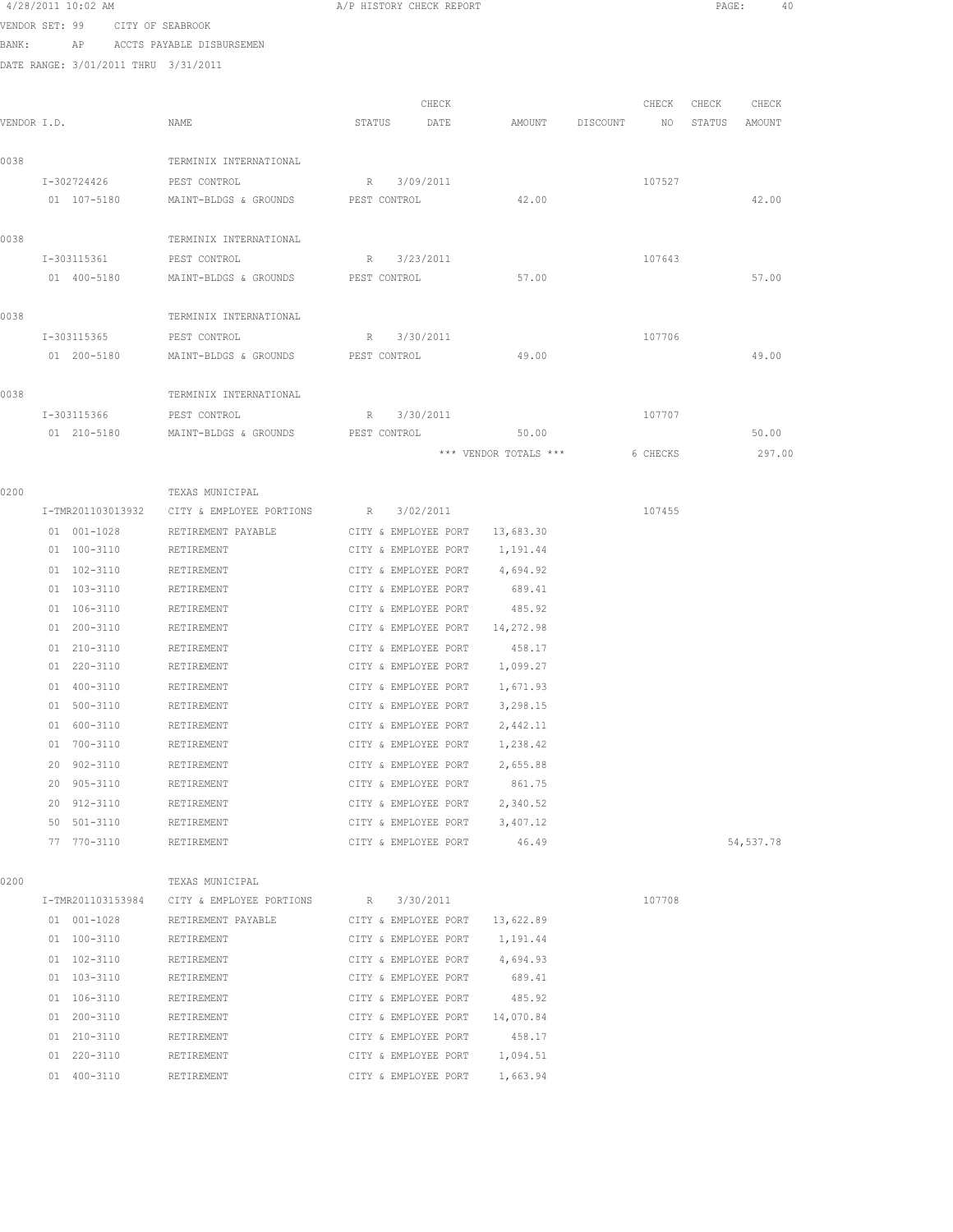| 4/28/2011 10:02 AM |  |
|--------------------|--|
|--------------------|--|

A/P HISTORY CHECK REPORT PAGE: 41

VENDOR SET: 99 CITY OF SEABROOK

BANK: AP ACCTS PAYABLE DISBURSEMEN

| VENDOR I.D. |    |                   | NAME                                          | STATUS | CHECK<br>DATE        | AMOUNT                | DISCOUNT | CHECK<br>NO | CHECK<br>STATUS | CHECK<br>AMOUNT |
|-------------|----|-------------------|-----------------------------------------------|--------|----------------------|-----------------------|----------|-------------|-----------------|-----------------|
| 0200        |    |                   | TEXAS MUNICIPAL<br>CONT                       |        |                      |                       |          |             |                 |                 |
|             |    | I-TMR201103153984 | CITY & EMPLOYEE PORTIONS                      | R      | 3/30/2011            |                       |          | 107708      |                 |                 |
|             |    | 01 500-3110       | RETIREMENT                                    |        | CITY & EMPLOYEE PORT | 3,285.41              |          |             |                 |                 |
|             | 01 | 600-3110          | RETIREMENT                                    |        | CITY & EMPLOYEE PORT | 2,442.11              |          |             |                 |                 |
|             | 01 | 700-3110          | RETIREMENT                                    |        | CITY & EMPLOYEE PORT | 1,253.02              |          |             |                 |                 |
|             | 20 | $902 - 3110$      | RETIREMENT                                    |        | CITY & EMPLOYEE PORT | 2,889.29              |          |             |                 |                 |
|             | 20 | 905-3110          | RETIREMENT                                    |        | CITY & EMPLOYEE PORT | 861.75                |          |             |                 |                 |
|             | 20 | 912-3110          | RETIREMENT                                    |        | CITY & EMPLOYEE PORT | 2,187.29              |          |             |                 |                 |
|             | 50 | 501-3110          | RETIREMENT                                    |        | CITY & EMPLOYEE PORT | 3,387.39              |          |             |                 |                 |
|             |    | 77 770-3110       | RETIREMENT                                    |        | CITY & EMPLOYEE PORT | 18.60                 |          |             |                 | 54,296.91       |
|             |    |                   |                                               |        |                      |                       |          |             |                 |                 |
| 0200        |    |                   | TEXAS MUNICIPAL                               |        |                      |                       |          |             |                 |                 |
|             |    | I-TMR201103294042 | CITY & EMPLOYEE PORTIONS                      | R      | 3/30/2011            |                       |          | 107710      |                 |                 |
|             |    | 01 001-1028       | RETIREMENT PAYABLE                            |        | CITY & EMPLOYEE PORT | 13,682.08             |          |             |                 |                 |
|             |    | 01 100-3110       | RETIREMENT                                    |        | CITY & EMPLOYEE PORT | 1,191.44              |          |             |                 |                 |
|             |    | 01 102-3110       | RETIREMENT                                    |        | CITY & EMPLOYEE PORT | 4,694.94              |          |             |                 |                 |
|             |    | 01 103-3110       | RETIREMENT                                    |        | CITY & EMPLOYEE PORT | 689.41                |          |             |                 |                 |
|             |    | 01 106-3110       | RETIREMENT                                    |        | CITY & EMPLOYEE PORT | 485.92                |          |             |                 |                 |
|             | 01 | 200-3110          | RETIREMENT                                    |        | CITY & EMPLOYEE PORT | 14,208.63             |          |             |                 |                 |
|             | 01 | 210-3110          | RETIREMENT                                    |        | CITY & EMPLOYEE PORT | 500.71                |          |             |                 |                 |
|             | 01 | 220-3110          | RETIREMENT                                    |        | CITY & EMPLOYEE PORT | 1,090.84              |          |             |                 |                 |
|             | 01 | 400-3110          | RETIREMENT                                    |        | CITY & EMPLOYEE PORT | 1,619.53              |          |             |                 |                 |
|             |    | 01 500-3110       | RETIREMENT                                    |        | CITY & EMPLOYEE PORT | 3,297.09              |          |             |                 |                 |
|             | 01 | 600-3110          | RETIREMENT                                    |        | CITY & EMPLOYEE PORT | 2,442.11              |          |             |                 |                 |
|             |    | 01 700-3110       | RETIREMENT                                    |        | CITY & EMPLOYEE PORT | 1,269.00              |          |             |                 |                 |
|             | 15 | 150-3110          | RETIREMENT                                    |        | CITY & EMPLOYEE PORT | 46.98                 |          |             |                 |                 |
|             | 20 | 902-3110          | RETIREMENT                                    |        | CITY & EMPLOYEE PORT | 2,667.40              |          |             |                 |                 |
|             | 20 | 905-3110          | RETIREMENT                                    |        | CITY & EMPLOYEE PORT | 861.75                |          |             |                 |                 |
|             | 20 | 912-3110          | RETIREMENT                                    |        | CITY & EMPLOYEE PORT | 2,321.78              |          |             |                 |                 |
|             | 50 | 501-3110          | RETIREMENT                                    |        | CITY & EMPLOYEE PORT | 3,426.10              |          |             |                 |                 |
|             | 77 | 770-3110          | RETIREMENT                                    |        | CITY & EMPLOYEE PORT | 37.19                 |          |             |                 | 54,532.90       |
|             |    |                   |                                               |        |                      | *** VENDOR TOTALS *** |          | 3 CHECKS    |                 | 163,367.59      |
| 1946        |    |                   | TEXAS WATER UTILITIES ASSN                    |        |                      |                       |          |             |                 |                 |
|             |    | I-201103294070    | ALTMAN TRAINING                               |        | R 3/30/2011          |                       |          | 107712      |                 |                 |
|             |    | 20 902-5300       | TRAINING & CONFERENCE ALTMAN TRAINING         |        |                      | 160.00                |          |             |                 | 160.00          |
| 1946        |    |                   | TEXAS WATER UTILITIES ASSN                    |        |                      |                       |          |             |                 |                 |
|             |    |                   | I-201103294071 MEMBERSHIP RENEWAL             |        | R 3/30/2011          |                       |          | 107713      |                 |                 |
|             |    | 20 905-5020       | DUES & SUBSCRIPTIONS MEMBERSHIP RENEWAL 75.00 |        |                      |                       |          |             |                 | 75.00           |
|             |    |                   |                                               |        |                      | *** VENDOR TOTALS *** |          | 2 CHECKS    |                 | 235.00          |
| 1504        |    |                   | TMCA, TREASURER                               |        |                      |                       |          |             |                 |                 |
|             |    | I-201103093979    | JOE PIRTLE REGISTRATION FEE R 3/09/2011       |        |                      |                       |          | 107529      |                 |                 |
|             |    | 01 700-5300       | TRAINING & CONFERENCE                         |        | JOE PIRTLE REGISTRAT | 150.00                |          |             |                 | 150.00          |
|             |    |                   |                                               |        |                      | *** VENDOR TOTALS *** |          | 1 CHECKS    |                 | 150.00          |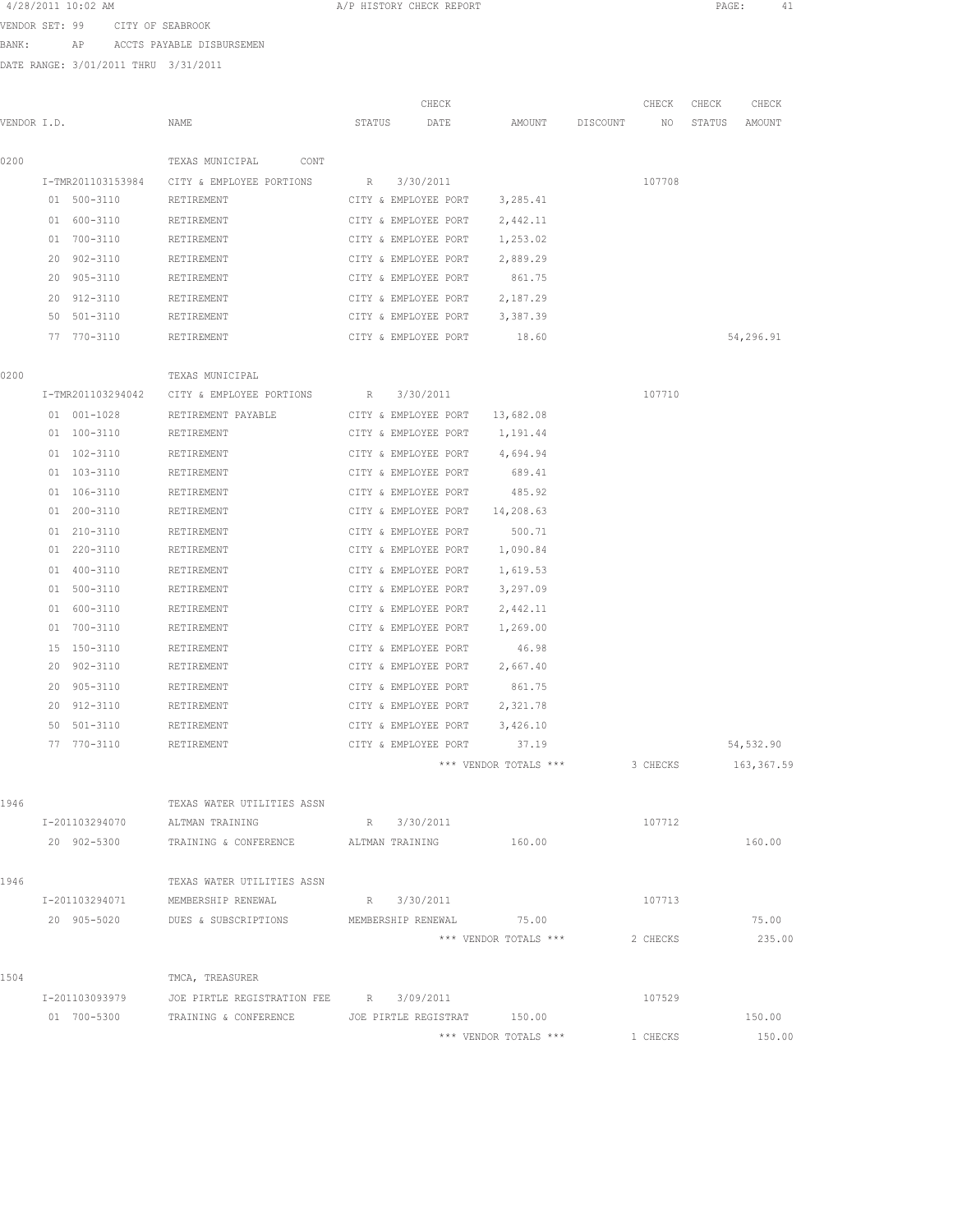|             | 4/28/2011 10:02 AM                   |                           | A/P HISTORY CHECK REPORT |                           |                            |          |          | PAGE:  | 42        |
|-------------|--------------------------------------|---------------------------|--------------------------|---------------------------|----------------------------|----------|----------|--------|-----------|
|             | VENDOR SET: 99                       | CITY OF SEABROOK          |                          |                           |                            |          |          |        |           |
| BANK:       | AP                                   | ACCTS PAYABLE DISBURSEMEN |                          |                           |                            |          |          |        |           |
|             | DATE RANGE: 3/01/2011 THRU 3/31/2011 |                           |                          |                           |                            |          |          |        |           |
|             |                                      |                           |                          |                           |                            |          |          |        |           |
|             |                                      |                           |                          | CHECK                     |                            |          | CHECK    | CHECK  | CHECK     |
| VENDOR I.D. |                                      | NAME                      | STATUS                   | DATE                      | AMOUNT                     | DISCOUNT | NO       | STATUS | AMOUNT    |
| 1774        |                                      | TMCEC                     |                          |                           |                            |          |          |        |           |
|             | I-201103154001                       | STUDY COURSE & TEST       | R                        | 3/16/2011                 |                            |          | 107592   |        |           |
|             | 01 700-5300                          | TRAINING & CONFERENCE     | STUDY COURSE & TEST      |                           | 75.00                      |          |          |        | 75.00     |
|             |                                      |                           |                          |                           |                            |          |          |        |           |
| 1774        |                                      | TMCEC                     |                          |                           |                            |          |          |        |           |
|             | I-201103154002                       | STUDY COURSE & TEST       | R                        | 3/16/2011                 |                            |          | 107593   |        |           |
|             | 01 700-5300                          | TRAINING & CONFERENCE     |                          | STUDY COURSE & TEST 75.00 |                            |          |          |        | 75.00     |
|             |                                      |                           |                          |                           | *** VENDOR TOTALS ***      |          | 2 CHECKS |        | 150.00    |
|             |                                      |                           |                          |                           |                            |          |          |        |           |
| 1112        |                                      | TSM CONSULTING SERVICES   |                          |                           |                            |          |          |        |           |
|             | I-146697                             | TELEPHONE SUPPORT         | R                        | 3/30/2011                 |                            |          | 107714   |        |           |
|             | 01 200-5030                          | RENTALS & SERVICE AGRMTS  |                          |                           | TELEPHONE SUPPORT 1,000.00 |          |          |        | 1,000.00  |
|             |                                      |                           |                          |                           | *** VENDOR TOTALS ***      |          | 1 CHECKS |        | 1,000.00  |
|             |                                      |                           |                          |                           |                            |          |          |        |           |
| 2001        |                                      | TWOTREES TECHNOLOGIES     |                          |                           |                            |          |          |        |           |
|             | $I - 40543$                          | LENOVO THINKCENTRE        | R                        | 3/23/2011                 |                            |          | 107644   |        |           |
|             | 79 790-4150                          | SMALL TOOLS & EQUIP       | LENOVO THINKCENTRE       |                           | 635.00                     |          |          |        | 635.00    |
| 2001        |                                      | TWOTREES TECHNOLOGIES     |                          |                           |                            |          |          |        |           |
|             | $I - 40565$                          | LENOVO                    | R                        | 3/30/2011                 |                            |          | 107715   |        |           |
|             | 01 103-4150                          | SMALL TOOLS & EQUIPMENT   | LENOVO                   |                           | 9,719.00                   |          |          |        | 9,719.00  |
|             |                                      |                           |                          |                           | *** VENDOR TOTALS ***      |          | 2 CHECKS |        | 10,354.00 |
|             |                                      |                           |                          |                           |                            |          |          |        |           |
| 0748        |                                      | TX CHILD SUPPORT DISBURSE |                          |                           |                            |          |          |        |           |
|             | I-CS4201103013932                    |                           | D                        | 3/01/2011                 |                            |          | 000000   |        |           |
|             | 01 001-1032                          | OTHER PAYROLL DEDUCTIONS  |                          |                           | 219.23                     |          |          |        |           |
|             | I-CS5201103013932                    |                           | D                        | 3/01/2011                 |                            |          | 000000   |        |           |
|             | 01 001-1032                          | OTHER PAYROLL DEDUCTIONS  |                          |                           | 309.69                     |          |          |        |           |
|             | I-CS6201103013932                    |                           | D                        | 3/01/2011                 |                            |          | 000000   |        |           |
|             | 01 001-1032                          | OTHER PAYROLL DEDUCTIONS  |                          |                           | 166.15                     |          |          |        |           |
|             | I-HCV201103013932                    |                           | D                        | 3/01/2011                 |                            |          | 000000   |        |           |
|             | 01 001-1032                          | OTHER PAYROLL DEDUCTIONS  |                          |                           | 308.14                     |          |          |        | 1,003.21  |
|             |                                      |                           |                          |                           |                            |          |          |        |           |
| 0748        | I-CS4201103153984                    | TX CHILD SUPPORT DISBURSE |                          | 3/15/2011                 |                            |          | 000000   |        |           |
|             | $01 001 - 1032$                      | OTHER PAYROLL DEDUCTIONS  | D                        |                           | 219.23                     |          |          |        |           |
|             | I-CS5201103153984                    |                           | D                        | 3/15/2011                 |                            |          | 000000   |        |           |
|             | 01 001-1032                          | OTHER PAYROLL DEDUCTIONS  |                          |                           | 309.69                     |          |          |        |           |
|             | I-CS6201103153984                    |                           | D                        | 3/15/2011                 |                            |          | 000000   |        |           |
|             | 01 001-1032                          | OTHER PAYROLL DEDUCTIONS  |                          |                           | 166.15                     |          |          |        |           |
|             | I-HCV201103153984                    |                           | D                        | 3/15/2011                 |                            |          | 000000   |        |           |
|             | 01 001-1032                          | OTHER PAYROLL DEDUCTIONS  |                          |                           | 308.14                     |          |          |        | 1,003.21  |
|             |                                      |                           |                          |                           |                            |          |          |        |           |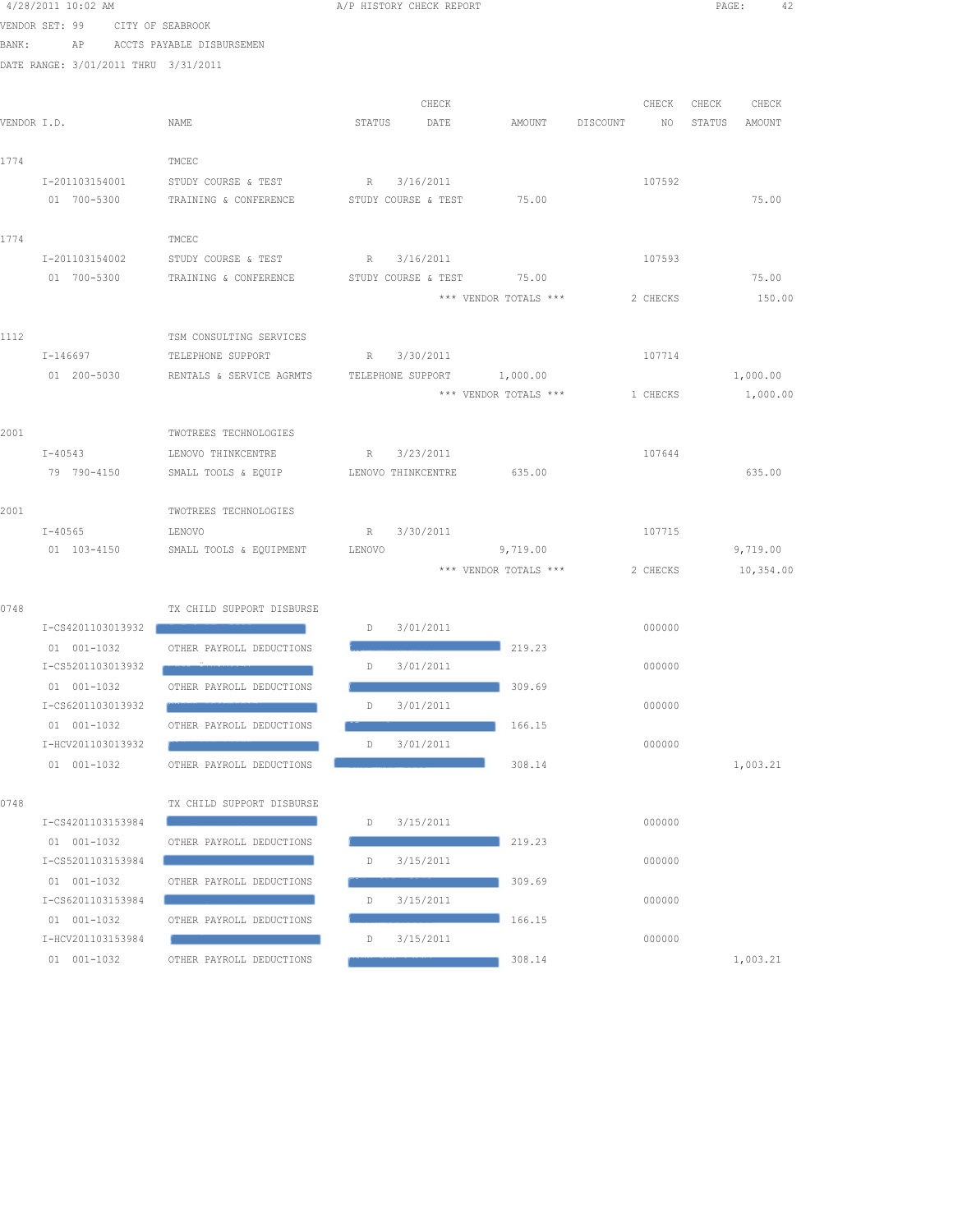|             | 4/28/2011 10:02 AM                   |                                                                                                                  |        | A/P HISTORY CHECK REPORT |                                 |          |          | PAGE:  | 43       |  |
|-------------|--------------------------------------|------------------------------------------------------------------------------------------------------------------|--------|--------------------------|---------------------------------|----------|----------|--------|----------|--|
|             | VENDOR SET: 99<br>CITY OF SEABROOK   |                                                                                                                  |        |                          |                                 |          |          |        |          |  |
| BANK:       | AP                                   | ACCTS PAYABLE DISBURSEMEN                                                                                        |        |                          |                                 |          |          |        |          |  |
|             | DATE RANGE: 3/01/2011 THRU 3/31/2011 |                                                                                                                  |        |                          |                                 |          |          |        |          |  |
|             |                                      |                                                                                                                  |        |                          |                                 |          |          |        |          |  |
|             |                                      |                                                                                                                  |        | CHECK                    |                                 |          | CHECK    | CHECK  | CHECK    |  |
| VENDOR I.D. |                                      | NAME                                                                                                             | STATUS | DATE                     | AMOUNT                          | DISCOUNT | NO       | STATUS | AMOUNT   |  |
| 0748        |                                      | TX CHILD SUPPORT DISBURSE                                                                                        |        |                          |                                 |          |          |        |          |  |
|             | I-CS4201103294042                    |                                                                                                                  | D      | 3/29/2011                |                                 |          | 000000   |        |          |  |
|             | 01 001-1032                          | OTHER PAYROLL DEDUCTIONS                                                                                         |        |                          | 219.23                          |          |          |        |          |  |
|             | I-CS5201103294042                    |                                                                                                                  | D      | 3/29/2011                |                                 |          | 000000   |        |          |  |
|             | 01 001-1032                          | OTHER PAYROLL DEDUCTIONS                                                                                         |        |                          | 309.69                          |          |          |        |          |  |
|             | I-CS6201103294042                    |                                                                                                                  | D      | 3/29/2011                |                                 |          | 000000   |        |          |  |
|             | 01 001-1032                          | OTHER PAYROLL DEDUCTIONS                                                                                         |        |                          | 166.15                          |          |          |        |          |  |
|             | I-HCV201103294042                    |                                                                                                                  | D      | 3/29/2011                |                                 |          | 000000   |        |          |  |
|             | 01 001-1032                          | OTHER PAYROLL DEDUCTIONS                                                                                         |        |                          | 308.14                          |          |          |        | 1,003.21 |  |
|             |                                      |                                                                                                                  |        |                          | *** VENDOR TOTALS ***           |          | 3 CHECKS |        | 3,009.63 |  |
|             |                                      |                                                                                                                  |        |                          |                                 |          |          |        |          |  |
| 1628        |                                      | TX CHILD SUPPORT DISBURSEMENT                                                                                    |        |                          |                                 |          |          |        |          |  |
|             | I-CS2201103013932                    |                                                                                                                  | D      | 3/01/2011                |                                 |          | 000000   |        |          |  |
|             | 01 001-1032                          | OTHER PAYROLL DEDUCTIONS                                                                                         |        |                          | 293.06                          |          |          |        | 293.06   |  |
|             |                                      |                                                                                                                  |        |                          |                                 |          |          |        |          |  |
| 1628        |                                      | TX CHILD SUPPORT DISBURSEMENT                                                                                    |        |                          |                                 |          |          |        |          |  |
|             | I-CS2201103153984                    | C                                                                                                                | D      | 3/15/2011                |                                 |          | 000000   |        |          |  |
|             | 01 001-1032                          | OTHER PAYROLL DEDUCTIONS                                                                                         |        |                          | 293.06                          |          |          |        | 293.06   |  |
|             |                                      |                                                                                                                  |        |                          |                                 |          |          |        |          |  |
| 1628        |                                      | TX CHILD SUPPORT DISBURSEMENT                                                                                    |        |                          |                                 |          |          |        |          |  |
|             | I-CS2201103294042                    | Constitution of the constitution of the constitution of the constitution of the constitution of the constitution | D      | 3/29/2011                |                                 |          | 000000   |        |          |  |
|             | 01 001-1032                          | OTHER PAYROLL DEDUCTIONS                                                                                         |        |                          | 293.06<br>*** VENDOR TOTALS *** |          | 3 CHECKS |        | 293.06   |  |
|             |                                      |                                                                                                                  |        |                          |                                 |          |          |        | 879.18   |  |
| 0217        |                                      | TX MUNICIPAL POLICE ASSN                                                                                         |        |                          |                                 |          |          |        |          |  |
|             | I-TPA201103013932                    | EMPLOYEE DEDUCTIONS                                                                                              | R      | 3/02/2011                |                                 |          | 107457   |        |          |  |
|             | 01 001-1032                          | OTHER PAYROLL DEDUCTIONS                                                                                         |        | EMPLOYEE DEDUCTIONS      | 413.44                          |          |          |        | 413.44   |  |
|             |                                      |                                                                                                                  |        |                          |                                 |          |          |        |          |  |
| 0217        |                                      | TX MUNICIPAL POLICE ASSN                                                                                         |        |                          |                                 |          |          |        |          |  |
|             |                                      | I-TPA201103153984 EMPLOYEE DEDUCTIONS                                                                            |        | R 3/16/2011              |                                 |          | 107594   |        |          |  |
|             |                                      |                                                                                                                  |        | EMPLOYEE DEDUCTIONS      | 413.44                          |          |          |        | 413.44   |  |
|             |                                      |                                                                                                                  |        |                          |                                 |          |          |        |          |  |
| 0217        |                                      | TX MUNICIPAL POLICE ASSN                                                                                         |        |                          |                                 |          |          |        |          |  |
|             |                                      | I-TPA201103294042 EMPLOYEE DEDUCTIONS                                                                            |        | R 3/30/2011              |                                 |          | 107716   |        |          |  |
|             |                                      | 01 001-1032 OTHER PAYROLL DEDUCTIONS EMPLOYEE DEDUCTIONS 413.44                                                  |        |                          |                                 |          |          |        | 413.44   |  |
|             |                                      |                                                                                                                  |        |                          | *** VENDOR TOTALS ***           |          | 3 CHECKS |        | 1,240.32 |  |
|             |                                      |                                                                                                                  |        |                          |                                 |          |          |        |          |  |
| 1426        |                                      | TYLER TECHNOLOGIES - INCODE DI                                                                                   |        |                          |                                 |          |          |        |          |  |
|             | $I-9401$                             | FEB11 WEBSITE MAINTENANCE R 3/02/2011                                                                            |        |                          |                                 |          | 107458   |        |          |  |
|             | 20 905-5030                          | RENTALS & SERVICE AGRMTS FEB11 WEBSITE MAINTE                                                                    |        |                          | 190.00                          |          |          |        |          |  |
|             | I-9402                               | FEB11 MAINTENANCE FEE                                                                                            |        | R 3/02/2011              |                                 |          | 107458   |        |          |  |
|             | 01 700-5030                          | RENTALS & SERVICE AGRMTS                                                                                         |        | FEB11 MAINTENANCE FE     | 150.00                          |          |          |        | 340.00   |  |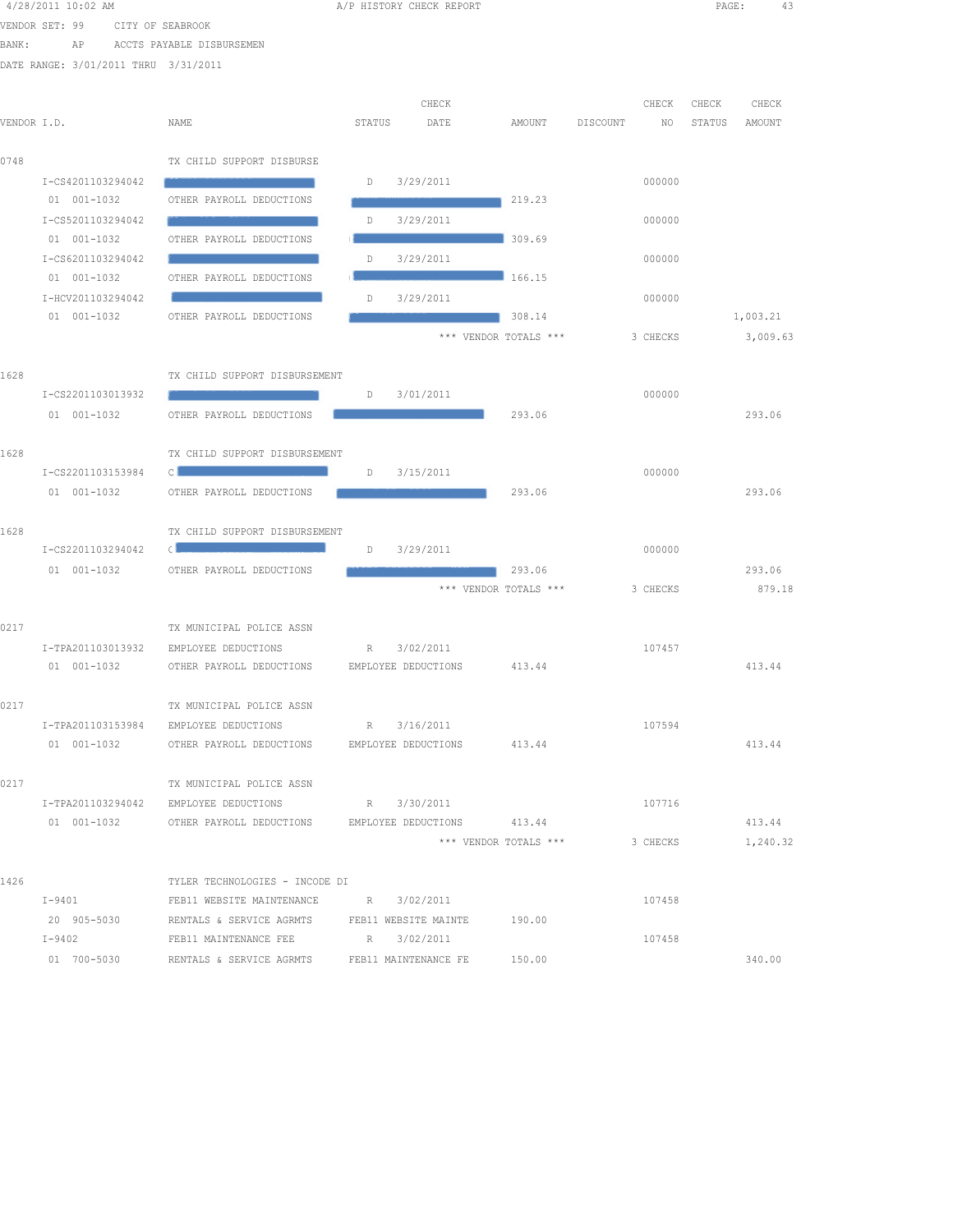|      | 4/28/2011 10:02 AM                   |                                                                  | A/P HISTORY CHECK REPORT |       |                                  |          | PAGE: |                   | 44 |
|------|--------------------------------------|------------------------------------------------------------------|--------------------------|-------|----------------------------------|----------|-------|-------------------|----|
|      | VENDOR SET: 99 CITY OF SEABROOK      |                                                                  |                          |       |                                  |          |       |                   |    |
|      | BANK: AP ACCTS PAYABLE DISBURSEMEN   |                                                                  |                          |       |                                  |          |       |                   |    |
|      | DATE RANGE: 3/01/2011 THRU 3/31/2011 |                                                                  |                          |       |                                  |          |       |                   |    |
|      |                                      |                                                                  |                          |       |                                  |          |       |                   |    |
|      |                                      |                                                                  |                          | CHECK |                                  |          |       | CHECK CHECK CHECK |    |
|      | VENDOR I.D.                          | NAME                                                             | STATUS DATE              |       | AMOUNT DISCOUNT NO STATUS AMOUNT |          |       |                   |    |
|      |                                      |                                                                  |                          |       |                                  |          |       |                   |    |
| 1426 |                                      | TYLER TECHNOLOGIES - INCODE DI                                   |                          |       |                                  |          |       |                   |    |
|      | $I - 10037$                          | W-2 FILING                                                       | R 3/09/2011              |       |                                  | 107530   |       |                   |    |
|      | 01 107-4010                          | OFFICE SUPPLIES W-2 FILING                                       |                          |       | 1,692.00                         |          |       | 1,692.00          |    |
|      |                                      |                                                                  |                          |       |                                  |          |       |                   |    |
| 1426 |                                      | TYLER TECHNOLOGIES - INCODE DI                                   |                          |       |                                  |          |       |                   |    |
|      | I-10041 HR BASE PKG                  |                                                                  | R 3/09/2011              |       |                                  | 107531   |       |                   |    |
|      |                                      | 03 301-6031 SOFTWARE >\$5000 HR BASE PKG                         |                          |       | 4,125.00                         |          |       | 4,125.00          |    |
|      |                                      |                                                                  |                          |       |                                  |          |       |                   |    |
| 1426 |                                      | TYLER TECHNOLOGIES - INCODE DI                                   |                          |       |                                  |          |       |                   |    |
|      | I-10109                              | HR BASE PKG                                                      | R 3/16/2011              |       |                                  | 107595   |       |                   |    |
|      | 03 301-4151                          | SOFTWARE <\$5000 HR BASE PKG                                     |                          |       | 6,381.62                         |          |       | 6,381.62          |    |
|      |                                      |                                                                  |                          |       |                                  |          |       |                   |    |
| 1426 |                                      | TYLER TECHNOLOGIES - INCODE DI                                   |                          |       |                                  |          |       |                   |    |
|      | $I - 10560$                          | ONLINE TRAINING R 3/23/2011                                      |                          |       |                                  | 107645   |       |                   |    |
|      | 01 102-5300                          | TRAINING & CONFERENCE ONLINE TRAINING 1,118.00                   |                          |       |                                  |          |       | 1,118.00          |    |
|      |                                      |                                                                  |                          |       |                                  |          |       |                   |    |
| 1426 |                                      | TYLER TECHNOLOGIES - INCODE DI                                   |                          |       |                                  |          |       |                   |    |
|      |                                      | I-10892 UTILITY BILLING MONTHLY FEE R 3/23/2011                  |                          |       |                                  | 107646   |       |                   |    |
|      |                                      | 20 905-5030 RENTALS & SERVICE AGRMTS UTILITY BILLING MONT 190.00 |                          |       |                                  |          |       | 190.00            |    |
|      |                                      |                                                                  |                          |       |                                  |          |       |                   |    |
| 1426 |                                      | TYLER TECHNOLOGIES - INCODE DI                                   |                          |       |                                  |          |       |                   |    |
|      | I-10893                              | COURT COMPONENT FEE                                              | R 3/23/2011              |       |                                  | 107647   |       |                   |    |
|      | 01 700-5030                          | RENTALS & SERVICE AGRMTS  COURT COMPONENT FEE  150.00            |                          |       |                                  |          |       | 150.00            |    |
|      |                                      |                                                                  |                          |       | *** VENDOR TOTALS ***            | 7 CHECKS |       | 13,996.62         |    |
|      |                                      |                                                                  |                          |       |                                  |          |       |                   |    |
| 0207 |                                      | UNUM LIFE INS                                                    |                          |       |                                  |          |       |                   |    |
|      | I-201103093981 PREMIUM               |                                                                  | R 3/09/2011              |       |                                  | 107532   |       |                   |    |
|      |                                      | 01 001-1033 UNIM INSURANCE DEDUCTS PREMIUM                       |                          |       | 98.10                            |          |       |                   |    |
|      | $01 100 - 3120$                      | HOSPITALIZATION                                                  | PREMIUM                  |       | 27.70                            |          |       |                   |    |
|      | 01 102-3120                          | HOSPITALIZATION                                                  | PREMIUM                  |       | 58.13                            |          |       |                   |    |
|      | 01 106-3120                          | HOSPITALIZATION                                                  | PREMIUM                  |       | 3.50                             |          |       |                   |    |
|      | 50 501-3120                          | HOSPITALIZATION                                                  | PREMIUM                  |       | 41.45                            |          |       |                   |    |
|      | 01 220-3120                          | HOSPITALIZATION                                                  | PREMIUM                  |       | 8.15                             |          |       |                   |    |
|      | 01 102-3020                          | EDC HOSPITALIZATION                                              | PREMIUM                  |       | 2.80                             |          |       |                   |    |
|      | 01 103-3120                          | HOSPITALIZATION                                                  | PREMIUM                  |       | 4.10                             |          |       |                   |    |
|      | 01 200-3120                          | HOSPITALIZATION                                                  | PREMIUM                  |       | 145.85                           |          |       |                   |    |
|      | 01 210-3120                          | HOSPITALIZATION                                                  | PREMIUM                  |       | 3.30                             |          |       |                   |    |
|      | 01 400-3120                          | HOSPITALIZATION                                                  | PREMIUM                  |       | 22.10                            |          |       |                   |    |
|      | 01 500-3120                          | HOSPITALIZATION                                                  | PREMIUM                  |       | 54.63                            |          |       |                   |    |
|      | 01 600-3120                          | HOSPITALIZATION                                                  | PREMIUM                  |       | 31.20                            |          |       |                   |    |
|      | 01 700-3120                          | HOSPITALIZATION                                                  | PREMIUM                  |       | 26.75                            |          |       |                   |    |
|      |                                      |                                                                  |                          |       |                                  |          |       |                   |    |

 902-3120 HOSPITALIZATION PREMIUM 23.18 905-3120 HOSPITALIZATION PREMIUM 12.60

912-3120 HOSPITALIZATION PREMIUM 30.46 594.00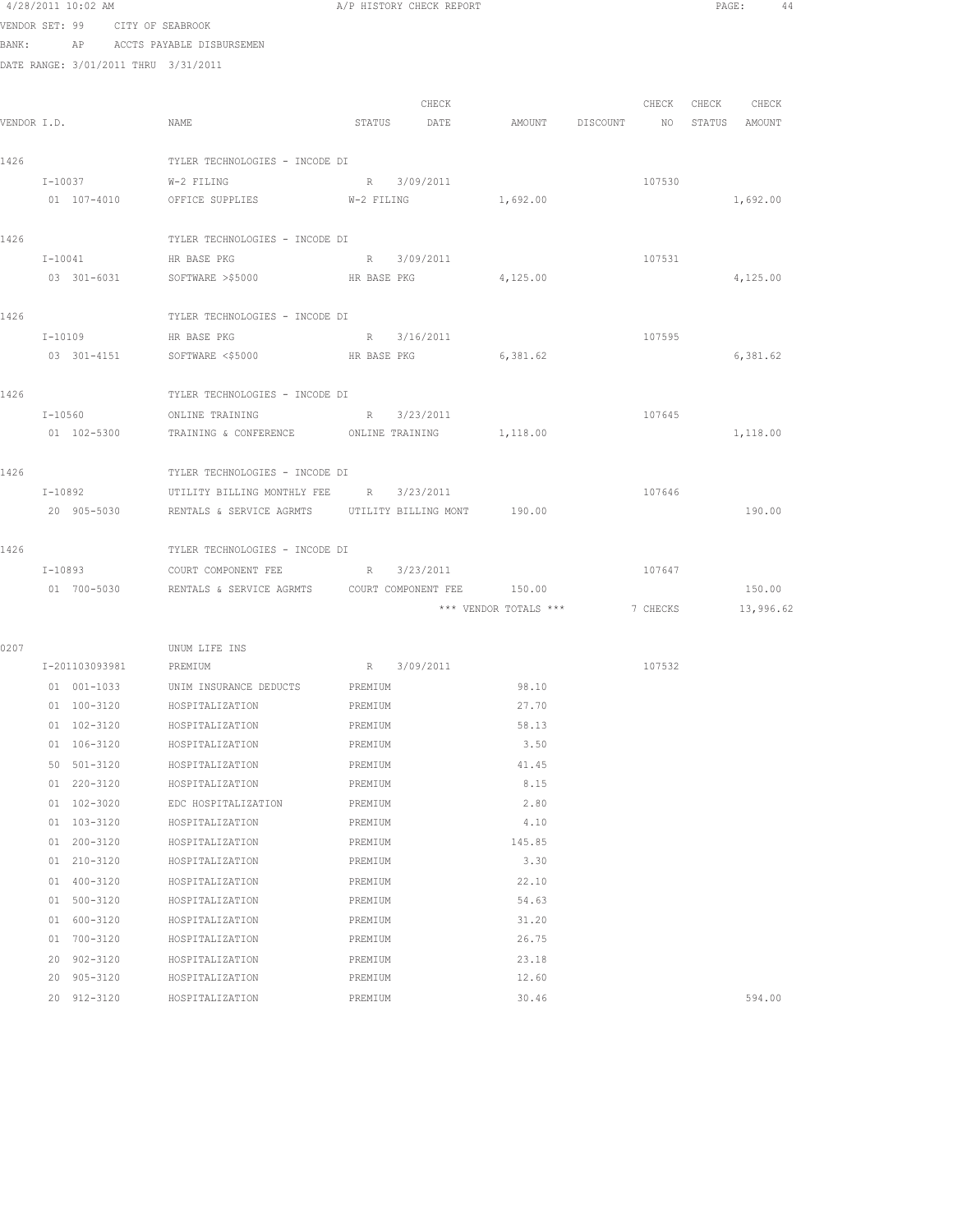#### 4/28/2011 10:02 AM A/P HISTORY CHECK REPORT PAGE: 45

VENDOR SET: 99 CITY OF SEABROOK

BANK: AP ACCTS PAYABLE DISBURSEMEN

DATE RANGE: 3/01/2011 THRU 3/31/2011

| UNUM LIFE INS<br>I-201103234041<br>INSURANCE PREMIUMS<br>3/23/2011<br>107648<br>R<br>98.10<br>01 001-1033<br>UNIM INSURANCE DEDUCTS<br>INSURANCE PREMIUMS<br>01 100-3120<br>27.70<br>HOSPITALIZATION<br>INSURANCE PREMIUMS<br>01 102-3120<br>58.13<br>HOSPITALIZATION<br>INSURANCE PREMIUMS<br>01 106-3120<br>HOSPITALIZATION<br>INSURANCE PREMIUMS<br>3.50<br>50 501-3120<br>HOSPITALIZATION<br>INSURANCE PREMIUMS<br>41.45<br>01 220-3120<br>8.15<br>HOSPITALIZATION<br>INSURANCE PREMIUMS<br>01 102-3020<br>EDC HOSPITALIZATION<br>INSURANCE PREMIUMS<br>2.80<br>01 103-3120<br>HOSPITALIZATION<br>INSURANCE PREMIUMS<br>4.10<br>01 200-3120<br>HOSPITALIZATION<br>INSURANCE PREMIUMS<br>143.35<br>01 210-3120<br>HOSPITALIZATION<br>INSURANCE PREMIUMS<br>3.30<br>01 400-3120<br>HOSPITALIZATION<br>INSURANCE PREMIUMS<br>22.10<br>01 500-3120<br>HOSPITALIZATION<br>INSURANCE PREMIUMS<br>54.63<br>01 600-3120<br>31.20<br>HOSPITALIZATION<br>INSURANCE PREMIUMS<br>01 700-3120<br>18.35<br>HOSPITALIZATION<br>INSURANCE PREMIUMS<br>20 902-3120<br>23.18<br>HOSPITALIZATION<br>INSURANCE PREMIUMS<br>20 905-3120<br>HOSPITALIZATION<br>INSURANCE PREMIUMS<br>12.60<br>20 912-3120<br>HOSPITALIZATION<br>INSURANCE PREMIUMS<br>30.46<br>*** VENDOR TOTALS ***<br>2 CHECKS<br>1979<br>UNUM LIFE INSURANCE<br>3/09/2011<br>107534<br>I-201103093980<br>PREMIUM<br>R<br>01 001-1033<br>UNIM INSURANCE DEDUCTS<br>PREMIUM<br>2,181.84<br>01 100-3120<br>HOSPITALIZATION<br>PREMIUM<br>63.46<br>225.06<br>01 102-3120<br>HOSPITALIZATION<br>PREMIUM<br>01 106-3120<br>28.20<br>HOSPITALIZATION<br>PREMIUM<br>36.56<br>01 102-3020<br>EDC HOSPITALIZATION<br>PREMIUM<br>01 103-3120<br>41.74<br>HOSPITALIZATION<br>PREMIUM<br>01 200-3120<br>HOSPITALIZATION<br>744.80<br>PREMIUM<br>64.23<br>01 220-3120<br>HOSPITALIZATION<br>PREMIUM<br>50 501-3120<br>179.76<br>HOSPITALIZATION<br>PREMIUM<br>01 210-3120<br>20.40<br>HOSPITALIZATION<br>PREMIUM<br>97.96<br>01 400-3120<br>HOSPITALIZATION<br>PREMIUM<br>01 500-3120<br>178.13<br>HOSPITALIZATION<br>PREMIUM<br>142.33<br>01 600-3120<br>HOSPITALIZATION<br>PREMIUM<br>69.01<br>01 700-3120<br>HOSPITALIZATION<br>PREMIUM<br>20 902-3120<br>139.43<br>HOSPITALIZATION<br>PREMIUM<br>20 905-3120<br>51.92<br>HOSPITALIZATION<br>PREMIUM<br>20 912-3120<br>108.21<br>HOSPITALIZATION<br>PREMIUM | VENDOR I.D. |  | NAME | STATUS | CHECK<br>DATE | AMOUNT | DISCOUNT | CHECK<br>NO | CHECK<br>STATUS | CHECK<br>AMOUNT |
|---------------------------------------------------------------------------------------------------------------------------------------------------------------------------------------------------------------------------------------------------------------------------------------------------------------------------------------------------------------------------------------------------------------------------------------------------------------------------------------------------------------------------------------------------------------------------------------------------------------------------------------------------------------------------------------------------------------------------------------------------------------------------------------------------------------------------------------------------------------------------------------------------------------------------------------------------------------------------------------------------------------------------------------------------------------------------------------------------------------------------------------------------------------------------------------------------------------------------------------------------------------------------------------------------------------------------------------------------------------------------------------------------------------------------------------------------------------------------------------------------------------------------------------------------------------------------------------------------------------------------------------------------------------------------------------------------------------------------------------------------------------------------------------------------------------------------------------------------------------------------------------------------------------------------------------------------------------------------------------------------------------------------------------------------------------------------------------------------------------------------------------------------------------------------------------------------------------------------------------------------------------------------------------------------------------------------------------------------|-------------|--|------|--------|---------------|--------|----------|-------------|-----------------|-----------------|
|                                                                                                                                                                                                                                                                                                                                                                                                                                                                                                                                                                                                                                                                                                                                                                                                                                                                                                                                                                                                                                                                                                                                                                                                                                                                                                                                                                                                                                                                                                                                                                                                                                                                                                                                                                                                                                                                                                                                                                                                                                                                                                                                                                                                                                                                                                                                                   | 0207        |  |      |        |               |        |          |             |                 |                 |
|                                                                                                                                                                                                                                                                                                                                                                                                                                                                                                                                                                                                                                                                                                                                                                                                                                                                                                                                                                                                                                                                                                                                                                                                                                                                                                                                                                                                                                                                                                                                                                                                                                                                                                                                                                                                                                                                                                                                                                                                                                                                                                                                                                                                                                                                                                                                                   |             |  |      |        |               |        |          |             |                 |                 |
|                                                                                                                                                                                                                                                                                                                                                                                                                                                                                                                                                                                                                                                                                                                                                                                                                                                                                                                                                                                                                                                                                                                                                                                                                                                                                                                                                                                                                                                                                                                                                                                                                                                                                                                                                                                                                                                                                                                                                                                                                                                                                                                                                                                                                                                                                                                                                   |             |  |      |        |               |        |          |             |                 |                 |
|                                                                                                                                                                                                                                                                                                                                                                                                                                                                                                                                                                                                                                                                                                                                                                                                                                                                                                                                                                                                                                                                                                                                                                                                                                                                                                                                                                                                                                                                                                                                                                                                                                                                                                                                                                                                                                                                                                                                                                                                                                                                                                                                                                                                                                                                                                                                                   |             |  |      |        |               |        |          |             |                 |                 |
|                                                                                                                                                                                                                                                                                                                                                                                                                                                                                                                                                                                                                                                                                                                                                                                                                                                                                                                                                                                                                                                                                                                                                                                                                                                                                                                                                                                                                                                                                                                                                                                                                                                                                                                                                                                                                                                                                                                                                                                                                                                                                                                                                                                                                                                                                                                                                   |             |  |      |        |               |        |          |             |                 |                 |
|                                                                                                                                                                                                                                                                                                                                                                                                                                                                                                                                                                                                                                                                                                                                                                                                                                                                                                                                                                                                                                                                                                                                                                                                                                                                                                                                                                                                                                                                                                                                                                                                                                                                                                                                                                                                                                                                                                                                                                                                                                                                                                                                                                                                                                                                                                                                                   |             |  |      |        |               |        |          |             |                 |                 |
|                                                                                                                                                                                                                                                                                                                                                                                                                                                                                                                                                                                                                                                                                                                                                                                                                                                                                                                                                                                                                                                                                                                                                                                                                                                                                                                                                                                                                                                                                                                                                                                                                                                                                                                                                                                                                                                                                                                                                                                                                                                                                                                                                                                                                                                                                                                                                   |             |  |      |        |               |        |          |             |                 |                 |
|                                                                                                                                                                                                                                                                                                                                                                                                                                                                                                                                                                                                                                                                                                                                                                                                                                                                                                                                                                                                                                                                                                                                                                                                                                                                                                                                                                                                                                                                                                                                                                                                                                                                                                                                                                                                                                                                                                                                                                                                                                                                                                                                                                                                                                                                                                                                                   |             |  |      |        |               |        |          |             |                 |                 |
|                                                                                                                                                                                                                                                                                                                                                                                                                                                                                                                                                                                                                                                                                                                                                                                                                                                                                                                                                                                                                                                                                                                                                                                                                                                                                                                                                                                                                                                                                                                                                                                                                                                                                                                                                                                                                                                                                                                                                                                                                                                                                                                                                                                                                                                                                                                                                   |             |  |      |        |               |        |          |             |                 |                 |
|                                                                                                                                                                                                                                                                                                                                                                                                                                                                                                                                                                                                                                                                                                                                                                                                                                                                                                                                                                                                                                                                                                                                                                                                                                                                                                                                                                                                                                                                                                                                                                                                                                                                                                                                                                                                                                                                                                                                                                                                                                                                                                                                                                                                                                                                                                                                                   |             |  |      |        |               |        |          |             |                 |                 |
|                                                                                                                                                                                                                                                                                                                                                                                                                                                                                                                                                                                                                                                                                                                                                                                                                                                                                                                                                                                                                                                                                                                                                                                                                                                                                                                                                                                                                                                                                                                                                                                                                                                                                                                                                                                                                                                                                                                                                                                                                                                                                                                                                                                                                                                                                                                                                   |             |  |      |        |               |        |          |             |                 |                 |
|                                                                                                                                                                                                                                                                                                                                                                                                                                                                                                                                                                                                                                                                                                                                                                                                                                                                                                                                                                                                                                                                                                                                                                                                                                                                                                                                                                                                                                                                                                                                                                                                                                                                                                                                                                                                                                                                                                                                                                                                                                                                                                                                                                                                                                                                                                                                                   |             |  |      |        |               |        |          |             |                 |                 |
|                                                                                                                                                                                                                                                                                                                                                                                                                                                                                                                                                                                                                                                                                                                                                                                                                                                                                                                                                                                                                                                                                                                                                                                                                                                                                                                                                                                                                                                                                                                                                                                                                                                                                                                                                                                                                                                                                                                                                                                                                                                                                                                                                                                                                                                                                                                                                   |             |  |      |        |               |        |          |             |                 |                 |
|                                                                                                                                                                                                                                                                                                                                                                                                                                                                                                                                                                                                                                                                                                                                                                                                                                                                                                                                                                                                                                                                                                                                                                                                                                                                                                                                                                                                                                                                                                                                                                                                                                                                                                                                                                                                                                                                                                                                                                                                                                                                                                                                                                                                                                                                                                                                                   |             |  |      |        |               |        |          |             |                 |                 |
|                                                                                                                                                                                                                                                                                                                                                                                                                                                                                                                                                                                                                                                                                                                                                                                                                                                                                                                                                                                                                                                                                                                                                                                                                                                                                                                                                                                                                                                                                                                                                                                                                                                                                                                                                                                                                                                                                                                                                                                                                                                                                                                                                                                                                                                                                                                                                   |             |  |      |        |               |        |          |             |                 |                 |
|                                                                                                                                                                                                                                                                                                                                                                                                                                                                                                                                                                                                                                                                                                                                                                                                                                                                                                                                                                                                                                                                                                                                                                                                                                                                                                                                                                                                                                                                                                                                                                                                                                                                                                                                                                                                                                                                                                                                                                                                                                                                                                                                                                                                                                                                                                                                                   |             |  |      |        |               |        |          |             |                 |                 |
|                                                                                                                                                                                                                                                                                                                                                                                                                                                                                                                                                                                                                                                                                                                                                                                                                                                                                                                                                                                                                                                                                                                                                                                                                                                                                                                                                                                                                                                                                                                                                                                                                                                                                                                                                                                                                                                                                                                                                                                                                                                                                                                                                                                                                                                                                                                                                   |             |  |      |        |               |        |          |             |                 |                 |
|                                                                                                                                                                                                                                                                                                                                                                                                                                                                                                                                                                                                                                                                                                                                                                                                                                                                                                                                                                                                                                                                                                                                                                                                                                                                                                                                                                                                                                                                                                                                                                                                                                                                                                                                                                                                                                                                                                                                                                                                                                                                                                                                                                                                                                                                                                                                                   |             |  |      |        |               |        |          |             |                 |                 |
|                                                                                                                                                                                                                                                                                                                                                                                                                                                                                                                                                                                                                                                                                                                                                                                                                                                                                                                                                                                                                                                                                                                                                                                                                                                                                                                                                                                                                                                                                                                                                                                                                                                                                                                                                                                                                                                                                                                                                                                                                                                                                                                                                                                                                                                                                                                                                   |             |  |      |        |               |        |          |             |                 | 583.10          |
|                                                                                                                                                                                                                                                                                                                                                                                                                                                                                                                                                                                                                                                                                                                                                                                                                                                                                                                                                                                                                                                                                                                                                                                                                                                                                                                                                                                                                                                                                                                                                                                                                                                                                                                                                                                                                                                                                                                                                                                                                                                                                                                                                                                                                                                                                                                                                   |             |  |      |        |               |        |          |             |                 | 1,177.10        |
|                                                                                                                                                                                                                                                                                                                                                                                                                                                                                                                                                                                                                                                                                                                                                                                                                                                                                                                                                                                                                                                                                                                                                                                                                                                                                                                                                                                                                                                                                                                                                                                                                                                                                                                                                                                                                                                                                                                                                                                                                                                                                                                                                                                                                                                                                                                                                   |             |  |      |        |               |        |          |             |                 |                 |
|                                                                                                                                                                                                                                                                                                                                                                                                                                                                                                                                                                                                                                                                                                                                                                                                                                                                                                                                                                                                                                                                                                                                                                                                                                                                                                                                                                                                                                                                                                                                                                                                                                                                                                                                                                                                                                                                                                                                                                                                                                                                                                                                                                                                                                                                                                                                                   |             |  |      |        |               |        |          |             |                 |                 |
|                                                                                                                                                                                                                                                                                                                                                                                                                                                                                                                                                                                                                                                                                                                                                                                                                                                                                                                                                                                                                                                                                                                                                                                                                                                                                                                                                                                                                                                                                                                                                                                                                                                                                                                                                                                                                                                                                                                                                                                                                                                                                                                                                                                                                                                                                                                                                   |             |  |      |        |               |        |          |             |                 |                 |
|                                                                                                                                                                                                                                                                                                                                                                                                                                                                                                                                                                                                                                                                                                                                                                                                                                                                                                                                                                                                                                                                                                                                                                                                                                                                                                                                                                                                                                                                                                                                                                                                                                                                                                                                                                                                                                                                                                                                                                                                                                                                                                                                                                                                                                                                                                                                                   |             |  |      |        |               |        |          |             |                 |                 |
|                                                                                                                                                                                                                                                                                                                                                                                                                                                                                                                                                                                                                                                                                                                                                                                                                                                                                                                                                                                                                                                                                                                                                                                                                                                                                                                                                                                                                                                                                                                                                                                                                                                                                                                                                                                                                                                                                                                                                                                                                                                                                                                                                                                                                                                                                                                                                   |             |  |      |        |               |        |          |             |                 |                 |
|                                                                                                                                                                                                                                                                                                                                                                                                                                                                                                                                                                                                                                                                                                                                                                                                                                                                                                                                                                                                                                                                                                                                                                                                                                                                                                                                                                                                                                                                                                                                                                                                                                                                                                                                                                                                                                                                                                                                                                                                                                                                                                                                                                                                                                                                                                                                                   |             |  |      |        |               |        |          |             |                 |                 |
|                                                                                                                                                                                                                                                                                                                                                                                                                                                                                                                                                                                                                                                                                                                                                                                                                                                                                                                                                                                                                                                                                                                                                                                                                                                                                                                                                                                                                                                                                                                                                                                                                                                                                                                                                                                                                                                                                                                                                                                                                                                                                                                                                                                                                                                                                                                                                   |             |  |      |        |               |        |          |             |                 |                 |
|                                                                                                                                                                                                                                                                                                                                                                                                                                                                                                                                                                                                                                                                                                                                                                                                                                                                                                                                                                                                                                                                                                                                                                                                                                                                                                                                                                                                                                                                                                                                                                                                                                                                                                                                                                                                                                                                                                                                                                                                                                                                                                                                                                                                                                                                                                                                                   |             |  |      |        |               |        |          |             |                 |                 |
|                                                                                                                                                                                                                                                                                                                                                                                                                                                                                                                                                                                                                                                                                                                                                                                                                                                                                                                                                                                                                                                                                                                                                                                                                                                                                                                                                                                                                                                                                                                                                                                                                                                                                                                                                                                                                                                                                                                                                                                                                                                                                                                                                                                                                                                                                                                                                   |             |  |      |        |               |        |          |             |                 |                 |
|                                                                                                                                                                                                                                                                                                                                                                                                                                                                                                                                                                                                                                                                                                                                                                                                                                                                                                                                                                                                                                                                                                                                                                                                                                                                                                                                                                                                                                                                                                                                                                                                                                                                                                                                                                                                                                                                                                                                                                                                                                                                                                                                                                                                                                                                                                                                                   |             |  |      |        |               |        |          |             |                 |                 |
|                                                                                                                                                                                                                                                                                                                                                                                                                                                                                                                                                                                                                                                                                                                                                                                                                                                                                                                                                                                                                                                                                                                                                                                                                                                                                                                                                                                                                                                                                                                                                                                                                                                                                                                                                                                                                                                                                                                                                                                                                                                                                                                                                                                                                                                                                                                                                   |             |  |      |        |               |        |          |             |                 |                 |
|                                                                                                                                                                                                                                                                                                                                                                                                                                                                                                                                                                                                                                                                                                                                                                                                                                                                                                                                                                                                                                                                                                                                                                                                                                                                                                                                                                                                                                                                                                                                                                                                                                                                                                                                                                                                                                                                                                                                                                                                                                                                                                                                                                                                                                                                                                                                                   |             |  |      |        |               |        |          |             |                 |                 |
|                                                                                                                                                                                                                                                                                                                                                                                                                                                                                                                                                                                                                                                                                                                                                                                                                                                                                                                                                                                                                                                                                                                                                                                                                                                                                                                                                                                                                                                                                                                                                                                                                                                                                                                                                                                                                                                                                                                                                                                                                                                                                                                                                                                                                                                                                                                                                   |             |  |      |        |               |        |          |             |                 |                 |
|                                                                                                                                                                                                                                                                                                                                                                                                                                                                                                                                                                                                                                                                                                                                                                                                                                                                                                                                                                                                                                                                                                                                                                                                                                                                                                                                                                                                                                                                                                                                                                                                                                                                                                                                                                                                                                                                                                                                                                                                                                                                                                                                                                                                                                                                                                                                                   |             |  |      |        |               |        |          |             |                 |                 |
|                                                                                                                                                                                                                                                                                                                                                                                                                                                                                                                                                                                                                                                                                                                                                                                                                                                                                                                                                                                                                                                                                                                                                                                                                                                                                                                                                                                                                                                                                                                                                                                                                                                                                                                                                                                                                                                                                                                                                                                                                                                                                                                                                                                                                                                                                                                                                   |             |  |      |        |               |        |          |             |                 |                 |
|                                                                                                                                                                                                                                                                                                                                                                                                                                                                                                                                                                                                                                                                                                                                                                                                                                                                                                                                                                                                                                                                                                                                                                                                                                                                                                                                                                                                                                                                                                                                                                                                                                                                                                                                                                                                                                                                                                                                                                                                                                                                                                                                                                                                                                                                                                                                                   |             |  |      |        |               |        |          |             |                 |                 |
|                                                                                                                                                                                                                                                                                                                                                                                                                                                                                                                                                                                                                                                                                                                                                                                                                                                                                                                                                                                                                                                                                                                                                                                                                                                                                                                                                                                                                                                                                                                                                                                                                                                                                                                                                                                                                                                                                                                                                                                                                                                                                                                                                                                                                                                                                                                                                   |             |  |      |        |               |        |          |             |                 |                 |
|                                                                                                                                                                                                                                                                                                                                                                                                                                                                                                                                                                                                                                                                                                                                                                                                                                                                                                                                                                                                                                                                                                                                                                                                                                                                                                                                                                                                                                                                                                                                                                                                                                                                                                                                                                                                                                                                                                                                                                                                                                                                                                                                                                                                                                                                                                                                                   |             |  |      |        |               |        |          |             |                 |                 |
|                                                                                                                                                                                                                                                                                                                                                                                                                                                                                                                                                                                                                                                                                                                                                                                                                                                                                                                                                                                                                                                                                                                                                                                                                                                                                                                                                                                                                                                                                                                                                                                                                                                                                                                                                                                                                                                                                                                                                                                                                                                                                                                                                                                                                                                                                                                                                   |             |  |      |        |               |        |          |             |                 | 4,373.04        |

| ٠ |  |
|---|--|

 UNUM LIFE INSURANCE  $I$ -201103234040 INSURANCE PREMIUM R 3/23/2011 107650 001-1033 UNIM INSURANCE DEDUCTS INSURANCE PREMIUM 2,181.84 100-3120 HOSPITALIZATION INSURANCE PREMIUM 63.46 102-3120 HOSPITALIZATION INSURANCE PREMIUM 225.06 106-3120 HOSPITALIZATION INSURANCE PREMIUM 28.20 102-3020 EDC HOSPITALIZATION INSURANCE PREMIUM 36.56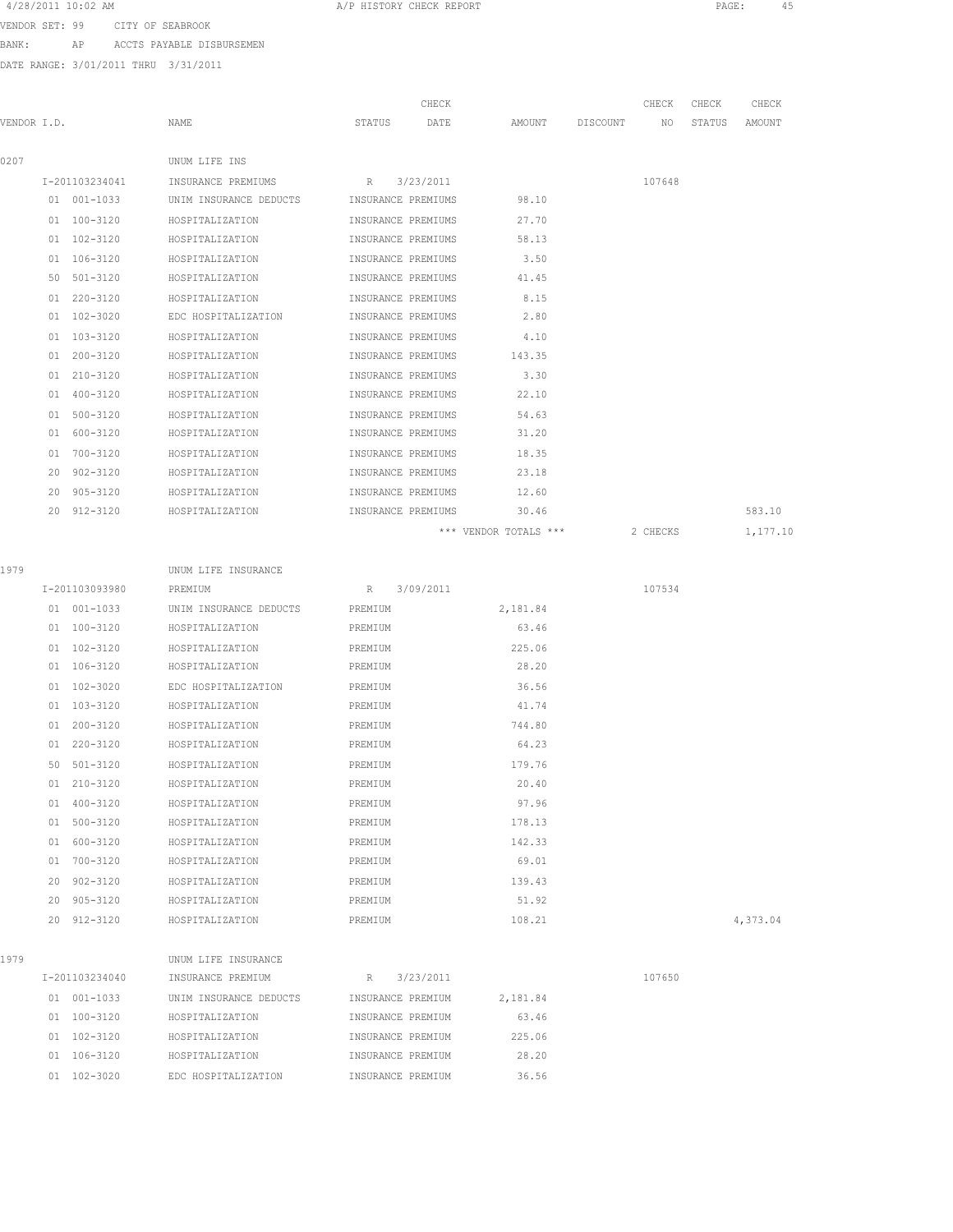| 4/28/2011 10:02 AM |  |  |
|--------------------|--|--|
|--------------------|--|--|

A/P HISTORY CHECK REPORT PAGE: 46

VENDOR SET: 99 CITY OF SEABROOK BANK: AP ACCTS PAYABLE DISBURSEMEN

|             |                               |                                              |                       | CHECK       |                       |          | CHECK    | CHECK  | CHECK    |
|-------------|-------------------------------|----------------------------------------------|-----------------------|-------------|-----------------------|----------|----------|--------|----------|
| VENDOR I.D. |                               | NAME                                         | STATUS                | DATE        | AMOUNT                | DISCOUNT | NO       | STATUS | AMOUNT   |
| 1979        |                               | UNUM LIFE INSURANCE<br>CONT                  |                       |             |                       |          |          |        |          |
|             | I-201103234040                | INSURANCE PREMIUM                            |                       | R 3/23/2011 |                       |          | 107650   |        |          |
|             | 01 103-3120                   | HOSPITALIZATION                              | INSURANCE PREMIUM     |             | 41.74                 |          |          |        |          |
|             | 01 200-3120                   | HOSPITALIZATION                              | INSURANCE PREMIUM     |             | 744.80                |          |          |        |          |
|             | 01 220-3120                   | HOSPITALIZATION                              | INSURANCE PREMIUM     |             | 64.23                 |          |          |        |          |
|             | 50 501-3120                   | HOSPITALIZATION                              | INSURANCE PREMIUM     |             | 179.76                |          |          |        |          |
|             | 01 210-3120                   | HOSPITALIZATION                              | INSURANCE PREMIUM     |             | 20.40                 |          |          |        |          |
|             | $01 400 - 3120$               |                                              | INSURANCE PREMIUM     |             |                       |          |          |        |          |
|             | 01 500-3120                   | HOSPITALIZATION                              |                       |             | 97.96                 |          |          |        |          |
|             |                               | HOSPITALIZATION                              | INSURANCE PREMIUM     |             | 178.13                |          |          |        |          |
|             | 01 600-3120                   | HOSPITALIZATION                              | INSURANCE PREMIUM     |             | 142.33                |          |          |        |          |
|             | 01 700-3120                   | HOSPITALIZATION                              | INSURANCE PREMIUM     |             | 69.01                 |          |          |        |          |
|             | 20 902-3120                   | HOSPITALIZATION                              | INSURANCE PREMIUM     |             | 139.43                |          |          |        |          |
|             | 20 905-3120                   | HOSPITALIZATION                              | INSURANCE PREMIUM     |             | 51.92                 |          |          |        |          |
|             | 20 912-3120                   | HOSPITALIZATION                              | INSURANCE PREMIUM     |             | 108.21                |          |          |        | 4,373.04 |
|             |                               |                                              |                       |             | *** VENDOR TOTALS *** |          | 2 CHECKS |        | 8,746.08 |
| 1323        |                               | UPS                                          |                       |             |                       |          |          |        |          |
|             | I-0000R83F42091               | POSTAGE                                      |                       | R 3/16/2011 |                       |          | 107596   |        |          |
|             | 01 200-4011                   | POSTAGE                                      | POSTAGE               |             | 6.36                  |          |          |        |          |
|             | I-0000R83F42101               | POSTAGE                                      |                       | R 3/16/2011 |                       |          | 107596   |        |          |
|             | 01  200-4011  POSTAGE         |                                              | POSTAGE               |             | 11.99                 |          |          |        | 18.35    |
|             |                               |                                              |                       |             | *** VENDOR TOTALS *** |          | 1 CHECKS |        | 18.35    |
|             |                               |                                              |                       |             |                       |          |          |        |          |
| 2016        |                               | US HEALTH WORKS                              |                       |             |                       |          |          |        |          |
|             | I-201103294072 BASIC PHYSICAL |                                              |                       | R 3/30/2011 |                       |          | 107717   |        |          |
|             | 01  107-3145    DRUG TESTING  |                                              | BASIC PHYSICAL        |             | 30.00                 |          |          |        | 30.00    |
|             |                               |                                              |                       |             | *** VENDOR TOTALS *** |          | 1 CHECKS |        | 30.00    |
|             |                               |                                              |                       |             |                       |          |          |        |          |
| 1590        |                               | UNITED STATES TREASURY                       |                       |             |                       |          |          |        |          |
|             | I-IRS201103013932             | EDDIE GARCIA (459-61-8189) 05/06 R 3/02/2011 |                       |             |                       |          | 107459   |        |          |
|             | 01 001-1032                   | OTHER PAYROLL DEDUCTIONS                     | EDDIE GARCIA (459-61- |             | 50.00                 |          |          |        | 50.00    |
|             |                               |                                              |                       |             | *** VENDOR TOTALS *** |          | 1 CHECKS |        | 50.00    |
|             |                               |                                              |                       |             |                       |          |          |        |          |
| 0776        |                               | USA BLUEBOOK C# 312524                       |                       |             |                       |          |          |        |          |
|             | I-334835                      | <b>BUFFER</b>                                |                       | E 3/02/2011 |                       |          | 999999   |        |          |
|             |                               | 20 912-5120 MAINT-SEWER SYSTEM MINOR BUFFER  |                       |             | 99.85                 |          |          |        | 99.85    |
|             |                               |                                              |                       |             |                       |          |          |        |          |
| 0776        |                               | USA BLUEBOOK C# 312524                       |                       |             |                       |          |          |        |          |
|             | $I - 348753$                  | SAW BLADE                                    |                       | E 3/23/2011 |                       |          | 999999   |        |          |
|             | 20 902-5130                   | MAINT-WATER SYSTEM MINOR SAW BLADE           |                       |             | 234.41                |          |          |        | 234.41   |
|             |                               |                                              |                       |             | *** VENDOR TOTALS *** |          | 2 CHECKS |        | 334.26   |
|             |                               |                                              |                       |             |                       |          |          |        |          |
| 1574        |                               | USA MOBILITY                                 |                       |             |                       |          |          |        |          |
|             | I-U7884838B                   | PAGER                                        |                       | R 3/02/2011 |                       |          | 107460   |        |          |
|             | 01 210-5400                   | TELEPHONE                                    | PAGER                 |             | 17.05                 |          |          |        | 17.05    |
|             |                               |                                              |                       |             | *** VENDOR TOTALS *** |          | 1 CHECKS |        | 17.05    |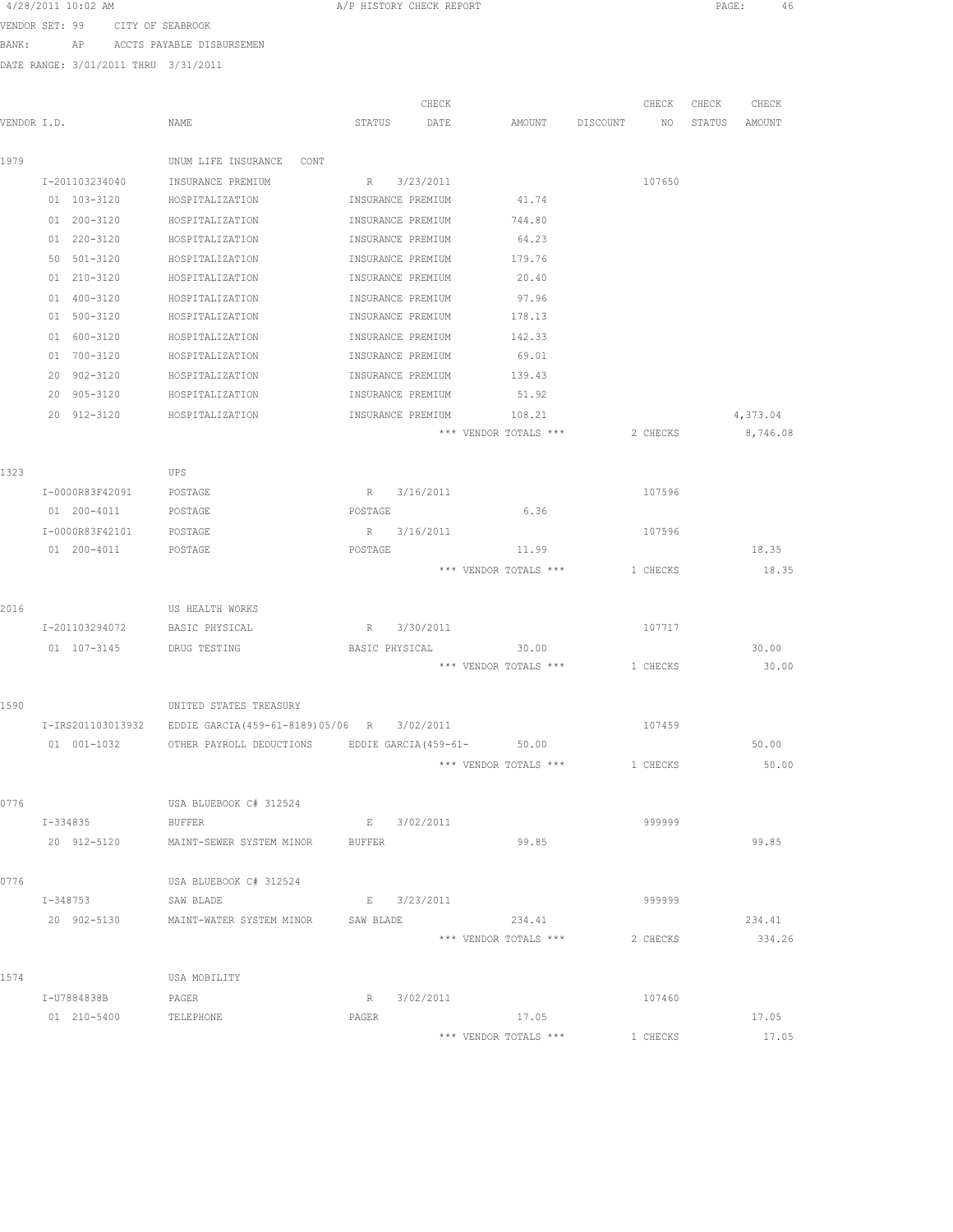| 4/28/2011 10:02 AM             | A/P HISTORY CHECK REPORT | PAGE: |  |
|--------------------------------|--------------------------|-------|--|
| VENDOR SET 49 CITY OF SEARROOK |                          |       |  |

VENDOR SET: 99 CITY OF SEABROOK

BANK: AP ACCTS PAYABLE DISBURSEMEN DATE RANGE: 3/01/2011 THRU 3/31/2011

| VENDOR I.D. |                            | NAME                   | CHECK<br>STATUS<br>DATE | AMOUNT           | DISCOUNT | CHECK<br>NO | CHECK<br>STATUS | CHECK<br>AMOUNT |  |
|-------------|----------------------------|------------------------|-------------------------|------------------|----------|-------------|-----------------|-----------------|--|
|             |                            |                        |                         |                  |          |             |                 |                 |  |
| 0919        |                            | VERIZON WIRELESS       |                         |                  |          |             |                 |                 |  |
|             | I-6542412259               | TELEPHONE              | 3/02/2011<br>R          |                  |          | 107461      |                 |                 |  |
|             | 01 107-5400                | TELEPHONE              | TELEPHONE               | 71.11            |          |             |                 |                 |  |
|             | 01 600-5400                | TELEPHONE              | TELEPHONE               | 272.61           |          |             |                 |                 |  |
|             | 01 103-5400                | TELEPHONE              | TELEPHONE               | 156.47           |          |             |                 |                 |  |
|             | 01 102-5400                | TELEPHONE              | TELEPHONE               | 147.16           |          |             |                 |                 |  |
|             | 01 700-5400                | TELEPHONE              | TELEPHONE               | 103.82           |          |             |                 |                 |  |
|             | 01 500-5400                | TELEPHONE              | TELEPHONE               | 40.69            |          |             |                 |                 |  |
|             | 01 400-5400                | TELEPHONE              | TELEPHONE               | 80.84            |          |             |                 |                 |  |
|             | 20 902-5400                | TELEPHONE              | TELEPHONE               | 138.38           |          |             |                 |                 |  |
|             | 20 912-5400                | TELEPHONE              | TELEPHONE               | 125.57           |          |             |                 |                 |  |
|             | 01 100-5400                | TELEPHONE              | TELEPHONE               | 88.05            |          |             |                 |                 |  |
|             | 01 001-0507                | DUE FROM SEDC II       | TELEPHONE               | 87.29            |          |             |                 | 1,311.99        |  |
| 0919        |                            | VERIZON WIRELESS       |                         |                  |          |             |                 |                 |  |
|             | I-6542409284               | TELEPHONE              | R 3/09/2011             |                  |          | 107536      |                 |                 |  |
|             | 01 200-5400                | TELEPHONE              | TELEPHONE               | 388.77           |          |             |                 |                 |  |
|             | 01 220-5400                | TELEPHONE              | TELEPHONE               | 155.52           |          |             |                 |                 |  |
|             | 50 501-5400                | TELEPHONES             | TELEPHONE               | 155.52           |          |             |                 | 699.81          |  |
| 0919        |                            | VERIZON WIRELESS       |                         |                  |          |             |                 |                 |  |
|             |                            |                        |                         |                  |          |             |                 |                 |  |
|             | I-6545223774               | TELEPHONE              | 3/16/2011<br>R          |                  |          | 107597      |                 |                 |  |
|             | 01 200-5400                | TELEPHONE              | TELEPHONE               | 816.83           |          |             |                 | 816.83          |  |
| 0919        |                            | VERIZON WIRELESS       |                         |                  |          |             |                 |                 |  |
|             | I-6548794583               | TELEPHONE              | 3/16/2011<br>R          |                  |          | 107598      |                 |                 |  |
|             | 79 790-5115                | MAINT-OFFICE EQUIPMENT | TELEPHONE               | 49.99            |          |             |                 | 49.99           |  |
| 0919        |                            | VERIZON WIRELESS       |                         |                  |          |             |                 |                 |  |
|             | I-6548794582               | TELEPHONE              | 3/30/2011<br>R          |                  |          | 107718      |                 |                 |  |
|             | 01 220-5400                | TELEPHONE              | TELEPHONE               | 147.57           |          |             |                 | 147.57          |  |
| 0919        |                            | VERIZON WIRELESS       |                         |                  |          |             |                 |                 |  |
|             | I-6555331143               | TELEPHONE              | R 3/30/2011             |                  |          | 107719      |                 |                 |  |
|             | 01 600-5400                | TELEPHONE              | TELEPHONE               | 272.36           |          |             |                 |                 |  |
|             | 01 103-5400                | TELEPHONE              | TELEPHONE               | 135.34           |          |             |                 |                 |  |
|             | 01 102-5400                | TELEPHONE              | TELEPHONE               | 147.41           |          |             |                 |                 |  |
|             | 01 107-5400                | TELEPHONE              | TELEPHONE               | 70.55            |          |             |                 |                 |  |
|             | 01 700-5400                | TELEPHONE              | TELEPHONE               | 103.82           |          |             |                 |                 |  |
|             |                            |                        |                         |                  |          |             |                 |                 |  |
|             | 01 500-5400<br>01 400-5400 | TELEPHONE<br>TELEPHONE | TELEPHONE<br>TELEPHONE  | 40.44<br>100.54  |          |             |                 |                 |  |
|             |                            |                        |                         |                  |          |             |                 |                 |  |
|             | 20 902-5400<br>20 912-5400 | TELEPHONE<br>TELEPHONE | TELEPHONE<br>TELEPHONE  | 147.13<br>123.28 |          |             |                 |                 |  |
|             |                            |                        |                         |                  |          |             |                 |                 |  |
|             | 01 100-5400                | TELEPHONE              | TELEPHONE               | 88.05<br>86.79   |          |             |                 |                 |  |
|             | 01 001-0507                | DUE FROM SEDC II       | TELEPHONE               |                  |          |             |                 | 1,315.71        |  |

\*\*\* VENDOR TOTALS \*\*\* 6 CHECKS 4,341.90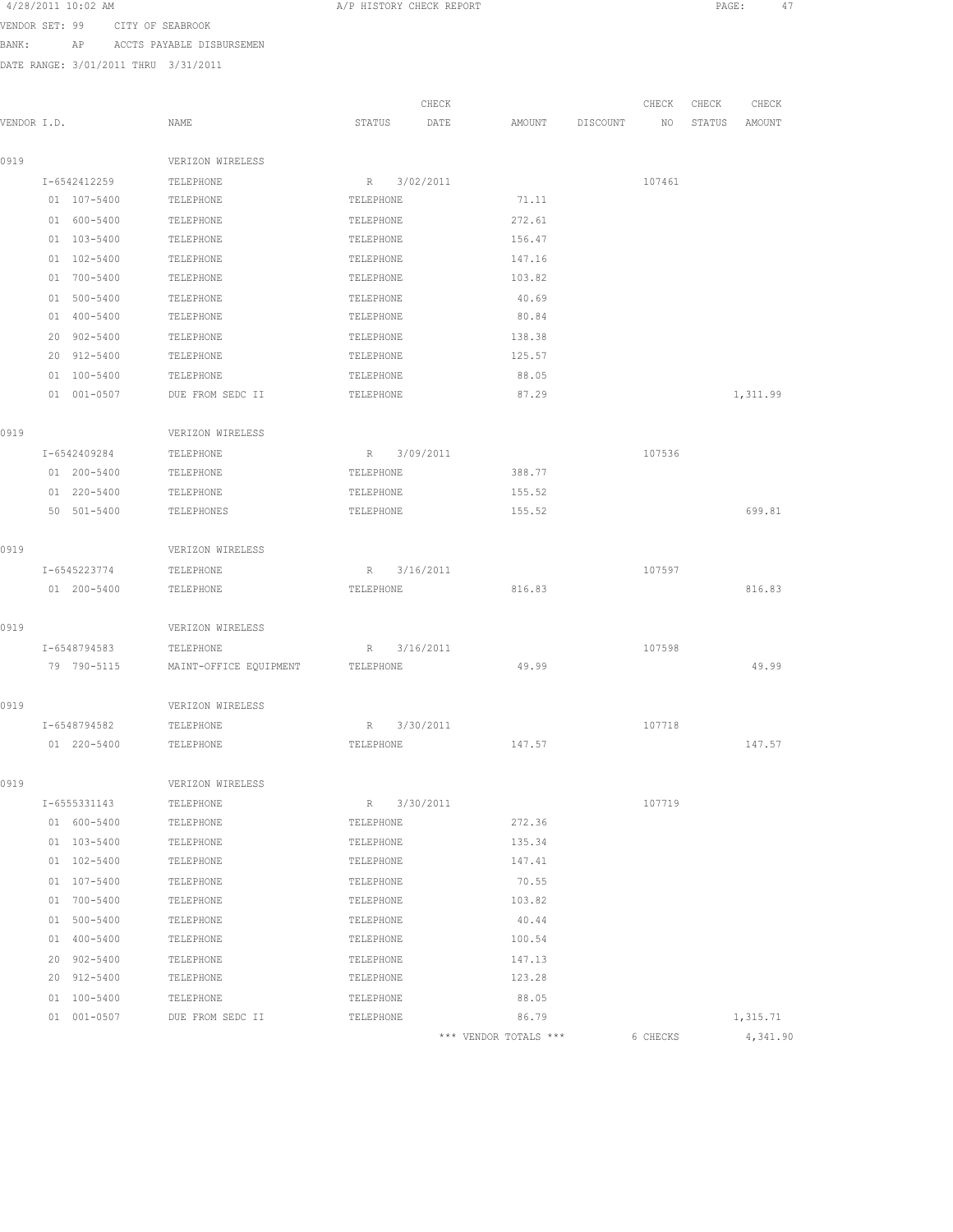|       |             | 4/28/2011 10:02 AM                   |                              | A/P HISTORY CHECK REPORT   |       |                       |          |          | PAGE:  | 48         |  |
|-------|-------------|--------------------------------------|------------------------------|----------------------------|-------|-----------------------|----------|----------|--------|------------|--|
|       |             | VENDOR SET: 99 CITY OF SEABROOK      |                              |                            |       |                       |          |          |        |            |  |
| BANK: |             |                                      | AP ACCTS PAYABLE DISBURSEMEN |                            |       |                       |          |          |        |            |  |
|       |             | DATE RANGE: 3/01/2011 THRU 3/31/2011 |                              |                            |       |                       |          |          |        |            |  |
|       |             |                                      |                              |                            |       |                       |          |          |        |            |  |
|       |             |                                      |                              |                            | CHECK |                       |          | CHECK    | CHECK  | CHECK      |  |
|       | VENDOR I.D. |                                      | NAME                         | STATUS                     | DATE  | AMOUNT                | DISCOUNT | NO       | STATUS | AMOUNT     |  |
|       |             |                                      |                              |                            |       |                       |          |          |        |            |  |
| 1719  |             |                                      | VIRTUAL GRAFFITI INC         |                            |       |                       |          |          |        |            |  |
|       | I-507310    |                                      | SONICWALL                    | R 3/30/2011                |       |                       |          | 107720   |        |            |  |
|       |             | 41 410-4150                          | SMALL TOOLS & EQUIP          | SONICWALL                  |       | 742.90                |          |          |        |            |  |
|       |             | I-507487                             | SONICWALL                    | R 3/30/2011                |       |                       |          | 107720   |        |            |  |
|       |             | 01 107-4150                          | SMALL EQUIPMENT              | SONICWALL                  |       | 521.00                |          |          |        | 1,263.90   |  |
|       |             |                                      |                              |                            |       | *** VENDOR TOTALS *** |          | 1 CHECKS |        | 1,263.90   |  |
|       |             |                                      |                              |                            |       |                       |          |          |        |            |  |
| 0031  |             |                                      | WACHOVIA BANK                |                            |       |                       |          |          |        |            |  |
|       |             | I-T3 201103013932                    | FICA TAXES                   | D 3/01/2011                |       |                       |          | 000000   |        |            |  |
|       |             | 01 001-1025                          | FICA TAX PAYABLE             | FICA TAXES                 |       | 7,962.08              |          |          |        |            |  |
|       |             | 01 100-3100                          | FICA TAXES                   | FICA TAXES                 |       | 351.03                |          |          |        |            |  |
|       |             | 01 102-3100                          | FICA TAXES                   | FICA TAXES                 |       | 1,328.38              |          |          |        |            |  |
|       |             | 01 103-3100                          | FICA TAXES                   | FICA TAXES                 |       | 189.26                |          |          |        |            |  |
|       |             | 01 106-3100                          | FICA TAXES                   | FICA TAXES                 |       | 142.18                |          |          |        |            |  |
|       |             | 01 200-3100                          | FICA TAXES                   | FICA TAXES                 |       | 4,120.10              |          |          |        |            |  |
|       |             | 01 210-3100                          | PAYROLL TAX                  | FICA TAXES                 |       | 129.75                |          |          |        |            |  |
|       |             | 01 220-3100                          | FICA TAXES                   | FICA TAXES                 |       | 319.75                |          |          |        |            |  |
|       |             | 01 400-3100                          | FICA TAXES                   | FICA TAXES                 |       | 483.08                |          |          |        |            |  |
|       |             | 01 500-3100                          | PAYROLL TAX                  | FICA TAXES                 |       | 951.07                |          |          |        |            |  |
|       |             | 01 600-3100                          | PAYROLL TAX                  | FICA TAXES                 |       | 686.42                |          |          |        |            |  |
|       |             | 01 700-3100                          | FICA TAXES                   | FICA TAXES                 |       | 397.91                |          |          |        |            |  |
|       |             | 20 902-3100                          | FICA TAXES                   | FICA TAXES                 |       | 750.08                |          |          |        |            |  |
|       |             | 20 905-3100                          | FICA TAXES                   | FICA TAXES                 |       | 248.62                |          |          |        |            |  |
|       |             | 20 912-3100                          | FICA TAXES                   | FICA TAXES                 |       | 661.07<br>981.03      |          |          |        |            |  |
|       |             | 50 501-3100                          | FICA TAXES                   | FICA TAXES                 |       |                       |          |          |        |            |  |
|       |             | 77 770-3100<br>I-T4 201103013932     | FICA<br>MEDICARE WH          | FICA TAXES                 |       | 13.79                 |          | 000000   |        |            |  |
|       |             |                                      |                              | D 3/01/2011                |       |                       |          |          |        |            |  |
|       |             | 01 001-1025<br>01 100-3100           | FICA TAX PAYABLE             | MEDICARE WH                |       | 2,748.77<br>82.09     |          |          |        |            |  |
|       |             | 01 102-3100                          | FICA TAXES                   | MEDICARE WH                |       | 310.67                |          |          |        |            |  |
|       |             | 01 103-3100                          | FICA TAXES<br>FICA TAXES     | MEDICARE WH<br>MEDICARE WH |       | 44.26                 |          |          |        |            |  |
|       |             | 01 106-3100                          | FICA TAXES                   | MEDICARE WH                |       | 33.25                 |          |          |        |            |  |
|       |             | 01 200-3100                          | FICA TAXES                   | MEDICARE WH                |       | 963.56                |          |          |        |            |  |
|       |             | 01 210-3100                          | PAYROLL TAX                  | MEDICARE WH                |       | 30.35                 |          |          |        |            |  |
|       |             | 01 220-3100                          | FICA TAXES                   | MEDICARE WH                |       | 74.78                 |          |          |        |            |  |
|       | 01          | 400-3100                             | FICA TAXES                   | MEDICARE WH                |       | 112.98                |          |          |        |            |  |
|       | 01          | 500-3100                             | PAYROLL TAX                  | MEDICARE WH                |       | 222.40                |          |          |        |            |  |
|       |             | 01 600-3100                          | PAYROLL TAX                  | MEDICARE WH                |       | 160.53                |          |          |        |            |  |
|       | 01          | 700-3100                             | FICA TAXES                   | MEDICARE WH                |       | 93.06                 |          |          |        |            |  |
|       | 20          | $902 - 3100$                         | FICA TAXES                   | MEDICARE WH                |       | 175.43                |          |          |        |            |  |
|       | 20          | $905 - 3100$                         | FICA TAXES                   | MEDICARE WH                |       | 58.15                 |          |          |        |            |  |
|       | 20          | 912-3100                             | FICA TAXES                   | MEDICARE WH                |       | 154.60                |          |          |        |            |  |
|       | 50          | 501-3100                             | FICA TAXES                   | MEDICARE WH                |       | 229.43                |          |          |        |            |  |
|       | 77          | 770-3100                             | FICA                         | MEDICARE WH                |       | 3.23                  |          |          |        | 25, 213.14 |  |
|       |             |                                      |                              |                            |       |                       |          |          |        |            |  |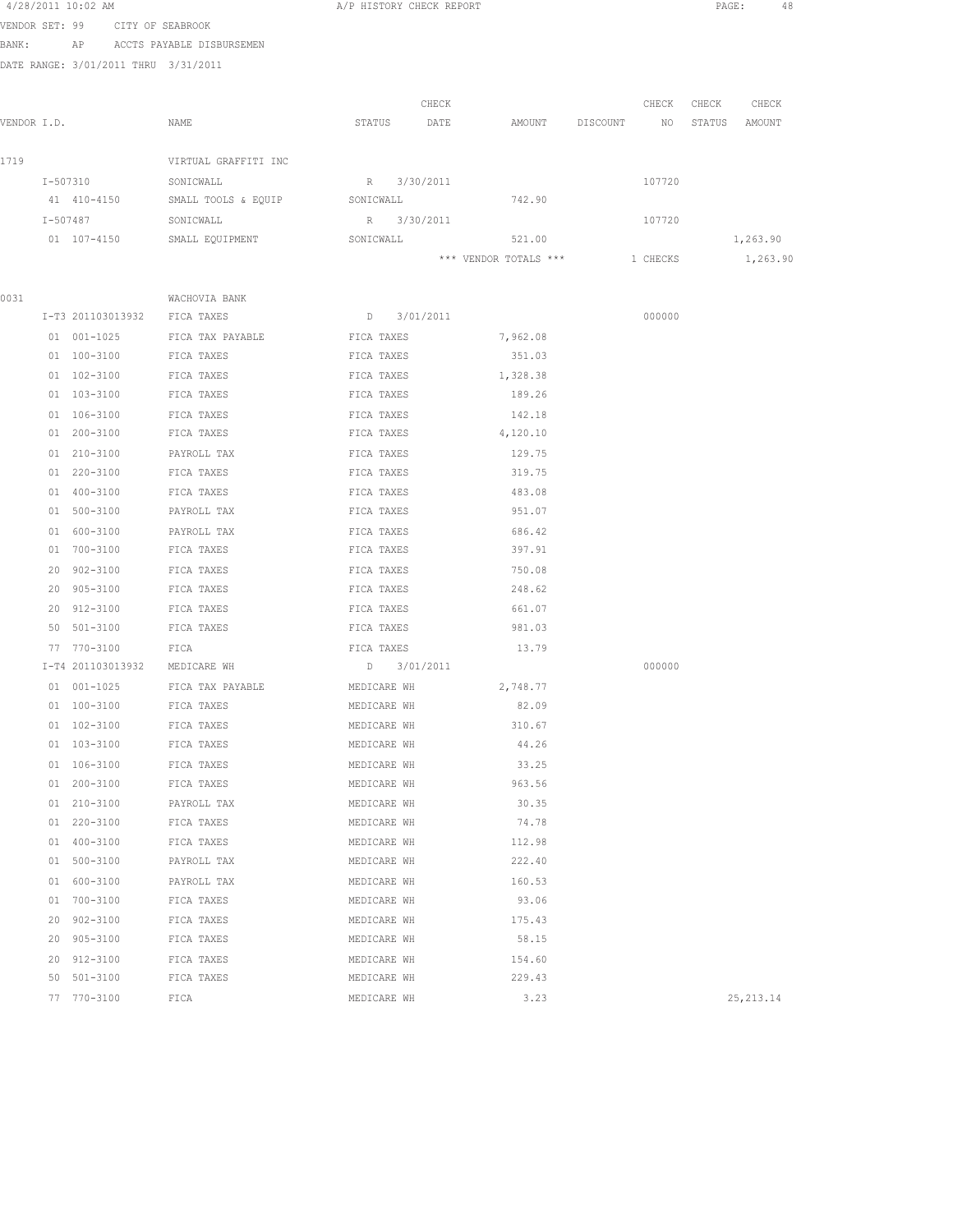| 4/28/2011 10:02 AM |  |  |
|--------------------|--|--|
|--------------------|--|--|

A/P HISTORY CHECK REPORT PAGE: 49

VENDOR SET: 99 CITY OF SEABROOK

BANK: AP ACCTS PAYABLE DISBURSEMEN

|             |    |                              |                  |               | CHECK |          |                    | CHECK  | CHECK  | CHECK     |
|-------------|----|------------------------------|------------------|---------------|-------|----------|--------------------|--------|--------|-----------|
| VENDOR I.D. |    |                              | NAME             | STATUS        | DATE  |          | AMOUNT DISCOUNT NO |        | STATUS | AMOUNT    |
| 0031        |    |                              | WACHOVIA BANK    |               |       |          |                    |        |        |           |
|             |    | I-T3 201103153984 FICA TAXES |                  | D 3/15/2011   |       |          |                    | 000000 |        |           |
|             |    | 01 001-1025                  | FICA TAX PAYABLE | FICA TAXES    |       | 7,928.62 |                    |        |        |           |
|             |    | 01 100-3100                  | FICA TAXES       | FICA TAXES    |       | 351.03   |                    |        |        |           |
|             |    | 01 102-3100                  | FICA TAXES       | FICA TAXES    |       | 1,328.38 |                    |        |        |           |
|             |    | 01 103-3100                  | FICA TAXES       | FICA TAXES    |       | 189.26   |                    |        |        |           |
|             |    | 01 106-3100                  | FICA TAXES       | FICA TAXES    |       | 142.18   |                    |        |        |           |
|             |    | $01 200 - 3100$              | FICA TAXES       | FICA TAXES    |       | 4,060.11 |                    |        |        |           |
|             |    | 01 210-3100                  | PAYROLL TAX      | FICA TAXES    |       | 129.75   |                    |        |        |           |
|             |    | 01 220-3100                  | FICA TAXES       | FICA TAXES    |       | 318.39   |                    |        |        |           |
|             |    | 01 400-3100                  | FICA TAXES       | FICA TAXES    |       | 484.88   |                    |        |        |           |
|             |    | 01 500-3100                  | PAYROLL TAX      | FICA TAXES    |       | 947.29   |                    |        |        |           |
|             |    | 01 600-3100                  | PAYROLL TAX      | FICA TAXES    |       | 686.42   |                    |        |        |           |
|             |    | 01 700-3100                  | FICA TAXES       | FICA TAXES    |       | 402.23   |                    |        |        |           |
|             | 20 | 902-3100                     | FICA TAXES       | FICA TAXES    |       | 819.32   |                    |        |        |           |
|             | 20 | $905 - 3100$                 | FICA TAXES       | FICA TAXES    |       | 248.62   |                    |        |        |           |
|             |    | 20 912-3100                  | FICA TAXES       | FICA TAXES    |       | 615.62   |                    |        |        |           |
|             |    | 50 501-3100                  | FICA TAXES       | FICA TAXES    |       | 975.17   |                    |        |        |           |
|             |    | 77 770-3100                  | FICA             | FICA TAXES    |       | 5.51     |                    |        |        |           |
|             |    | I-T4 201103153984            | MEDICARE WH      | D 3/15/2011   |       |          |                    | 000000 |        |           |
|             |    | 01 001-1025                  | FICA TAX PAYABLE | MEDICARE WH   |       | 2,737.26 |                    |        |        |           |
|             |    | 01 100-3100                  | FICA TAXES       | MEDICARE WH   |       | 82.09    |                    |        |        |           |
|             |    | 01 102-3100                  | FICA TAXES       | MEDICARE WH   |       | 310.67   |                    |        |        |           |
|             |    | 01 103-3100                  | FICA TAXES       | MEDICARE WH   |       | 44.26    |                    |        |        |           |
|             |    | 01 106-3100                  | FICA TAXES       | MEDICARE WH   |       | 33.25    |                    |        |        |           |
|             |    | 01 200-3100                  | FICA TAXES       | MEDICARE WH   |       | 949.53   |                    |        |        |           |
|             |    | 01 210-3100                  | PAYROLL TAX      | MEDICARE WH   |       | 30.35    |                    |        |        |           |
|             |    | 01 220-3100                  | FICA TAXES       | MEDICARE WH   |       | 74.48    |                    |        |        |           |
|             |    | 01 400-3100                  | FICA TAXES       | MEDICARE WH   |       | 113.39   |                    |        |        |           |
|             |    | 01 500-3100                  | PAYROLL TAX      | MEDICARE WH   |       | 221.52   |                    |        |        |           |
|             |    | 01 600-3100                  | PAYROLL TAX      | MEDICARE WH   |       | 160.53   |                    |        |        |           |
|             |    | 01 700-3100                  | FICA TAXES       | MEDICARE WH   |       | 94.07    |                    |        |        |           |
|             |    | 20 902-3100                  | FICA TAXES       | MEDICARE WH   |       | 191.63   |                    |        |        |           |
|             |    | 20 905-3100                  | FICA TAXES       | MEDICARE WH   |       | 58.15    |                    |        |        |           |
|             |    | 20 912-3100                  | FICA TAXES       | MEDICARE WH   |       | 143.98   |                    |        |        |           |
|             |    | 50 501-3100                  | FICA TAXES       | MEDICARE WH   |       | 228.06   |                    |        |        |           |
|             |    | 77 770-3100                  | FICA             | MEDICARE WH   |       | 1.30     |                    |        |        | 25,107.30 |
| 0031        |    |                              | WACHOVIA BANK    |               |       |          |                    |        |        |           |
|             |    | I-T3 201103294042            | FICA TAXES       | $D$ 3/29/2011 |       |          |                    | 000000 |        |           |
|             |    | 01 001-1025                  | FICA TAX PAYABLE | FICA TAXES    |       | 7,975.22 |                    |        |        |           |
|             |    | $01 100 - 3100$              | FICA TAXES       | FICA TAXES    |       | 351.03   |                    |        |        |           |
|             |    | 01 102-3100                  | FICA TAXES       | FICA TAXES    |       | 1,328.38 |                    |        |        |           |
|             |    | 01 103-3100                  | FICA TAXES       | FICA TAXES    |       | 189.26   |                    |        |        |           |
|             |    | 01 106-3100                  | FICA TAXES       | FICA TAXES    |       | 142.18   |                    |        |        |           |
|             |    | 01 200-3100                  | FICA TAXES       | FICA TAXES    |       | 4,101.38 |                    |        |        |           |
|             |    | 01 210-3100                  | PAYROLL TAX      | FICA TAXES    |       | 142.37   |                    |        |        |           |
|             |    | 01 220-3100                  | FICA TAXES       | FICA TAXES    |       | 316.97   |                    |        |        |           |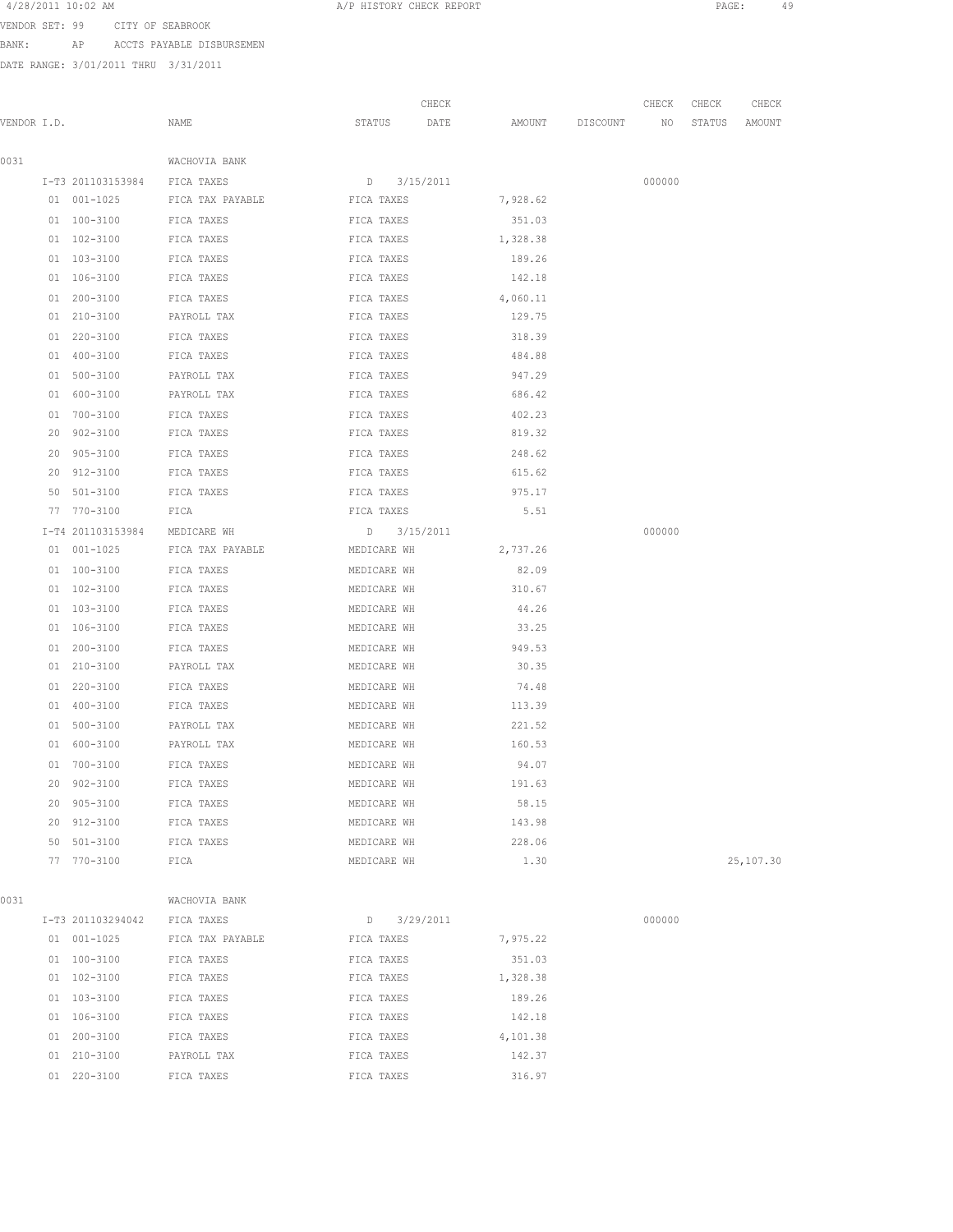4/28/2011 IO:02 AM PAGE: 50

VENDOR SET: 99 CITY OF SEABROOK

BANK: AP ACCTS PAYABLE DISBURSEMEN

|             |    |                   |                       |                   | CHECK         |                       |          | CHECK    | CHECK  | CHECK      |
|-------------|----|-------------------|-----------------------|-------------------|---------------|-----------------------|----------|----------|--------|------------|
| VENDOR I.D. |    |                   | NAME                  | STATUS            | DATE          | AMOUNT                | DISCOUNT | NO       | STATUS | AMOUNT     |
|             |    |                   |                       |                   |               |                       |          |          |        |            |
| 0031        |    |                   | WACHOVIA BANK<br>CONT |                   |               |                       |          |          |        |            |
|             |    | I-T3 201103294042 | FICA TAXES            | D                 | 3/29/2011     |                       |          | 000000   |        |            |
|             |    | 01 400-3100       | FICA TAXES            | FICA TAXES        |               | 488.02                |          |          |        |            |
|             |    | 01 500-3100       | PAYROLL TAX           | FICA TAXES        |               | 951.64                |          |          |        |            |
|             |    | 01 600-3100       | PAYROLL TAX           | FICA TAXES        |               | 686.41                |          |          |        |            |
|             |    | 01 700-3100       | FICA TAXES            | FICA TAXES        |               | 406.90                |          |          |        |            |
|             |    | 15 150-3100       | FICA                  | FICA TAXES        |               | 13.06                 |          |          |        |            |
|             |    | 20 902-3100       | FICA TAXES            | FICA TAXES        |               | 753.49                |          |          |        |            |
|             |    | 20 905-3100       | FICA TAXES            | FICA TAXES        |               | 248.62                |          |          |        |            |
|             |    | 20 912-3100       | FICA TAXES            | FICA TAXES        |               | 655.52                |          |          |        |            |
|             | 50 | 501-3100          | FICA TAXES            | FICA TAXES        |               | 986.66                |          |          |        |            |
|             | 77 | 770-3100          | FICA                  | FICA TAXES        |               | 11.03                 |          |          |        |            |
|             |    | I-T4 201103294042 | MEDICARE WH           |                   | $D$ 3/29/2011 |                       |          | 000000   |        |            |
|             |    | 01 001-1025       | FICA TAX PAYABLE      | MEDICARE WH       |               | 2,753.31              |          |          |        |            |
|             |    | 01 100-3100       | FICA TAXES            | MEDICARE WH       |               | 82.09                 |          |          |        |            |
|             |    | 01 102-3100       | FICA TAXES            | MEDICARE WH       |               | 310.67                |          |          |        |            |
|             |    | 01 103-3100       | FICA TAXES            | MEDICARE WH       |               | 44.26                 |          |          |        |            |
|             |    | 01 106-3100       | FICA TAXES            | MEDICARE WH       |               | 33.25                 |          |          |        |            |
|             |    | 01 200-3100       | FICA TAXES            | MEDICARE WH       |               | 959.19                |          |          |        |            |
|             |    | 01 210-3100       | PAYROLL TAX           | MEDICARE WH       |               | 33.30                 |          |          |        |            |
|             |    | 01 220-3100       | FICA TAXES            | MEDICARE WH       |               | 74.13                 |          |          |        |            |
|             |    | 01 400-3100       | FICA TAXES            | MEDICARE WH       |               | 114.13                |          |          |        |            |
|             |    | 01 500-3100       | PAYROLL TAX           | MEDICARE WH       |               | 222.53                |          |          |        |            |
|             | 01 | 600-3100          | PAYROLL TAX           | MEDICARE WH       |               | 160.53                |          |          |        |            |
|             |    | 01 700-3100       | FICA TAXES            | MEDICARE WH       |               | 95.16                 |          |          |        |            |
|             |    | 15 150-3100       | FICA                  | MEDICARE WH       |               | 3.06                  |          |          |        |            |
|             |    | 20 902-3100       | FICA TAXES            | MEDICARE WH       |               | 176.22                |          |          |        |            |
|             | 20 | $905 - 3100$      | FICA TAXES            | MEDICARE WH       |               | 58.15                 |          |          |        |            |
|             | 20 | 912-3100          | FICA TAXES            | MEDICARE WH       |               | 153.31                |          |          |        |            |
|             | 50 | 501-3100          | FICA TAXES            | MEDICARE WH       |               | 230.75                |          |          |        |            |
|             |    | 77 770-3100       | FICA                  | MEDICARE WH       |               | 2.58                  |          |          |        | 25, 254.76 |
|             |    |                   |                       |                   |               | *** VENDOR TOTALS *** |          | 3 CHECKS |        | 75,575.20  |
|             |    |                   |                       |                   |               |                       |          |          |        |            |
| 0032        |    |                   | WACHOVIA BANK         |                   |               |                       |          |          |        |            |
|             |    | I-T1 201103013932 | WITHHOLDING TAXES     |                   | D 3/01/2011   |                       |          | 000000   |        |            |
|             |    | $01 001 - 1020$   | WITHHOLDING PAYABLE   | WITHHOLDING TAXES |               | 21,894.38             |          |          |        | 21,894.38  |
|             |    |                   |                       |                   |               |                       |          |          |        |            |
| 0032        |    |                   | WACHOVIA BANK         |                   |               |                       |          |          |        |            |
|             |    | I-T1 201103153984 | WITHHOLDING TAXES     | D                 | 3/15/2011     |                       |          | 000000   |        |            |
|             |    | 01 001-1020       | WITHHOLDING PAYABLE   | WITHHOLDING TAXES |               | 21, 431.77            |          |          |        | 21, 431.77 |
|             |    |                   |                       |                   |               |                       |          |          |        |            |
| 0032        |    |                   | WACHOVIA BANK         |                   |               |                       |          |          |        |            |
|             |    | I-T1 201103294042 | WITHHOLDING TAXES     | D                 | 3/29/2011     |                       |          | 000000   |        |            |
|             |    | 01 001-1020       | WITHHOLDING PAYABLE   | WITHHOLDING TAXES |               | 22,101.85             |          |          |        | 22,101.85  |
|             |    |                   |                       |                   |               | *** VENDOR TOTALS *** |          | 3 CHECKS |        | 65,428.00  |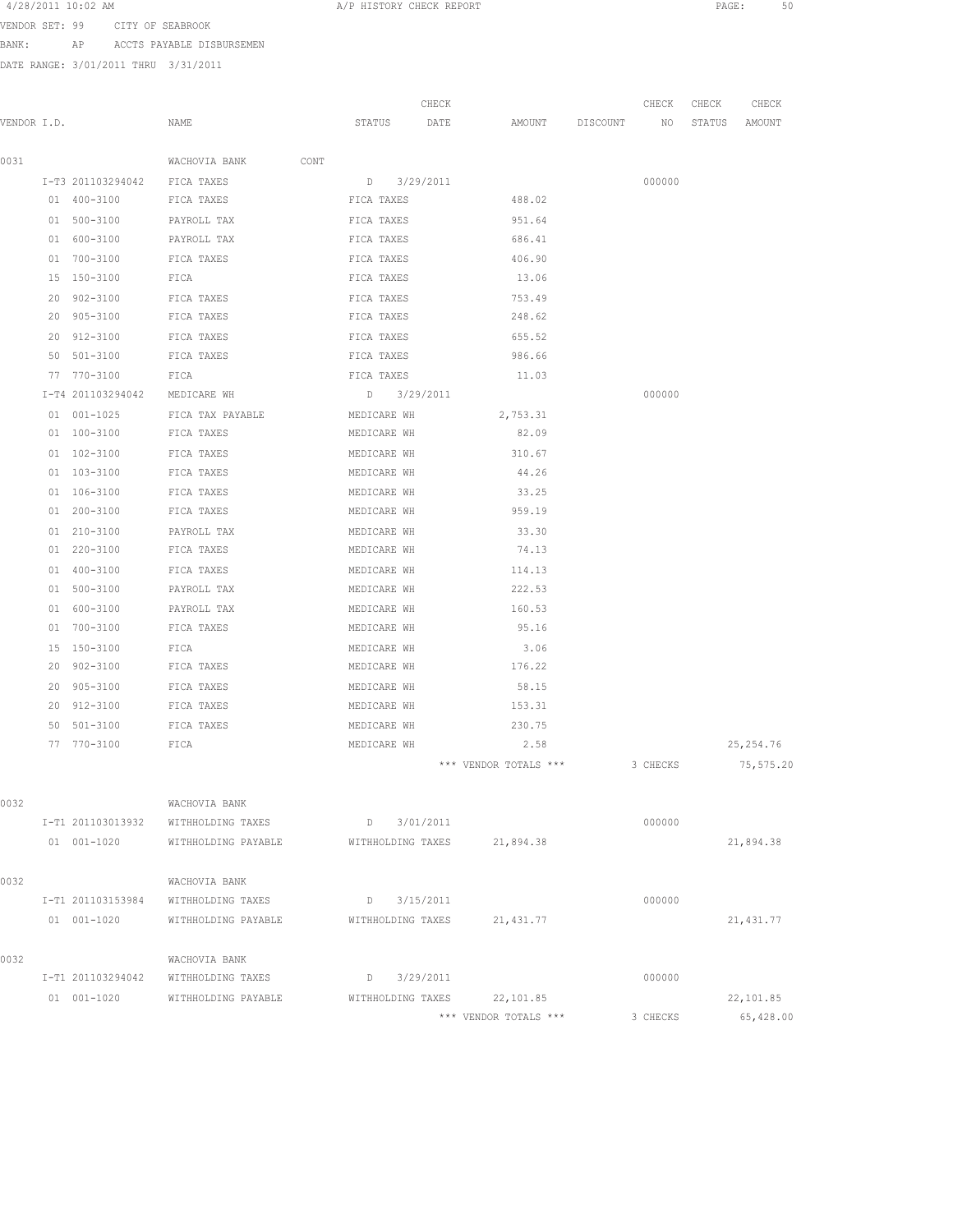| 4/28/2011 10:02 AM                   |                                                          |               | A/P HISTORY CHECK REPORT |             |                                  |           |        |                   | PAGE: 51      |
|--------------------------------------|----------------------------------------------------------|---------------|--------------------------|-------------|----------------------------------|-----------|--------|-------------------|---------------|
| VENDOR SET: 99 CITY OF SEABROOK      |                                                          |               |                          |             |                                  |           |        |                   |               |
| BANK: AP ACCTS PAYABLE DISBURSEMEN   |                                                          |               |                          |             |                                  |           |        |                   |               |
| DATE RANGE: 3/01/2011 THRU 3/31/2011 |                                                          |               |                          |             |                                  |           |        |                   |               |
|                                      |                                                          |               |                          |             |                                  |           |        |                   |               |
|                                      |                                                          |               |                          | CHECK       |                                  |           |        | CHECK CHECK CHECK |               |
| VENDOR I.D.                          | NAME                                                     |               | STATUS DATE              |             | AMOUNT DISCOUNT NO STATUS AMOUNT |           |        |                   |               |
| 0680                                 | LEON WALTMAN                                             |               |                          |             |                                  |           |        |                   |               |
| I-201103154003                       | TRAVEL ADVANCE                                           |               |                          | R 3/16/2011 |                                  |           | 107599 |                   |               |
| 06 601-5301                          | EDUCATION EXPENSE                                        |               | TRAVEL ADVANCE           |             | 381.50                           |           |        |                   | 381.50        |
|                                      |                                                          |               |                          |             | *** VENDOR TOTALS *** 1 CHECKS   |           |        |                   | 381.50        |
| 1847                                 | ROBERT WARNER                                            |               |                          |             |                                  |           |        |                   |               |
| I-201103023955                       | CLOTHING ALLOWANCE                                       |               | R 3/02/2011              |             |                                  | 107462    |        |                   |               |
|                                      |                                                          |               |                          |             |                                  |           |        |                   |               |
|                                      | 50 501-5310 UNIFORMS & LAUNDRY CLOTHING ALLOWANCE 300.00 |               |                          |             |                                  |           |        |                   | 300.00        |
|                                      |                                                          |               |                          |             | *** VENDOR TOTALS *** 1 CHECKS   |           |        |                   | 300.00        |
| 0035                                 | WASTE MANAGEMENT OF TEXAS INC                            |               |                          |             |                                  |           |        |                   |               |
| I-201103093982                       | DUMPSTERS                                                |               |                          | R 3/09/2011 |                                  |           | 107537 |                   |               |
| 20 922-5479                          | COMMERCIAL SANIT SERVICE DUMPSTERS                       |               |                          |             | 51,964.68                        |           |        |                   |               |
| 20 922-7210                          | FRANCHISE FEES                                           |               | DUMPSTERS                |             | 17,296.19CR                      |           |        |                   |               |
| 20 922-9535                          | SANITATION BILLING FEES                                  |               | DUMPSTERS                |             | 9,224.63CR                       |           |        |                   |               |
| 20 922-5467                          | RECYCLING CHARGES                                        |               | DUMPSTERS                |             | 5,942.75                         |           |        |                   |               |
| 20 922-5469                          | RESIDENTIAL SANIT SERVICE DUMPSTERS                      |               |                          |             | 63, 343.27                       |           |        |                   | 94,729.88     |
| 0035                                 | WASTE MANAGEMENT OF TEXAS INC                            |               |                          |             |                                  |           |        |                   |               |
| I-454326717914                       | ROLLOFF                                                  |               |                          | R 3/30/2011 |                                  | 107721    |        |                   |               |
|                                      | 20 922-5466 STORM CLEANUP EXPENSE ROLLOFF                |               |                          |             | 146.81                           |           |        |                   | 146.81        |
|                                      |                                                          |               |                          |             | *** VENDOR TOTALS ***            |           |        | 2 CHECKS          | 94,876.69     |
|                                      |                                                          |               |                          |             |                                  |           |        |                   |               |
| 2018<br>$I-45$                       | YOUR TOWN TV.COM<br>PROGRESS PMT                         |               | R 3/02/2011              |             |                                  | 107463    |        |                   |               |
|                                      | 15 150-5010 ADVERTISING                                  |               | PROGRESS PMT             |             | 5,000.00                         |           |        |                   | 5,000.00      |
|                                      |                                                          |               |                          |             |                                  |           |        |                   |               |
|                                      |                                                          |               |                          |             | *** VENDOR TOTALS *** 1 CHECKS   |           |        |                   | 5,000.00      |
| $* * TOTALS **$                      | NO                                                       |               |                          |             | CHECK AMOUNT                     | DISCOUNTS |        |                   | TOTAL APPLIED |
| REGULAR CHECKS:                      | 305                                                      |               |                          |             | 725,683.00                       | 0.00      |        |                   | 725,683.00    |
| HAND CHECKS:                         | $\circ$                                                  |               |                          |             | 0.00                             | 0.00      |        |                   | 0.00          |
| DRAFTS:                              | 21                                                       |               |                          |             | 147,022.94                       | 0.00      |        |                   | 147,022.94    |
| EFT:                                 | 29                                                       |               |                          |             | 50,208.84                        | 0.00      |        |                   | 50,208.84     |
| NON CHECKS:                          | $\mathbf{0}$                                             |               |                          |             | 0.00                             | 0.00      |        |                   | 0.00          |
|                                      |                                                          |               |                          |             |                                  |           |        |                   |               |
| VOID CHECKS:                         |                                                          | 4 VOID DEBITS |                          | 978.00      |                                  |           |        |                   |               |
|                                      |                                                          | VOID CREDITS  |                          | 978.00CR    | 1,956.00                         | 0.00      |        |                   | 1,956.00      |

TOTAL ERRORS: 0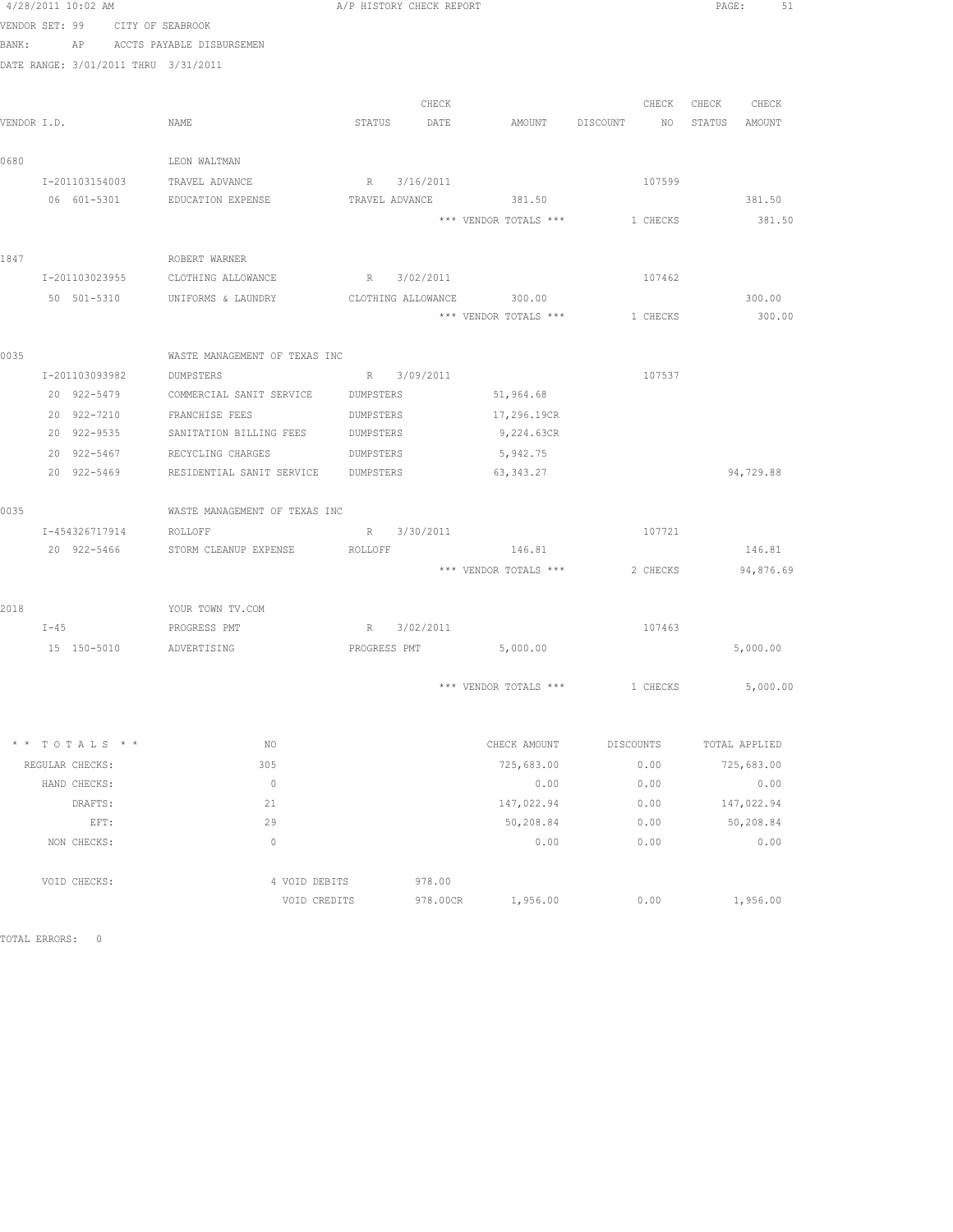4/28/2011 10:02 AM **A**/P HISTORY CHECK REPORT **PAGE:** 52 VENDOR SET: 99 CITY OF SEABROOK

BANK: AP ACCTS PAYABLE DISBURSEMEN

DATE RANGE: 3/01/2011 THRU 3/31/2011

|          | G/L ACCOUNT              | NAME                                               | AMOUNT                  |
|----------|--------------------------|----------------------------------------------------|-------------------------|
|          |                          |                                                    |                         |
|          |                          |                                                    |                         |
| 01       | 001-0507                 | DUE FROM SEDC II                                   | 174.08                  |
| 01       | $001 - 1011$             | BAIL BONDS PAYABLE                                 | 5,090.00                |
| 01       | $001 - 1020$             | WITHHOLDING PAYABLE                                | 65,428.00               |
| 01       | $001 - 1025$             | FICA TAX PAYABLE                                   | 32,105.26               |
| 01       | $001 - 1028$             | RETIREMENT PAYABLE                                 | 40,988.27               |
| 01       | $001 - 1029$             | MEDICAL INSURANCE PAYABLE                          | 9,892.89                |
| 01       | 001-1030                 | AFLAC INSURANCE DEDUCTS                            | 2,502.24                |
| 01       | $001 - 1031$             | ICMA INSURANCE DEDUCTS                             | 10,155.38               |
| 01       | $001 - 1032$             | OTHER PAYROLL DEDUCTIONS                           | 8,018.06                |
| 01       | $001 - 1033$             | UNIM INSURANCE DEDUCTS                             | 4,559.88                |
| 01       | $001 - 1036$             | DENTAL INSURANCE PAYABLE                           | 1,676.99                |
| 01       | $001 - 1202$             | DUE TO COLLECTION                                  | 5,405.10                |
| 01       | $001 - 1525$             | COMMUNITY HOUSE DEPOSITS                           | 2,000.00                |
| 01       | 100-3100                 | FICA TAXES                                         | 1,299.36                |
| 01       | $100 - 3110$             | RETIREMENT                                         | 3,574.32                |
| 01       | 100-3120                 | HOSPITALIZATION                                    | 1,092.92                |
| 01       | 100-3300                 | MAYOR & COUNCIL FEES                               | 1,100.00                |
| 01       | $100 - 5195$             | ELECTION EXPENSE                                   | 2,966.18                |
| 01       | 100-5300                 | TRAINING & CONFERENCE                              | 1,380.14                |
| 01       | $100 - 5400$             | TELEPHONE                                          | 176.10                  |
| 01       | $100 - 5465$             | MISC EXPENDITURES                                  | 1.32CR                  |
| 01<br>01 | $100 - 8605$<br>100-8606 | DISPATCH & ANIMAL CONTROL<br>LEASE OF FIRE STATION | 833.33CR<br>26,728.03CR |
|          | $100 - 8610$             |                                                    |                         |
| 01<br>01 | $100 - 8640$             | MOWING<br>LICENSES & PERMITS                       | 592.78<br>400.00        |
| 01       |                          |                                                    |                         |
| 01       | 100-9520<br>$102 - 3020$ | OTHER REVENUE<br>EDC HOSPITALIZATION               | 450.00<br>1,007.27      |
| 01       | 102-3100                 | FICA TAXES                                         | 4,917.15                |
| 01       | 102-3110                 | RETIREMENT                                         | 14,084.79               |
| 01       | $102 - 3120$             | HOSPITALIZATION                                    | 4,762.52                |
| 01       | 102-5020                 | DUES & SUBSCRIPTIONS                               | 170.00                  |
| 01       | 102-5041                 | IT HARDWARE/SOFTWARE                               | 38.00                   |
| 01       | $102 - 5200$             | PROF FEES- ACCTG                                   | 13,500.00               |
| 01       | 102-5300                 | TRAINING & CONFERENCE                              | 1,938.97                |
| 01       | $102 - 5400$             | TELEPHONE                                          | 294.57                  |
| 01       | $102 - 5465$             | MISC EXPENSE                                       | 11.60                   |
| 01       | $103 - 3100$             | FICA TAXES                                         | 700.56                  |
| 01       | 103-3110                 | RETIREMENT                                         | 2,068.23                |
| 01       | 103-3120                 | HOSPITALIZATION                                    | 1,020.23                |
| 01       | $103 - 4150$             | SMALL TOOLS & EQUIPMENT                            | 10,787.26               |
| 01       | 103-5400                 | TELEPHONE                                          | 291.81                  |
|          | 01 103-5465              | MISC EXPENDITURES                                  | 68.68                   |
|          | 01 106-3100              | FICA TAXES                                         | 526.29                  |
|          | 01 106-3110              | RETIREMENT                                         | 1,457.76                |
|          | 01 106-3120              | HOSPITALIZATION                                    | 518.70                  |
| 01       | 106-4010                 | OFFICE SUPPLIES                                    | 119.84                  |
|          |                          |                                                    |                         |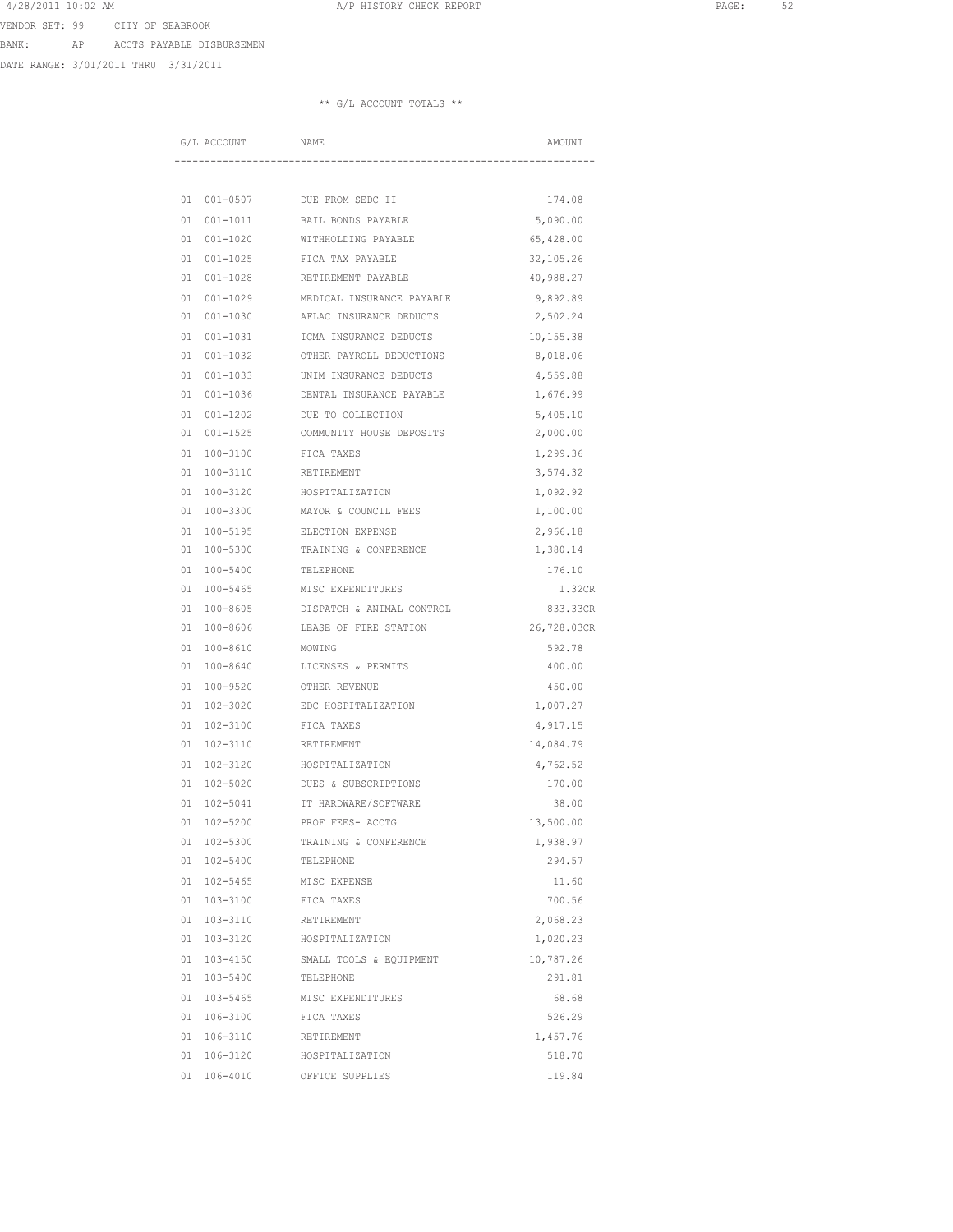4/28/2011 10:02 AM **A**/P HISTORY CHECK REPORT **PAGE:** 53 VENDOR SET: 99 CITY OF SEABROOK

BANK: AP ACCTS PAYABLE DISBURSEMEN

DATE RANGE: 3/01/2011 THRU 3/31/2011

|          | G/L ACCOUNT              | NAME                                           | AMOUNT           |
|----------|--------------------------|------------------------------------------------|------------------|
|          |                          |                                                |                  |
| 01       | 106-5300                 | TRAINING & CONFERENCE                          | 150.00           |
| 01       | 106-5400                 | TELEPHONE                                      | 914.33           |
| 01       | 106-5465                 | MISC EXPENSE                                   | 123.64           |
| 01       | 107-3145                 | DRUG TESTING                                   | 103.50           |
| 01       | 107-3150                 | GIFT CERTIFICATES                              | 150.00           |
| 01       | 107-3900                 | MERIT AWARDS                                   | 354.38           |
| 01       | 107-4010                 | OFFICE SUPPLIES                                | 5,941.56         |
| 01       | 107-4011                 | POSTAGE                                        | 1,000.00         |
| 01       | 107-4050                 | BULK PETROLEUM PURCHASES                       | 12,757.89        |
| 01       | 107-4150                 | SMALL EQUIPMENT                                | 5,407.17         |
| 01       | 107-5020                 | DUES & SUBSCRIPTIONS                           | 110.00           |
| 01       | 107-5030                 | RENTALS & SERVICE AGRMTS                       | 4,983.72         |
| 01       | 107-5175                 | JANITORIAL SERVICES                            | 957.87           |
| 01       | 107-5180                 | MAINT-BLDGS & GROUNDS                          | 1,232.51         |
| 01       | 107-5220                 | PROF FEES-LEGAL                                | 14,619.85        |
| 01       | $107 - 5230$             | CONTRACT-AMBULANCE SERV                        | 14,596.17        |
| 01       | 107-5235                 | CONTRACT-FIRE DEPT                             | 57, 113.83       |
| 01       | $107 - 5295$             | SAFETY COMMITTEE                               | 169.50           |
| 01       | 107-5330                 | INSURANCE-MISC                                 | 6,582.30         |
| 01       | 107-5400                 | TELEPHONE                                      | 745.07           |
| 01       | 107-5410                 | UTILITIES                                      | 4,630.55         |
| 01       | $107 - 5465$             | MISC EXPENSE                                   | 242.87           |
| 01       | 107-5466                 | FIRE STATION EXPENSE                           | 340.35CR         |
| 01       | $200 - 3100$             | FICA TAXES                                     | 15, 153.87       |
| 01       | 200-3110                 | RETIREMENT                                     | 42,552.45        |
| 01       | 200-3120                 | HOSPITALIZATION                                | 18,027.73        |
| 01       | $200 - 4005$             | SUPPLIES-POLICE OPERATION                      | 730.96           |
| 01       | $200 - 4010$             | OFFICE SUPPLIES                                | 586.79           |
| 01       | 200-4011                 | POSTAGE                                        | 46.91            |
| 01       | $200 - 4030$             | GAS & OIL/OUTSIDE SUPPLY                       | 125.90           |
| 01       | $200 - 4150$             | SMALL TOOLS & EQUIP                            | 203.78           |
| 01       | $200 - 5030$             | RENTALS & SERVICE AGRMTS                       | 1,569.68         |
| 01       | $200 - 5110$             | MAINT-AUTOS & EQUIPMENT                        | 1,535.13         |
| 01       | 200-5170<br>200-5175     | MAINT-RADIO EQUIPMENT<br>JANITORIAL SERVICES   | 978.52<br>875.00 |
| 01       |                          |                                                |                  |
| 01<br>01 | 200-5180<br>$200 - 5300$ | MAINT-BLDGS & GROUNDS<br>TRAINING & CONFERENCE | 107.48<br>326.20 |
| 01       | 200-5311                 | HANDGUN TRAINING EXPENSE                       | 454.10           |
| 01       | $200 - 5400$             | TELEPHONE                                      | 1,505.18         |
| 01       | 200-5410                 | UTILITIES                                      | 274.98           |
| 01       | 200-5465                 | MISC EXPENSE                                   | 189.75           |
| 01       | 210-3100                 | PAYROLL TAX                                    | 495.87           |
| 01       | 210-3110                 | RETIREMENT                                     | 1,417.05         |
|          | 01 210-3120              | HOSPITALIZATION                                | 683.40           |
|          | 01 210-4401              | VETERINARY SUPPLIES                            | 296.52           |
| 01       | 210-5180                 | MAINT-BLDGS & GROUNDS                          | 100.00           |
|          |                          |                                                |                  |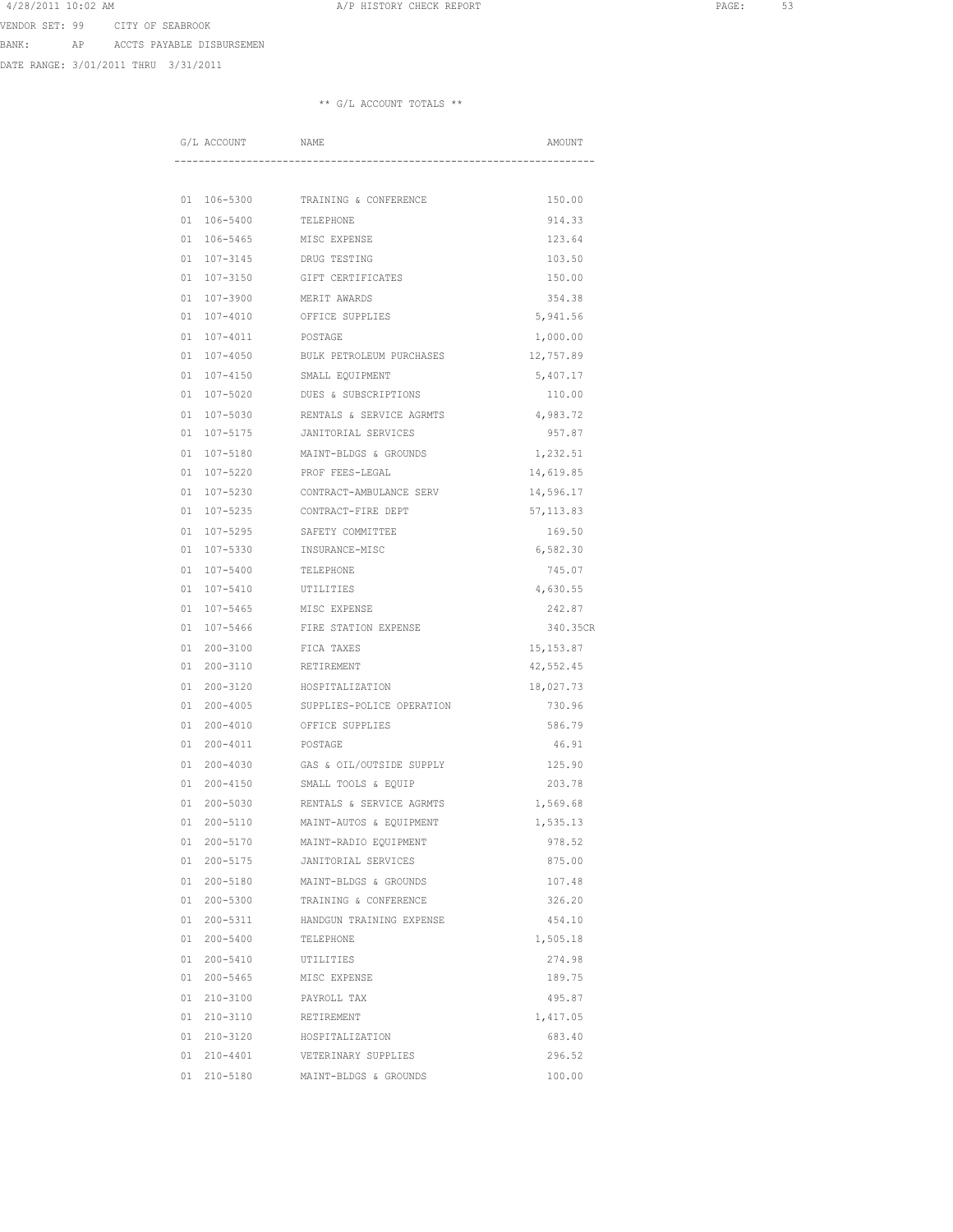4/28/2011 10:02 AM **A**/P HISTORY CHECK REPORT **PAGE:** 54 VENDOR SET: 99 CITY OF SEABROOK

BANK: AP ACCTS PAYABLE DISBURSEMEN

DATE RANGE: 3/01/2011 THRU 3/31/2011

| G/L ACCOUNT |                              | NAME                           | AMOUNT             |
|-------------|------------------------------|--------------------------------|--------------------|
|             |                              |                                |                    |
|             |                              |                                |                    |
| 01          | 210-5400                     | TELEPHONE                      | 291.41             |
| 01          | $210 - 5410$                 | UTILITIES                      | 370.19             |
| 01          | $220 - 3100$                 | FICA TAXES                     | 1,178.50           |
| 01<br>01    | $220 - 3110$                 | RETIREMENT<br>HOSPITALIZATION  | 3,284.62           |
|             | 220-3120                     |                                | 1,373.36           |
| 01<br>01    | $220 - 5220$                 | PROF FEES-LEGAL                | 166.66             |
|             | $220 - 5300$                 | TRAINING & CONFERENCE          | 85.99              |
| 01<br>01    | $220 - 5400$<br>$400 - 3100$ | TELEPHONE<br>FICA TAXES        | 303.09<br>1,796.48 |
| 01          | $400 - 3110$                 | RETIREMENT                     | 4,955.40           |
| 01          | 400-3120                     | HOSPITALIZATION                | 3,445.17           |
| 01          | $400 - 4095$                 | NURSERY SUPPLIES               | 180.29             |
| 01          | $400 - 4150$                 | SMALL EQUIPMENT OR TOOLS       | 232.76             |
| 01          | $400 - 4400$                 | MISC SUPPLIES                  | 1,538.56           |
| 01          | $400 - 5030$                 | RENTALS & SERVICE AGRMTS       | 724.76             |
| 01          | $400 - 5110$                 | MAINT-AUTOS & EOUIPMENT        | 1,299.41           |
| 01          | $400 - 5160$                 | MAINT-POOL & GROUNDS           | 3,349.02           |
| 01          | $400 - 5180$                 | MAINT-BLDGS & GROUNDS          | 6,241.43           |
| 01          | $400 - 5310$                 | UNIFORMS & LAUNDRY             | 140.00             |
| 01          | $400 - 5400$                 | TELEPHONE                      | 534.04             |
| 01          | $400 - 5410$                 | UTILITIES                      | 4,326.45           |
| 01          | $400 - 5464$                 | <b>EVENTS</b>                  | 966.65             |
| 01          | $400 - 5465$                 | MISC EXPENSE                   | 61.62              |
| 01          | $500 - 3100$                 | PAYROLL TAX                    | 3,516.45           |
| 01          | 500-3110                     | RETIREMENT                     | 9,880.65           |
| 01          | $500 - 3120$                 | HOSPITALIZATION                | 4,606.47           |
| 01          | $500 - 4150$                 | SMALL TOOLS & EQUIP            | 101.75             |
| 01          | $500 - 4400$                 | MISC SUPPLIES                  | 332.37             |
| 01          | $500 - 5030$                 | RENTALS & SERVICE AGRMTS       | 23.47              |
| 01          | $500 - 5110$                 | MAINT-AUTOS & EQUIP            | 437.89             |
| 01          | $500 - 5140$                 | MAINT STREETS                  | 656.56             |
| 01          | $500 - 5150$                 | MAINT-STREET SIGNS             | 171.94             |
| 01          | $500 - 5180$                 | MAINT-BLDGS & GROUNDS          | 231.37             |
| 01          | 500-5310                     | UNIFORMS & LAUNDRY             | 163.28             |
|             | 01 500-5400                  | TELEPHONE                      | 121.01             |
| 01          | 500-5410                     | UTILITIES                      | 317.17             |
| 01          | 500-5411                     | UTILITIES - STREET LIGHTS      | 14,339.98          |
| 01          | 600-3015                     | CONTRACT LABOR                 | 1,400.00           |
| 01          | 600-3100                     | PAYROLL TAX                    | 2,540.84           |
| 01          | 600-3110                     | RETIREMENT                     | 7,326.33           |
| 01          | 600-3120                     | HOSPITALIZATION                | 4,071.60           |
|             | 01 600-4150                  | SMALL TOOLS & EQUIP            | 238.04             |
|             | 01 600-5020                  | DUES & SUBSCRIPTIONS           | 45.37              |
|             | 01 600-5030                  | RENTALS & SERVICE AGRMTS       | 495.78             |
|             | 01 600-5110                  | MAINT-AUTOS & EQUIP            | 39.67              |
|             | 01 600-5240                  | CONTRACT SVCS-MOWING/DEMOLITIO | 5,504.35           |
|             |                              |                                |                    |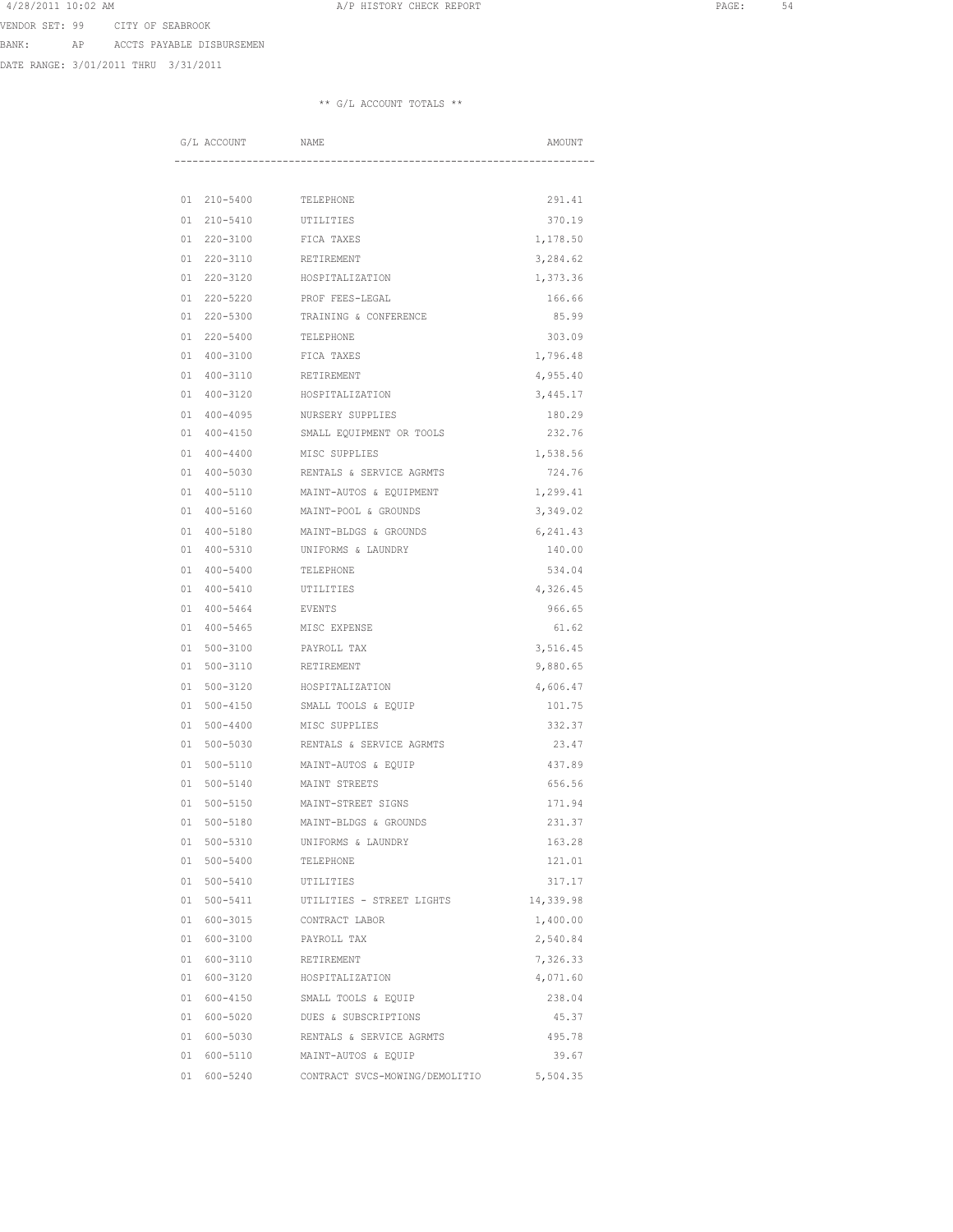4/28/2011 10:02 AM **A**/P HISTORY CHECK REPORT **PAGE:** 55<br>
HISTORY CHECK REPORT VENDOR SET: 99 CITY OF SEABROOK

BANK: AP ACCTS PAYABLE DISBURSEMEN

DATE RANGE: 3/01/2011 THRU 3/31/2011

|    | G/L ACCOUNT  | NAME                                 | AMOUNT     |
|----|--------------|--------------------------------------|------------|
|    |              |                                      |            |
|    | 01 600-5300  | TRAINING & CONFERENCE                | 35.00      |
| 01 | 600-5400     | TELEPHONE                            | 544.97     |
| 01 | 700-3100     | FICA TAXES                           | 1,489.33   |
| 01 | 700-3110     | RETIREMENT                           | 3,760.44   |
| 01 | 700-3120     | HOSPITALIZATION                      | 1,867.02   |
| 01 | $700 - 3310$ | MUNICIPAL JUDGES' FEES               | 2,200.00   |
| 01 | $700 - 4010$ | OFFICE SUPPLIES                      | 861.47     |
| 01 | $700 - 4150$ | SMALL EQUIPMENT OR TOOLS             | 158.96     |
| 01 | $700 - 5030$ | RENTALS & SERVICE AGRMTS             | 396.90     |
| 01 | 700-5220     | PROF FEES-LEGAL                      | 1,633.34   |
| 01 | 700-5300     | TRAINING & CONFERENCE                | 963.75     |
| 01 | $700 - 5400$ | TELEPHONE                            | 207.64     |
| 01 | 700-5431     | WARRANT INFORMATION SERV             | 69.80      |
|    |              | *** FUND TOTAL ***                   | 560,129.93 |
|    |              |                                      |            |
| 03 | 301-4150     | SMALL TOOLS & EQUIP                  | 10,889.57  |
| 03 | $301 - 4151$ | SOFTWARE <\$5000                     | 6,381.62   |
| 03 | 301-6031     | SOFTWARE >\$5000                     | 16,298.19  |
|    |              | *** FUND TOTAL ***                   | 33,569.38  |
|    |              |                                      |            |
| 06 | 601-5301     | EDUCATION EXPENSE                    | 500.40     |
|    |              | *** FUND TOTAL ***                   | 500.40     |
|    |              |                                      |            |
| 09 | 901-5030     | RENTAL & SERVICE AGRMTS              | 675.00     |
|    |              | *** FUND TOTAL ***                   | 675.00     |
|    |              |                                      |            |
| 15 | 150-3100     | FICA                                 | 16.12      |
| 15 | 150-3110     | RETIREMENT                           | 46.98      |
| 15 | 150-5010     | ADVERTISING                          | 16,630.00  |
| 15 | 150-5030     | RENTALS & SERVICE AGREEMENTS         | 630.86     |
| 15 | 150-5400     | TELEPHONE                            | 95.92      |
| 15 | 150-5410     | UTILITIES                            | 296.12     |
| 15 | 150-5465     | MISCELLANEOUS                        | 228.50     |
|    |              | *** FUND TOTAL ***                   | 17,944.50  |
|    |              |                                      |            |
|    | 20 020-0075  | Debt Service Reserve                 | 1,536.53   |
|    | 20 902-3100  | FICA TAXES                           | 2,866.17   |
|    | 20 902-3110  | RETIREMENT                           | 8,212.57   |
| 20 | 902-3120     | HOSPITALIZATION                      | 4,046.59   |
|    | 20 902-4150  | SMALL EQUIPMENT OR TOOLS             | 15.02      |
| 20 | $902 - 4400$ | MISC SUPPLIES                        | 272.95     |
|    |              | 20 902-5030 RENTALS & SERVICE AGRMTS | 71.47      |
|    |              | 20 902-5110 MAINT-AUTOS & EQUIPMENT  | 913.73     |
|    |              | 20 902-5130 MAINT-WATER SYSTEM MINOR | 1,532.36   |
|    | 20 902-5180  | MAINT-BLDGS & GROUNDS                | 231.38     |
|    | 20 902-5216  | PROF FEES - METER READING            | 3,822.00   |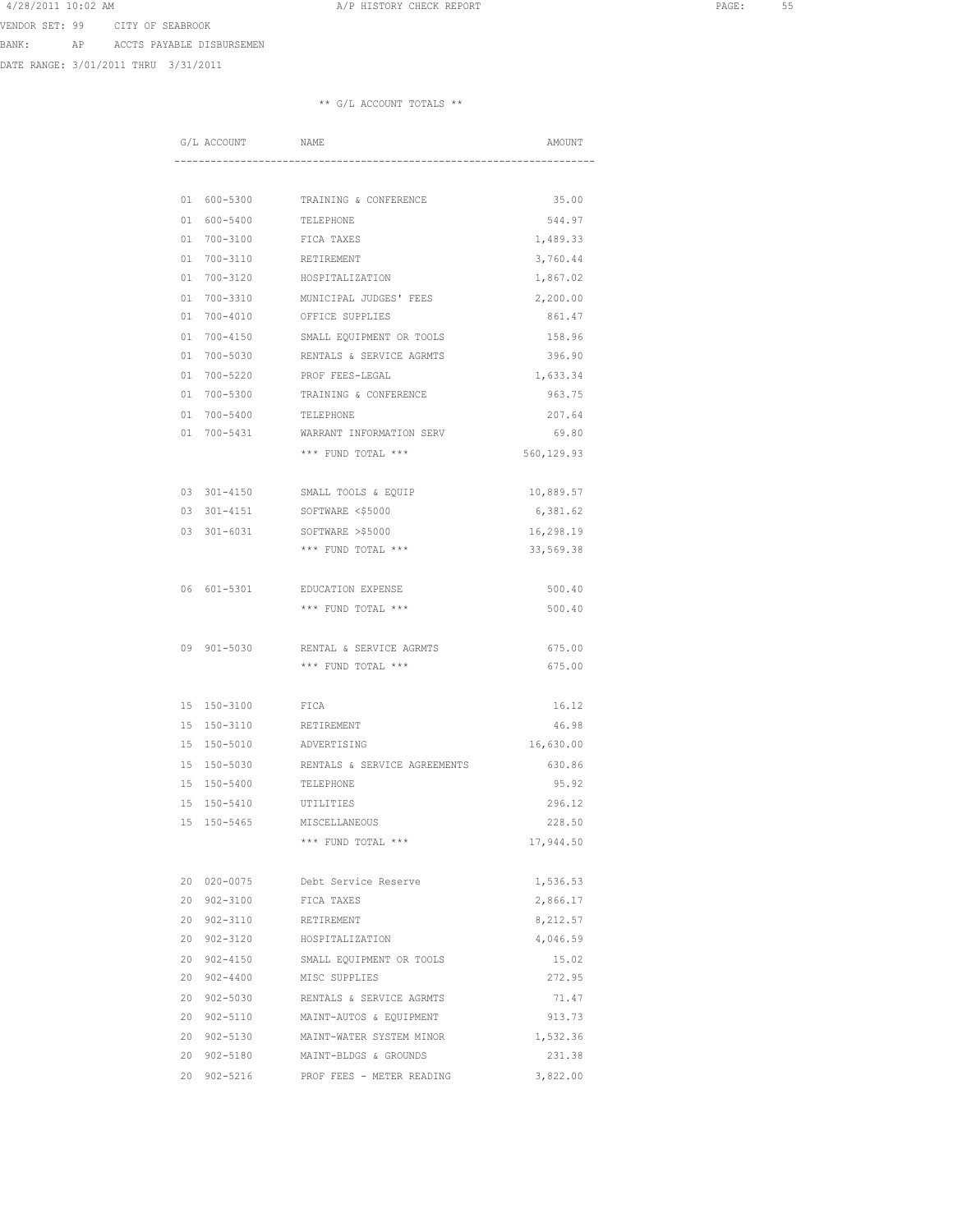4/28/2011 10:02 AM **A**/P HISTORY CHECK REPORT **PAGE:** 56 VENDOR SET: 99 CITY OF SEABROOK

BANK: AP ACCTS PAYABLE DISBURSEMEN

DATE RANGE: 3/01/2011 THRU 3/31/2011

|    | G/L ACCOUNT                | NAME                                                  | AMOUNT                    |
|----|----------------------------|-------------------------------------------------------|---------------------------|
|    |                            |                                                       |                           |
| 20 | $902 - 5280$               | CHEMICAL SUPPLIES                                     | 4,187.43                  |
| 20 | $902 - 5285$               | LABORATORY FEES                                       | 180.00                    |
| 20 | $902 - 5300$               | TRAINING & CONFERENCE                                 | 755.50                    |
| 20 | $902 - 5310$               | UNIFORMS & LAUNDRY                                    | 163.28                    |
| 20 | $902 - 5400$               | TELEPHONE                                             | 345.73                    |
| 20 | $902 - 5410$               | UTILITIES                                             | 2,704.37                  |
| 20 | $902 - 5451$               | PASADENA WATER SUPPLY                                 | 27, 274.38                |
| 20 | $905 - 3100$               | FICA TAXES                                            | 920.31                    |
| 20 | $905 - 3110$               | RETIREMENT                                            | 2,585.25                  |
| 20 | $905 - 3120$               | HOSPITALIZATION                                       | 1,039.64                  |
| 20 | 905-4010                   | OFFICE SUPPLIES                                       | 2,647.51                  |
| 20 | 905-4011                   | POSTAGE                                               | 1,271.94                  |
| 20 | $905 - 4150$               | SMALL TOOLS & EQUIPMENT                               | 220.59                    |
| 20 | $905 - 5020$               | DUES & SUBSCRIPTIONS                                  | 75.00                     |
| 20 | $905 - 5030$               | RENTALS & SERVICE AGRMTS                              | 380.00                    |
| 20 | $912 - 3100$               | FICA TAXES                                            | 2,384.10                  |
| 20 | 912-3110                   | RETIREMENT                                            | 6,849.59                  |
| 20 | 912-3120                   | HOSPITALIZATION                                       | 2,473.68                  |
| 20 | $912 - 4400$               | MISC SUPPLIES                                         | 277.56                    |
| 20 | 912-5030                   | RENTALS & SERVICE AGRMTS                              | 316.71                    |
| 20 | 912-5110                   | MAINT-AUTOS & EQUIPMENT                               | 770.71                    |
| 20 | 912-5120                   | MAINT-SEWER SYSTEM MINOR                              | 5,086.27                  |
| 20 | 912-5180                   | MAINT-BLDGS & GROUNDS                                 | 231.37                    |
| 20 | 912-5280                   | CHEMICAL SUPPLIES                                     | 2,840.88                  |
| 20 | $912 - 5285$               | LABORATORY FEES                                       | 2,087.40                  |
| 20 | 912-5300                   | TRAINING CONFERENCE                                   | 111.00                    |
| 20 | 912-5310                   | UNIFORMS & LAUNDRY                                    | 163.27                    |
| 20 | 912-5400                   | TELEPHONE                                             | 349.77                    |
| 20 | 912-5410                   | UTILITIES                                             | 13,322.92                 |
| 20 | $912 - 5455$               | SLUDGE DISPOSAL                                       | 9,765.43                  |
| 20 | $912 - 6100$               | SEWER SYSTEM-REPAIR/MAINT                             | 5,313.97                  |
| 20 | $922 - 5466$               | STORM CLEANUP EXPENSE                                 | 146.81                    |
| 20 | $922 - 5467$               | RECYCLING CHARGES                                     | 5,942.75                  |
|    | 20 922-5469<br>20 922-5479 | RESIDENTIAL SANIT SERVICE<br>COMMERCIAL SANIT SERVICE | 63, 343.27<br>51,964.68   |
|    |                            |                                                       |                           |
|    | 20 922-7210<br>20 922-9535 | FRANCHISE FEES<br>SANITATION BILLING FEES             | 17,296.19CR<br>9,224.63CR |
|    |                            | *** FUND TOTAL ***                                    | 215,493.02                |
|    |                            |                                                       |                           |
|    | 30 300-5465                | MISC EXPENSE                                          | 1,750.00                  |
|    |                            | *** FUND TOTAL ***                                    | 1,750.00                  |
|    | 33 330-5465                | MISC EXPENSE                                          | 475.00                    |
|    |                            | *** FUND TOTAL ***                                    | 475.00                    |
|    |                            |                                                       |                           |
|    | 35 350-5465                | MISC EXPENSE                                          | 475.00                    |
|    |                            | *** FUND TOTAL ***                                    | 475.00                    |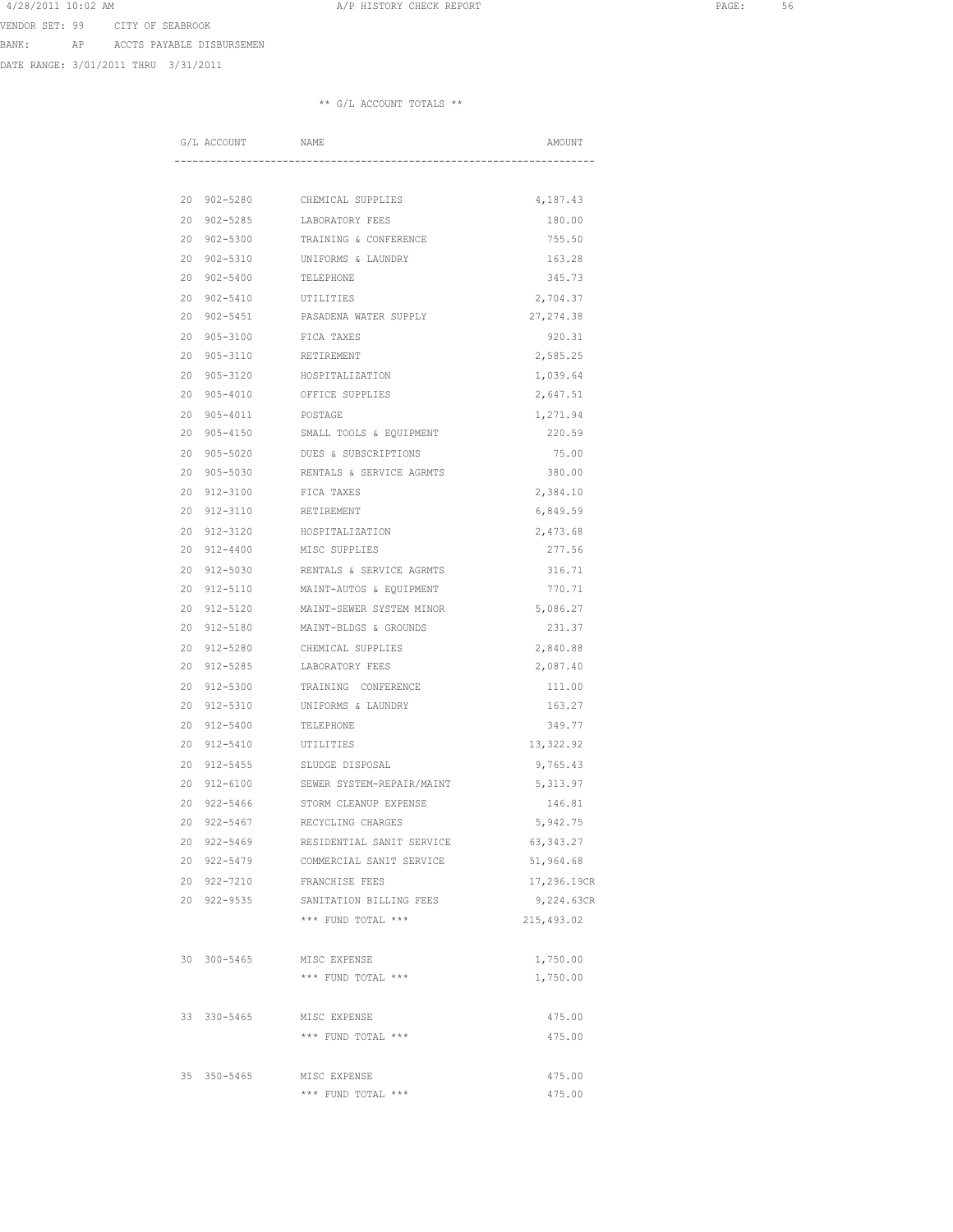A/P HISTORY CHECK REPORT AND REPORT PAGE: 57

VENDOR SET: 99 CITY OF SEABROOK

BANK: AP ACCTS PAYABLE DISBURSEMEN

DATE RANGE: 3/01/2011 THRU 3/31/2011

|                                     | G/L ACCOUNT      |     | NAME                                | AMOUNT     |      |            |
|-------------------------------------|------------------|-----|-------------------------------------|------------|------|------------|
|                                     |                  |     |                                     |            |      |            |
|                                     | 37 037-1005      |     | ACCTS PAYABLE/RETAINAGE             | 11,283.32  |      |            |
|                                     | 37 370-5465      |     | MISC EXPENSE                        | 475.00     |      |            |
|                                     | 37 370-6050      |     | BUILDINGS/RENOVATIONS               | 2,092.95   |      |            |
|                                     |                  |     | *** FUND TOTAL ***                  | 13,851.27  |      |            |
|                                     | 38 380-5465      |     | MISC EXPENSE                        | 475.00     |      |            |
|                                     |                  |     | *** FUND TOTAL ***                  | 475.00     |      |            |
|                                     |                  |     | 39 039-1005 ACCTS PAYABLE/RETAINAGE | 15,174.40  |      |            |
|                                     | 39 390-5215      |     | PROF FEES-ENGINEERING               | 833.00     |      |            |
|                                     | 39 390-6063      |     | LAKESIDE/REPSDORPH                  | 25,801.46  |      |            |
|                                     |                  |     | *** FUND TOTAL ***                  | 41,808.86  |      |            |
|                                     |                  |     | 41 410-4150 SMALL TOOLS & EQUIP     | 14,692.85  |      |            |
|                                     | 41 410-5030      |     | RENTALS & SERVICE AGREEMENTS        | 600.00     |      |            |
|                                     |                  |     | *** FUND TOTAL ***                  | 15,292.85  |      |            |
|                                     | 50 501-3100      |     | FICA TAXES                          | 3,631.10   |      |            |
|                                     | 50 501-3110      |     | RETIREMENT                          | 10,220.61  |      |            |
|                                     | 50 501-3120      |     | HOSPITALIZATION                     | 3,972.28   |      |            |
|                                     | 50 501-5310      |     | UNIFORMS & LAUNDRY                  | 300.00     |      |            |
|                                     | 50 501-5340      |     | DETENTION SUPPLIES                  | 560.85     |      |            |
|                                     | 50 501-5400      |     | TELEPHONES                          | 155.52     |      |            |
|                                     | 50 501-5497      |     | C.I.D.                              | 809.50     |      |            |
|                                     |                  |     | *** FUND TOTAL ***                  | 19,649.86  |      |            |
|                                     | 77 770-3100 FICA |     |                                     | 37.44      |      |            |
|                                     | 77 770-3110      |     | RETIREMENT                          | 102.28     |      |            |
|                                     |                  |     | *** FUND TOTAL ***                  | 139.72     |      |            |
|                                     | 79 790-4150      |     | SMALL TOOLS & EQUIP                 | 635.00     |      |            |
|                                     | 79 790-5115      |     | MAINT-OFFICE EQUIPMENT              | 49.99      |      |            |
|                                     |                  |     | *** FUND TOTAL ***                  | 684.99     |      |            |
| VENDOR SET: 99 BANK: AP TOTALS: 359 |                  |     |                                     | 924,870.78 | 0.00 | 924,870.78 |
| BANK: AP TOTALS:                    |                  | 359 |                                     | 924,870.78 | 0.00 | 924,870.78 |
| REPORT TOTALS:                      |                  | 375 |                                     | 941,066.36 | 0.00 | 941,066.36 |